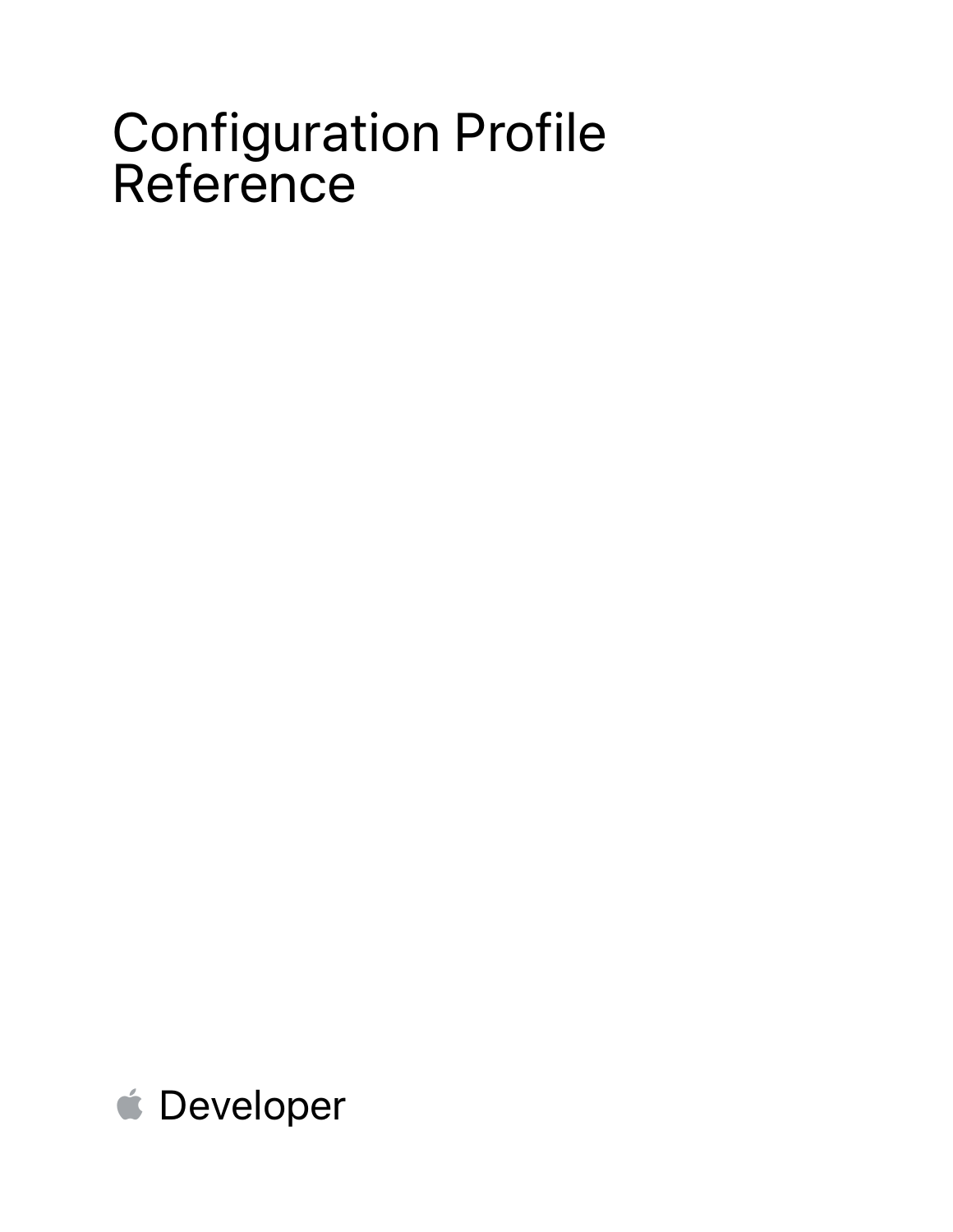# **Contents**

|                                                                                                                                                                                                                                | 5              |
|--------------------------------------------------------------------------------------------------------------------------------------------------------------------------------------------------------------------------------|----------------|
|                                                                                                                                                                                                                                | $\overline{7}$ |
|                                                                                                                                                                                                                                | 7              |
|                                                                                                                                                                                                                                | 8              |
|                                                                                                                                                                                                                                | 9              |
|                                                                                                                                                                                                                                | 10             |
|                                                                                                                                                                                                                                | 11             |
|                                                                                                                                                                                                                                | 12             |
|                                                                                                                                                                                                                                | 14             |
|                                                                                                                                                                                                                                | 15             |
|                                                                                                                                                                                                                                | 16             |
|                                                                                                                                                                                                                                | 16             |
|                                                                                                                                                                                                                                | 17             |
|                                                                                                                                                                                                                                | 18             |
|                                                                                                                                                                                                                                | 19             |
|                                                                                                                                                                                                                                | 20             |
|                                                                                                                                                                                                                                | 21             |
|                                                                                                                                                                                                                                | 22             |
|                                                                                                                                                                                                                                | 23             |
|                                                                                                                                                                                                                                | 27             |
|                                                                                                                                                                                                                                | 27             |
|                                                                                                                                                                                                                                | 27             |
|                                                                                                                                                                                                                                | 29             |
|                                                                                                                                                                                                                                | 33             |
|                                                                                                                                                                                                                                | 36             |
|                                                                                                                                                                                                                                | 37             |
|                                                                                                                                                                                                                                | 41             |
|                                                                                                                                                                                                                                | 42             |
|                                                                                                                                                                                                                                | 43             |
|                                                                                                                                                                                                                                | 44             |
|                                                                                                                                                                                                                                | 44             |
|                                                                                                                                                                                                                                | 45             |
|                                                                                                                                                                                                                                | 45             |
|                                                                                                                                                                                                                                | 46             |
|                                                                                                                                                                                                                                | 46             |
| Home Screen Layout Payload (and a server of the server of the server of the server of the server of the server                                                                                                                 | 48             |
| Identification Payload (ed. the context of the context of the context of the context of the context of the context of the context of the context of the context of the context of the context of the context of the context of | 49             |
|                                                                                                                                                                                                                                | 49             |
|                                                                                                                                                                                                                                | 50             |

2019-05-03 | Copyright © 2019 Apple Inc. All Rights Reserved.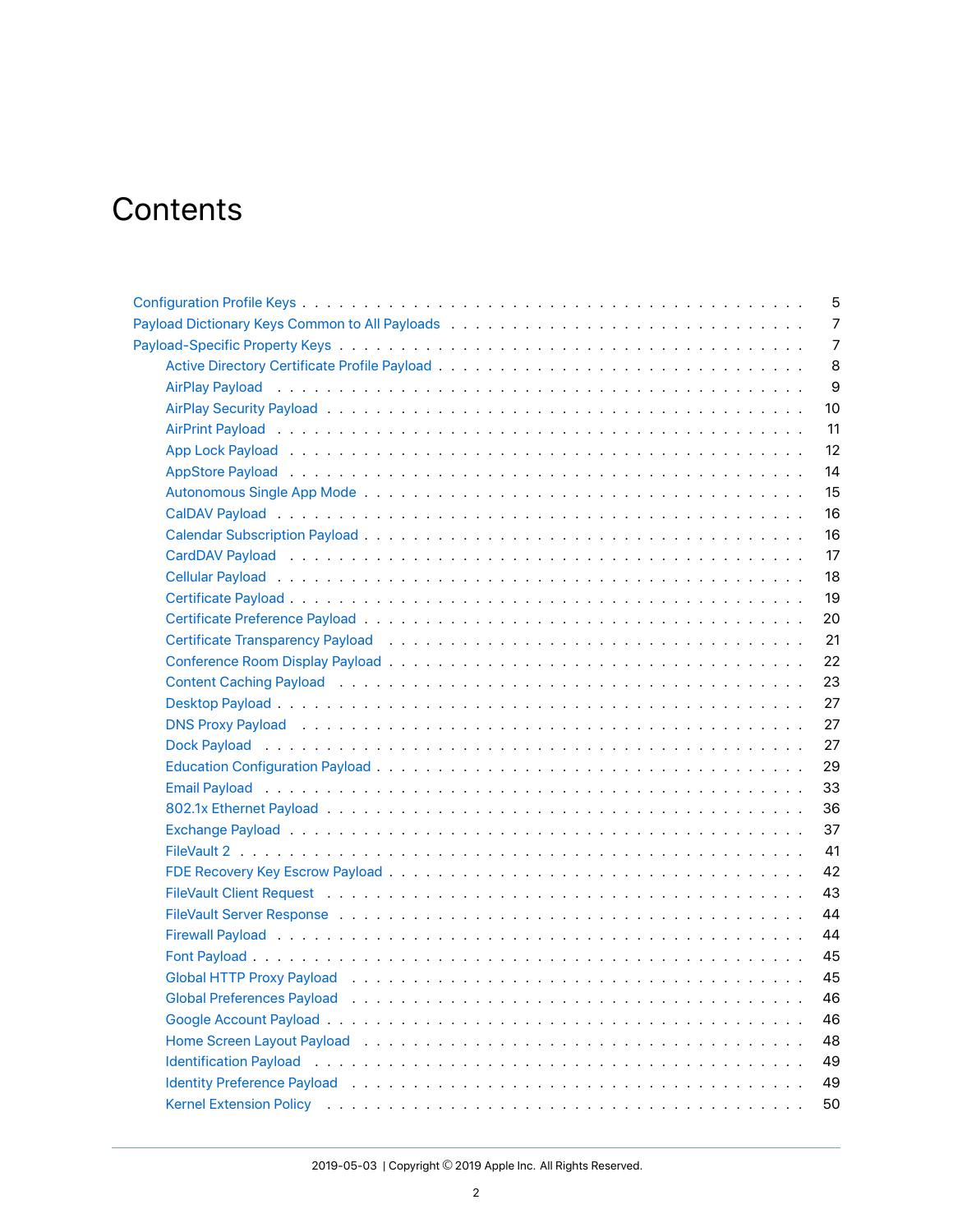|                                                                                                                                                                                                                                | 51  |
|--------------------------------------------------------------------------------------------------------------------------------------------------------------------------------------------------------------------------------|-----|
|                                                                                                                                                                                                                                | 52  |
|                                                                                                                                                                                                                                | 52  |
| Media Management (Alberts Lessers Lessers Lessers Lessers Lessers Lessers Lessers Lessers Les                                                                                                                                  | 54  |
|                                                                                                                                                                                                                                | 56  |
|                                                                                                                                                                                                                                | 56  |
| Notifications Payload (and a series are contained a series and a series are contained as $\mathsf{P}$                                                                                                                          | 57  |
|                                                                                                                                                                                                                                | 58  |
| Parental Controls Payload entertainment and the control of the control of the control of the control of the control of the control of the control of the control of the control of the control of the control of the control o | 58  |
|                                                                                                                                                                                                                                | 63  |
|                                                                                                                                                                                                                                | 64  |
|                                                                                                                                                                                                                                | 66  |
|                                                                                                                                                                                                                                | 67  |
|                                                                                                                                                                                                                                | 80  |
|                                                                                                                                                                                                                                | 82  |
|                                                                                                                                                                                                                                | 83  |
|                                                                                                                                                                                                                                | 83  |
|                                                                                                                                                                                                                                | 84  |
|                                                                                                                                                                                                                                | 85  |
|                                                                                                                                                                                                                                | 86  |
|                                                                                                                                                                                                                                | 87  |
|                                                                                                                                                                                                                                | 87  |
|                                                                                                                                                                                                                                | 88  |
|                                                                                                                                                                                                                                | 88  |
|                                                                                                                                                                                                                                | 90  |
| TV Remote Payload (and a series are contained as a series and a series are contained as $\mathbb{R}^n$                                                                                                                         | 90  |
|                                                                                                                                                                                                                                | 91  |
|                                                                                                                                                                                                                                | 92  |
|                                                                                                                                                                                                                                | 104 |
|                                                                                                                                                                                                                                | 105 |
|                                                                                                                                                                                                                                | 105 |
| Web Content Filter Payload (ed. to a content of the content of the content of the content of the content of the content of the content of the content of the content of the content of the content of the content of the conte | 106 |
|                                                                                                                                                                                                                                | 108 |
|                                                                                                                                                                                                                                | 115 |
|                                                                                                                                                                                                                                | 115 |
|                                                                                                                                                                                                                                | 115 |
|                                                                                                                                                                                                                                | 117 |
|                                                                                                                                                                                                                                | 119 |
|                                                                                                                                                                                                                                | 119 |
| Sample Configuration Profile enterpreteration of the content of the content of the content of the content of the content of the content of the content of the content of the content of the content of the content of the cont | 119 |
|                                                                                                                                                                                                                                | 121 |
|                                                                                                                                                                                                                                |     |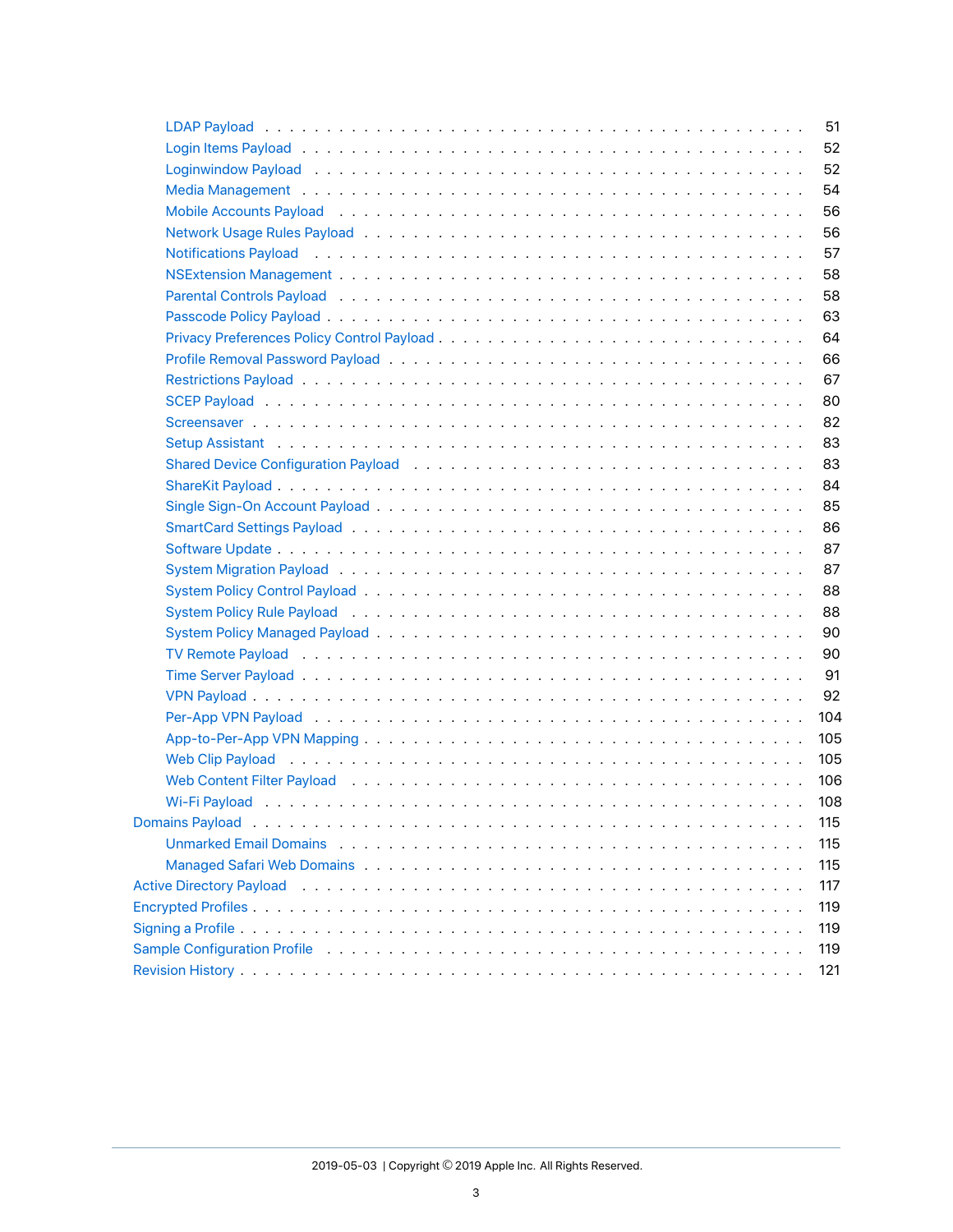#### **Note**

This document was previously titled *iPhone Configuration Profile Reference*. It now supports both iOS and macOS.

A configuration profile is an XML file that allows you to distribute configuration information. If you need to configure a large number of devices or to provide lots of custom email settings, network settings, or certificates to a large number of devices, configuration profiles are an easy way to do it.

A configuration profile contains a number of settings that you can specify, including:

- Restrictions on device features
- Wi-Fi settings
- VPN settings
- Email server settings
- Exchange settings
- LDAP directory service settings
- CalDAV calendar service settings
- Web clips
- Credentials and keys

#### **Note**

OSX versions 10.10 and later honor a true value of the PayloadRemovalDisallowed key to prevent manual removal of profiles installed through an MDM server. Such profiles cannot be removed using the Profiles preference pane, nor the profiles command line tool even when run as root. Only the MDM server can remove such profiles. Profiles installed manually, with PayloadRemovalDisallowed set to true, can be removed manually, but only by using administrative authority.

Configuration profiles are written in property list format, with Data values stored in Base64 encoding. The .plist format can be read and written by any XML library.

There are five ways to deploy configuration profiles:

- Using [Apple Configurator 2](https://itunes.apple.com/us/app/apple-configurator-2/id1037126344?mt=12), available in the App Store
- In an email message
- On a webpage
- Using over-the-air configuration as described in [Over-the-Air Profile Delivery and Configuration](https://developer.apple.com/library/archive/documentation/NetworkingInternet/Conceptual/iPhoneOTAConfiguration/Introduction/Introduction.html#//apple_ref/doc/uid/TP40009505)
- Over the air using a Mobile Device Management Server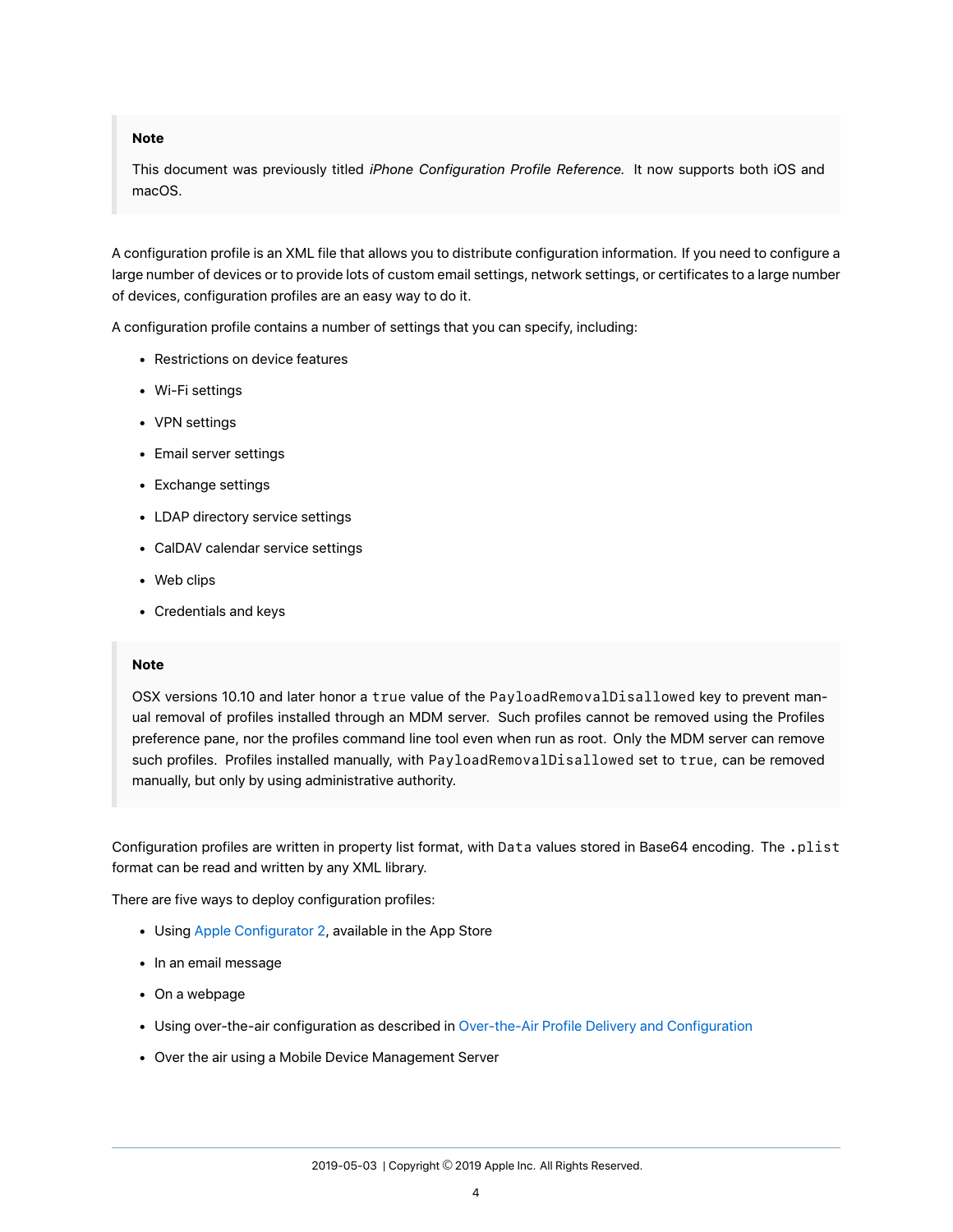#### **Note**

Profile installation fails when the device is locked with a passcode.

Both iOS and macOS support using encryption to protect the contents of profiles. Profiles can also be signed to guarantee data integrity. To learn about encrypted profile delivery, read [Over-the-Air Profile Delivery and Configuration](https://developer.apple.com/library/archive/documentation/NetworkingInternet/Conceptual/iPhoneOTAConfiguration/Introduction/Introduction.html#//apple_ref/doc/uid/TP40009505).

Devices can be supervised when preparing them for deployment with Apple Configurator 2 (iOS 5 or later) or by using the Device Enrollment Program (iOS 7 or later). For information about Apple Configurator, go to the Mac App Store description at [Apple Configurator 2.](https://itunes.apple.com/us/app/apple-configurator-2/id1037126344?mt=12)

For general information about the Device Enrollment Program, visit Apple's [Corporate-owned deployments made sim](http://www.apple.com/business/dep/)[ple](http://www.apple.com/business/dep/) or [IT in Education.](https://www.apple.com/education/it/) For details, go to [Apple Deployment Programs Help.](http://help.apple.com/deployment/programs/)

When a device is supervised, you can use configuration profiles to control many of its settings. This document describes the available keys in a profile and provides examples of the resulting XML payloads.

#### **Note**

Before you get started working with configuration profiles, you should create a skeleton profile. This provides a useful starting point that you can then modify as desired.

### <span id="page-4-0"></span>Configuration Profile Keys

At the top level, a profile property list contains the following keys:

| Content<br>Key<br><b>Type</b> |                                                                                                                                                                                                                     |
|-------------------------------|---------------------------------------------------------------------------------------------------------------------------------------------------------------------------------------------------------------------|
| PayloadContent<br>Array       | Optional. Array of payload dictionaries. Not present if<br>IsEncrypted is true.                                                                                                                                     |
| PayloadDescription<br>String  | Optional. A description of the profile, shown on the Detail screen<br>for the profile. This should be descriptive enough to help the<br>user decide whether to install the profile.                                 |
| PayloadDisplayName<br>String  | Optional. A human-readable name for the profile. This value is<br>displayed on the Detail screen. It does not have to be unique.                                                                                    |
| PayloadExpirationDate<br>Date | Optional. A date on which a profile is considered to have expired<br>and can be updated over the air. This key is only used if the<br>profile is delivered via over-the-air profile delivery.                       |
| PayloadIdentifier<br>String   | A reverse-DNS style identifier (com.example.myprofile, for<br>example) that identifies the profile. This string is used to<br>determine whether a new profile should replace an existing one<br>or should be added. |
| PayloadOrganization<br>String | Optional. A human-readable string containing the name of the<br>organization that provided the profile.                                                                                                             |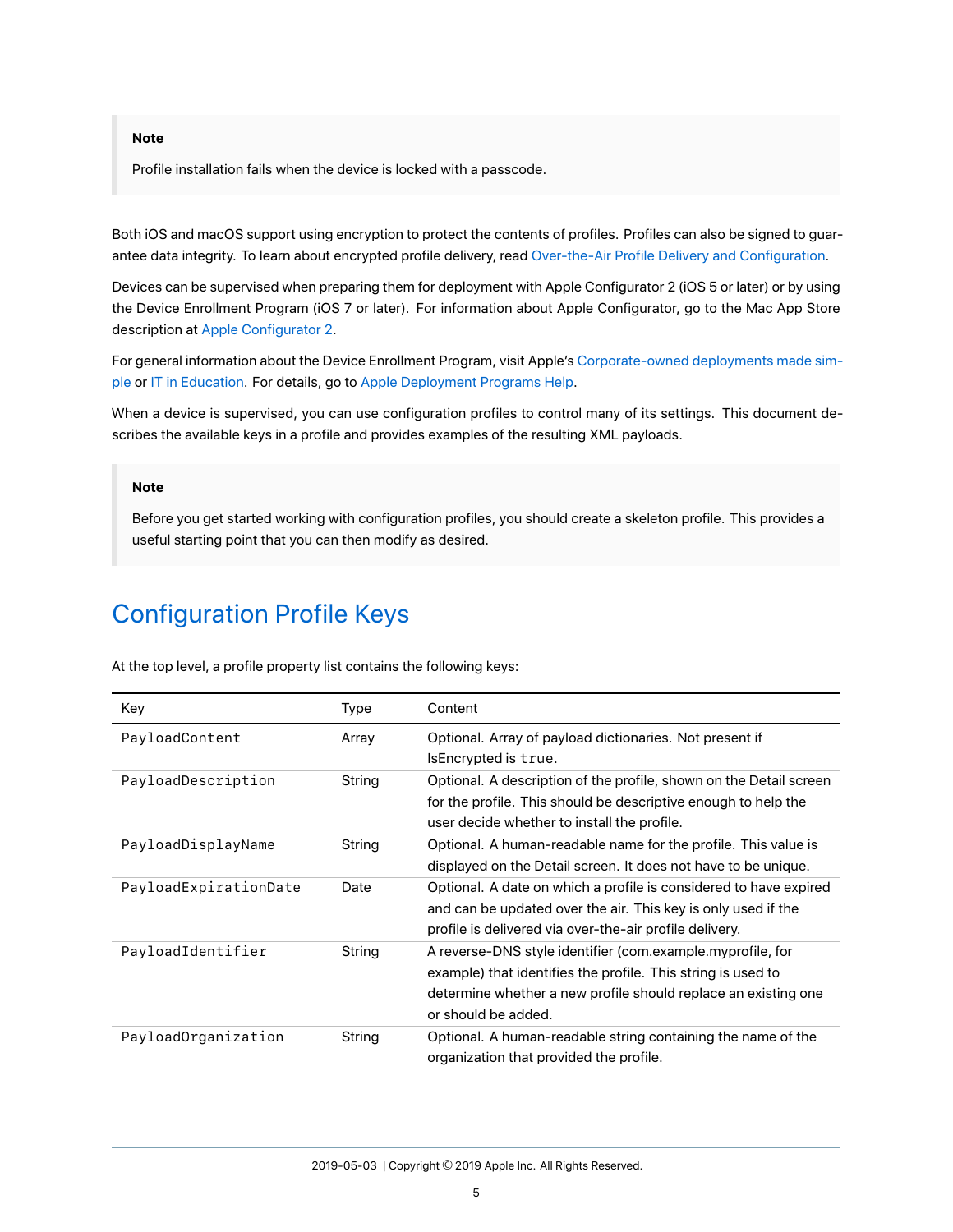| Key                      | Type           | Content                                                                                                                                                                                                                                                                                                                                                                                                                                                                                                                                                                                                                                                                                                                                                                                                                                                                                                                                                                                                                                                                                         |
|--------------------------|----------------|-------------------------------------------------------------------------------------------------------------------------------------------------------------------------------------------------------------------------------------------------------------------------------------------------------------------------------------------------------------------------------------------------------------------------------------------------------------------------------------------------------------------------------------------------------------------------------------------------------------------------------------------------------------------------------------------------------------------------------------------------------------------------------------------------------------------------------------------------------------------------------------------------------------------------------------------------------------------------------------------------------------------------------------------------------------------------------------------------|
| PayloadUUID              | String         | A globally unique identifier for the profile. The actual content is<br>unimportant, but it must be globally unique. In macOS, you can<br>use uuidgen to generate reasonable UUIDs.                                                                                                                                                                                                                                                                                                                                                                                                                                                                                                                                                                                                                                                                                                                                                                                                                                                                                                              |
| PayloadRemovalDisallowed | <b>Boolean</b> | Optional. Supervised only. If present and set to true, the user<br>cannot delete the profile (unless the profile has a removal<br>password and the user provides it).                                                                                                                                                                                                                                                                                                                                                                                                                                                                                                                                                                                                                                                                                                                                                                                                                                                                                                                           |
| PayloadType              | String         | The only supported value is Configuration.                                                                                                                                                                                                                                                                                                                                                                                                                                                                                                                                                                                                                                                                                                                                                                                                                                                                                                                                                                                                                                                      |
| PayloadVersion           | Integer        | The version number of the profile format. This describes the<br>version of the configuration profile as a whole, not of the<br>individual profiles within it.<br>Currently, this value should be 1.                                                                                                                                                                                                                                                                                                                                                                                                                                                                                                                                                                                                                                                                                                                                                                                                                                                                                             |
| PayloadScope             | String         | Optional. Determines if the profile should be installed for the<br>system or the user. In many cases, it determines the location of<br>the certificate items, such as keychains. Though it is not<br>possible to declare different payload scopes, payloads, like VPN,<br>may automatically install their items in both scopes if needed.<br>Legal values are System and User, with User as the default<br>value.<br>Availability: Available in macOS 10.7 and later.                                                                                                                                                                                                                                                                                                                                                                                                                                                                                                                                                                                                                           |
| RemovalDate              | Date           | Optional. The date on which the profile will be automatically<br>removed.                                                                                                                                                                                                                                                                                                                                                                                                                                                                                                                                                                                                                                                                                                                                                                                                                                                                                                                                                                                                                       |
| DurationUntilRemoval     | Float          | Optional. Number of seconds until the profile is automatically<br>removed. If the RemovalDate keys is present, whichever field<br>yields the earliest date will be used.                                                                                                                                                                                                                                                                                                                                                                                                                                                                                                                                                                                                                                                                                                                                                                                                                                                                                                                        |
| ConsentText              | Dictionary     | Optional. A dictionary containing these keys and values:<br>• For each language in which a consent or license<br>agreement is available, a key consisting of the IETF BCP<br>47 identifier for that language (for example, en or jp) and<br>a value consisting of the agreement localized to that<br>language. The agreement is displayed in a dialog to<br>which the user must agree before installing the profile.<br>• The optional key default with its value consisting of the<br>unlocalized agreement (usually in en).<br>The system chooses a localized version in the order of<br>preference specified by the user (macOS) or based on the user's<br>current language setting (iOS). If no exact match is found, the<br>default localization is used. If there is no default localization, the<br>en localization is used. If there is no en localization, then the<br>first available localization is used.<br>You should provide a default value if possible. No warning will be<br>displayed if the user's locale does not match any localization in<br>the ConsentText dictionary. |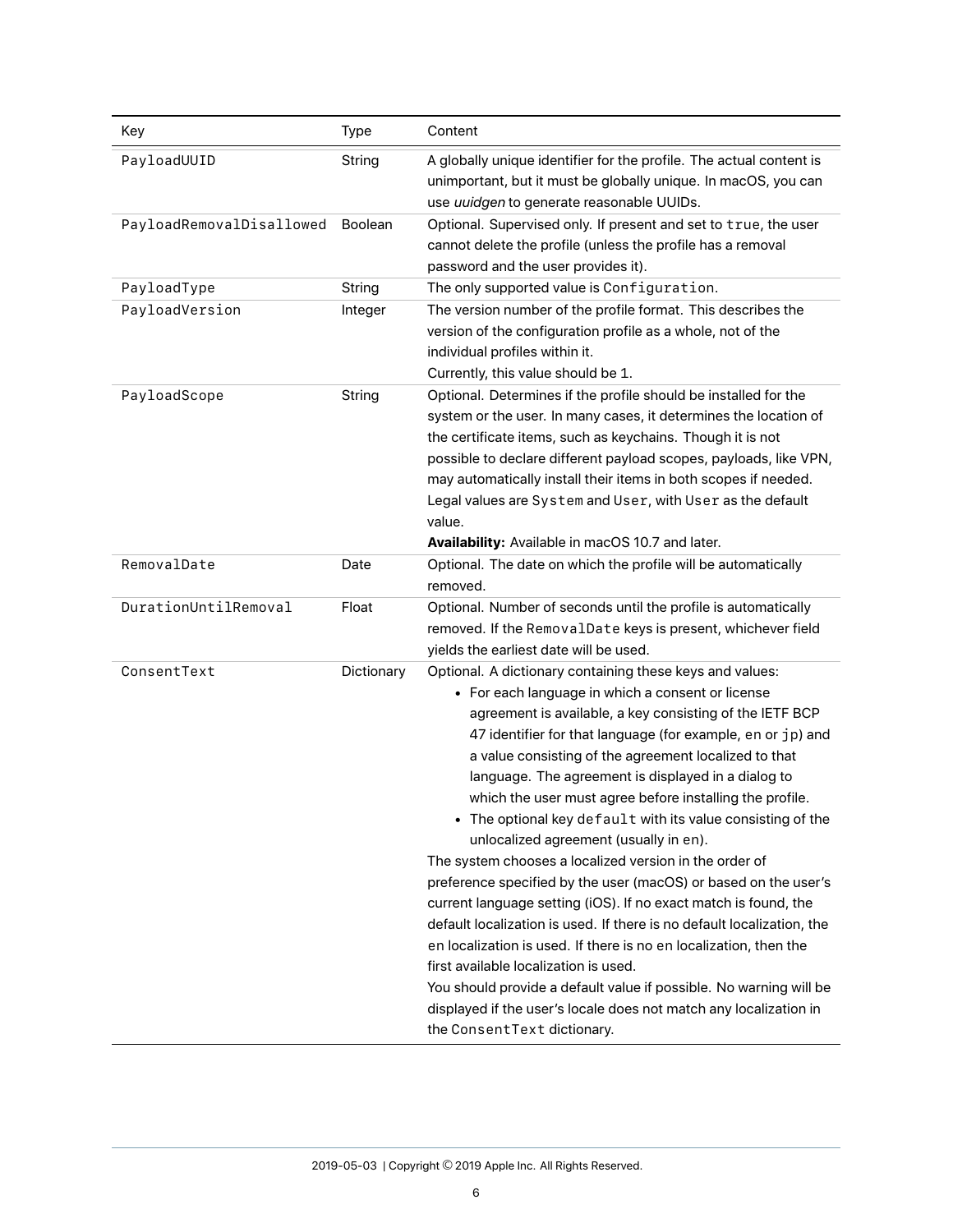#### **Note**

Profile payload dictionary keys that are prefixed with "Payload" are reserved key names and must never be treated as managed preferences. Any other key in the payload dictionary may be considered a managed preference for that preference domain.

<span id="page-6-4"></span>Keys in the payload dictionary are described in detail in the next section.

# <span id="page-6-0"></span>Payload Dictionary Keys Common to All Payloads

| The following keys are common to all payloads: |  |  |
|------------------------------------------------|--|--|
|                                                |  |  |

| Key                 | Type    | Content                                                                                                                                                                                                                                                                                                                       |
|---------------------|---------|-------------------------------------------------------------------------------------------------------------------------------------------------------------------------------------------------------------------------------------------------------------------------------------------------------------------------------|
| PayloadType         | String  | The payload type. The payload types are described in<br>Payload-Specific Property Keys.                                                                                                                                                                                                                                       |
| PayloadVersion      | Integer | The version number of the individual payload.<br>A profile can consist of payloads with different version numbers. For<br>example, changes to the VPN software in iOS might introduce a new<br>payload version to support additional features, but Mail payload<br>versions would not necessarily change in the same release. |
| PayloadIdentifier   | String  | A reverse-DNS-style identifier for the specific payload. It is usually<br>the same identifier as the root-level Payload Identifier value with<br>an additional component appended.                                                                                                                                            |
| PayloadUUID         | String  | A globally unique identifier for the payload. The actual content is<br>unimportant, but it must be globally unique. In macOS, you can use<br>uuidgen to generate reasonable UUIDs.                                                                                                                                            |
| PayloadDisplayName  | String  | A human-readable name for the profile payload. This name is<br>displayed on the Detail screen. It does not have to be unique.                                                                                                                                                                                                 |
| PayloadDescription  | String  | Optional. A human-readable description of this payload. This<br>description is shown on the Detail screen.                                                                                                                                                                                                                    |
| PayloadOrganization | String  | Optional. A human-readable string containing the name of the<br>organization that provided the profile.<br>The payload organization for a payload need not match the payload<br>organization in the enclosing profile.                                                                                                        |

# <span id="page-6-3"></span><span id="page-6-1"></span>Payload-Specific Property Keys

<span id="page-6-2"></span>In addition to the standard payload keys (described in [Payload Dictionary Keys Common to All Payloads](#page-6-4)), each payload type contains keys that are specific to that payload type. The sections that follow describe those payload-specific keys.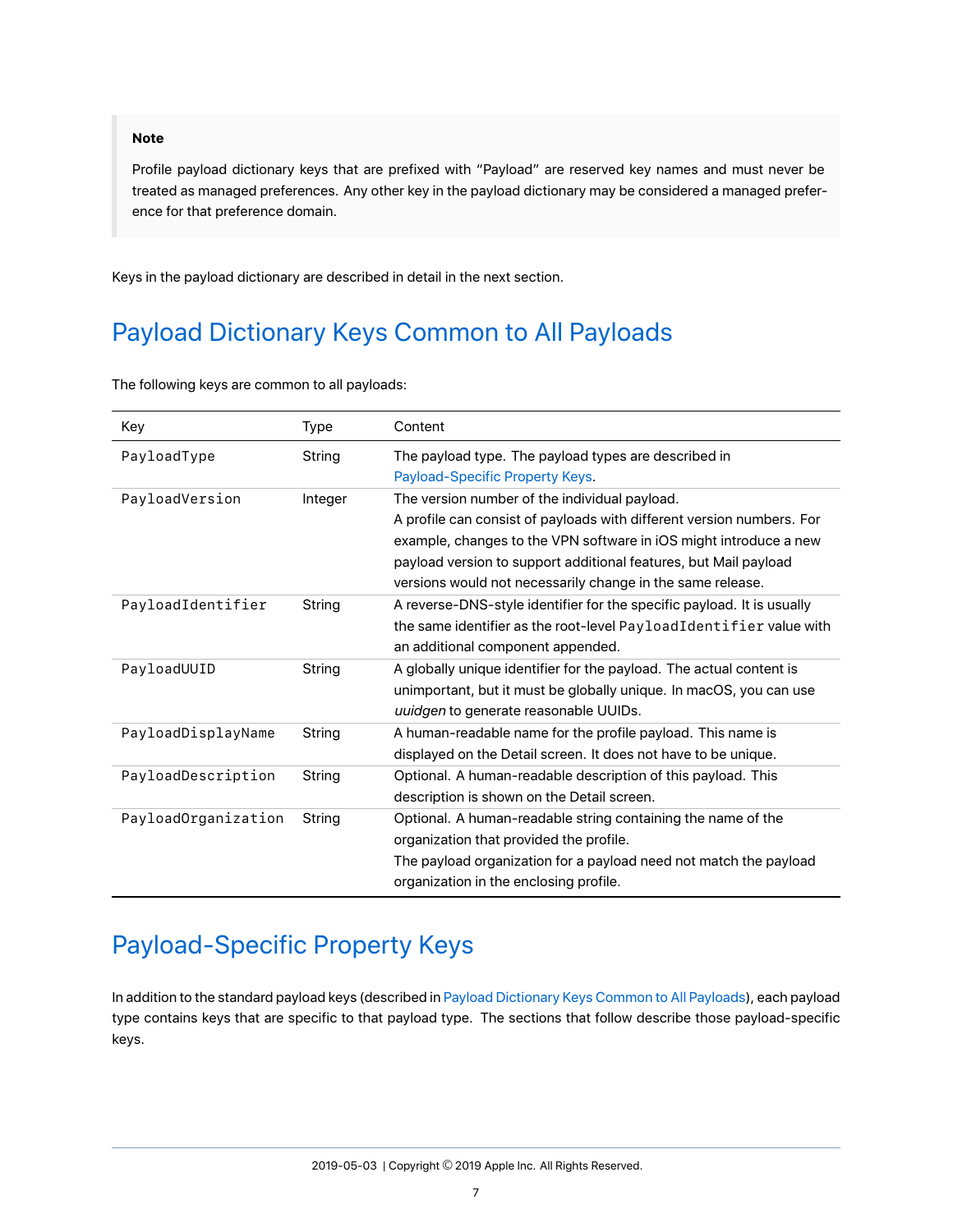#### Active Directory Certificate Profile Payload

The Active Directory Certificate Profile payload is designated by specifying com.apple.ADCertificate.managed as the PayloadType value.

You can request a certificate from a Microsoft Certificate Authority (CA) using DCE/RPC and the Active Directory Certificate profile payload instructions detailed at [https://support.apple.com/kb/HT5357.](https://support.apple.com/kb/HT5357)

This payload includes the following unique keys:

| Key                             | <b>Type</b>    | Value                                                                                                                                                                                                                                                                                     |
|---------------------------------|----------------|-------------------------------------------------------------------------------------------------------------------------------------------------------------------------------------------------------------------------------------------------------------------------------------------|
| AllowAllAppsAccess              | <b>Boolean</b> | If true, apps have access to the private key.                                                                                                                                                                                                                                             |
| CertServer                      | String         | Fully qualified host name of the Active Directory issuing<br>CA.                                                                                                                                                                                                                          |
| CertTemplate                    | String         | Template Name as it appears in the General tab of the<br>template's object in the Certificate Templates' Microsoft<br>Management Console snap-in component.                                                                                                                               |
| CertificateAcquisitionMechanism | String         | Most commonly RPC. If using 'Web enrollment,' HTTP.                                                                                                                                                                                                                                       |
| CertificateAuthority            | String         | Name of the CA. This value is determined from the<br>Common Name (CN) of the Active Directory entry:<br>CN= <your ca="" name="">, CN='Certification Authorities',<br/>CN='Public Key Services', CN='Services', or<br/>CN='Configuration', <your base="" domain="" name="">.</your></your> |
| CertificateRenewalTimeInterval  | Integer        | Number of days in advance of certificate expiration that<br>the notification center will notify the user.                                                                                                                                                                                 |
| Description                     | String         | User-friendly description of the certification identity.                                                                                                                                                                                                                                  |
| KeyIsExtractable                | <b>Boolean</b> | If true, the private key can be exported.                                                                                                                                                                                                                                                 |
| PromptForCredentials            | Boolean        | This key applies only to user certificates where Manual<br>Download is the chosen method of profile delivery. If<br>true, the user will be prompted for credentials when<br>the profile is installed. Omit this key for computer<br>certificates.                                         |
| Keysize                         | Integer        | Optional; defaults to 2048. The RSA key size for the<br>Certificate Signing Request (CSR).<br>Availability: Available in macOS 10.11 and later.                                                                                                                                           |
| EnableAutoRenewal               | <b>Boolean</b> | Optional. If set to true, the certificate obtained with<br>this payload will attempt auto-renewal. Only applies to<br>device Active Directory certificate payloads.<br>Availability: Available in macOS 10.13.4 and later.                                                                |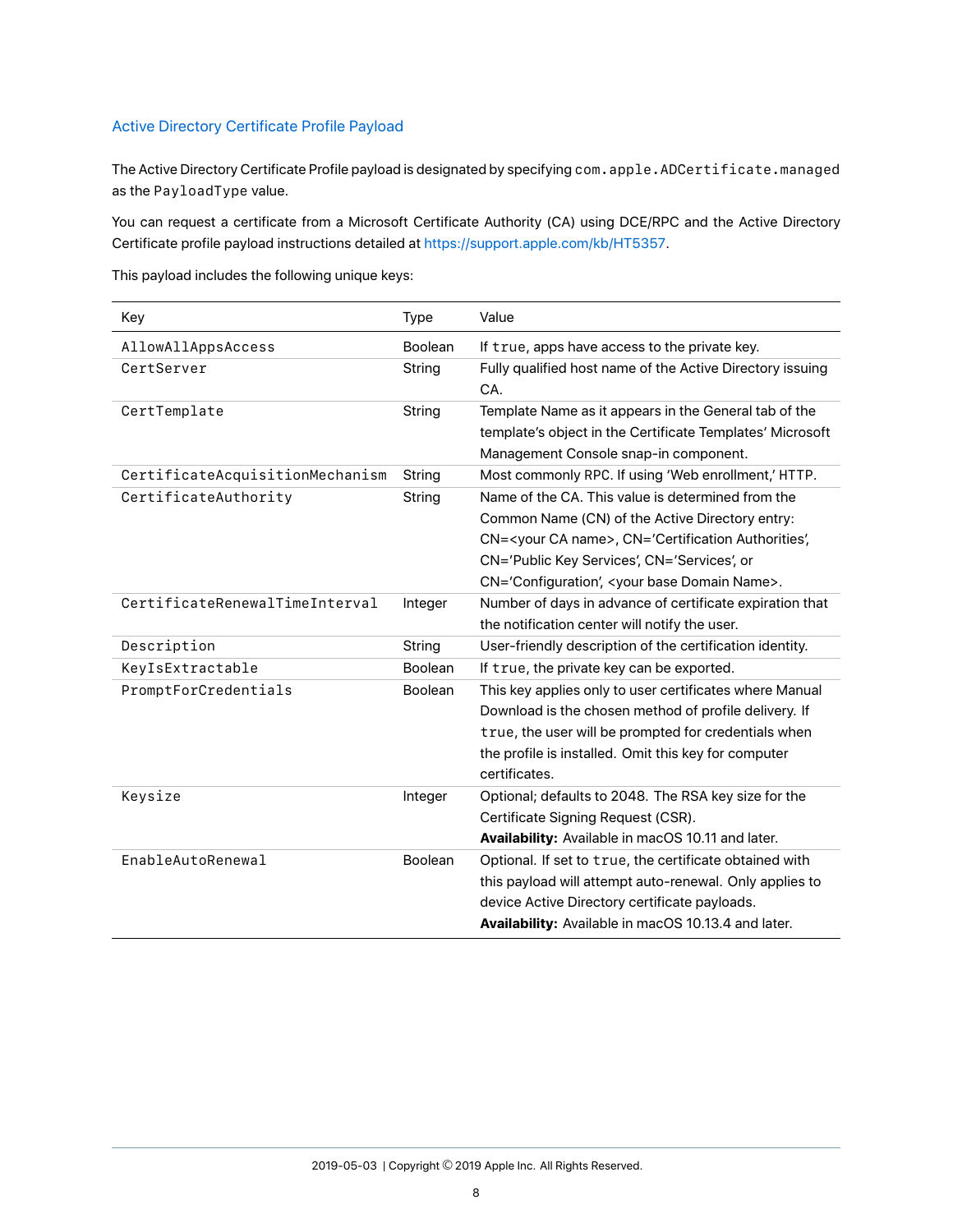#### <span id="page-8-0"></span>AirPlay Payload

The AirPlay payload is designated by specifying com.apple.airplay as the PayloadType value.

This payload is supported on iOS 7.0 and later and on macOS 10.10 and later.

| Key       | Tvpe                            | Value                                                                                                                                                                                  |
|-----------|---------------------------------|----------------------------------------------------------------------------------------------------------------------------------------------------------------------------------------|
| Whitelist | Array of<br><b>Dictionaries</b> | Optional. Supervised only (ignored otherwise). If present, only AirPlay<br>destinations present in this list are available to the device.<br>The dictionary format is described below. |
| Passwords | Array of<br><b>Dictionaries</b> | Optional. If present, sets passwords for known AirPlay destinations. The<br>dictionary format is described below.                                                                      |

Each entry in the Whitelist array is a dictionary that can contain the following fields:

| Kev             | Tvpe | Value                                                                                                                |
|-----------------|------|----------------------------------------------------------------------------------------------------------------------|
| DeviceID Strina |      | The Device ID of the AirPlay destination, in the format xx: xx: xx: xx: xx: xx. This<br>field is not case sensitive. |

Each entry in the Passwords array is a dictionary that contains the following fields:

| Kev        | Tvpe   | Value                                                     |
|------------|--------|-----------------------------------------------------------|
| DeviceName | String | The name of the AirPlay destination (used on iOS).        |
| DeviceID   | String | The Device ID of the AirPlay destination (used on macOS). |
| Password   | String | The password for the AirPlay destination.                 |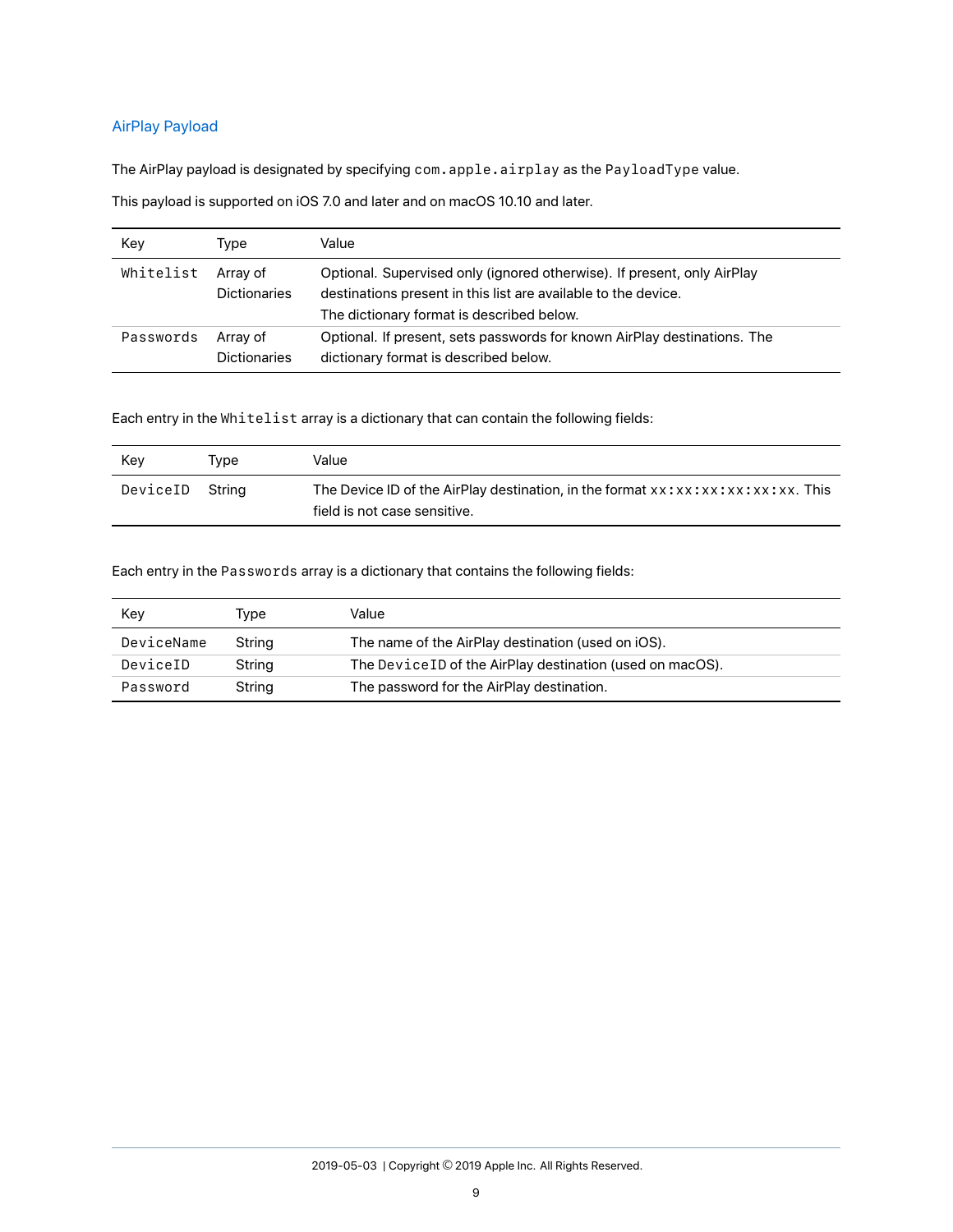#### <span id="page-9-0"></span>AirPlay Security Payload

The AirPlay Security payload locks the Apple TV to a particular style of AirPlay Security. The AirPlay Security payload is designated by specifying com.apple.airplay.security as the PayloadType vaue.

This payload is supported on tvOS 11.0 and later.

| Key          | Type   | Value                                                                                                                                                                                                                                                                                                                                                                                                                                                                                                                                                                                                                                                     |
|--------------|--------|-----------------------------------------------------------------------------------------------------------------------------------------------------------------------------------------------------------------------------------------------------------------------------------------------------------------------------------------------------------------------------------------------------------------------------------------------------------------------------------------------------------------------------------------------------------------------------------------------------------------------------------------------------------|
| SecurityType | String | Required. Must be one of the defined values: PASSCODE_ONCE,<br>PASSCODE_ALWAYS, or PASSWORD.<br>PASSCODE ONCE will require an on-screen passcode to be entered on the<br>first connection from a device. Subsequent connections from the same<br>device will not be prompted.<br>PASSCODE ALWAYS will require an on-screen passcode to be entered upon<br>every AirPlay connection.<br>PASSWORD will require a passphrase to be entered as specified in the<br>Password key. The Password key is required if this Security Type is<br>selected.<br>NONE was deprecated in tvOS 11.3. Existing profiles using NONE will get the<br>PASSWORD_ONCE behavior. |
| AccessType   | String | Required. Must be one of the defined values: ANY or WIFI ONLY.<br>ANY allows connections from both Ethernet/WiFi and AWDL.<br>WIFI ONLY allows connections only from devices on the same Ethernet/WiFi<br>network as the Apple TV.                                                                                                                                                                                                                                                                                                                                                                                                                        |
| Password     | String | Optional. The AirPlay password. Required if SecurityType is PASSWORD.                                                                                                                                                                                                                                                                                                                                                                                                                                                                                                                                                                                     |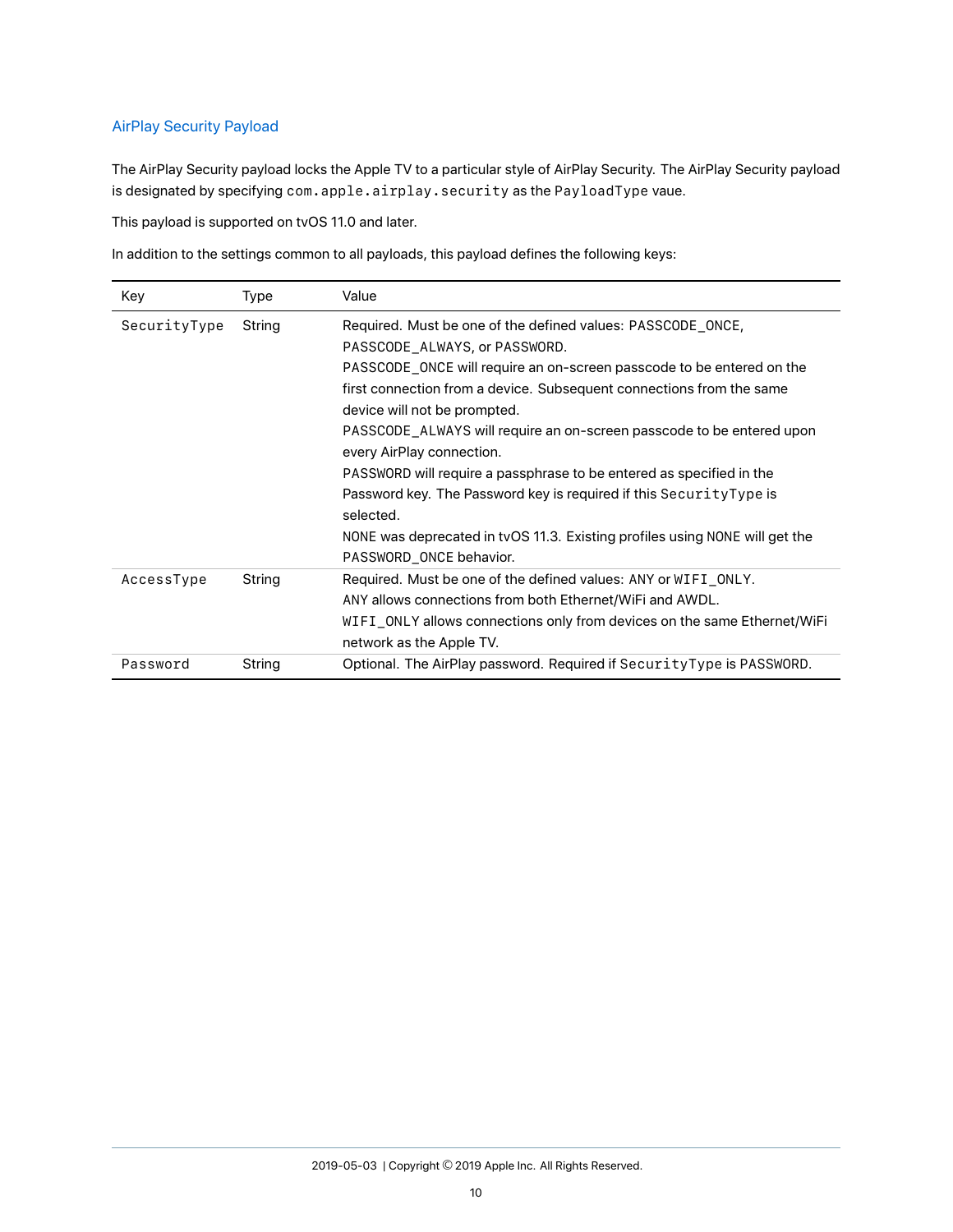#### <span id="page-10-0"></span>AirPrint Payload

The AirPrint payload adds AirPrint printers to the user's AirPrint printer list. This makes it easier to support environments where the printers and the devices are on different subnets. An AirPrint payload is designated by specifying com.apple.airprint as the PayloadType value.

This payload is supported on iOS 7.0 and later and on macOS 10.10 and later.

| Kev      | Tvpe.                 | Value                                                      |
|----------|-----------------------|------------------------------------------------------------|
| AirPrint | Array of Dictionaries | An array of AirPrint printers that should always be shown. |

Each dictionary in the AirPrint array must contain the following keys and values:

| Key              | Type           | Value                                                                                                                                                                                                                                        |
|------------------|----------------|----------------------------------------------------------------------------------------------------------------------------------------------------------------------------------------------------------------------------------------------|
| <b>IPAddress</b> | String         | The IP Address of the AirPrint destination.                                                                                                                                                                                                  |
| ResourcePath     | String         | The Resource Path associated with the printer. This corresponds to the rp<br>parameter of the _ipps.tcp Bonjour record. For example:<br>• printers/Canon MG5300 series<br>• printers/Xerox Phaser 7600<br>• ipp/print<br>• Epson_IPP_Printer |
| Port             | Integer        | Listening port of the AirPrint destination. If this key is not specified AirPrint<br>will use the default port.<br><b>Availability:</b> Available only in iOS 11.0 and later.                                                                |
| ForceTLS         | <b>Boolean</b> | If true AirPrint connections are secured by Transport Layer Security (TLS).<br>Default is false.<br>Availability: Available only in iOS 11.0 and later.                                                                                      |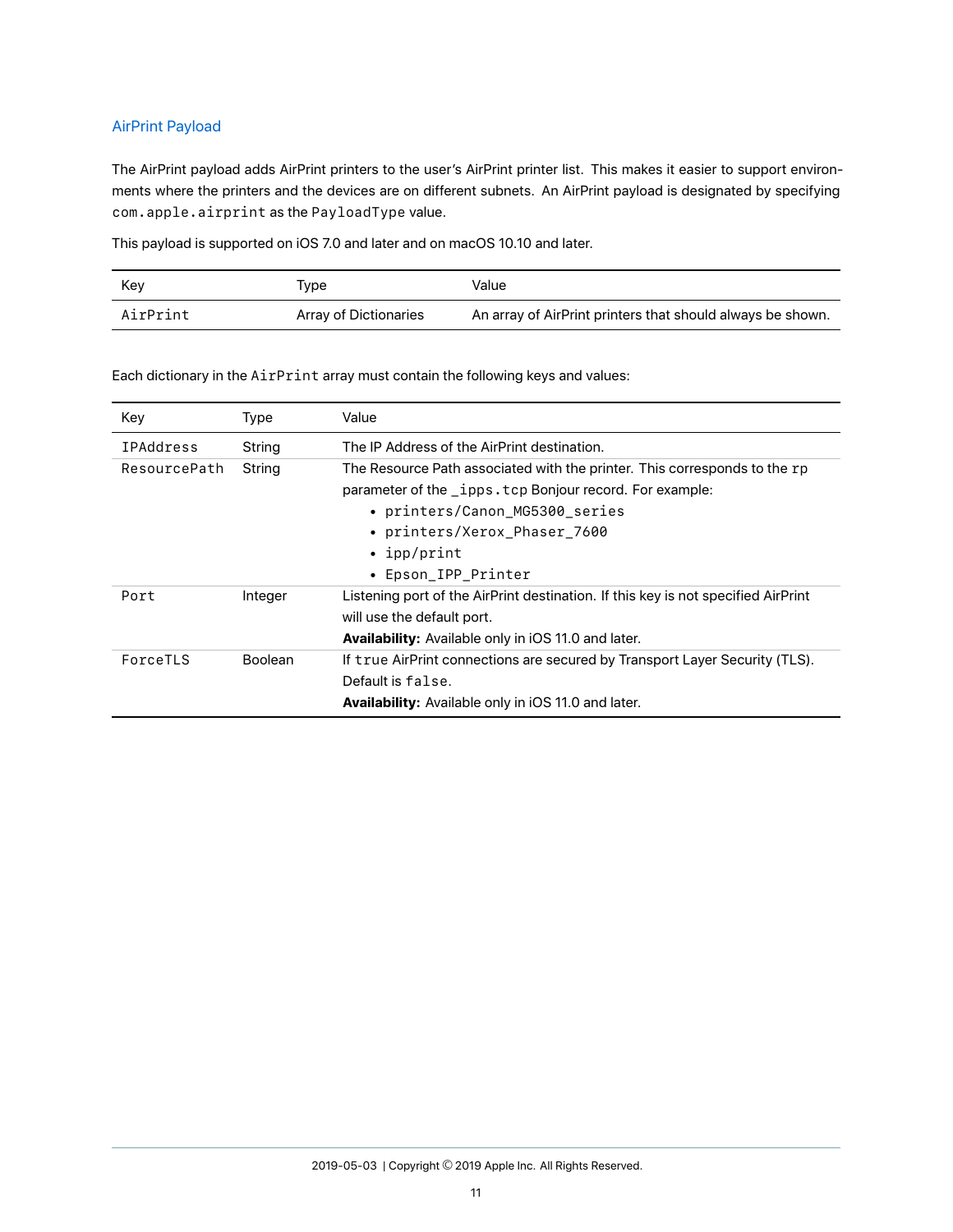#### <span id="page-11-0"></span>App Lock Payload

The App Lock payload is designated by specifying com.apple.app.lock as the PayloadType value. Only one of this payload type can be installed at any time. This payload can be installed only on a Supervised device.

By installing an app lock payload, the device is locked to a single application until the payload is removed. The home button is disabled, and the device returns to the specified application automatically upon wake or reboot.

#### **Note**

You can't update any app while the device is locked in Single App Mode. You need to exit Single App Mode long enough to update apps as needed. During that time you should restrict the visible apps as much as possible, except for Settings and Phone and any other apps that cannot be blacklisted.

This payload is supported only in iOS 6.0 and later.

The payload contains the following key:

| Kev | Tvpe       | Value                                              |
|-----|------------|----------------------------------------------------|
| App | Dictionary | A dictionary containing information about the app. |

The App dictionary, in turn, contains the following key:

| Kev                | Type       | Value                                                     |  |
|--------------------|------------|-----------------------------------------------------------|--|
| Identifier         | String     | The bundle identifier of the application.                 |  |
| Options            | Dictionary | Optional. Described below.                                |  |
|                    |            | <b>Availability:</b> Available only in iOS 7.0 and later. |  |
| UserEnabledOptions | Dictionary | Optional. Described below.                                |  |
|                    |            | Availability: Available only in iOS 7.0 and later.        |  |

The Options dictionary, if present, can contain the following keys (in iOS 7.0 and later):

| Key                    | <b>Type</b>    | Value                                                                                                                                                                               |
|------------------------|----------------|-------------------------------------------------------------------------------------------------------------------------------------------------------------------------------------|
| DisableTouch           | <b>Boolean</b> | Optional. If true, the touch screen is disabled. Default is false.<br>Also, available in tyOS 10.2 and later to lock the touch pad on the<br>remote.                                |
| DisableDeviceRotation  | <b>Boolean</b> | Optional. If true, device rotation sensing is disabled. Default is<br>false.                                                                                                        |
| DisableVolumeButtons   | <b>Boolean</b> | Optional. If true, the volume buttons are disabled. Default to<br>false.                                                                                                            |
| DisableRingerSwitch    | <b>Boolean</b> | Optional. If true, the ringer switch is disabled. Default is false.<br>When disabled, the ringer behavior depends on what position the<br>switch was in when it was first disabled. |
| DisableSleepWakeButton | <b>Boolean</b> | Optional. If true, the sleep/wake button is disabled. Default is<br>false.                                                                                                          |

2019-05-03 | Copyright © 2019 Apple Inc. All Rights Reserved.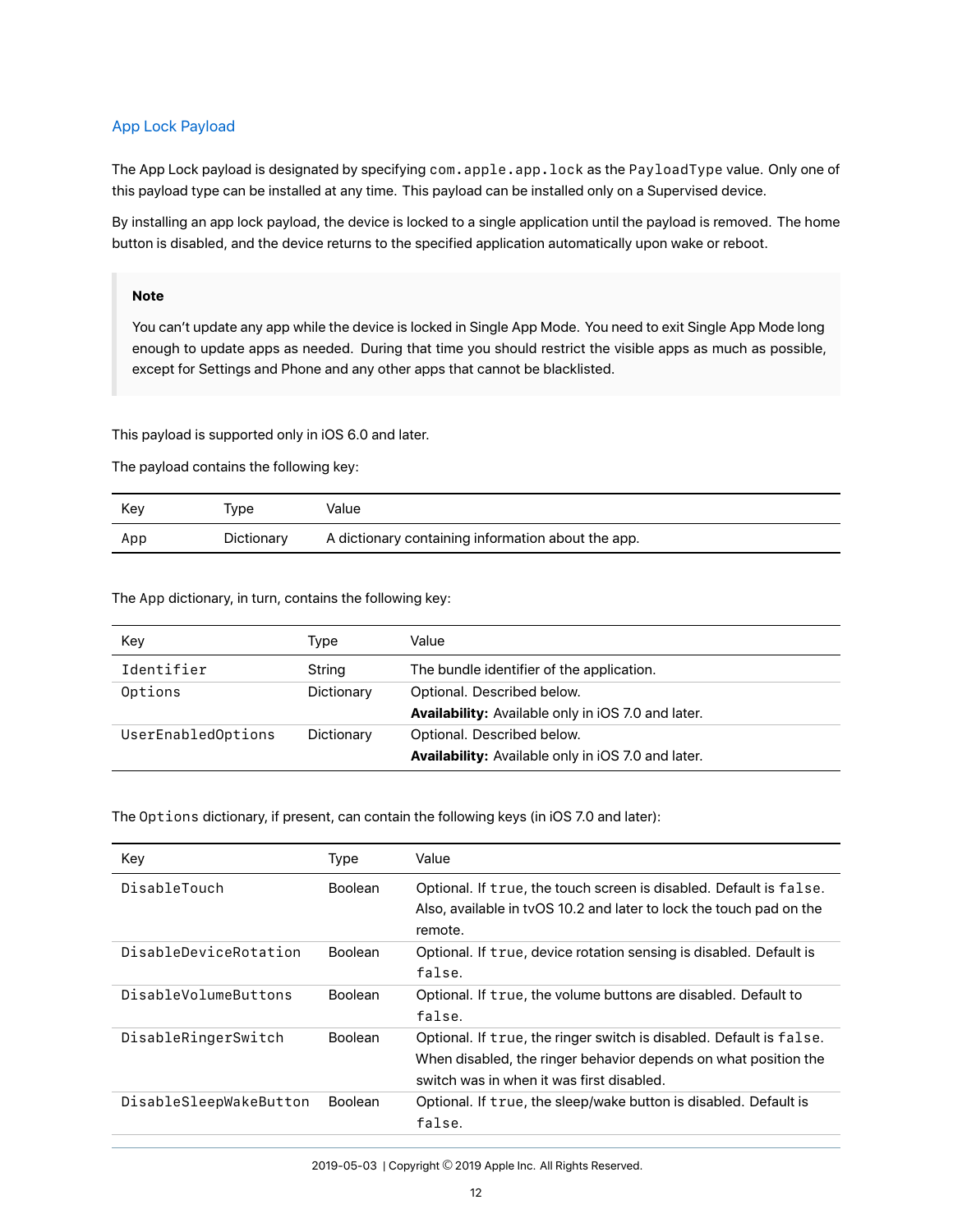| Key                       | Type           | Value                                                                                                                             |  |
|---------------------------|----------------|-----------------------------------------------------------------------------------------------------------------------------------|--|
| DisableAutoLock           | <b>Boolean</b> | Optional. If true, the device will not automatically go to sleep<br>after an idle period. Also, available in tvOS 10.2 and later. |  |
| EnableVoiceOver           | <b>Boolean</b> | Optional. If true, VoiceOver is turned on. Default is false. Also,<br>available in tyOS 10.2 and later.                           |  |
| FnableZoom                | <b>Boolean</b> | Optional. If true, Zoom is turned on. Default is false. Also,<br>available in tyOS 10.2 and later.                                |  |
| <b>FnableInvertColors</b> | <b>Boolean</b> | Optional. If true, Invert Colors is turned on. Default is false.<br>Also, available in tyOS 10.2 and later.                       |  |
| EnableAssistiveTouch      | <b>Boolean</b> | Optional. If true, AssistiveTouch is turned on. Default is false.                                                                 |  |
| EnableSpeakSelection      | <b>Boolean</b> | Optional. If true, Speak Selection is turned on. Default is false.                                                                |  |
| EnableMonoAudio           | <b>Boolean</b> | Optional. If true, Mono Audio is turned on. Default is false.                                                                     |  |

The UserEnabledOptions dictionary, if present, can contain the following keys (in iOS 7.0 and later):

| Kev                 | Type           | Value                                                                                                           |
|---------------------|----------------|-----------------------------------------------------------------------------------------------------------------|
| VoiceOver           | <b>Boolean</b> | Optional. If true, allow VoiceOver adjustment. Default is false. Also,<br>available in tyOS 10.2 and later.     |
| Zoom                | <b>Boolean</b> | Optional. If true, allow Zoom adjustment. Default is false. Also, available<br>in ty $OS$ 10.2 and later.       |
| <i>InvertColors</i> | <b>Boolean</b> | Optional. If true, allow Invert Colors adjustment. Default is false. Also,<br>available in tyOS 10.2 and later. |
| AssistiveTouch      | <b>Boolean</b> | Optional. If true, allow AssistiveTouch adjustment. Default is false.                                           |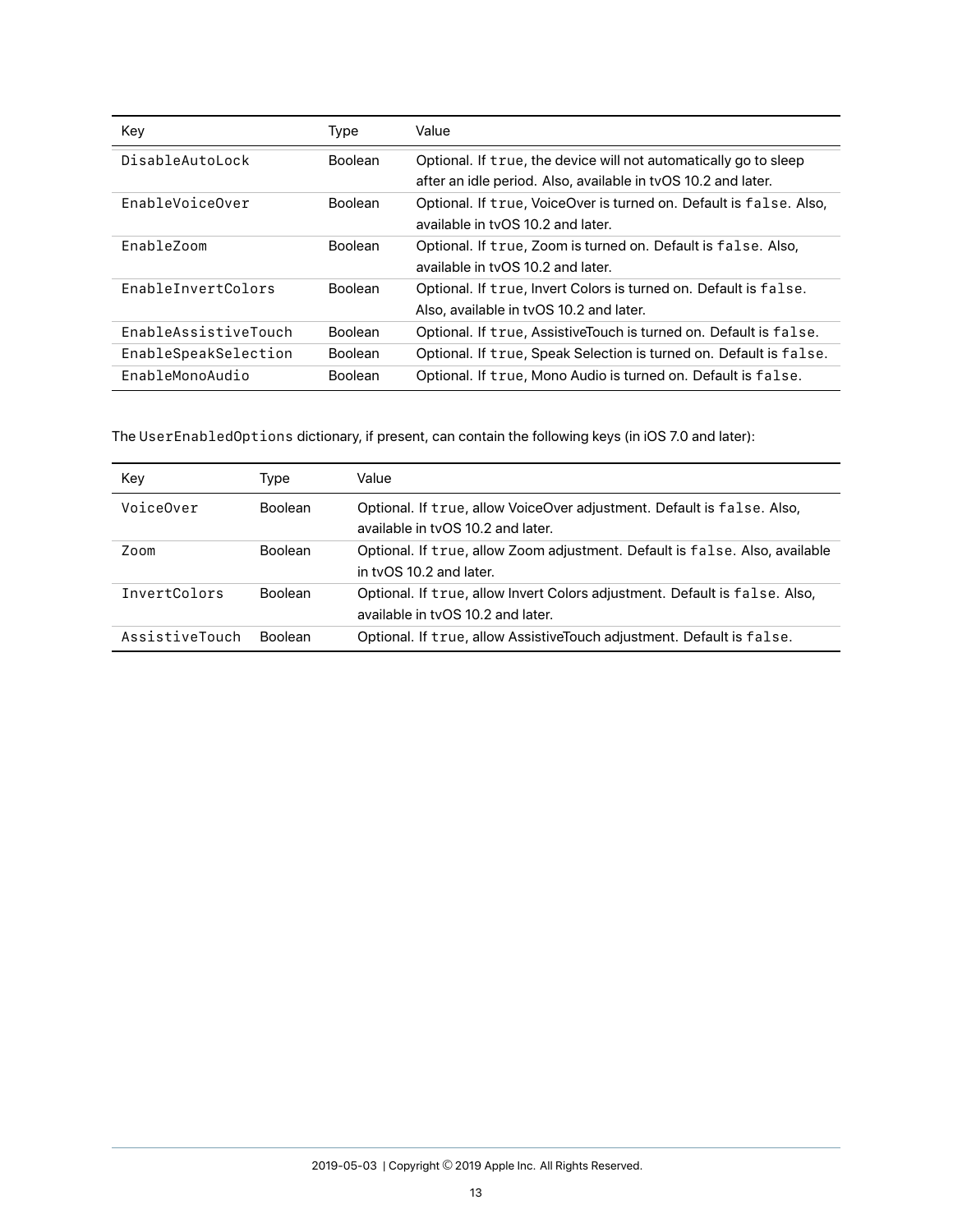#### <span id="page-13-0"></span>AppStore Payload

The AppStore payload is designated by specifying com.apple.appstore as the PayloadType value.

It establishes macOS AppStore restrictions and is supported on the User channel.

The payload contains the following keys:

| Key                                             | Type           | Value                                                                                                       |
|-------------------------------------------------|----------------|-------------------------------------------------------------------------------------------------------------|
| restrict-store-require-admin-to-install Boolean |                | Optional. Restrict app installations to<br>admin users. Available on macOS 10.9 and<br>later.               |
| restrict-store-softwareupdate-only              | <b>Boolean</b> | Optional. Restrict app installations to<br>software updates only. Available on<br>mac $OS$ 10.10 and later. |
| restrict-store-disable-app-adoption             | <b>Boolean</b> | Optional. Disable App Adoption by users.<br>Available on macOS 10.10 and later.                             |
| DisableSoftwareUpdateNotifications              | <b>Boolean</b> | Optional. Disable software update<br>notifications. Available on macOS 10.10<br>and later.                  |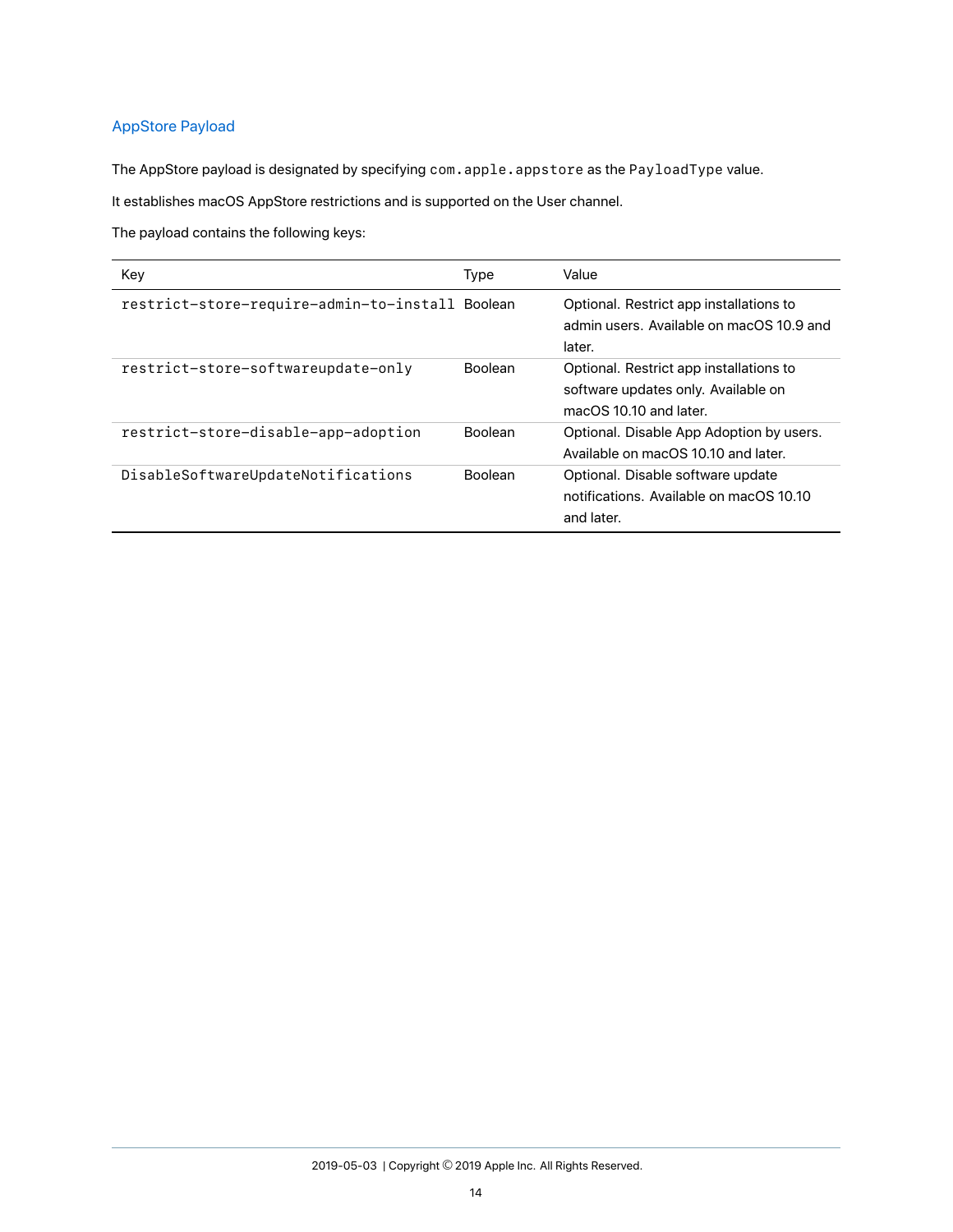#### <span id="page-14-0"></span>Autonomous Single App Mode

The payload is designated by specifying com.apple.asam as the PayloadType.

This payload grants Autonomous Single App Mode capabilities for specific applications. Available in macOS 10.13.4 and later.

It must be installed as a device profile. Only one payload of this type can be installed on a system. This payload can only be installed via a "user approved" MDM server.

#### **Note**

Applications listed in this payload will have low-level access to the system, including, but not limited to, key logging and user interface manipulation outside of the application's context.

In addition to the settings common to all payloads, this payload defines the following key:

| Kev                 | Tvpe  | Value                                                                                                |
|---------------------|-------|------------------------------------------------------------------------------------------------------|
| AllowedApplications | Arrav | Array of dictionaries that specify applications that are to be granted<br>access to Assessment APIs. |

Each dictionary in the AllowedApplications array consists of:

| Key              | Type   | Value                                                                                                                                                                                                                                           |
|------------------|--------|-------------------------------------------------------------------------------------------------------------------------------------------------------------------------------------------------------------------------------------------------|
| BundleIdentifier | Strina | The application's bundle identifier. BundleIdentifier must be unique.<br>If two dictionaries contain the same BundleIdentifier but different<br>TeamIdentifiers, this will be considered a hard error and the payload<br>will not be installed. |
| TeamIdentifier   | String | The developer's team identifier used to sign the application.                                                                                                                                                                                   |

To be granted access, applications must be signed with the specified bundle identifier and team identifier using an Apple-issued production developer certificate. Applications must specify the com.apple.developer.assessment entitlement with a value of true.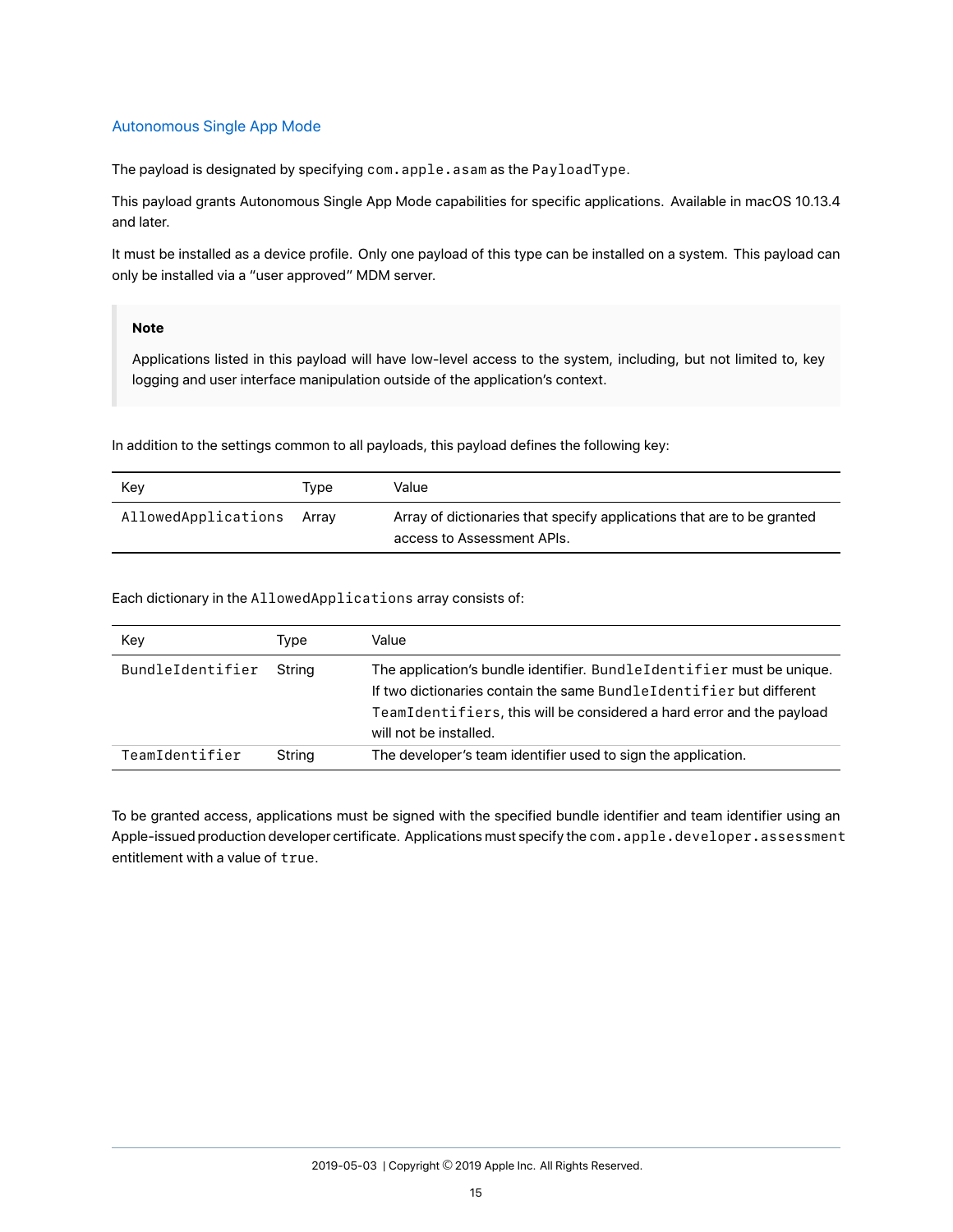#### <span id="page-15-0"></span>CalDAV Payload

The payload is designated by specifying com.apple.caldav.account as the PayloadType.

This payload configures a CalDAV account.

In addition to the settings common to all payloads, this payload defines the following keys:

| Key                      | Type           | Value                                                            |
|--------------------------|----------------|------------------------------------------------------------------|
| CalDAVAccountDescription | String         | Optional. The description of the account.                        |
| CalDAVHostName           | String         | The server address.                                              |
|                          |                | In macOS, this key is required.                                  |
| CalDAVUsername           | String         | The user's login name.                                           |
|                          |                | In macOS, this key is required.                                  |
| CalDAVPassword           | String         | Optional. The user's password.                                   |
| CalDAVUseSSL             | <b>Boolean</b> | Whether or not to use SSL.                                       |
|                          |                | In macOS, this key is optional.                                  |
| CalDAVPort               | Integer        | Optional. The port on which to connect to the server.            |
| CalDAVPrincipalURL       | String         | Optional. The base URL to the user's calendar. In macOS this     |
|                          |                | URL is required if the user doesn't provide a password, because  |
|                          |                | auto-discovery of the service will fail and the account won't be |
|                          |                | created.                                                         |

#### <span id="page-15-1"></span>Calendar Subscription Payload

The calendar subscription payload is designated by specifying com.apple.subscribedcalendar.account as the PayloadType value.

A calendar subscription payload adds a subscribed calendar to the user's calendars list.

The calendar subscription payload is not supported in macOS.

| Key                      | Type           | Value                                 |
|--------------------------|----------------|---------------------------------------|
| SubCalAccountDescription | String         | Optional. Description of the account. |
| SubCalAccountHostName    | String         | The server address.                   |
| SubCalAccountUsername    | String         | The user's login name.                |
| SubCalAccountPassword    | String         | The user's password.                  |
| SubCalAccountUseSSL      | <b>Boolean</b> | Whether or not to use SSL.            |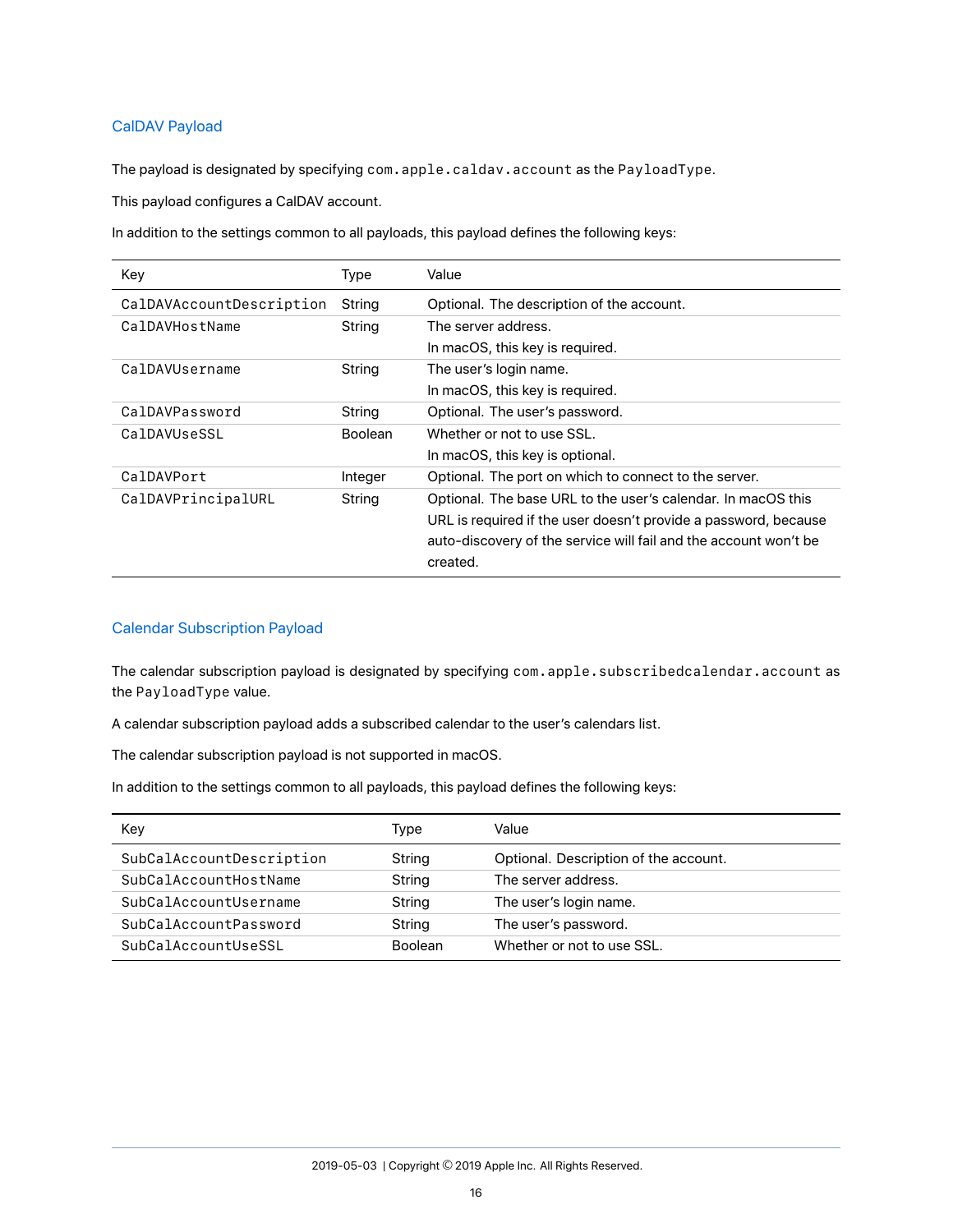#### <span id="page-16-0"></span>CardDAV Payload

The CardDAV payload is designated by specifying com.apple.carddav.account as the PayloadType value.

As of macOS v10.8 and later, this payload type supports obtaining CardDAVUsername and CardDAVPassword from an Identification Payload, if present.

|  |  | In addition to the settings common to all payloads, this payload defines the following keys: |
|--|--|----------------------------------------------------------------------------------------------|
|  |  |                                                                                              |

| Key                       | Type           | Value                                                                         |
|---------------------------|----------------|-------------------------------------------------------------------------------|
| CardDAVAccountDescription | String         | Optional. The description of the account.                                     |
| CardDAVHostName           | String         | The server address.                                                           |
| CardDAVUsername           | String         | The user's login name.                                                        |
| CardDAVPassword           | String         | Optional. The user's password.                                                |
| CardDAVUseSSL             | <b>Boolean</b> | Optional. Whether or not to use SSL.                                          |
| CardDAVPort               | Integer        | Optional. The port on which to connect to the server.                         |
| CardDAVPrincipalURL       | String         | Optional. Not supported on macOS. The base URL to the<br>user's address book. |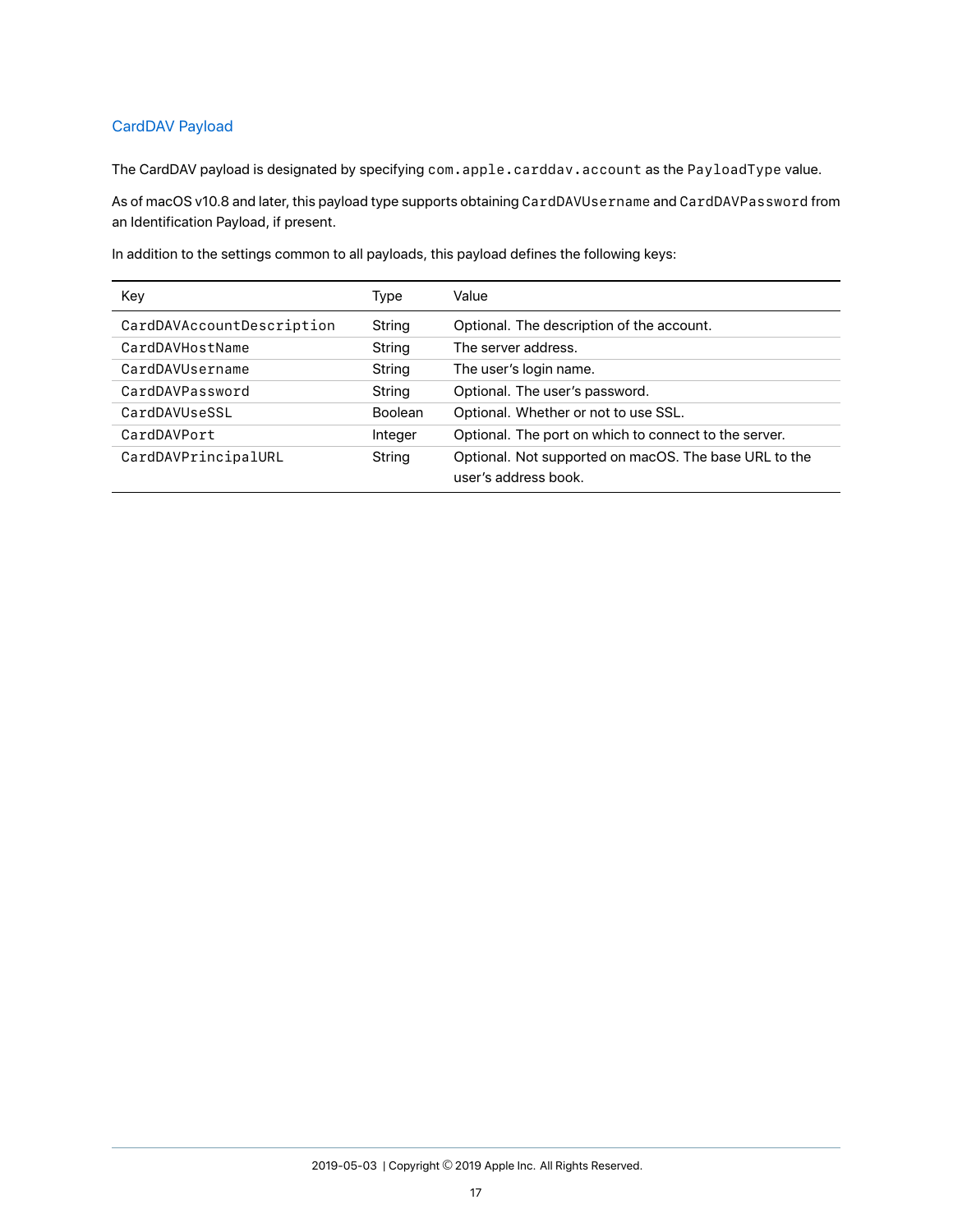#### <span id="page-17-0"></span>Cellular Payload

The cellular payload is designated by specifying com.apple.cellular as the PayloadType value.

A cellular payload configures cellular network settings for the user-selected data SIM on the device. It is supported on iOS 7 and later and is not supported on macOS.

Cellular payloads have two important installation requirements:

- No more than one cellular payload can be installed at any time.
- A cellular payload cannot be installed if an APN payload is already installed.

This payload replaces the com.apple.managedCarrier payload, which is supported, but deprecated.

In addition to the settings common to all payloads, this payload defines the following keys:

| Key       | Tvpe       | Value                                                                                               |
|-----------|------------|-----------------------------------------------------------------------------------------------------|
| AttachAPN | Dictionary | Optional. An AttachAPN configuration dictionary, described below.                                   |
| APNs      | Arrav      | Optional. An array of APN dictionaries, described below. Only the first entry is<br>currently used. |

The AttachAPN dictionary contains the following keys:

| Key                | Type   | Value                                                       |
|--------------------|--------|-------------------------------------------------------------|
| Name               | String | Required. The Access Point Name.                            |
| AuthenticationType | String | Optional. Must contain either CHAP or PAP. Defaults to PAP. |
| Username           | String | Optional. A user name used for authentication.              |
| Password           | String | Optional. A password used for authentication.               |

Each APN dictionary contains the following keys:

| Key                 | Type    | Value                                                                                                                                                                                                                               |
|---------------------|---------|-------------------------------------------------------------------------------------------------------------------------------------------------------------------------------------------------------------------------------------|
| Name                | String  | Required. The Access Point Name.                                                                                                                                                                                                    |
| AuthenticationType  | String  | Optional. Must contain either CHAP or PAP. Defaults to PAP.                                                                                                                                                                         |
| Username            | String  | Optional. A user name used for authentication.                                                                                                                                                                                      |
| Password            | String  | Optional. A password used for authentication.                                                                                                                                                                                       |
| ProxyServer         | String  | Optional. The proxy server's network address.                                                                                                                                                                                       |
| ProxyPort           | Integer | Optional. The proxy server's port.                                                                                                                                                                                                  |
| DefaultProtocolMask | Integer | <b>Deprecated.</b> Default Internet Protocol versions. Set to the<br>same value as AllowedProtocolMask. Possible values<br>are: $1 = IPv4$ , $2 = IPv6$ , and $3 = Both$ .<br><b>Availability:</b> Available in iOS 10.3 and later. |
| AllowedProtocolMask | Integer | Optional. Supported Internet Protocol versions. Possible<br>values are: $1 = IPv4$ , $2 = IPv6$ , and $3 = Both$ .<br><b>Availability:</b> Available in iOS 10.3 and later.                                                         |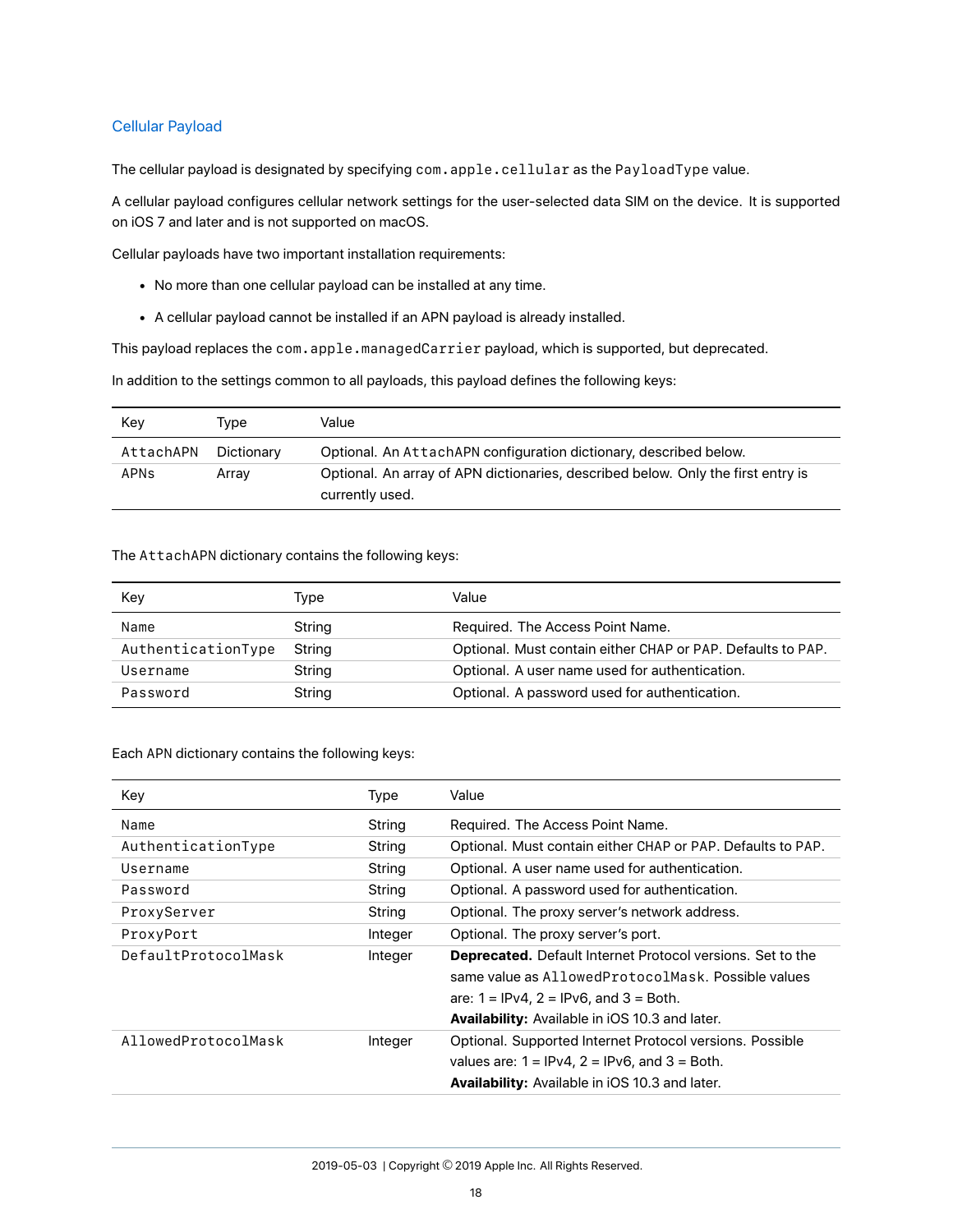| Key                                      | Type    | Value                                                                                                                                                                                                |
|------------------------------------------|---------|------------------------------------------------------------------------------------------------------------------------------------------------------------------------------------------------------|
| AllowedProtocolMask<br>InRoaming         | Integer | Optional. Supported Internet Protocol versions while<br>roaming. Possible values are: $1 = IPv4$ , $2 = IPv6$ , and $3 =$<br>Both.<br><b>Availability:</b> Available in iOS 10.3 and later.          |
| AllowedProtocolMask<br>InDomesticRoaming | Integer | Optional. Supported Internet Protocol versions while<br>domestic roaming. Possible values are: $1 = IPv4$ , $2 = IPv6$ ,<br>and $3 =$ Both.<br><b>Availability:</b> Available in iOS 10.3 and later. |

#### <span id="page-18-0"></span>Certificate Payload

The PayloadType of a certificate payload must be one of the following:

| Payload type              | Container<br>format | Certificate type                                                                  |
|---------------------------|---------------------|-----------------------------------------------------------------------------------|
| com.apple.security.root   | PKCS#1(.cer)        | Alias for com.apple.security.pkcs1.                                               |
| com.apple.security.pkcs1  | PKCS#1(.cer)        | DER-encoded certificate without private key. May contain<br>root certificates.    |
| com.apple.security.pem    | PKCS#1(.cer)        | PEM-encoded certificate without private key. May contain<br>root certificates.    |
| com.apple.security.pkcs12 | PKCS#12(.p12)       | Password-protected identity certificate. Only one<br>certificate may be included. |

In addition to the settings common to all payloads, all Certificate payloads define the following keys:

| Key                        | Type           | Value                                                                                                                                                                  |
|----------------------------|----------------|------------------------------------------------------------------------------------------------------------------------------------------------------------------------|
| PayloadCertificateFileName | String         | Optional. The file name of the enclosed certificate.                                                                                                                   |
| PayloadContent             | Data           | Mandatory. The base64 representation of the payload with a<br>line length of 52.                                                                                       |
| Password                   | String         | Optional. For PKCS#12 certificates, contains the password to<br>the identity.                                                                                          |
| AllowAllAppsAccess         | <b>Boolean</b> | Optional. For PKCS#12 certificates, if true, all apps have<br>access to the private key. Default is false.<br><b>Availability:</b> Available in macOS 10.10 and later. |

#### **Note**

Because the password string is stored in the clear in the profile, it is recommended that the profile be encrypted for the device.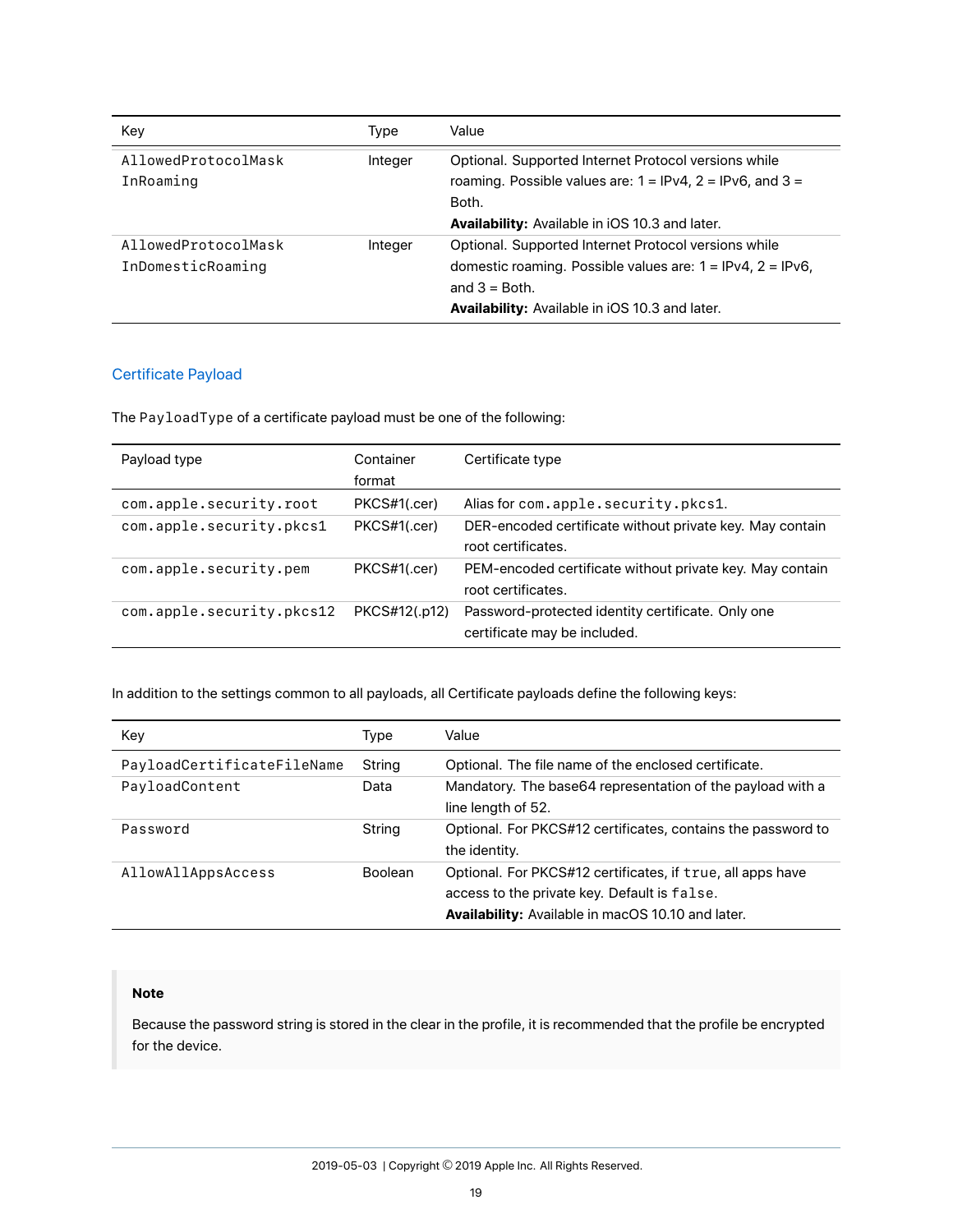#### <span id="page-19-0"></span>Certificate Preference Payload

Certificate Preference payloads are designated by specifying com.apple.security.certificatepreference as the PayloadType value. See also [Identity Preference Payload](#page-48-2) for setting up identity preferences.

A Certificate Preference payload lets you identify a Certificate Preference item in the user's keychain that references a certificate payload included in the same profile. It can only appear in a user profile, not a device profile. You can include multiple Certificate Preference payloads as needed.

Available in MacOS 10.12 and later.

| Key                    | Type   | Value                                                                                                                                    |
|------------------------|--------|------------------------------------------------------------------------------------------------------------------------------------------|
| Name                   | String | Required. An email address (RFC822) or other name for which a<br>preferred certificate is requested.                                     |
| PayloadCertificateUUID | Strina | The UUID of another payload within the same profile that installed<br>the certificate; for example, a 'com.apple.security.root' payload. |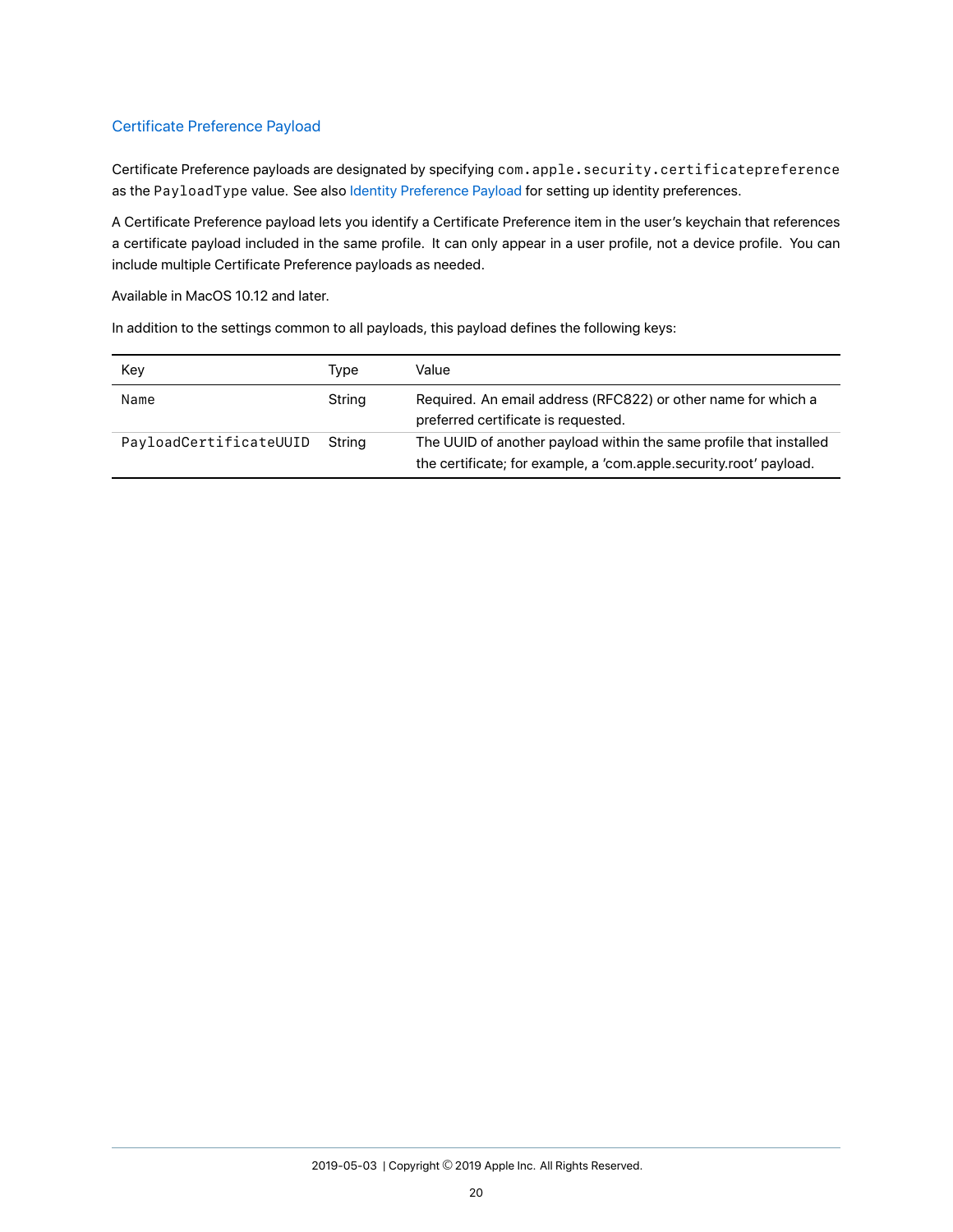#### <span id="page-20-0"></span>Certificate Transparency Payload

Certificate Preference payloads are designated by specifying com.apple.security.certificatetransparency as the PayloadType value.

A Certificate Transparency payload controls Certificate Transparency enforcement. It can only appear in a device profile, not a user profile. You can include multiple Certificate Transparency payloads as needed.

This payload does not require MDM or DEP enrollment.

Available in iOS 12.1.1, MacOS 10.14.2, tvOS 12.1.1, and watchOS 5.1.1 and later.

In addition to the settings common to all payloads, this payload defines the following keys:

| Key                     | <b>Type</b>                   | Value                                                                                                                                                                                                                                                                                                                                                                                                                                                                                                                                                                                                                                                                                                                                                                                                                                                                                                                                                                                                                                                               |
|-------------------------|-------------------------------|---------------------------------------------------------------------------------------------------------------------------------------------------------------------------------------------------------------------------------------------------------------------------------------------------------------------------------------------------------------------------------------------------------------------------------------------------------------------------------------------------------------------------------------------------------------------------------------------------------------------------------------------------------------------------------------------------------------------------------------------------------------------------------------------------------------------------------------------------------------------------------------------------------------------------------------------------------------------------------------------------------------------------------------------------------------------|
| DisabledForDomains      | Array of<br><b>Strings</b>    | Optional. List of domains where certificate transparency is disabled. A<br>leading period can be used to match subdomains, but a domain<br>matching rule must not match all domains within a top level domain<br>("example.com" and "example.co.uk" are allowed while ".com" and<br>".co.uk" are not allowed).                                                                                                                                                                                                                                                                                                                                                                                                                                                                                                                                                                                                                                                                                                                                                      |
| <b>DisabledForCerts</b> | Array of<br>Dictionar-<br>ies | Optional. A list of hashed subjectPublicKeyInfo dictionaries<br>defining the certificates where certificate transparency is disabled. For<br>certificate transparency enforcement to be disabled, one of the<br>following conditions must be met:<br>• The hash is of the server certificate's<br>subjectPublicKeyInfo.<br>$\bullet$ The hash is of a subject PublicKey Info that appears in a<br>CA certificate in the certificate chain, that CA certificate is<br>constrained via the X.509v3 nameConstraints extension, one or<br>more directory Name name Constraints are present in the<br>permitted Subtrees, and the directory Name contains an<br>organizationName attribute.<br>$\bullet$ The hash is of a subject PublicKey Info that appears in a<br>CA certificate in the certificate chain, the CA certificate has one<br>or more organization Name attributes in the certificate Subject,<br>and the server's certificate contains the same number of<br>organizationName attributes, in the same order, and with<br>byte-for-byte identical values. |

The hashed subjectPublicKeyInfo dictionary contains the following keys:

| Kev       | Tvpe   | Value                                                                                                                        |
|-----------|--------|------------------------------------------------------------------------------------------------------------------------------|
| Algorithm | Strina | Required. Currently, must be "sha256".                                                                                       |
| Hash      | Data   | Required. Created by applying the specified hash algorithm to the DER-encoding<br>of the certificate's subjectPublicKeyInfo. |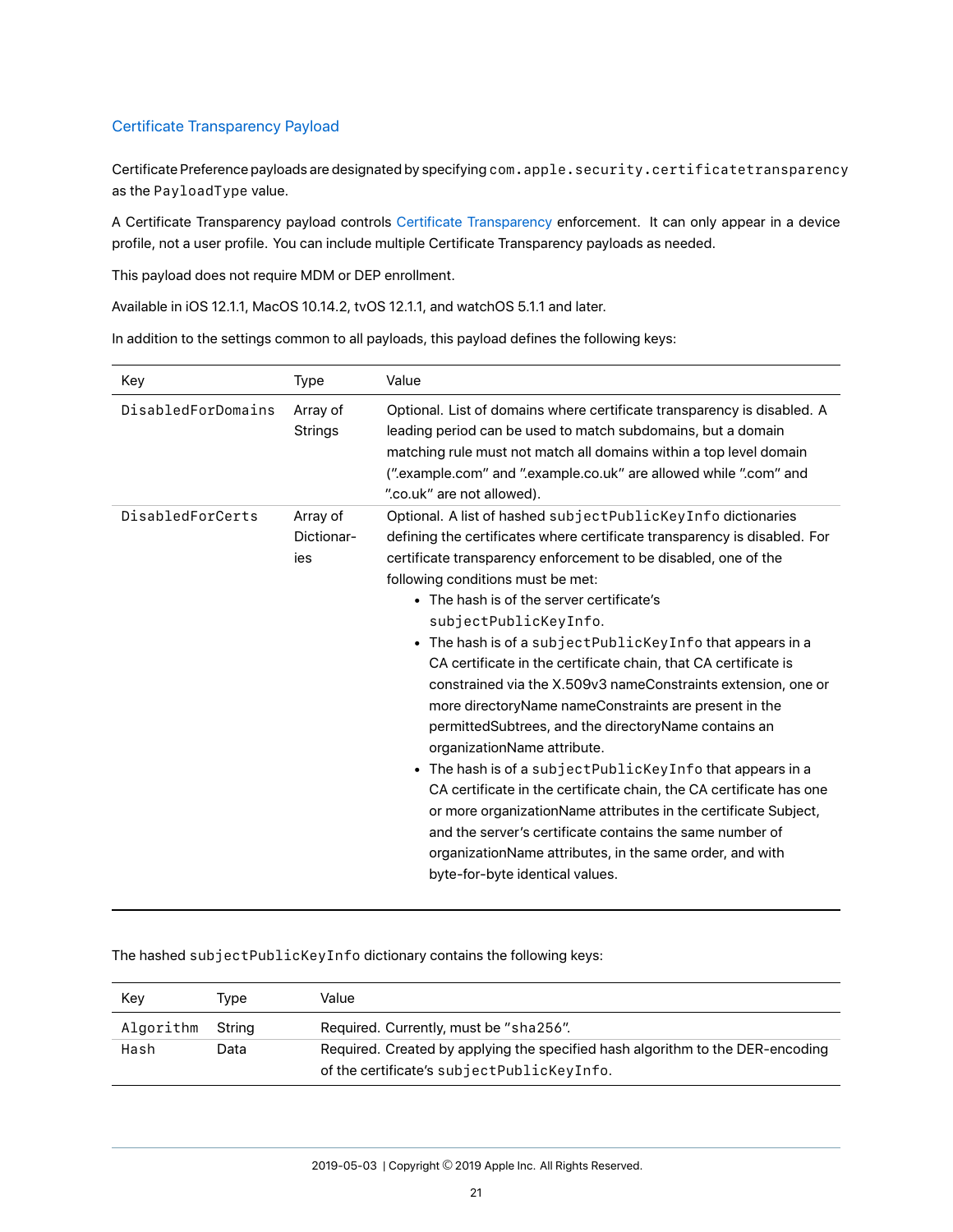To generate the data specified by the Hash key in the subjectPublicKeyInfo dictionary, use this command for a PEM encoded certificate:

openssl x509 -pubkey -in example\_certificate.pem -inform pem | openssl pkey -pubin outform der | openssl dgst -sha256 -binary | base64

If your certificate is DER encoded, use this command:

```
openssl x509 -pubkey -in example_certificate.der -inform der | openssl pkey -pubin -
   outform der | openssl dgst -sha256 -binary | base64
```
If your certificate does not have a .pem or .der extension, use the file command to identify its encoding type.

```
$ file example_certificate.crt
example_certificate.crt: PEM certificate
$ file example_certificate.cer
example_certificate.cer: data
```
#### <span id="page-21-0"></span>Conference Room Display Payload

The Conference Room Display payload is designated by specifying com.apple.conferenceroomdisplay as the PayloadType.

It configures an Apple TV to enter Conference Room Display mode and restricts exit from that mode. It is supported on supervised devices running tvOS 10.2 or later.

In addition to the settings common to all payloads, this payload defines the following key:

| Kev            | Tvpe | Value                                                                                  |
|----------------|------|----------------------------------------------------------------------------------------|
| Message String |      | Optional. A custom message displayed on the screen in Conference Room Display<br>mode. |

#### **Note**

When Conference Room Display mode and Single App mode are both enabled, Conference Room Display mode is active and the user can't access the app.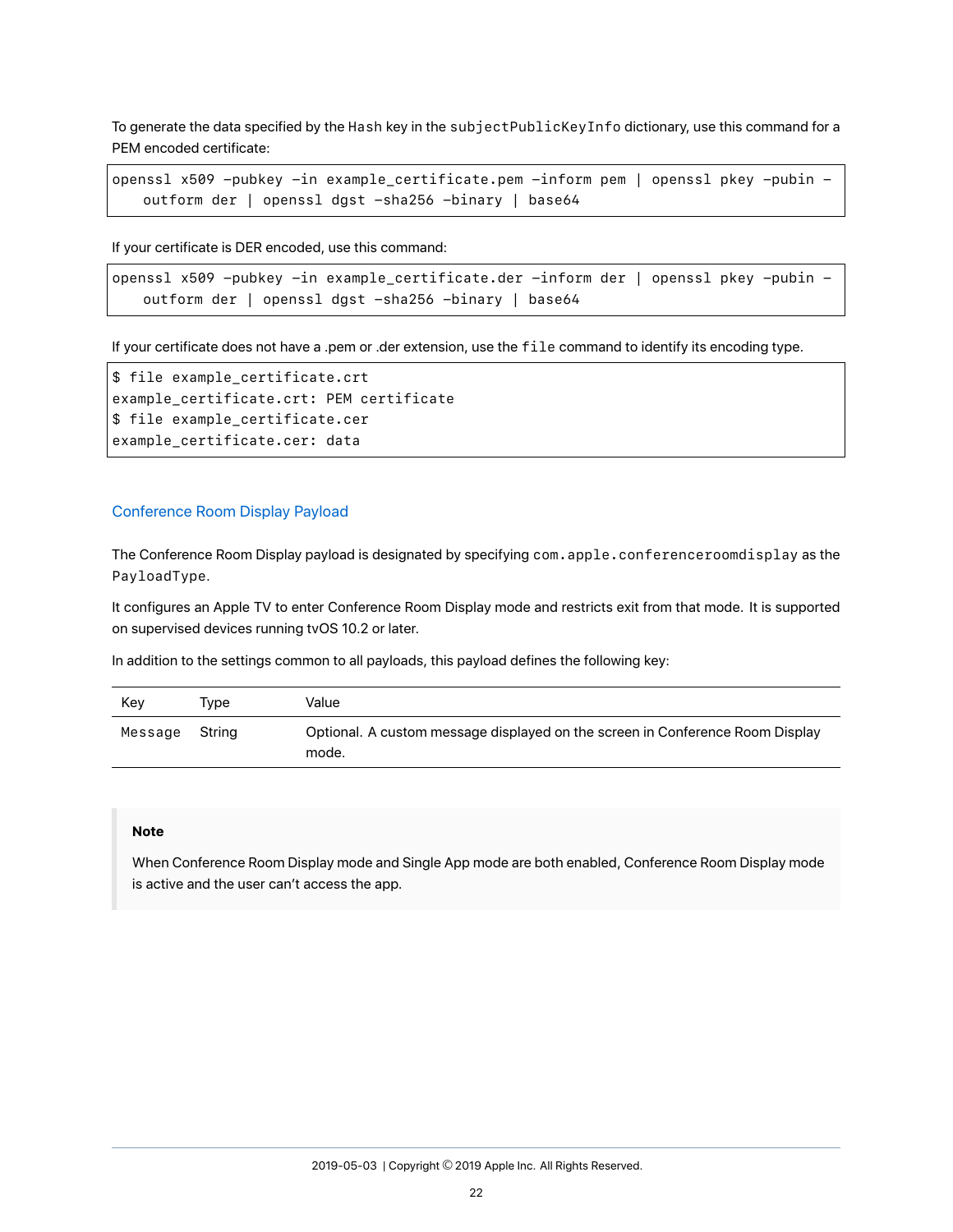#### <span id="page-22-0"></span>Content Caching Payload

The Content Caching payload is designated by specifying com.apple.AssetCache.managed as the PayloadType. It configures the Content Caching service.

| Key                  | Type           | Value                                                                                                                                                                                                                                                                                                                                                                                                                                                                                                                                                                                                                                                                                                                                                                                                                                                  |
|----------------------|----------------|--------------------------------------------------------------------------------------------------------------------------------------------------------------------------------------------------------------------------------------------------------------------------------------------------------------------------------------------------------------------------------------------------------------------------------------------------------------------------------------------------------------------------------------------------------------------------------------------------------------------------------------------------------------------------------------------------------------------------------------------------------------------------------------------------------------------------------------------------------|
| AllowPersonalCaching | Boolean        | Optional. If set to true, caches the user's iCloud data. Clients<br>may take some time (hours, days) to react to changes to this<br>setting; it does not have an immediate effect. Default is true.<br>At least one of the AllowPersonalCaching or<br>AllowSharedCaching keys must be true.<br>Availability: Available in macOS 10.13.4 and later.                                                                                                                                                                                                                                                                                                                                                                                                                                                                                                     |
| AllowSharedCaching   | <b>Boolean</b> | Optional. If set to true, caches non-iCloud content, such as<br>apps and software updates. Clients may take some time (hours,<br>days) to react to changes to this setting; it does not have an<br>immediate effect. Default is true.<br>At least one of the AllowPersonalCaching or<br>AllowSharedCaching keys must be true.<br>Availability: Available in macOS 10.13.4 and later.                                                                                                                                                                                                                                                                                                                                                                                                                                                                   |
| AutoActivation       | <b>Boolean</b> | Optional. If set to true, automatically activate the Content<br>Cache when possible and prevent disabling of the Content<br>Cache. Default is false.<br>Availability: Available in macOS 10.13.4 and later.                                                                                                                                                                                                                                                                                                                                                                                                                                                                                                                                                                                                                                            |
| CacheLimit           | Integer        | Optional. Defines the maximum number of bytes of disk space<br>that will be used for the Content Cache. A CacheLimit of 0<br>means unlimited disk space. Default is 0.<br>Availability: Available in macOS 10.13.4 and later.                                                                                                                                                                                                                                                                                                                                                                                                                                                                                                                                                                                                                          |
| DataPath             | String         | Optional. The path to the directory used to store Cached<br>Content. Changing this setting manually does not automatically<br>move cached content from the old to the new location. To move<br>content automatically, use the Sharing preference's Content<br>Caching pane.<br>The value must be, or end with, /Library/Application<br>Support/Apple/AssetCache/Data. A directory (and its<br>intermediates) will be created for the given DataPath if it does<br>not already exist. The directory will be owned by<br>_assetcache: _assetcache and have mode 0750. Its<br>immediate parent directory (/Library/Application<br>Support/Apple/AssetCache) will be owned by<br>_assetcache: _assetcache and have mode 0755.<br>Default is / Library/Application<br>Support/Apple/AssetCache/Data.<br>Availability: Available in macOS 10.13.4 and later. |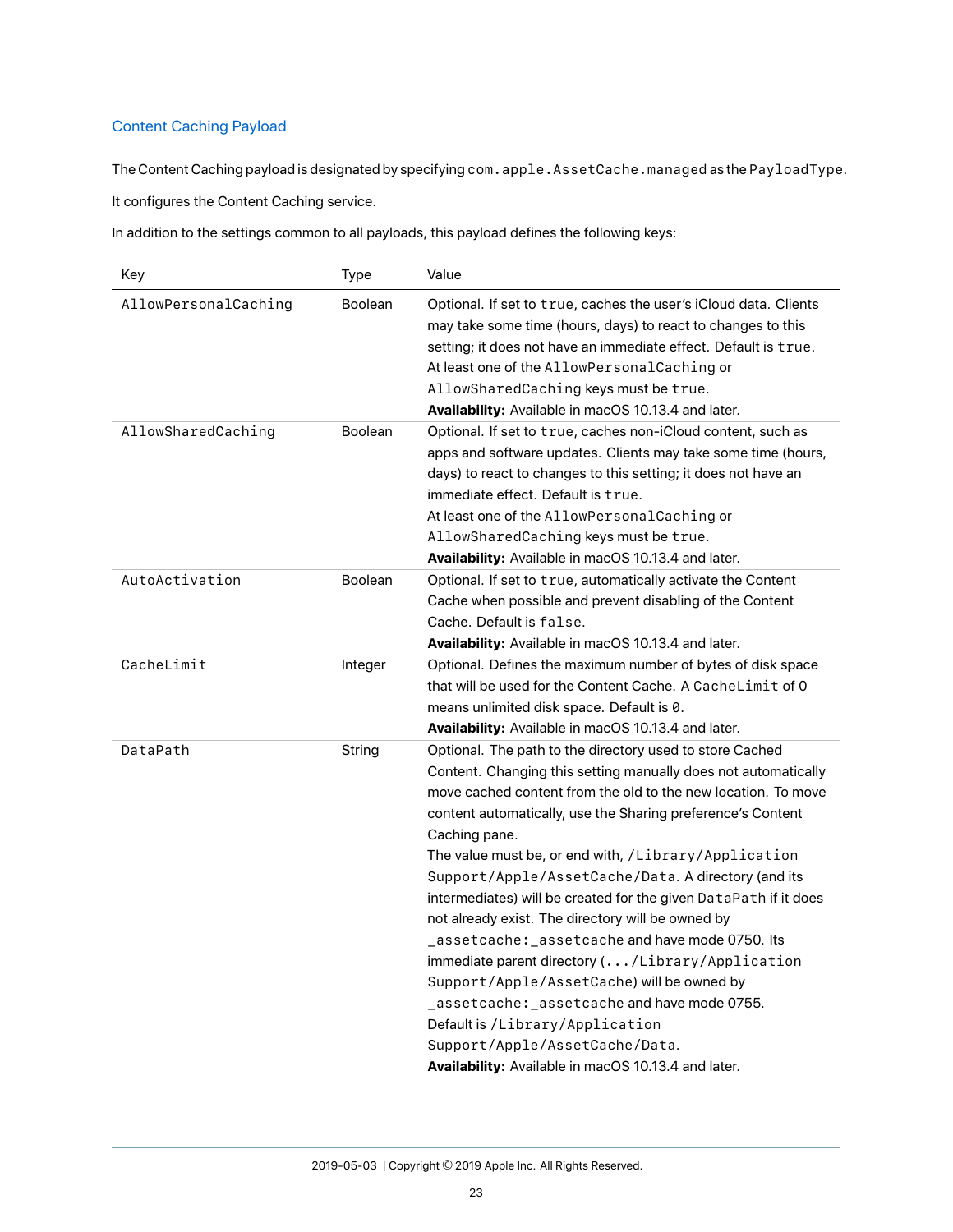| Key                               | Type                       | Value                                                                                                                                                                                                                                                                                                                                                                                                                                                                                                                                                                            |
|-----------------------------------|----------------------------|----------------------------------------------------------------------------------------------------------------------------------------------------------------------------------------------------------------------------------------------------------------------------------------------------------------------------------------------------------------------------------------------------------------------------------------------------------------------------------------------------------------------------------------------------------------------------------|
| DenyTetheredCaching               | Boolean                    | Optional. If set to true, tethered caching is disabled. Default is<br>false.<br>Availability: Available in macOS 10.13.4 and later.                                                                                                                                                                                                                                                                                                                                                                                                                                              |
| ListenRanges                      | Array of<br>Dictionaries   | Optional. Array of dictionaries describing a range of client IP<br>addresses to serve.<br>Availability: Available in macOS 10.13.4 and later.                                                                                                                                                                                                                                                                                                                                                                                                                                    |
| ListenRangesOnly                  | <b>Boolean</b>             | Optional. If set to true, the Content Cache provides content<br>only to clients in the ranges specified by the ListenRanges<br>key. To use the ListenRangesOnly key, the ListenRanges<br>key must also be specified. Default is false.<br>Availability: Available in macOS 10.13.4 and later.                                                                                                                                                                                                                                                                                    |
| ListenWithPeersAndParents Boolean |                            | Optional. If set to true, the Content Cache provides content to<br>the clients in the union of the ListenRanges, PeerListenRanges<br>and Parents ranges. Default is true.<br>Availability: Available in macOS 10.13.4 and later.                                                                                                                                                                                                                                                                                                                                                 |
| LocalSubnetsOnly                  | Boolean                    | Optional. If set to true, the Content Cache offers content to<br>clients only on the same immediate local network as the Content<br>Cache. No content would be offered to clients on other<br>networks reachable by the Content Cache. Default is true.<br>If LocalSubnetsOnly is set to true, ListenRanges will be<br>ignored.<br>Availability: Available in macOS 10.13.4 and later.                                                                                                                                                                                           |
| LogClientIdentity                 | Boolean                    | Optional. If set to true, the Content Cache will log the IP<br>address and port number of the clients that request content.<br>Default is false.<br>Availability: Available in macOS 10.13.4 and later.                                                                                                                                                                                                                                                                                                                                                                          |
| Parents                           | Array of<br><b>Strings</b> | Optional. Array of the local IP addresses of other Content<br>Caches that this cache should download from or upload to,<br>instead of downloading from or uploading to Apple directly.<br>Invalid addresses and addresses of computers that are not<br>Content Caches are ignored.<br>Parent caches that become unavailable are skipped. If all parent<br>Content Caches become unavailable, the Content Cache will<br>download from or upload to Apple directly until a parent Content<br>Cache becomes available again.<br>Availability: Available in macOS 10.13.4 and later. |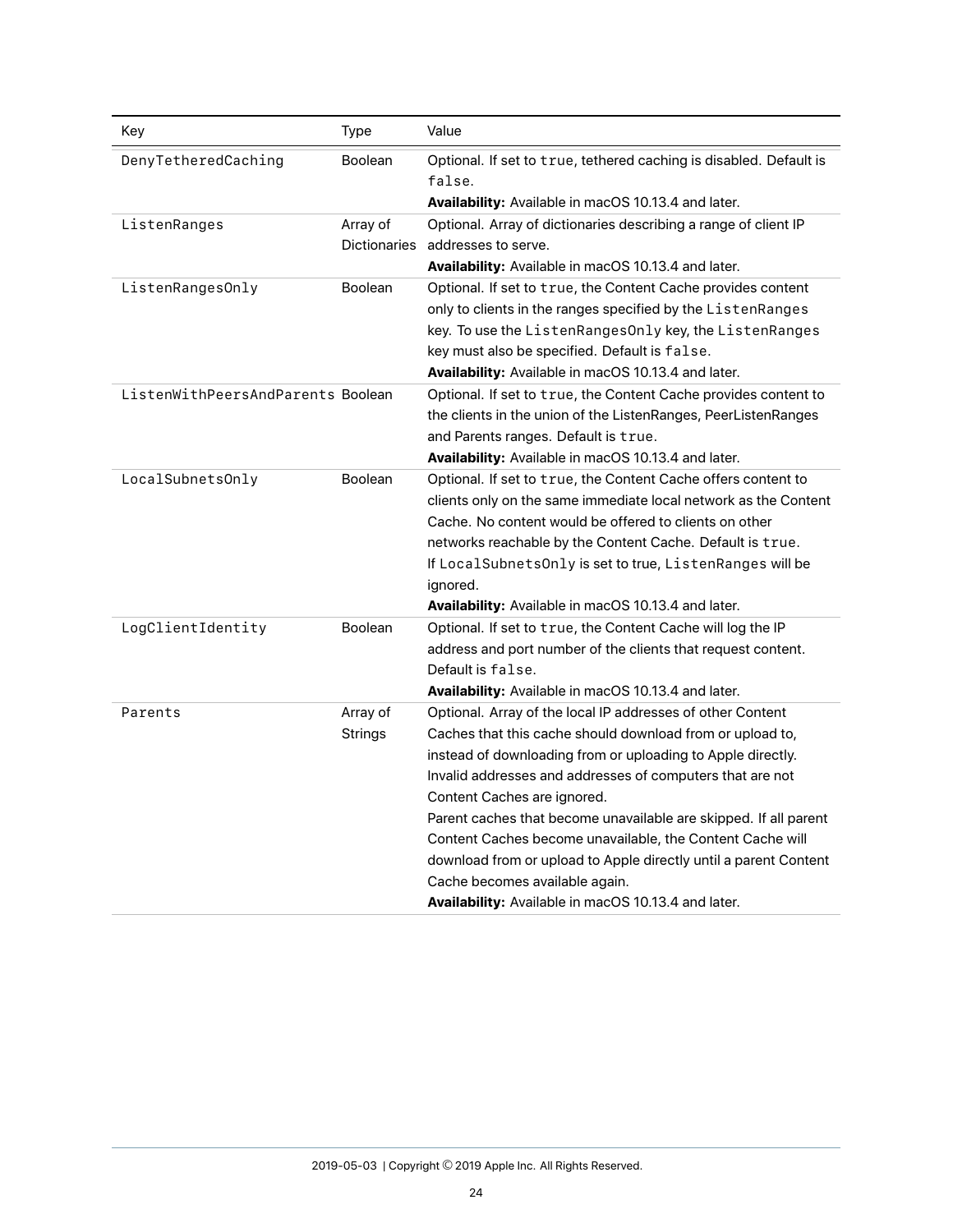| Key                   | Type                            | Value                                                                                                                                                                                                                                                                                                                                                                                                                                                                                                                                                                                                                                                                                                                                                                                                                                                                                                                                                                                                                                                                                                                                                  |
|-----------------------|---------------------------------|--------------------------------------------------------------------------------------------------------------------------------------------------------------------------------------------------------------------------------------------------------------------------------------------------------------------------------------------------------------------------------------------------------------------------------------------------------------------------------------------------------------------------------------------------------------------------------------------------------------------------------------------------------------------------------------------------------------------------------------------------------------------------------------------------------------------------------------------------------------------------------------------------------------------------------------------------------------------------------------------------------------------------------------------------------------------------------------------------------------------------------------------------------|
| ParentSelectionPolicy | String                          | Optional. The policy to use when choosing among more than<br>one configured parent Content Cache. With every policy, parent<br>caches that are temporarily unavailable are skipped.<br>• first-available: Always use the first parent in the<br>Parents list that is available. This is useful for designating<br>permanent primary, secondary, and subsequent parents.<br>• url-path-hash: Hash the path part of the requested<br>URL so that the same parent is always used for the same<br>URL. This is useful for maximizing the size of the<br>combined caches of the parents.<br>• random: Choose a parent at random. This is useful for<br>load balancing.<br>• round-robin: Rotate through the parents in order. This<br>is useful for load balancing.<br>• sticky-available: Starting with the first parent in the<br>Parents list, always use the first parent that is available.<br>Use that parent until it becomes unavailable, then<br>advance to the next one. This is useful for designating<br>floating primary, secondary, and subsequent parents.<br>Default is round-robin.<br>Availability: Available in macOS 10.13.4 and later. |
| PeerFilterRanges      | Array of<br><b>Dictionaries</b> | Optional. Array of dictionaries describing a range of peer IP<br>addresses that the Content Cache will use to filter its list of peers<br>to query for content. The Content Cache only queries peers that<br>are in the PeerFilterRanges. When PeerFilterRanges is<br>an empty array the Content Cache will not query any peers.<br>Availability: Available in macOS 10.13.4 and later.                                                                                                                                                                                                                                                                                                                                                                                                                                                                                                                                                                                                                                                                                                                                                                |
| PeerListenRanges      | Array of<br><b>Dictionaries</b> | Optional. Array of dictionaries describing a range of peer IP<br>addresses the Content Cache will respond to peer cache queries<br>from. When PeerListenRanges is an empty array, the<br>Content Cache will respond with an error to all cache queries.<br>Availability: Available in macOS 10.13.4 and later.                                                                                                                                                                                                                                                                                                                                                                                                                                                                                                                                                                                                                                                                                                                                                                                                                                         |
| PeerLocalSubnetsOnly  | <b>Boolean</b>                  | Optional. If set to true, the Content Cache will only peer with<br>other Content Caches on the same immediate local network,<br>rather than with Content Caches that use the same public IP<br>address as the device. When PeerLocalSubnetsOnly is true,<br>it overrides the configuration of PeerFilterRanges and<br>PeerListenRanges. If the network changes, the local network<br>peering restrictions update appropriately.<br>If set to false, the Content Cache defers to<br>PeerFilterRanges and PeerListenRanges for configuring<br>the peering restrictions.<br>Default is true.<br>Availability: Available in macOS 10.13.4 and later.                                                                                                                                                                                                                                                                                                                                                                                                                                                                                                       |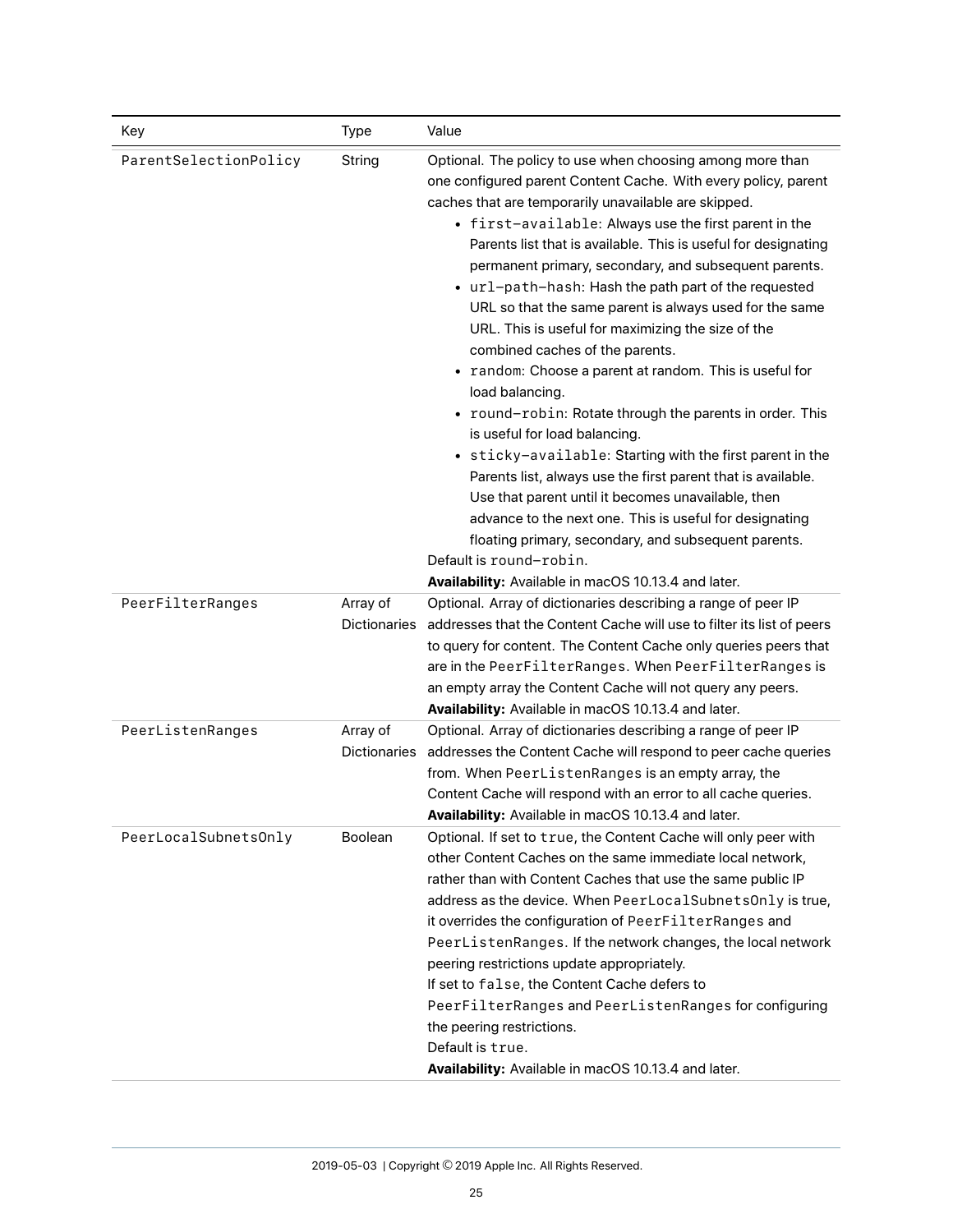| Key          | Type     | Value                                                                                                                                                                                                                         |
|--------------|----------|-------------------------------------------------------------------------------------------------------------------------------------------------------------------------------------------------------------------------------|
| Port         | Integer  | Optional. The TCP port number on which the Content Cache<br>accepts requests for uploads or downloads. Port set to 0 picks a<br>random, available port. Default is 0.<br>Availability: Available in macOS 10.13.4 and later.  |
| PublicRanges | Array of | Optional. Array of dictionaries describing a range of public IP<br>Dictionaries addresses that the cloud servers should use for matching clients<br>to Content Caches.<br>Availability: Available in macOS 10.13.4 and later. |

The dictionary used to define ranges used by the Content Cache uses the following keys:

| Kev   | Tvpe   | Value                                                          |
|-------|--------|----------------------------------------------------------------|
| type  | String | Optional. The IP address type (IPv4 or IPv6). Default is IPv4. |
| first | String | Required. First IP address in the range.                       |
| last  | String | Required. Last IP address in the range.                        |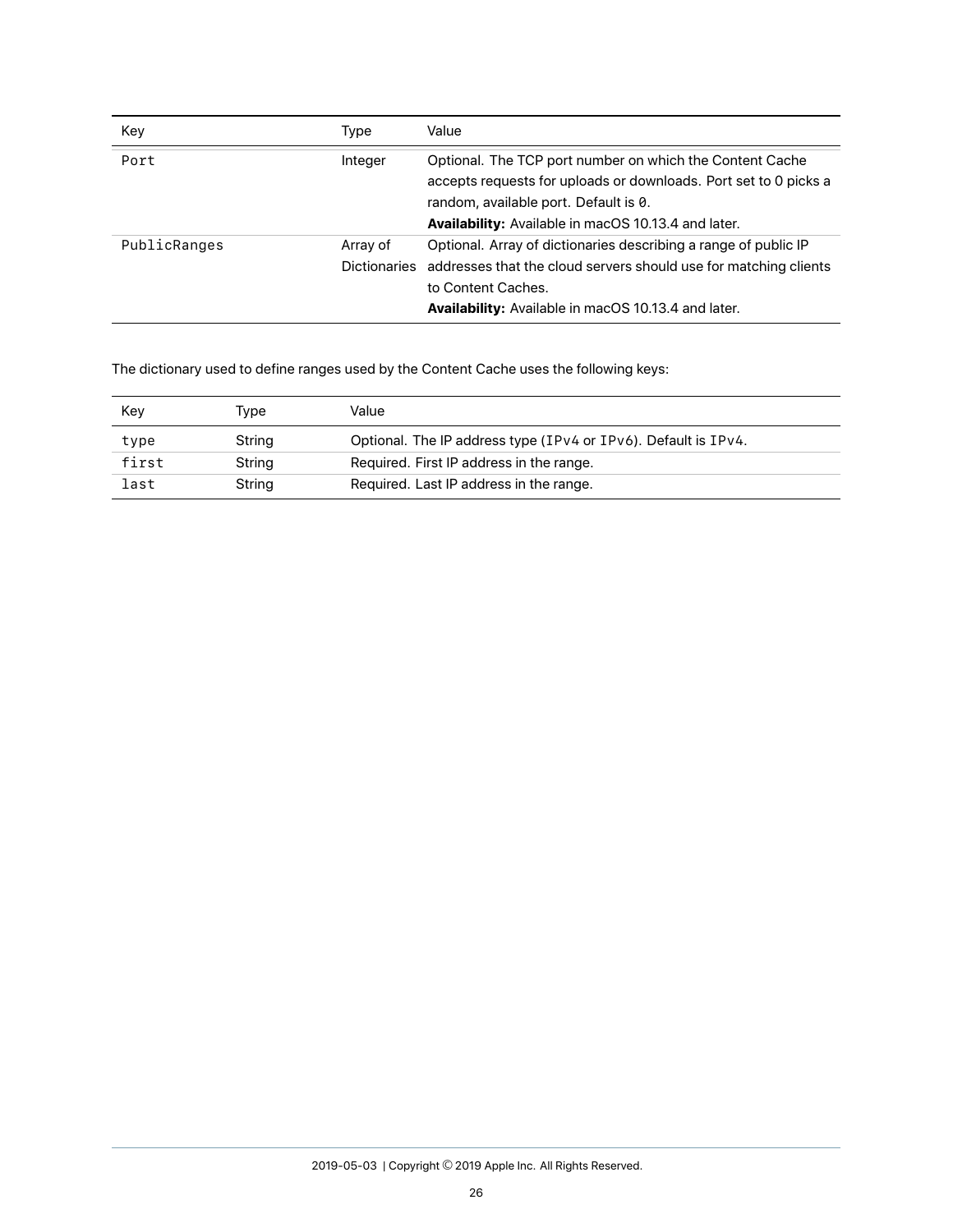#### <span id="page-26-0"></span>Desktop Payload

The Desktop payload is designated by specifying com.apple.desktop as the PayloadType.

This payload sets up macOS Desktop settings and restrictions. It is supported on the user channel and on macOS 10.10 and later.

In addition to the settings common to all payloads, this payload defines the following keys:

| Key                   | Tvpe           | Value                                                               |
|-----------------------|----------------|---------------------------------------------------------------------|
| locked                | <b>Boolean</b> | Optional. If true, the desktop picture is locked. Default is false. |
| override-picture-path | Strina         | Optional. If supplied, it sets the path to the desktop picture.     |

#### <span id="page-26-1"></span>DNS Proxy Payload

The DNS Proxy payload is designated by specifying com.apple.dnsProxy.managed as the PayloadType. This payload can be installed only on a Supervised device.

This payload sets up iOS DNS Proxy settings. It is supported on iOS 11 and later.

In addition to the settings common to all payloads, this payload defines the following keys:

| Key                      | Type       | Value                                                                                                                                        |
|--------------------------|------------|----------------------------------------------------------------------------------------------------------------------------------------------|
| AppBundleIdentifier      | String     | Required. Bundle identifer of the app containing the DNS proxy<br>network extension.                                                         |
| ProviderBundleIdentifier | String     | Optional. Bundle identifier of the DNS proxy network extension<br>to use. Useful for apps that contain more than one DNS proxy<br>extension. |
| ProviderConfiguration    | Dictionary | Optional. Dictionary of vendor-specific configuration items.                                                                                 |

#### <span id="page-26-2"></span>Dock Payload

The Dock payload is designated by specifying com.apple.dock as the PayloadType.

The Dock payload is supported on the user channel and, except for AllowDockFixupOverride, on all version of macOS. The key AllowDockFixupOverride is supported on macOS 10.12 and later.

| Key                | Type           | Value                                                                       |
|--------------------|----------------|-----------------------------------------------------------------------------|
| orientation        | String         | Optional. Orientation of the dock. Values may be<br>bottom, left, or right. |
| position-immutable | <b>Boolean</b> | Optional. If true, the position is locked.                                  |
| autobide           | <b>Boolean</b> | Optional. If true, automatically hide and show the<br>dock.                 |
| autohide-immutable | <b>Boolean</b> | Optional. If true, the Automatically Hide checkbox is<br>disabled.          |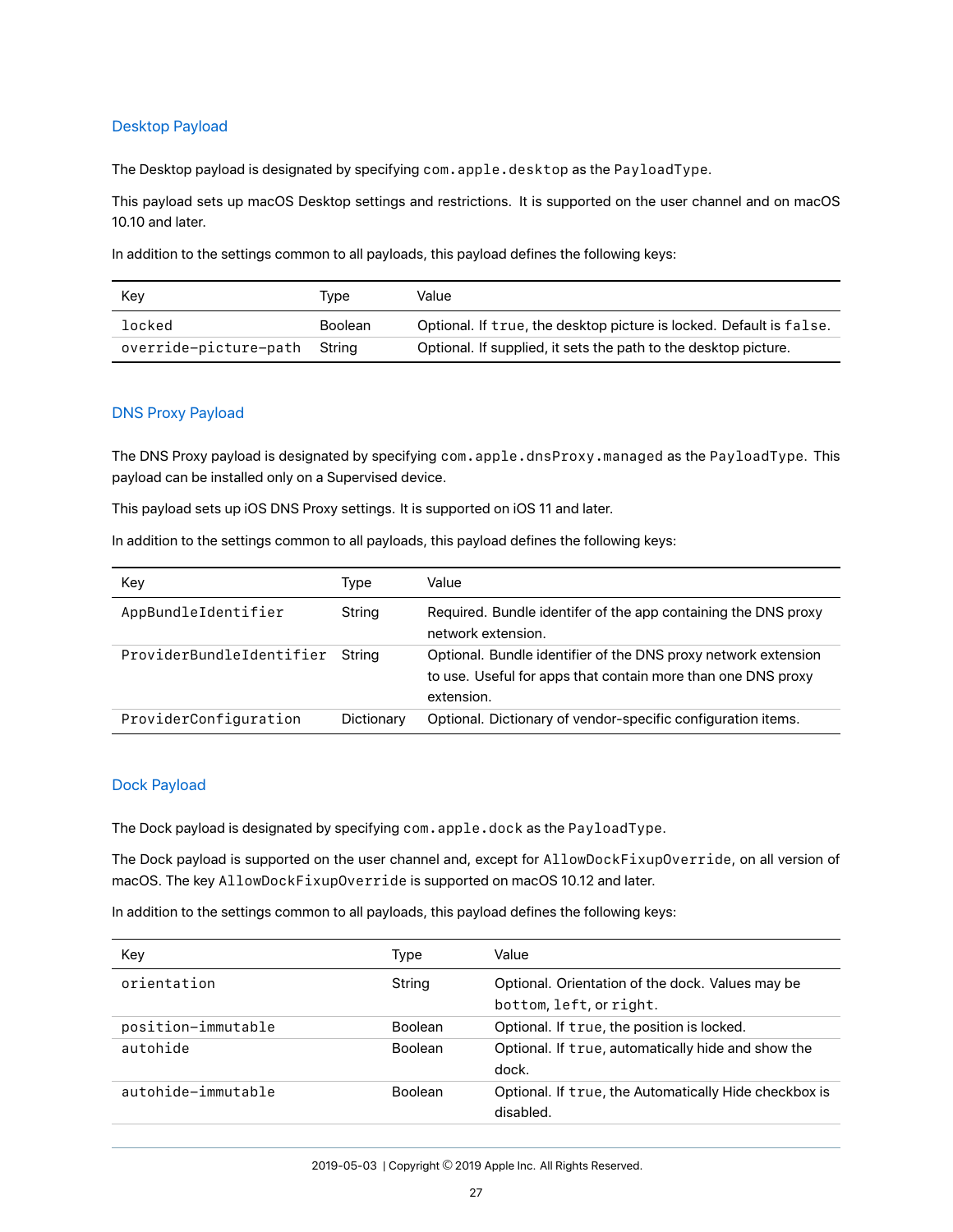| Key                     | <b>Type</b>                     | Value                                                                                                                                                                                                                                                                                                                                                                                                                    |
|-------------------------|---------------------------------|--------------------------------------------------------------------------------------------------------------------------------------------------------------------------------------------------------------------------------------------------------------------------------------------------------------------------------------------------------------------------------------------------------------------------|
| minimize-to-application | <b>Boolean</b>                  | Optional. If true, enable the minimize-to-application<br>feature.                                                                                                                                                                                                                                                                                                                                                        |
| magnification           | Boolean                         | Optional. If true, magnification is active.                                                                                                                                                                                                                                                                                                                                                                              |
| magnify-immutable       | Boolean                         | Optional. If true, the magnification checkbox is<br>disabled.                                                                                                                                                                                                                                                                                                                                                            |
| largesize               | Integer                         | Optional. The size of the largest magnification.<br>Values must be in range 16 to 128.                                                                                                                                                                                                                                                                                                                                   |
| magsize-immutable       | Boolean                         | Optional. If true, the magnify slider is disabled.                                                                                                                                                                                                                                                                                                                                                                       |
| show-process-indicators | <b>Boolean</b>                  | Optional. If true, show the process indicator.                                                                                                                                                                                                                                                                                                                                                                           |
| launchanim              | Boolean                         | Optional. If true, animate opening applications.                                                                                                                                                                                                                                                                                                                                                                         |
| launchanim-immutable    | Boolean                         | Optional. If true, the Animate Opening Applications<br>checkbox is disabled.                                                                                                                                                                                                                                                                                                                                             |
| mineffect               | String                          | Optional. Set minimize effect. Values may be genie<br>or scale.                                                                                                                                                                                                                                                                                                                                                          |
| mineffect-immutable     | Boolean                         | Optional. If true, the Minimize Using popup is<br>disabled.                                                                                                                                                                                                                                                                                                                                                              |
| tilesize                | Integer                         | Optional. The tile size. Values must be in range 16 to<br>128.                                                                                                                                                                                                                                                                                                                                                           |
| size-immutable          | Boolean                         | Optional. If true, the size slider will be disabled.                                                                                                                                                                                                                                                                                                                                                                     |
| MCXDockSpecialFolders   | Array of<br><b>Strings</b>      | Optional. One or more special folders that may be<br>created at user login time and placed in the dock.<br>Values may be<br>AddDockMCXMyApplicationsFolder,<br>AddDockMCXDocumentsFolder,<br>AddDockMCXSharedFolder, or<br>AddDockMCXOriginalNetworkHomeFolder. The<br>"My Applications" item is only used for Simple Finder<br>environments. The "Original Network Home" item is<br>only used for mobile account users. |
| AllowDockFixupOverride  | Boolean                         | Optional. If true, use the file in<br>/Library/Preferences/<br>com.apple.dockfixup.plist when a new user<br>or migrated user logs in. The format of this file<br>currently has no documentation. This option has no<br>effect for existing users.                                                                                                                                                                        |
| static-only             | <b>Boolean</b>                  | Optional. If true, the device will use the static-apps<br>and static-others dictionaries for the dock and ignore<br>any items in the persistent-apps and<br>persistent-others dictionaries. If false, the contents<br>will be merged with the static items listed first.                                                                                                                                                 |
| static-others           | Array of<br><b>Dictionaries</b> | Optional. Dock items in the Documents side that<br>cannot be removed from the dock.                                                                                                                                                                                                                                                                                                                                      |
| static-apps             | Array of<br>Dictionaries        | Optional. Dock items in the Applications side that<br>cannot be removed from the dock.                                                                                                                                                                                                                                                                                                                                   |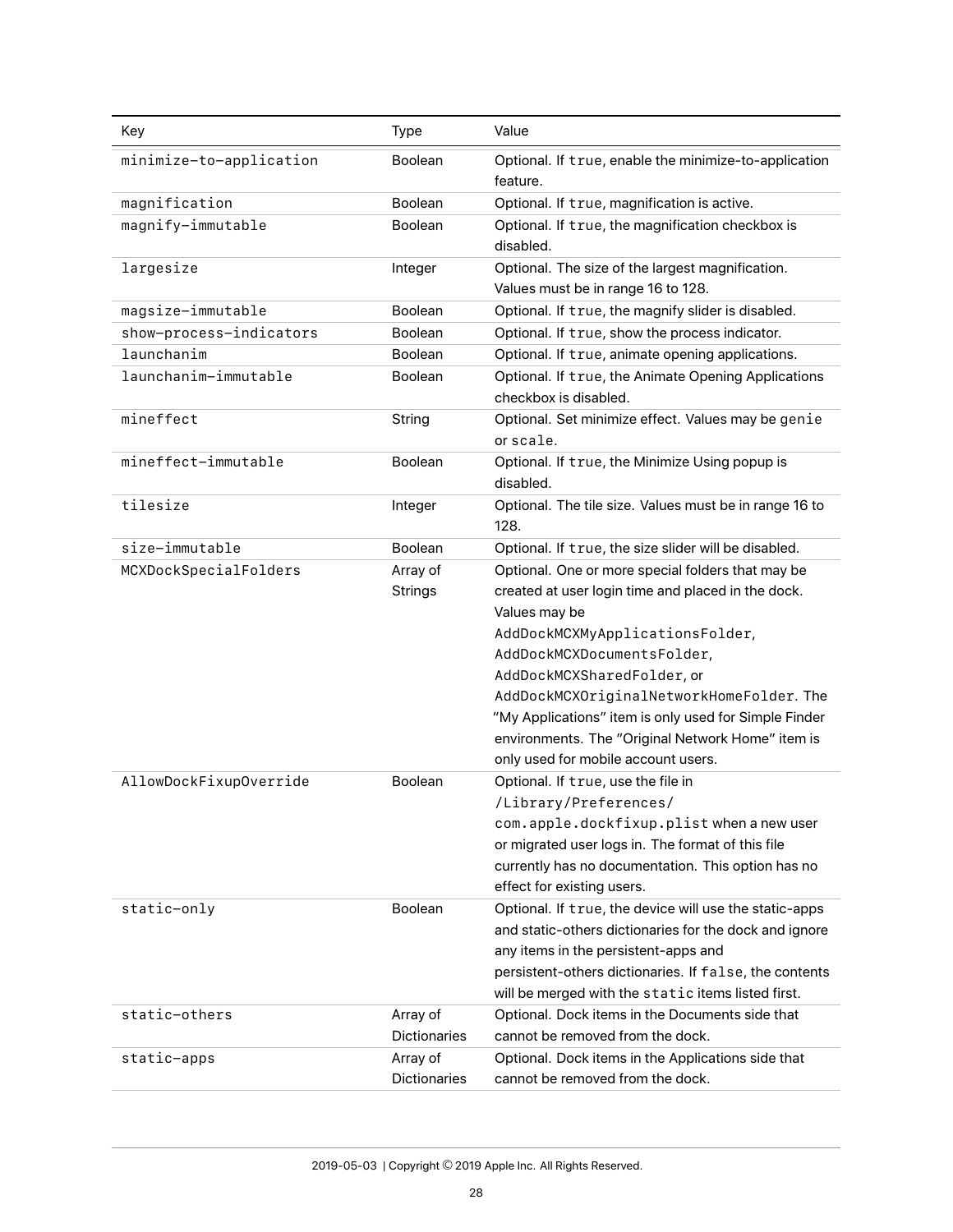| Kev                | Tvpe           | Value                                                                                   |
|--------------------|----------------|-----------------------------------------------------------------------------------------|
| contents-immutable | <b>Boolean</b> | Optional. If true, the user cannot remove any item<br>from or add any item to the dock. |

The static-others and static-apps dictionaries define the following keys:

| Key              | Tvpe       | Value                                                                                                                                                                                     |
|------------------|------------|-------------------------------------------------------------------------------------------------------------------------------------------------------------------------------------------|
| tile-data        | Dictionary | Required. Information about a dock item.                                                                                                                                                  |
| tile-type String |            | Required. The type of the tile. Values may be file-tile, directory-tile, or<br>url-tile. If yofu are unsure whether the file item is a file or a directory, set this<br>key to file-tile. |

#### The tile-data dictionary defines the following keys:

| Key       | Tvpe    | Value                                                                                            |
|-----------|---------|--------------------------------------------------------------------------------------------------|
| label     | String  | Required. Label of a dock item.                                                                  |
| url       | String  | Optional. For URL tiles, the URL string.                                                         |
| file-type | Integer | Required. The type of the tile expressed as a number. $3 =$ directory, $0 =$ URL, 1<br>$=$ file. |

#### <span id="page-28-0"></span>Education Configuration Payload

The Education Configuration Payload is designated by specifying com.apple.education as the PayloadType value. It can contain only one payload.

The Education Configuration Payload defines the users, groups, and departments within an educational organization.

It is supported on iOS 9.3 and later. On iOS, it must be supervised and sent over the device channel.

It is supported on macOS 10.14 and later. On macOS, it must be sent over the user channel. Student payloads are only supported on macOS 10.14.4 and later.

| Key                    | Type   | Value                                                                                                                                                                                                                                                                           |
|------------------------|--------|---------------------------------------------------------------------------------------------------------------------------------------------------------------------------------------------------------------------------------------------------------------------------------|
| OrganizationUUID       | String | Required. The organization's UUID identifier. This can be<br>any valid UUID. All teacher and student devices that need<br>to communicate with one another must have the same<br>OrganizationUUID, particularly if they originated from<br>different Device Enrollment Programs. |
| OrganizationName       | String | Required. The organization's display name. This name will<br>be shown in the iOS login screen.                                                                                                                                                                                  |
| PayloadCertificateUUID | String | Required. The UUID of an identity certificate payload that<br>will be used to perform client authentication with other<br>devices.                                                                                                                                              |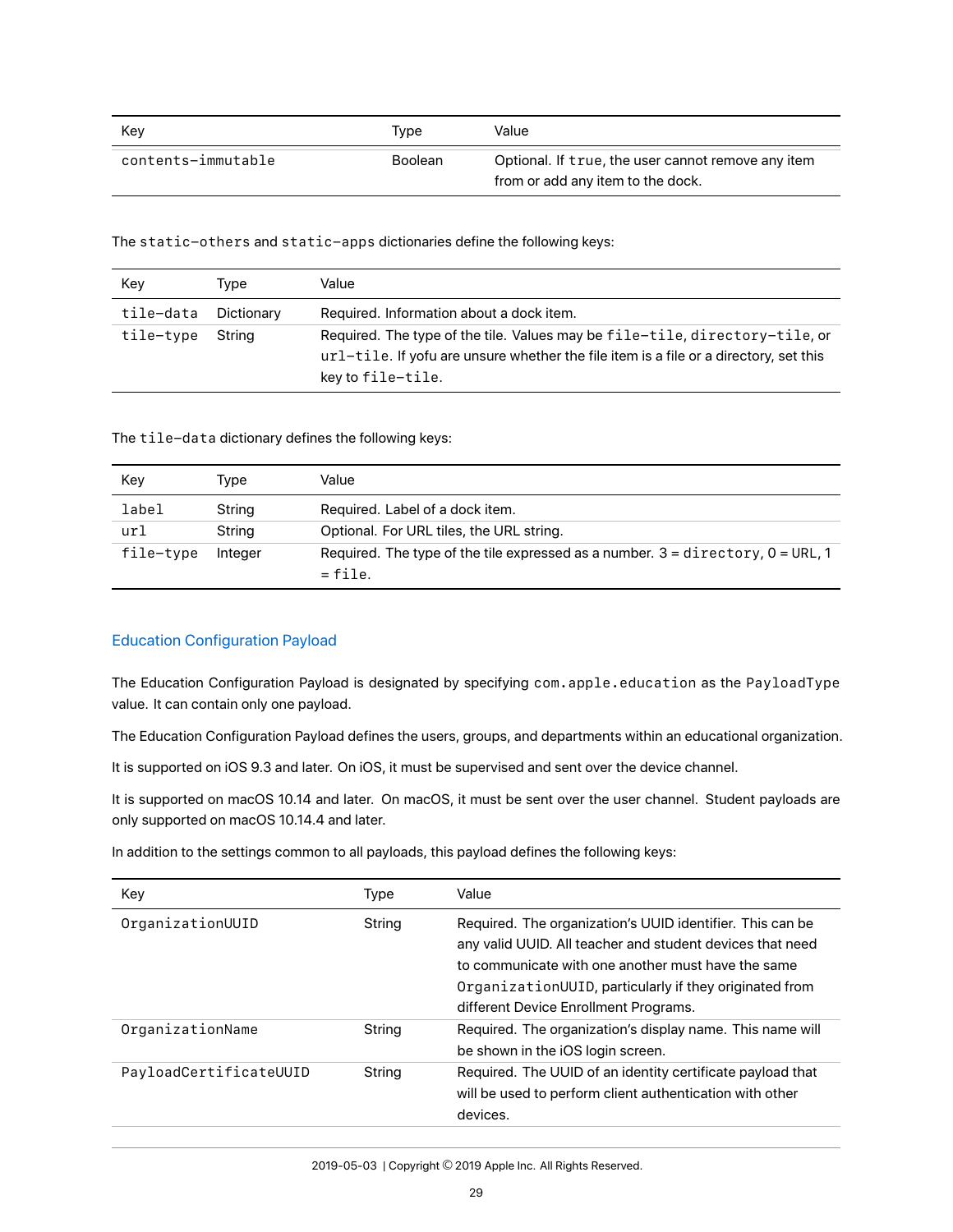| Key                                                | <b>Type</b> | Value                                                                                                                                                                                                                                                                                                                                                                                                                                                                         |
|----------------------------------------------------|-------------|-------------------------------------------------------------------------------------------------------------------------------------------------------------------------------------------------------------------------------------------------------------------------------------------------------------------------------------------------------------------------------------------------------------------------------------------------------------------------------|
| LeaderPayloadCertificate<br>AnchorUUID             | Array       | Optional. An array of UUIDs referring to certificate payloads<br>that will be used to authorize leader peer certificate<br>identities. This array must contain all certificates needed to<br>validate the entire chain of trust. Leader certificates must<br>have the common name prefix leader (case insensitive)<br>and have a . cer type.                                                                                                                                  |
| MemberPayloadCertificate<br>AnchorUUID             | Array       | Optional. An array of UUIDs referring to certificate payloads<br>that will be used to authorize group member peer certificate<br>identities. This array must contain all certificates needed to<br>validate the entire chain of trust. Member certificates must<br>have the common name prefix member (case insensitive)<br>and have a . cer type.                                                                                                                            |
| ResourcePayload<br>CertificateUUID                 | String      | Optional. The UUID of an identity certificate payload that<br>will be used to perform client authentication when fetching<br>additional resources, such as, student images. If not<br>specified the MDM client identity will be used.                                                                                                                                                                                                                                         |
| UserIdentifier                                     | String      | Optional. A unique string that identifies the user of this<br>device within the organization.                                                                                                                                                                                                                                                                                                                                                                                 |
| Departments                                        | Array       | Optional. Shared: An array of dictionaries that define<br>departments that are shown in the iOS login window.                                                                                                                                                                                                                                                                                                                                                                 |
| Groups                                             | Array       | Required. Shared: An array of dictionaries that define<br>groups that the user can select in the login window.<br>Leader: An array of dictionaries that define the groups that<br>the user can control.<br>Member: An array of dictionaries that define the groups of<br>which the user is a member.                                                                                                                                                                          |
| Users                                              | Array       | Required. Shared: An array of dictionaries that define the<br>users that are shown in the iOS login window.<br>Leader: An array of dictionaries that define users that are<br>members of the leader's groups.<br>Member: An array of a dictionaries that must contain the<br>definition of the user specified in the UserIdentifier<br>key.<br>With one-to-one member devices, this key should include<br>only the device user and the leader but not other class<br>members. |
| DeviceGroups                                       | Array       | Optional. Leader: An array of dictionaries that define the<br>device groups to which the leader can assign devices. This<br>key is not included in member payloads.                                                                                                                                                                                                                                                                                                           |
| ScreenObservation<br>PermissionModificationAllowed | Boolean     | Optional. If set to true, students enrolled in managed<br>classes can modify their teacher's permissions for screen<br>observation on this device. Defaults to false.                                                                                                                                                                                                                                                                                                         |

The Departments key must contain an array of dictionaries with the following key-value pairs: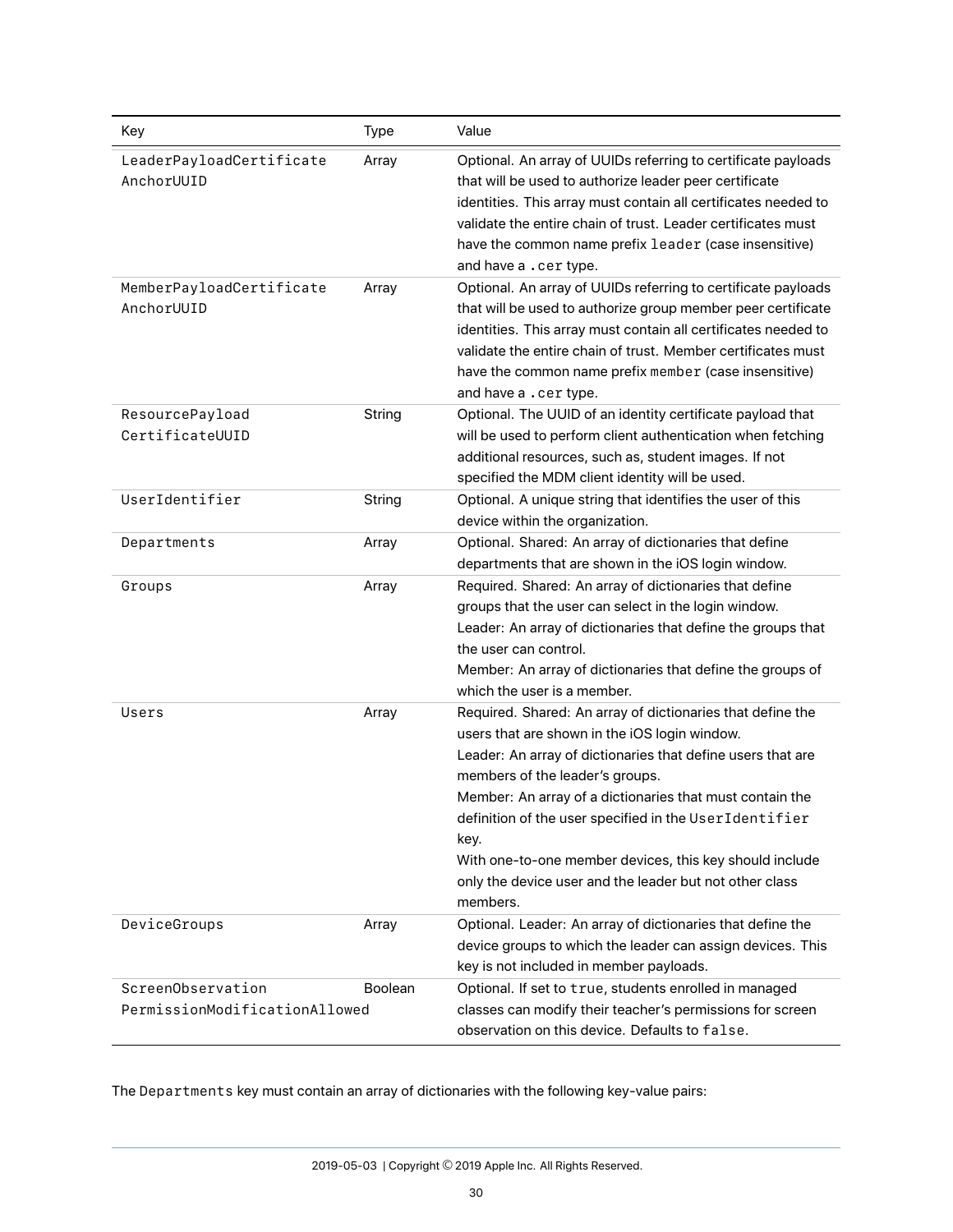| Key            | Type   | Value                                                                          |
|----------------|--------|--------------------------------------------------------------------------------|
| Name           | Strina | Required. The display name of the department.                                  |
| GroupBeaconIDs | Arrav  | Required. The group beacon identifiers that are members of this<br>department. |

The Groups key must contain an array of dictionaries with the following key-value pairs:

| Key                    | Type    | Value                                                                                                                                                                 |
|------------------------|---------|-----------------------------------------------------------------------------------------------------------------------------------------------------------------------|
| BeaconID               | Integer | Required. The unsigned 16 bit integer specifying this group's<br>unique beacon ID.                                                                                    |
| Name                   | String  | Required. The display name of the group.                                                                                                                              |
| Description            | String  | Optional. Description of the group.                                                                                                                                   |
| ImageURL               | String  | <b>Deprecated in iOS 9.3.1 and later.</b> URL of an image for the group.                                                                                              |
| ConfigurationSource    | String  | Optional. The source that provided this group; e.g. iTunesU, SIS,<br>or MDM.                                                                                          |
| leaderIdentifiers      | Array   | Optional. The user identifiers that are leaders of this group.                                                                                                        |
| MemberIdentifiers      | Array   | Required. The strings that refer to entries in the Users array that<br>are members of the group.                                                                      |
| DeviceGroupIdentifiers | Array   | Required. The identifier strings that refer to entries in the<br>Device Groups array that are device groups to which the teacher<br>can assign users from this class. |

The Users key must contain an array of dictionaries with the following key-value pairs:

| Key                | Type   | Value                                                                                                                                                                                                                                                                                                                                                                                                                                                                |
|--------------------|--------|----------------------------------------------------------------------------------------------------------------------------------------------------------------------------------------------------------------------------------------------------------------------------------------------------------------------------------------------------------------------------------------------------------------------------------------------------------------------|
| Identifier         | String | Required. The string that uniquely identifies a user in the organization.                                                                                                                                                                                                                                                                                                                                                                                            |
| Name               | String | Required. The string displayed as the name of the user.                                                                                                                                                                                                                                                                                                                                                                                                              |
| GivenName          | String | Optional. The string displayed as the given name of the user.                                                                                                                                                                                                                                                                                                                                                                                                        |
| FamilyName         | String | Optional. The string displayed as the family name of the user.                                                                                                                                                                                                                                                                                                                                                                                                       |
| PhoneticGivenName  | String | Optional. The string that represents the user's phonetic given name. It<br>will be used to sort users in the Classroom app and the Shared iPad<br>Login Screen.                                                                                                                                                                                                                                                                                                      |
| PhoneticFamilyName | String | Optional. The string that represents the user's phonetic family name. It<br>will be used to sort users in the Classroom app and the Shared iPad<br>Login Screen.                                                                                                                                                                                                                                                                                                     |
| ImageURL           | String | Optional. A string containing a URL pointing to an image of the user.<br>This image will be displayed in the iOS login screen and in the<br>Classroom app. The recommended resolution is $256 \times 256$ pixels (512)<br>x 512 pixels on a 2x device). The recommended formats are JPEG,<br>PNG, and TIFF. The ResourcePayloadCertificateUUID identity<br>certificate or the MDM client identity will be used to perform<br>authentication when fetching the image. |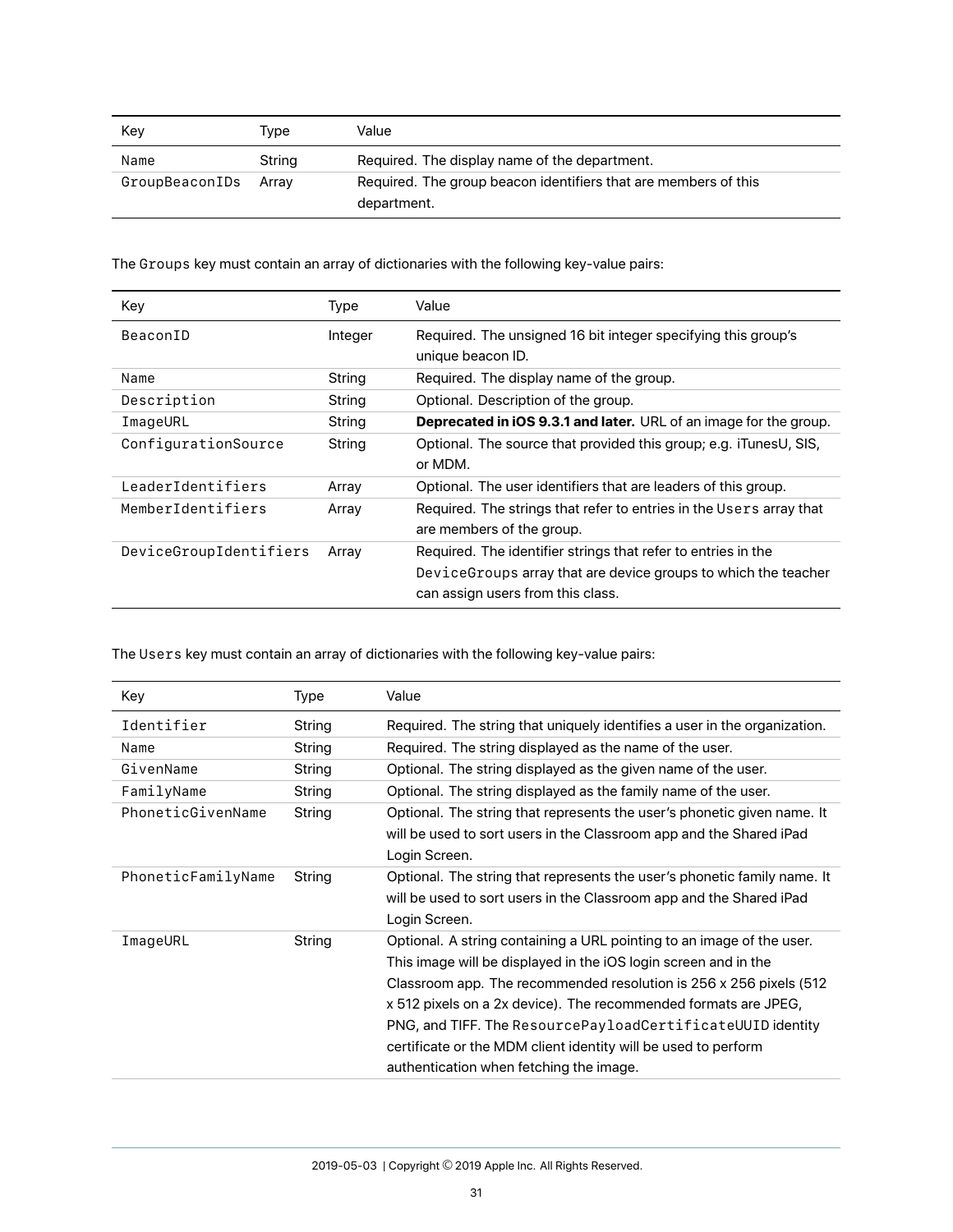| Key                | Type   | Value                                                                                                                                                                                                                                             |  |
|--------------------|--------|---------------------------------------------------------------------------------------------------------------------------------------------------------------------------------------------------------------------------------------------------|--|
| FullScreenImageURL | String | Deprecated in iOS 9.3.1 and later. URL pointing to an image of the<br>user. The ResourcePayloadCertificateUUID identity certificate<br>or the MDM client identity will be used to perform authentication when<br>fetching the specified resource. |  |
| AppleID            | String | Optional. The Managed Apple ID for this user.                                                                                                                                                                                                     |  |
| PasscodeType       | String | Optional. The passcode UI to show when the user is at the login<br>window; possible values are complex, four, or six.                                                                                                                             |  |

The DeviceGroups key must contain an array of dictionaries with the following key-value pairs:

| Key           | Type   | Content                                                                                                      |
|---------------|--------|--------------------------------------------------------------------------------------------------------------|
| Identifier    | String | Required. The string that uniquely identifies the device group in the<br>organization.                       |
| Name          | String | Required. The string displayed as the name of the device group, which must<br>be unique in the organization. |
| SerialNumbers | Arrav  | Required. The strings containing the serial numbers of the devices in the<br>group.                          |

#### **Notes:**

- All identities must be configured as both SSL clients and servers.
- Leader certificates must have the common name prefix leader (case insensitive).
- Member certificates must have the common name prefix member (case insensitive).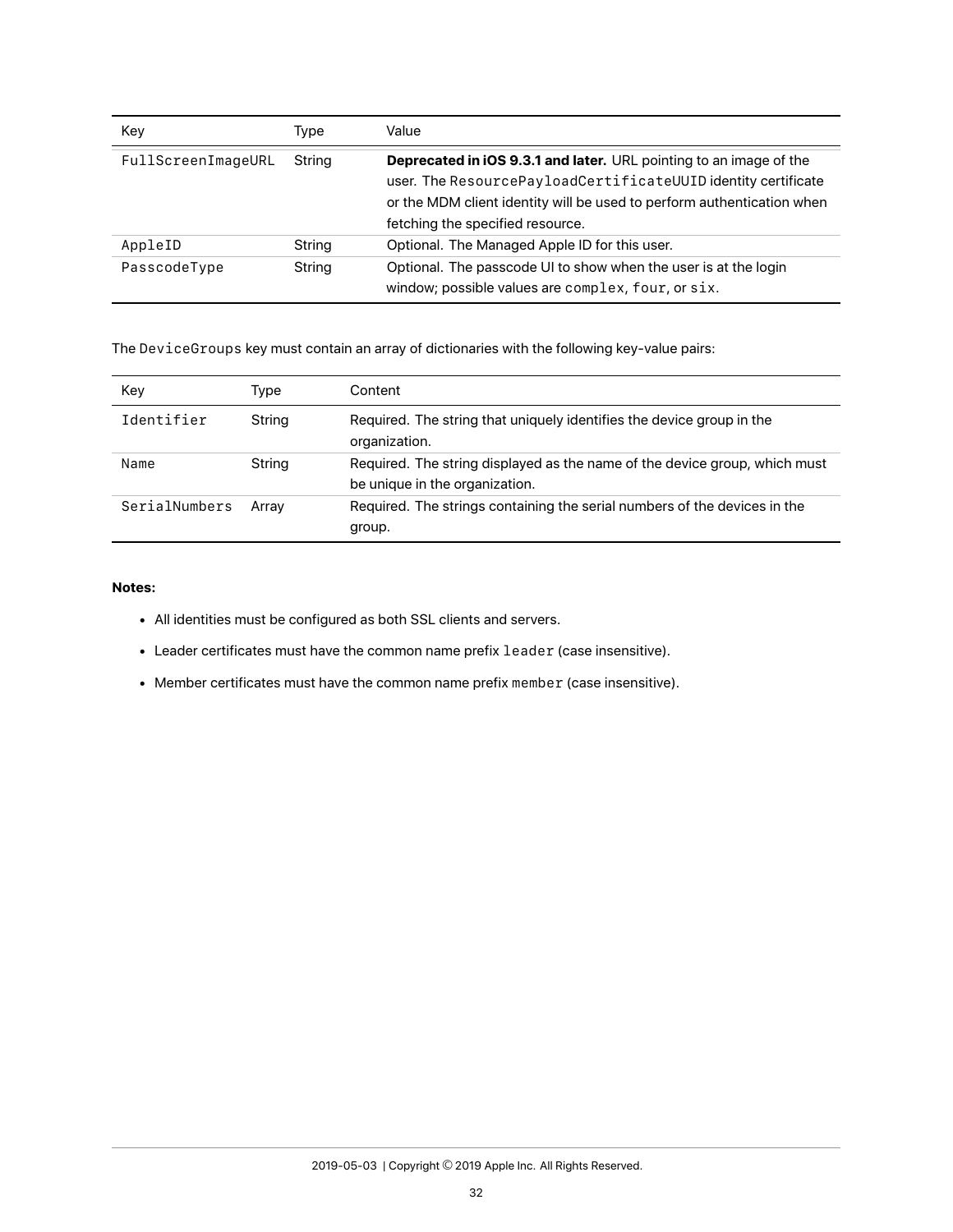#### <span id="page-32-0"></span>Email Payload

The email payload is designated by specifying com.apple.mail.managed as the PayloadType value.

An email payload creates an email account on the device.

| Key                                        | <b>Type</b> | Value                                                                                                                                                                                                                                                                                               |
|--------------------------------------------|-------------|-----------------------------------------------------------------------------------------------------------------------------------------------------------------------------------------------------------------------------------------------------------------------------------------------------|
| EmailAccountDescription                    | String      | Optional. A user-visible description of the email account,<br>shown in the Mail and Settings applications.                                                                                                                                                                                          |
| EmailAccountName                           | String      | Optional. The full user name for the account. This is the<br>user name in sent messages, etc.                                                                                                                                                                                                       |
| EmailAccountType                           | String      | Allowed values are EmailTypePOP and EmailTypeIMAP.<br>Defines the protocol to be used for that account.                                                                                                                                                                                             |
| EmailAddress                               | String      | Designates the full email address for the account. If not<br>present in the payload, the device prompts for this string<br>during profile installation.                                                                                                                                             |
| IncomingMailServer<br>Authentication       | String      | Designates the authentication scheme for incoming mail.<br>Allowed values are EmailAuthPassword,<br>EmailAuthCRAMMD5, EmailAuthNTLM,<br>EmailAuthHTTPMD5, and EmailAuthNone.                                                                                                                        |
| IncomingMailServer<br>HostName             | String      | Designates the incoming mail server host name (or IP<br>address).                                                                                                                                                                                                                                   |
| IncomingMailServer<br>IMAPPathPrefix       | String      | Optional. The path prefix for the IMAP mail server.                                                                                                                                                                                                                                                 |
| IncomingMailServer<br>PortNumber           | Integer     | Optional. Designates the incoming mail server port number.<br>If no port number is specified, the default port for a given<br>protocol is used.                                                                                                                                                     |
| IncomingMailServerUseSSL                   | Boolean     | Optional. Default false. Designates whether the incoming<br>mail server uses SSL for authentication.                                                                                                                                                                                                |
| IncomingMailServerUsername                 | String      | Designates the user name for the email account, usually the<br>same as the email address up to the @ character. If not<br>present in the payload, and the account is set up to require<br>authentication for incoming email, the device will prompt for<br>this string during profile installation. |
| IncomingPassword                           | String      | Optional. Password for the Incoming Mail Server. Use only<br>with encrypted profiles.                                                                                                                                                                                                               |
| OutgoingPassword                           | String      | Optional. Password for the Outgoing Mail Server. Use only<br>with encrypted profiles.                                                                                                                                                                                                               |
| OutgoingPasswordSameAs<br>IncomingPassword | Boolean     | Optional. If set, the user will be prompted for the password<br>only once and it will be used for both outgoing and<br>incoming mail.                                                                                                                                                               |
| OutgoingMailServer<br>Authentication       | String      | Designates the authentication scheme for outgoing mail.<br>Allowed values are EmailAuthPassword,<br>EmailAuthCRAMMD5, EmailAuthNTLM,<br>EmailAuthHTTPMD5, and EmailAuthNone.                                                                                                                        |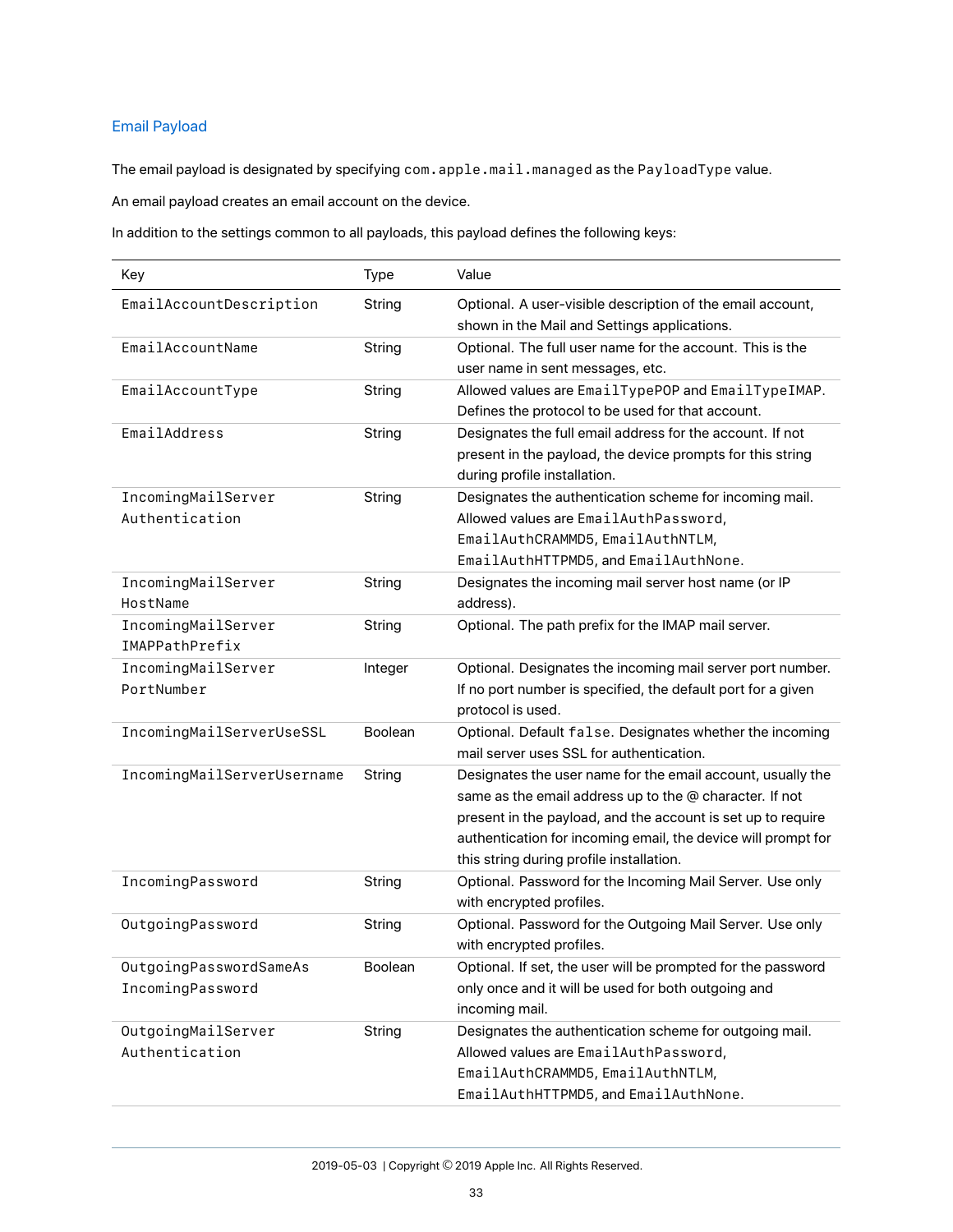| Key                                | <b>Type</b>    | Value                                                                                                                                                                                                                                                                                                                                                                                                    |
|------------------------------------|----------------|----------------------------------------------------------------------------------------------------------------------------------------------------------------------------------------------------------------------------------------------------------------------------------------------------------------------------------------------------------------------------------------------------------|
| OutgoingMailServer<br>HostName     | String         | Designates the outgoing mail server host name (or IP<br>address).                                                                                                                                                                                                                                                                                                                                        |
| OutgoingMailServer<br>PortNumber   | Integer        | Optional. Designates the outgoing mail server port number.<br>If no port number is specified, ports 25, 587 and 465 are<br>used, in this order.                                                                                                                                                                                                                                                          |
| OutgoingMailServerUseSSL           | Boolean        | Optional. Default false. Designates whether the outgoing<br>mail server uses SSL for authentication.                                                                                                                                                                                                                                                                                                     |
| OutgoingMailServerUsername         | String         | Designates the user name for the email account, usually the<br>same as the email address up to the @ character. If not<br>present in the payload, and the account is set up to require<br>authentication for outgoing email, the device prompts for<br>this string during profile installation.                                                                                                          |
| PreventMove                        | Boolean        | Optional. Default false.<br>If true, messages may not be moved out of this email<br>account into another account. Also prevents forwarding or<br>replying from a different account than the message was<br>originated from.<br>Availability: Available only in iOS 5.0 and later.                                                                                                                        |
| PreventAppSheet                    | Boolean        | Optional. Default false.<br>If true, this account is not available for sending mail in any<br>app other than the Apple Mail app.<br>Availability: Available only in iOS 5.0 and later.                                                                                                                                                                                                                   |
| SMIMEEnabled                       | Boolean        | Optional. Default false. If true, this account supports<br>S/MIME.<br>As of iOS 10.0, this key is ignored.<br>Availability: Available only in iOS 5.0 through iOS 9.3.3.                                                                                                                                                                                                                                 |
| SMIMESigningEnabled                | Boolean        | Optional. Default true. If set to true, S/MIME signing is<br>enabled for this account.<br>Availability: Available only in iOS 10.3 and later.                                                                                                                                                                                                                                                            |
| SMIMESigning<br>CertificateUUID    | String         | Optional. The PayloadUUID of the identity certificate<br>used to sign messages sent from this account.<br>Availability: Available only in iOS 5.0 and later.                                                                                                                                                                                                                                             |
| SMIMEEncryptionEnabled             | <b>Boolean</b> | Optional. Default false. If set to true, S/MIME encryption<br>is on by default for this account.<br>Availability: Available only in iOS 10.3 and later. As of iOS<br>12.0, this key is deprecated. It is recommended to use<br>SMIMEEncryptByDefault instead.                                                                                                                                            |
| SMIMEEncryption<br>CertificateUUID | String         | Optional. The PayloadUUID of the identity certificate<br>used to decrypt messages sent to this account. The public<br>certificate is attached to outgoing mail to allow encrypted<br>mail to be sent to this user. When the user sends encrypted<br>mail, the public certificate is used to encrypt the copy of the<br>mail in their Sent mailbox.<br>Availability: Available only in iOS 5.0 and later. |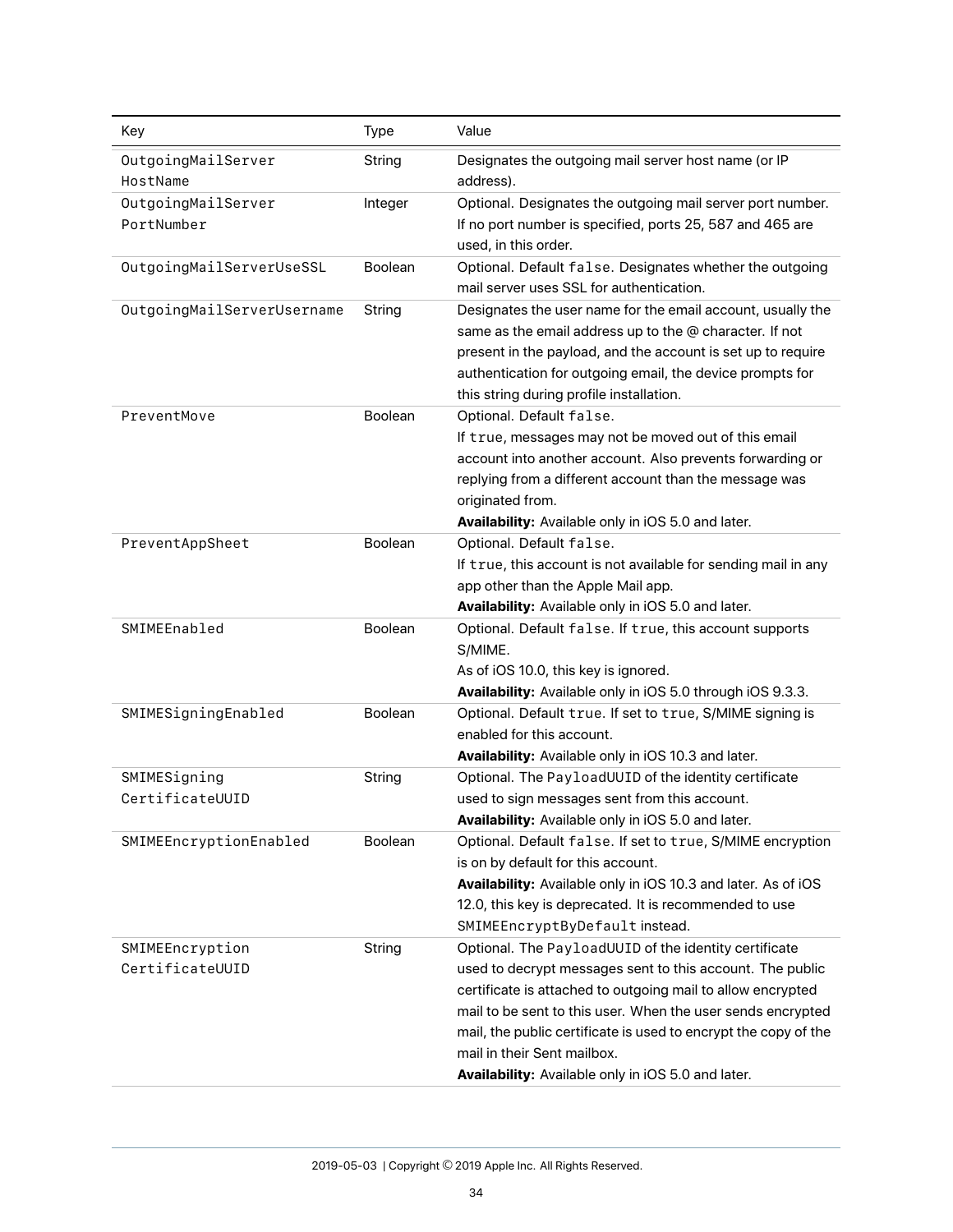| Key                                                | Type           | Value                                                                                                                                                                                                                                                                                      |
|----------------------------------------------------|----------------|--------------------------------------------------------------------------------------------------------------------------------------------------------------------------------------------------------------------------------------------------------------------------------------------|
| SMIMEEnablePerMessage<br>Switch                    | Boolean        | Optional. Default false. If set to true, displays the<br>per-message encryption switch in the Mail Compose UI.<br>Availability: Available only in iOS 8.0 and later. As of iOS<br>12.0, this key is deprecated. It is recommended to use<br>SMIMEEnableEncryptionPerMessageSwitch instead. |
| disableMailRecentsSyncing                          | Boolean        | If true, this account is excluded from address Recents<br>syncing. This defaults to false.<br>Availability: Available only in iOS 6.0 and later.                                                                                                                                           |
| allowMailDrop                                      | <b>Boolean</b> | Optional. If true, this account is allowed to use Mail Drop.<br>The default is false.<br>Availability: Available in iOS 9.2 and macOS 10.12 and<br>later.                                                                                                                                  |
| SMIMESigningUser<br>Overrideable                   | Boolean        | Optional. Default false. If set to true, the user can toggle<br>S/MIME signing on or off in Settings.<br>Availability: Available only in iOS 12.0 and later.                                                                                                                               |
| SMIMESigningCertificate<br>UUIDUserOverrideable    | Boolean        | Optional. Default false. If set to true, the user can select<br>the signing identity.<br>Availability: Available only in iOS 12.0 and later.                                                                                                                                               |
| SMIMEEncryptByDefault                              | <b>Boolean</b> | Optional. Default false. If set to true, S/MIME encryption<br>is enabled by default. If<br>SMIMEEnableEncryptionPerMessageSwitch is<br>false, this default cannot be changed by the user.<br>Availability: Available only in iOS 12.0 and later.                                           |
| SMIMEEncryptByDefault<br>UserOverrideable          | Boolean        | Optional. Default false. If set to true, the user can toggle<br>the encryption by default setting.<br>Availability: Available only in iOS 12.0 and later.                                                                                                                                  |
| SMIMEEncryptionCertificate<br>UUIDUserOverrideable | Boolean        | Optional. Default false. If set to true, the user can select<br>the S/MIME encryption identity and encryption is enabled.<br>Availability: Available only in iOS 12.0 and later.                                                                                                           |
| SMIMEEnableEncryptionPer<br>MessageSwitch          | Boolean        | Optional. Default false. If set to true, display the<br>per-message encryption switch in the Mail Compose UI.<br>Availability: Available only in iOS 12.0 and later.                                                                                                                       |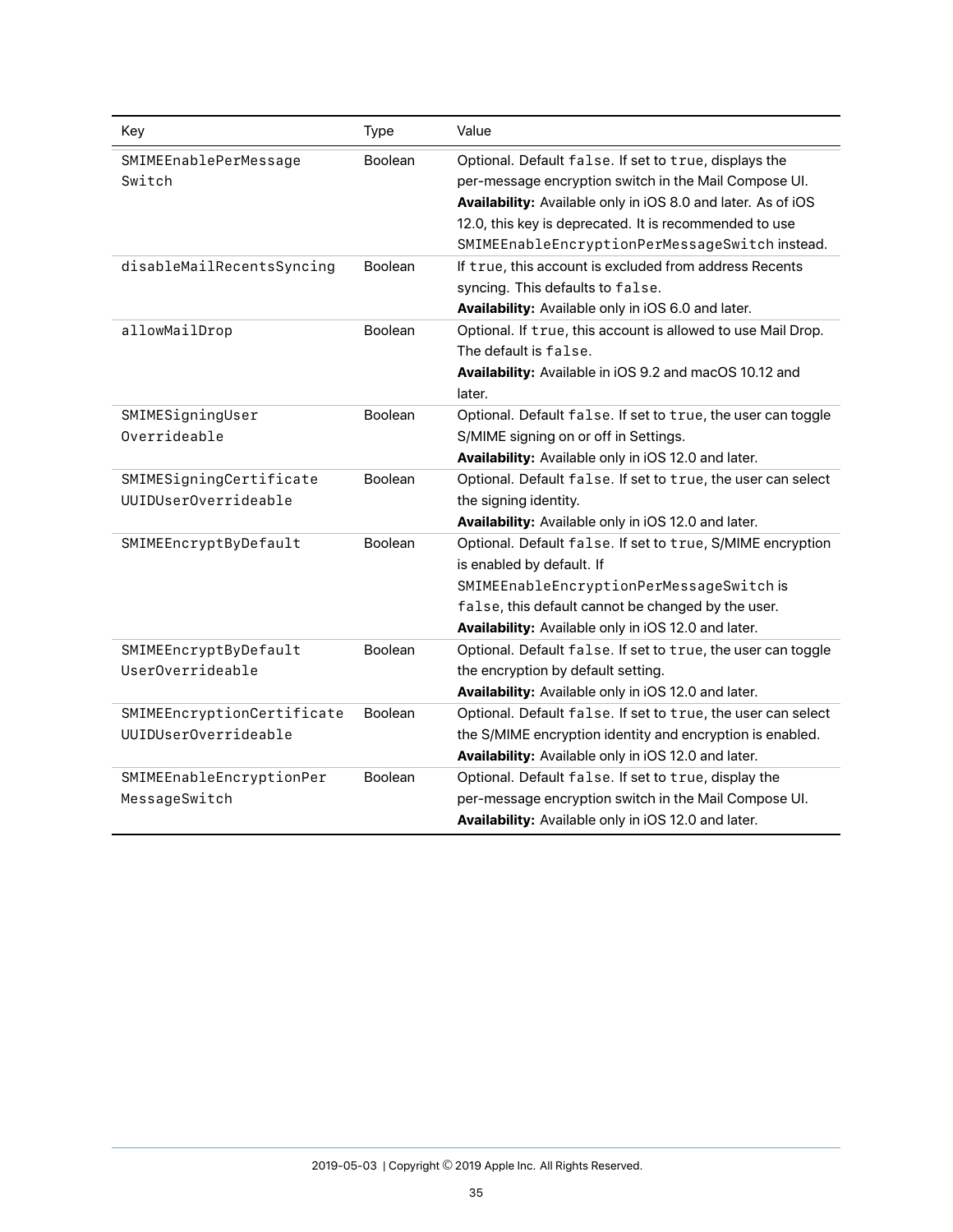#### <span id="page-35-0"></span>802.1x Ethernet Payload

The 802.1x Ethernet payload is designated by specifying one of the following as the PayloadType value:

- com.apple.firstactiveethernet.managed [default]
- com.apple.firstethernet.managed
- com.apple.secondactiveethernet.managed
- com.apple.secondethernet.managed
- com.apple.thirdactiveethernet.managed
- com.apple.thirdethernet.managed
- com.apple.globalethernet.managed

In addition to the settings common to all payloads, this payload defines the following keys:

| Key       | Type   | Value                                                                                                                                                                                                                          |
|-----------|--------|--------------------------------------------------------------------------------------------------------------------------------------------------------------------------------------------------------------------------------|
| Interface | Strina | The com.apple.globalethernet.managed payload uses the value<br>AnyEthernet. The values for the other payloads are derived from their name;<br>for example the com.apple.firstethernet.managed value would be<br>FirstEthernet. |

Payloads with "active" in their name apply to Ethernet interfaces that are working at the time of profile installation. If there is no active Ethernet interface working, the com.apple.firstactiveethernet.managed payload will configure the interface with the highest service order priority.

Payloads without "active" in the name apply to Ethernet interfaces according to service order regardless of whether the interface is working or not.

There is currently no support for a BSD level specifier.

To specify an enterprise profile for a given 802.1x network, include the EAPClientConfiguration key in the payload, as described in [EAPClientConfiguration Dictionary](#page-109-0).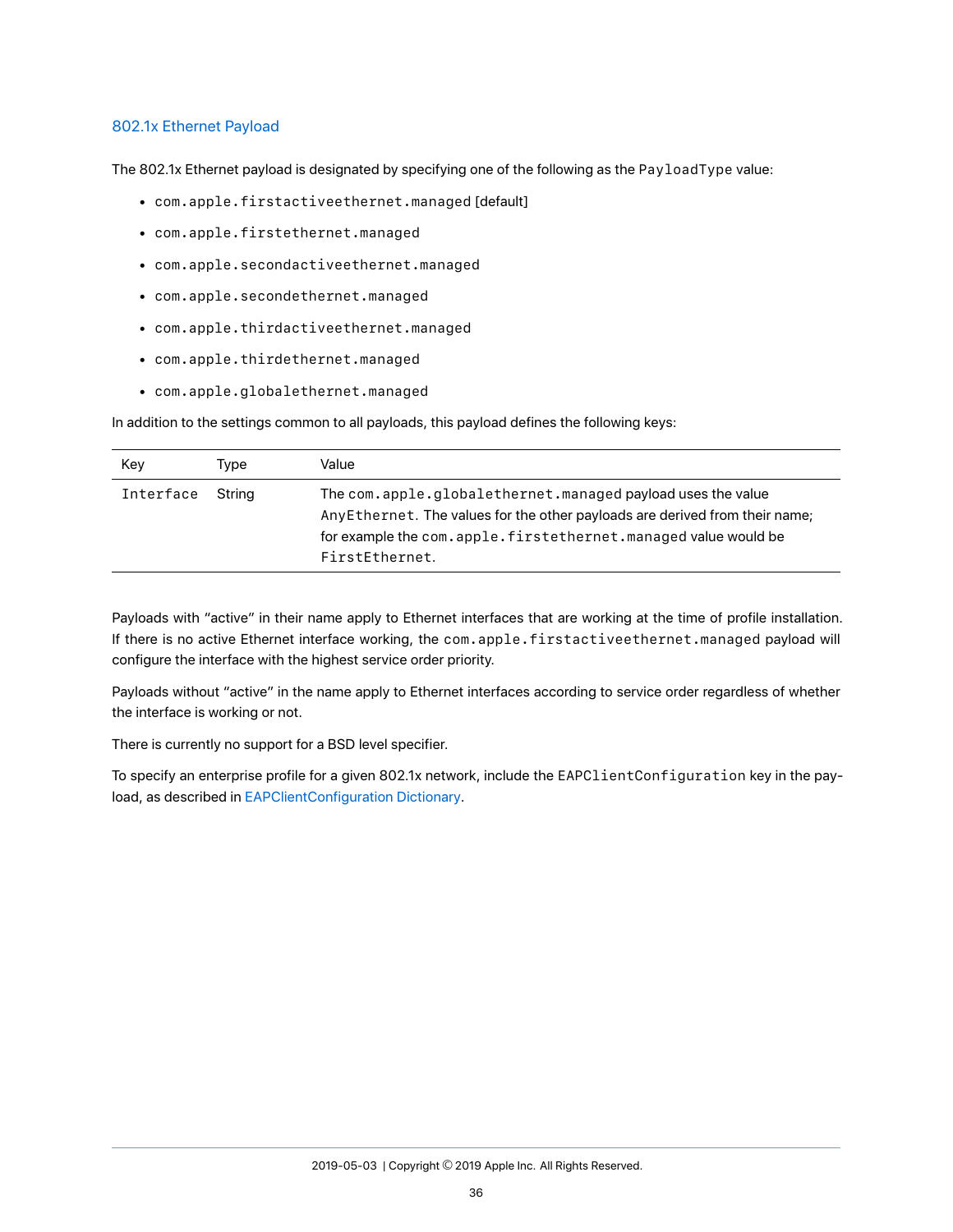# Exchange Payload

In iOS, the Exchange payload is designated by specifying com.apple.eas.account as the PayloadType value. This payload configures an Exchange Active Sync Contacts account on the device. Mail and Calendar are not configured using this payload on iOS.

In macOS, the Exchange payload is designated by specifying com.apple.ews.account as the PayloadType value. This payload will configure an Exchange Web Services account for Contacts, Mail, Notes, Reminders, and Calendar.

| Kev                             | Type                  | Value                                                                                                                                                                                                                                                                               |
|---------------------------------|-----------------------|-------------------------------------------------------------------------------------------------------------------------------------------------------------------------------------------------------------------------------------------------------------------------------------|
| Available in both iOS and macOS |                       |                                                                                                                                                                                                                                                                                     |
| EmailAddress                    | String                | Specifies the full email address for the account. If not<br>present in the payload, the device prompts for this string<br>during profile installation.<br>In macOS, this key is required.                                                                                           |
| Host                            | String                | Specifies the Exchange server host name (or IP address).<br>In macOS 10.11 and later, this key is optional.                                                                                                                                                                         |
| SSL                             | <b>Boolean</b>        | Optional. Default YES. Specifies whether the Exchange<br>server uses SSL for authentication.                                                                                                                                                                                        |
| UserName                        | String                | This string specifies the user name for this Exchange<br>account.<br>Required in macOS or non-interactive installations (like<br>MDM on iOS).                                                                                                                                       |
| Password                        | String                | Optional. The password of the account. Use only with<br>encrypted profiles.                                                                                                                                                                                                         |
| OAuth                           | Boolean               | Optional. Specifies whether the connection should use<br>OAuth for authentication. If enabled, a password should<br>not be specified. This defaults to false.<br>Availability: Available only in iOS 12.0 and macOS 10.14<br>and later.                                             |
| Available in iOS only           |                       |                                                                                                                                                                                                                                                                                     |
| Certificate                     | <b>NSData</b><br>blob | Optional. For accounts that allow authentication via<br>certificate, a .p12 identity certificate in NSData blob<br>format.                                                                                                                                                          |
| CertificateName                 | String                | Optional. Specifies the name or description of the<br>certificate.                                                                                                                                                                                                                  |
| CertificatePassword             | Data                  | Optional. The password necessary for the p12 identity<br>certificate. Used with mandatory encryption of profiles.                                                                                                                                                                   |
| PreventMove                     | <b>Boolean</b>        | Optional. Default false.<br>If set to true, messages may not be moved out of this<br>email account into another account. Also prevents<br>forwarding or replying from a different account than the<br>message was originated from.<br>Availability: Available in iOS 5.0 and later. |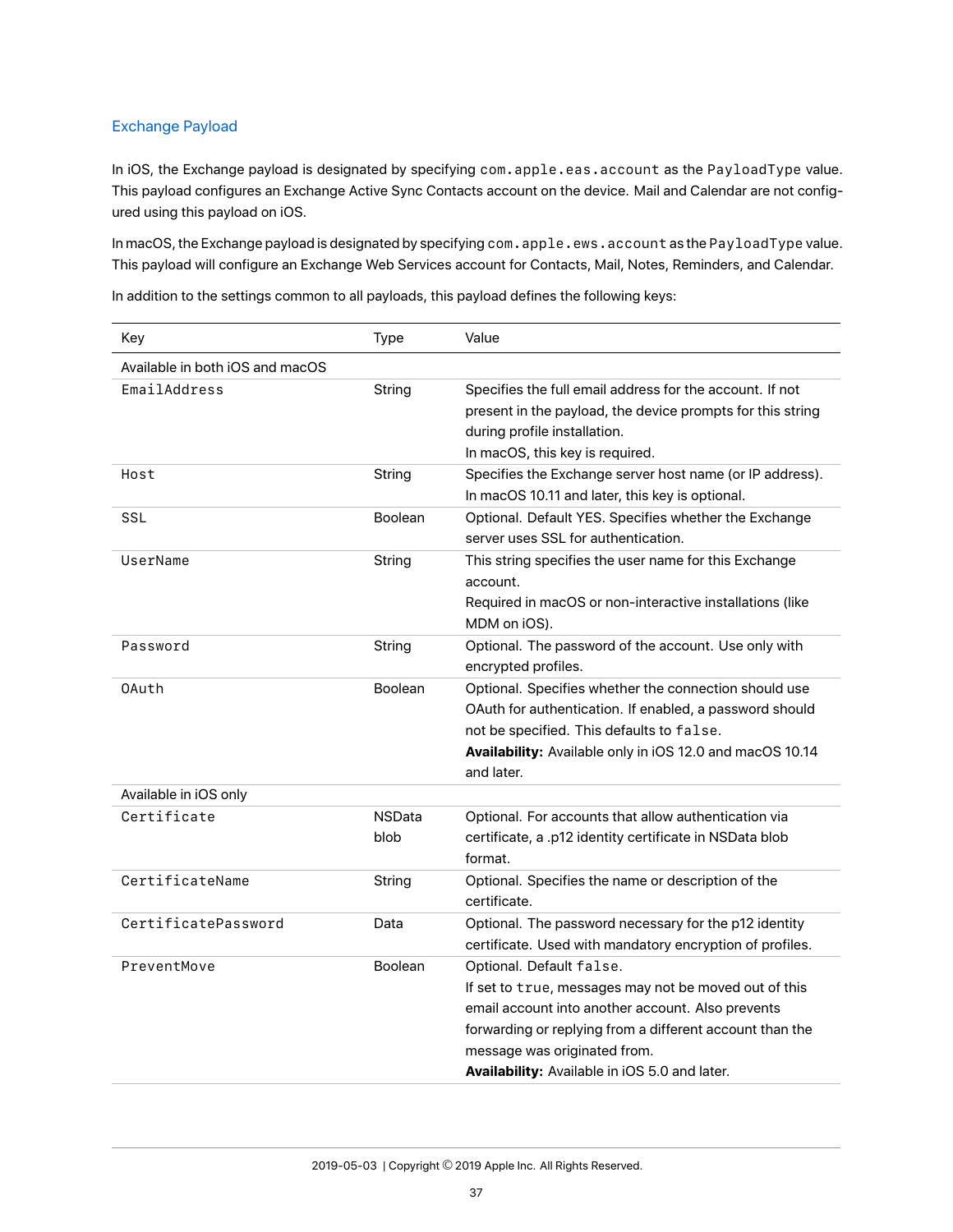| Key                                             | <b>Type</b>    | Value                                                                                                                                                                                                                                                                                                                                                                                                    |
|-------------------------------------------------|----------------|----------------------------------------------------------------------------------------------------------------------------------------------------------------------------------------------------------------------------------------------------------------------------------------------------------------------------------------------------------------------------------------------------------|
| PreventAppSheet                                 | Boolean        | Optional. Default false. If set to true, this account will<br>not be available for sending mail in any app other than the<br>Apple Mail app.<br>Availability: Available in iOS 5.0 and later.                                                                                                                                                                                                            |
| PayloadCertificateUUID                          | String         | UUID of the certificate payload to use for the identity<br>credential. If this field is present, the Certificate field<br>is not used.<br>Availability: Available in iOS 5.0 and later.                                                                                                                                                                                                                  |
| SMIMEEnabled                                    | <b>Boolean</b> | Optional. Default false. If true, this account supports<br>S/MIME.<br>As of iOS 10.0, this key is ignored.<br>Availability: Available only in iOS 5.0 through 9.3.3.                                                                                                                                                                                                                                     |
| SMIMESigningEnabled                             | <b>Boolean</b> | Optional. Default true. If set to true, S/MIME signing is<br>enabled for this account.<br>Availability: Available only in iOS 10.3 and later.                                                                                                                                                                                                                                                            |
| SMIMESigningCertificateUUID                     | String         | Optional. The PayloadUUID of the identity certificate<br>used to sign messages sent from this account.<br>Availability: Available only in iOS 5.0 and later.                                                                                                                                                                                                                                             |
| SMIMEEncryptionEnabled                          | <b>Boolean</b> | Optional. Default false. If set to true, S/MIME<br>encryption is on by default for this account.<br>Availability: Available only in iOS 10.3 and later. As of iOS<br>12.0, this key is deprecated. It is recommended to use<br>SMIMEEncryptByDefault instead.                                                                                                                                            |
| SMIMEEncryption<br>CertificateUUID              | String         | Optional. The PayloadUUID of the identity certificate<br>used to decrypt messages sent to this account. The<br>public certificate is attached to outgoing mail to allow<br>encrypted mail to be sent to this user. When the user<br>sends encrypted mail, the public certificate is used to<br>encrypt the copy of the mail in their Sent mailbox.<br>Availability: Available only in iOS 5.0 and later. |
| SMIMEEnablePerMessageSwitch                     | Boolean        | Optional. Default false. If set to true, displays the<br>per-message encryption switch in the Mail Compose UI.<br>Availability: Available only in iOS 8.0 and later. As of iOS<br>12.0, this key is deprecated. It is recommended to use<br>SMIMEEnableEncryptionPerMessageSwitch<br>instead.                                                                                                            |
| SMIMESigningUserOverrideable                    | Boolean        | Optional. Default false. If set to true, the user can<br>toggle S/MIME signing on or off in Settings.<br>Availability: Available only in iOS 12.0 and later.                                                                                                                                                                                                                                             |
| SMIMESigningCertificateUUID<br>UserOverrideable | Boolean        | Optional. Default false. If set to true, the user can<br>select the signing identity.<br>Availability: Available only in iOS 12.0 and later.                                                                                                                                                                                                                                                             |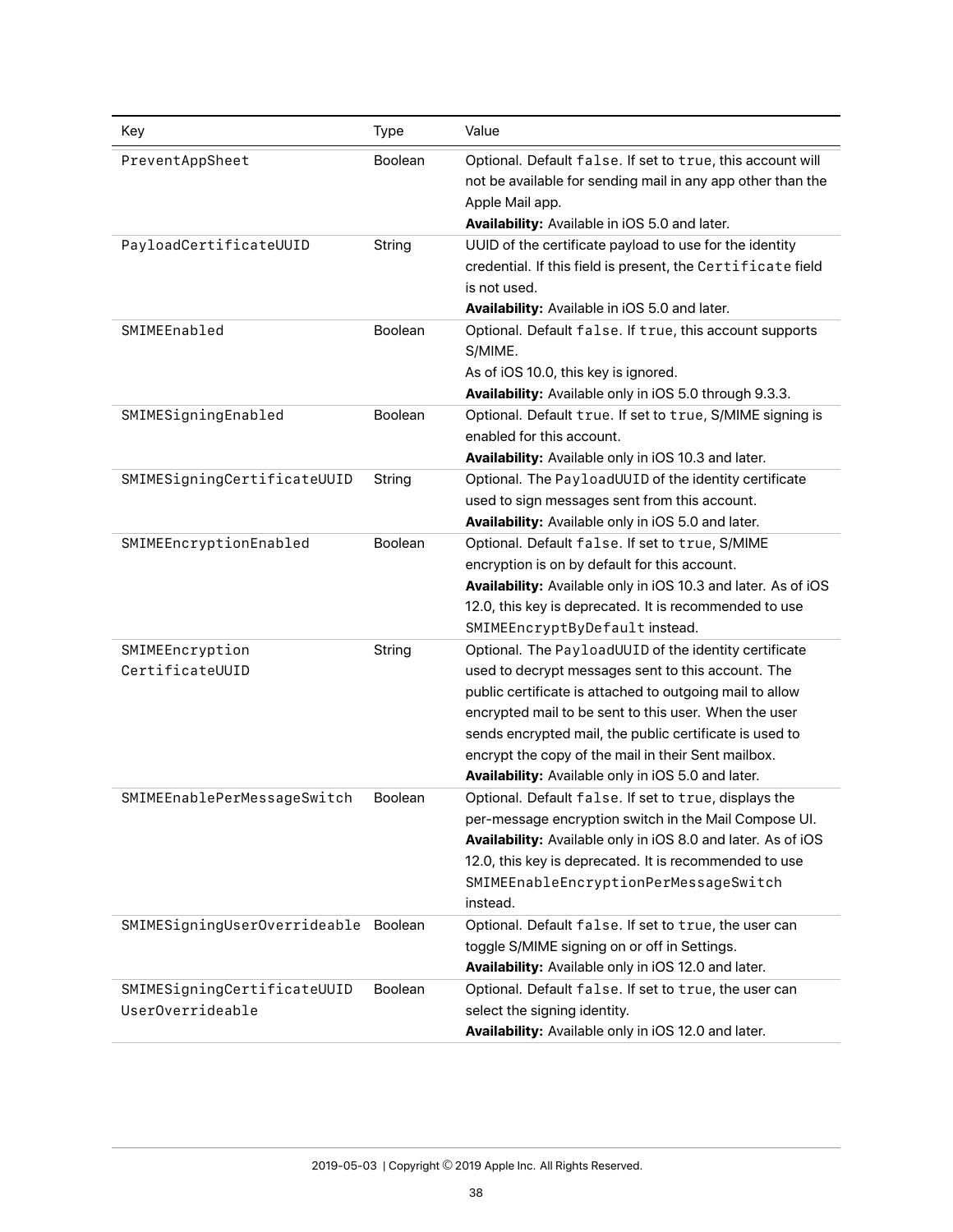| Key                                       | <b>Type</b>    | Value                                                                                                        |
|-------------------------------------------|----------------|--------------------------------------------------------------------------------------------------------------|
| SMIMEEncryptByDefault                     | <b>Boolean</b> | Optional. Default false. If set to true, S/MIME                                                              |
|                                           |                | encryption is enabled by default. If                                                                         |
|                                           |                | SMIMEEnableEncryptionPerMessageSwitch is                                                                     |
|                                           |                | false, this default cannot be changed by the user.                                                           |
|                                           |                | Availability: Available only in iOS 12.0 and later.                                                          |
| SMIMEEncryptByDefaultUser<br>Overrideable | <b>Boolean</b> | Optional. Default false. If set to true, the user can                                                        |
|                                           |                | toggle the encryption by default setting.                                                                    |
| SMIMEEncryptionCertificate                | <b>Boolean</b> | Availability: Available only in iOS 12.0 and later.<br>Optional. Default false. If set to true, the user can |
| UUIDUserOverrideable                      |                |                                                                                                              |
|                                           |                | select the S/MIME encryption identity and encryption is<br>enabled.                                          |
|                                           |                | Availability: Available only in iOS 12.0 and later.                                                          |
| SMIMEEnableEncryptionPer                  | <b>Boolean</b> | Optional. Default false. If set to true, displays the                                                        |
| MessageSwitch                             |                | per-message encryption switch in the Mail Compose UI.                                                        |
|                                           |                | Availability: Available only in iOS 12.0 and later.                                                          |
| allowMailDrop                             | <b>Boolean</b> | Optional. If true, this account is allowed to use Mail Drop.                                                 |
|                                           |                | The default is false.                                                                                        |
|                                           |                | Availability: Available only in macOS 10.12 and later.                                                       |
| disableMailRecentsSyncing                 | <b>Boolean</b> | If true, this account is excluded from address Recents                                                       |
|                                           |                | syncing. This defaults to false.                                                                             |
|                                           |                | Availability: Available only in iOS 6.0 and later.                                                           |
| MailNumberOfPastDaysToSync                | Integer        | The number of days since synchronization.                                                                    |
| CommunicationServiceRules                 | Dictionary     | Optional. The communication service handler rules for                                                        |
|                                           |                | this account. The CommunicationServiceRules                                                                  |
|                                           |                | dictionary currently contains only a                                                                         |
|                                           |                | DefaultServiceHandlers key; its value is a dictionary                                                        |
|                                           |                | which contains an AudioCall key whose value is a string                                                      |
|                                           |                | containing the bundle identifier for the default application                                                 |
|                                           |                | that handles audio calls made to contacts from this                                                          |
|                                           |                | account.                                                                                                     |
| Available in macOS Only                   |                |                                                                                                              |
| Path                                      | String         | Optional.                                                                                                    |
| Port                                      | Integer        | Optional.                                                                                                    |
| ExternalHost                              | String         | Optional.                                                                                                    |
| ExternalSSL                               | <b>Boolean</b> | Optional.                                                                                                    |
| ExternalPath                              | String         | Optional.                                                                                                    |
| ExternalPort                              | Integer        | Optional.                                                                                                    |
| OAuthSignInURL                            | String         | Optional. Specifies the URL to load into a webview for                                                       |
|                                           |                | authentication via OAuth when auto-discovery is not used.                                                    |
|                                           |                | Requires a Host value.                                                                                       |
|                                           |                | Availability: Available only in macOS 10.14 and later.                                                       |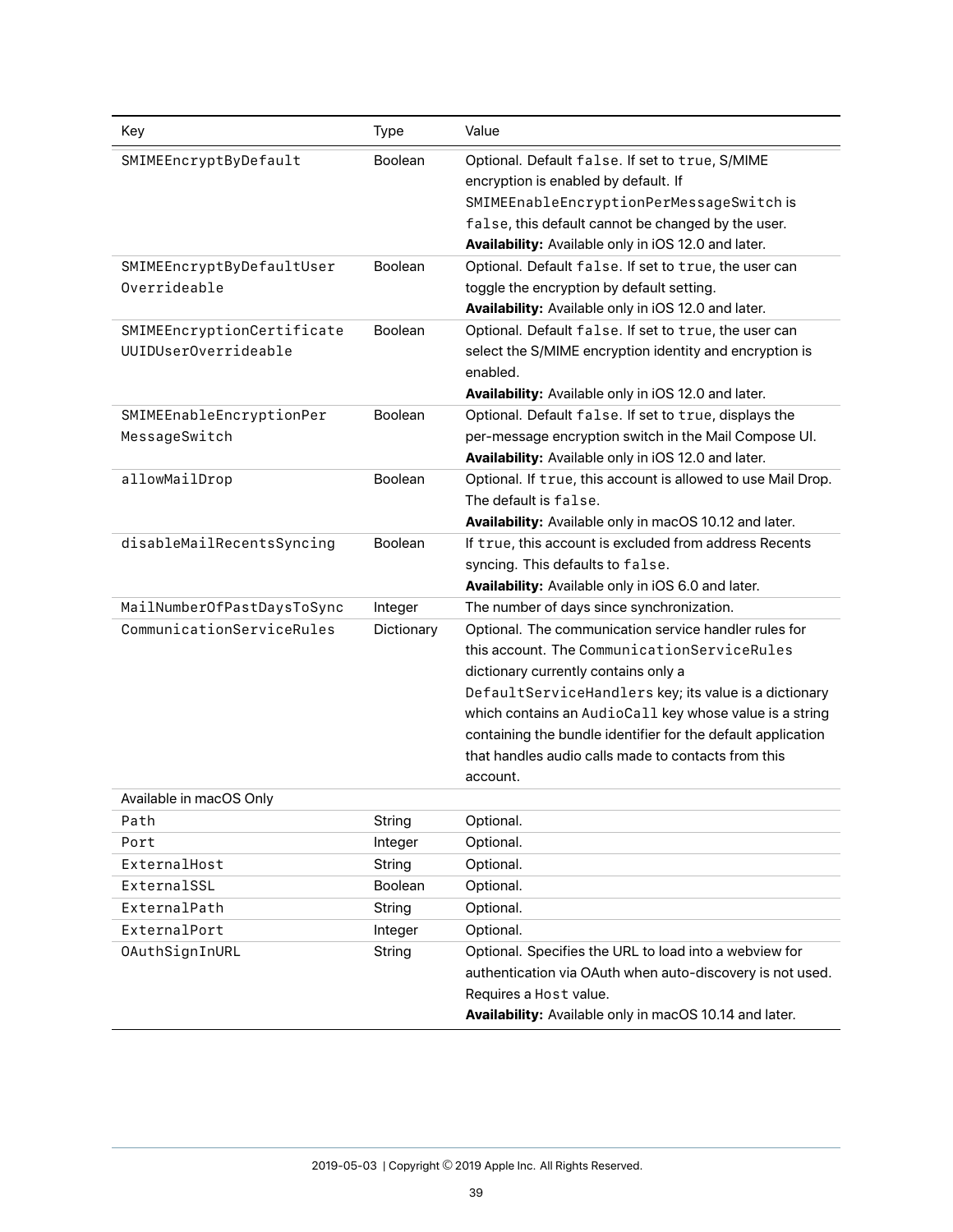# **Note**

As with VPN and Wi-Fi configurations, it is possible to associate an SCEP credential with an Exchange configuration via the PayloadCertificateUUID key.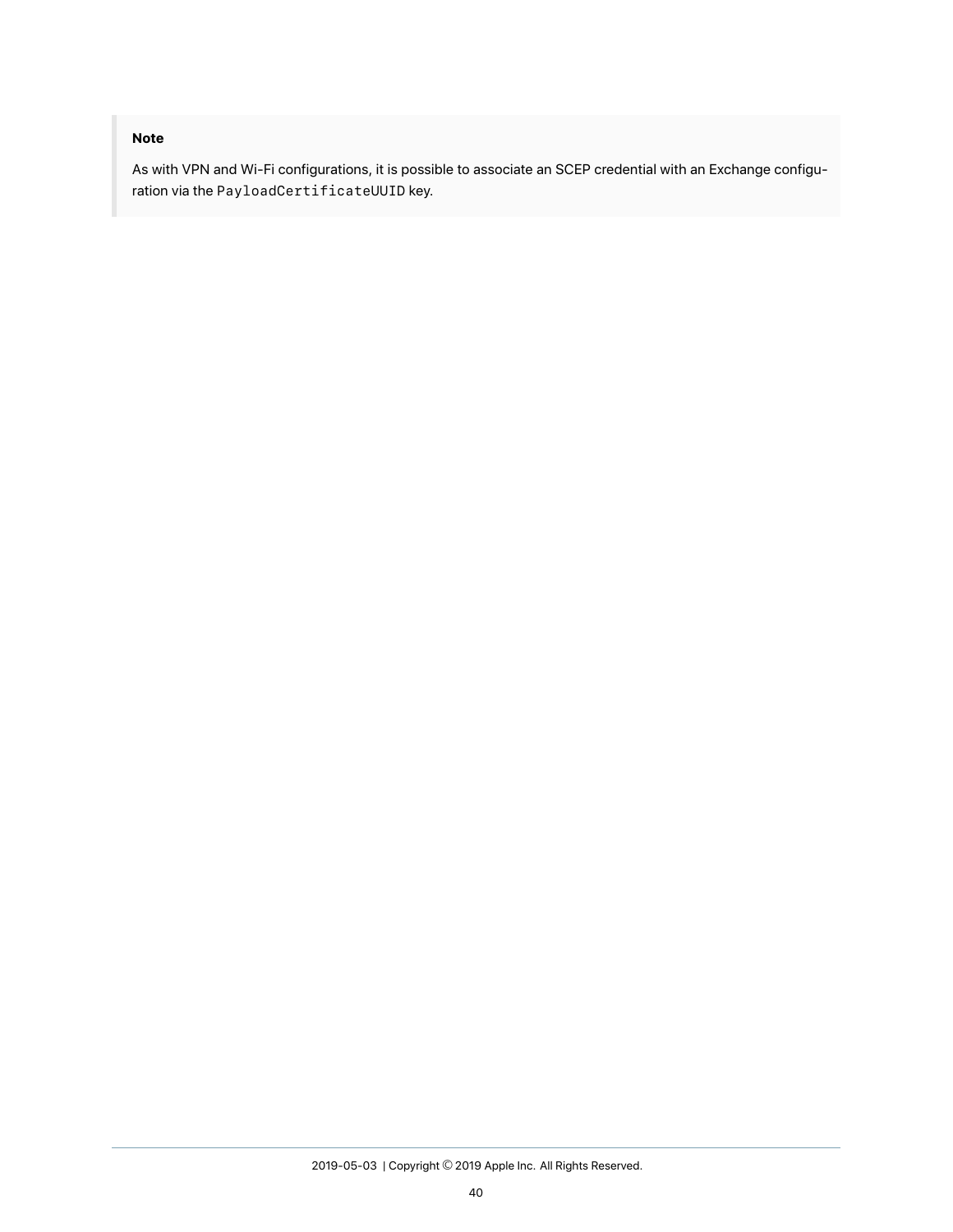# FileVault 2

In macOS 10.9, you can use FileVault 2 to perform full XTS-AES 128 encryption on the contents of a volume. FileVault 2 payloads are designated by specifying com.apple.MCX.FileVault2 as the PayloadType value. Removal of the FileVault payload does not disable FileVault.

| Key                                        | Type           | Value                                                                                                                                                                                                                                                                                                                                                                                                                                                     |
|--------------------------------------------|----------------|-----------------------------------------------------------------------------------------------------------------------------------------------------------------------------------------------------------------------------------------------------------------------------------------------------------------------------------------------------------------------------------------------------------------------------------------------------------|
| Enable                                     | String         | Set to 'On' to enable FileVault. Set to 'Off' to disable FileVault.<br>This value is required.                                                                                                                                                                                                                                                                                                                                                            |
| Defer                                      | <b>Boolean</b> | Set to true to defer enabling FileVault until the designated user<br>logs out. For details, see fdesetup(8). The person enabling<br>FileVault must be either a local user or a mobile account user.                                                                                                                                                                                                                                                       |
| UserEntersMissingInfo                      | <b>Boolean</b> | Set to true for manual profile installs to prompt for missing<br>user name or password fields.                                                                                                                                                                                                                                                                                                                                                            |
| UseRecoveryKey                             | <b>Boolean</b> | Set to true to create a personal recovery key. Defaults to true.                                                                                                                                                                                                                                                                                                                                                                                          |
| ShowRecoveryKey                            | <b>Boolean</b> | Set to false to not display the personal recovery key to the<br>user after FileVault is enabled. Defaults to true.                                                                                                                                                                                                                                                                                                                                        |
| OutputPath                                 | String         | Path to the location where the recovery key and computer<br>information plist will be stored.                                                                                                                                                                                                                                                                                                                                                             |
| Certificate                                | Data           | DER-encoded certificate data if an institutional recovery key will<br>be added.                                                                                                                                                                                                                                                                                                                                                                           |
| PayloadCertificateUUID                     | String         | UUID of the payload containing the asymmetric recovery key<br>certificate payload.                                                                                                                                                                                                                                                                                                                                                                        |
| Username                                   | String         | User name of the Open Directory user that will be added to<br>FileVault.                                                                                                                                                                                                                                                                                                                                                                                  |
| Password                                   | String         | User password of the Open Directory user that will be added to<br>FileVault. Use the UserEntersMissingInfo key if you want<br>to prompt for this information.                                                                                                                                                                                                                                                                                             |
| UseKeychain                                | Boolean        | If set to true and no certificate information is provided in this<br>payload, the keychain already created at<br>/Library/Keychains/FileVaultMaster.keychain will be used when<br>the institutional recovery key is added.                                                                                                                                                                                                                                |
| DeferForceAtUserLogin<br>MaxBypassAttempts | Integer        | When using the Defer option you can optionally set this key to<br>the maximum number of times the user can bypass enabling<br>FileVault before it will require that it be enabled before the user<br>can log in. If set to 0, it will always prompt to enable FileVault<br>until it is enabled, though it will allow you to bypass enabling it.<br>Setting this key to -1 will disable this feature.<br>Availability: Available in macOS 10.10 and later. |
| DeferDontAskAtUserLogout Boolean           |                | When using the Defer option, set this key to true to not<br>request enabling FileVault at user logout time.<br>Availability: Available in macOS 10.10 and later.                                                                                                                                                                                                                                                                                          |

A personal recovery user will normally be created unless the UseRecoveryKey key value is false. An institutional recovery key will be created only if either there is certificate data available in the Certificate key value, a specific certificate payload is referenced, or the UseKeychain key value is set to true and a valid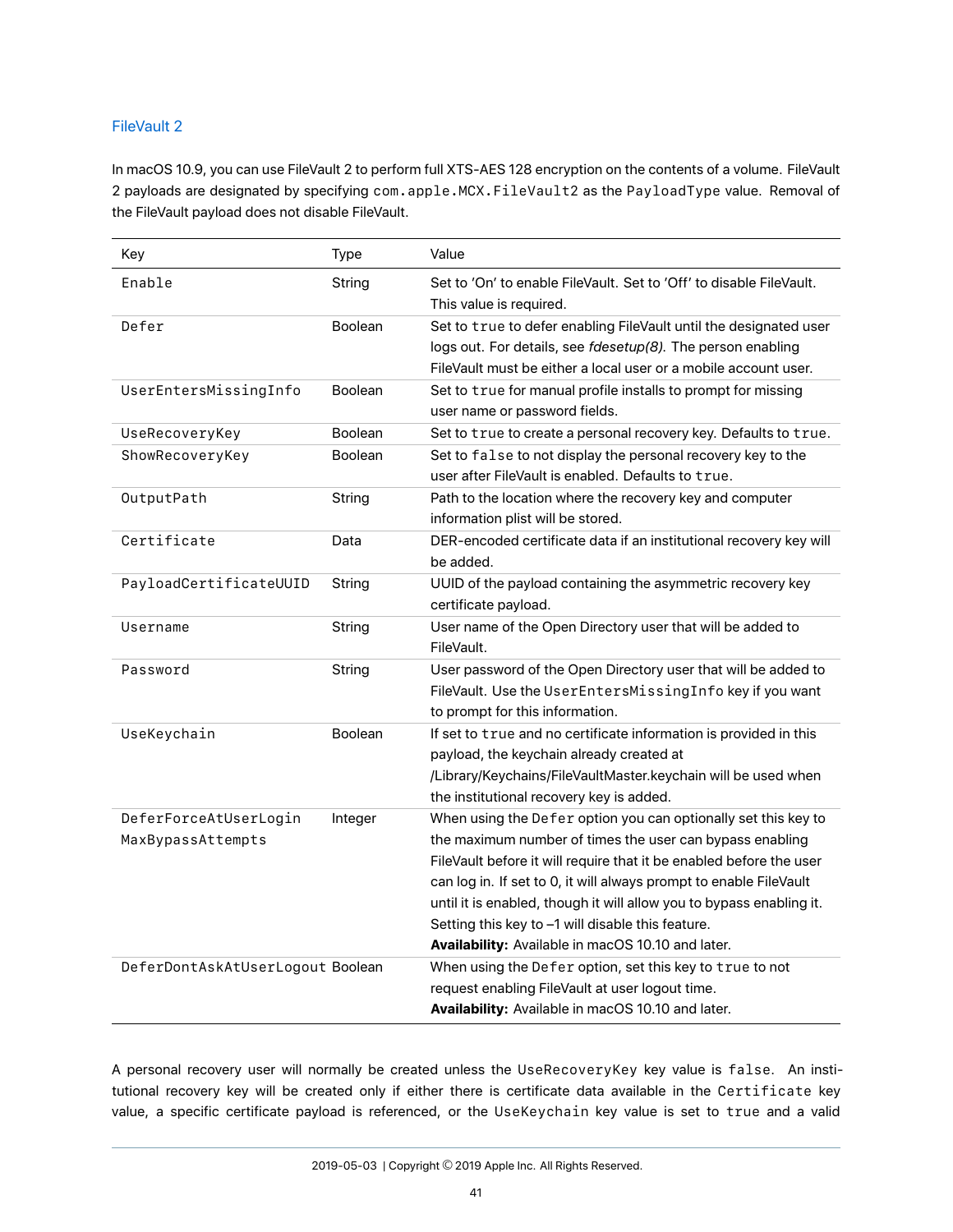FileVaultMaster.keychain file was created. In all cases, the certificate information must be set up properly for FileVault or it will be ignored and no institutional recovery key will be set up.

# FDE Recovery Key Escrow Payload

FileVault Full Disk Encryption (FDE) recovery keys are, by default, sent to Apple if the user requests it. Starting with macOS 10.13, recovery key escrow payloads are designated by specifying com.apple.security.FDERecoveryKeyEscrow as the PayloadType value. Only one payload of this type is allowed per system.

If FileVault is enabled after this payload is installed on the system, the FileVault PRK will be encrypted with the specified certificate, wrapped with a CMS envelope and stored at /var/db/FileVaultPRK.dat. The encrypted data will be made available to the MDM server as part of the SecurityInfo command. Alternatively, if a site uses its own administration software, it can extract the PRK from the foregoing location at any time. Because the PRK is encrypted using the certificate provided in the profile, only the author of the profile can extract the data.

Note these cautions:

- The payload must exist in a system-scoped profile.
- Installing more than one payload of this type per machine will cause an error.
- The previous payload (com.apple.security.FDERecoveryRedirect) is no longer supported. It can still be installed, but it will be ignored. This lets servers send out the same profile to old and new clients.
- If only an old-style redirection payload is installed at the time FileVault is turned on (by means of the Security Preferences pane), an error will be displayed and FileVault will not be enabled.
- No warning or error will be provided if FileVault is already enabled and an old-style payload is installed. In this case, it's assumed that the recovery key has already been escrowed with the server.

| Key                    | Type   | Value                                                                                                                                                                                                                                                                                                                                              |
|------------------------|--------|----------------------------------------------------------------------------------------------------------------------------------------------------------------------------------------------------------------------------------------------------------------------------------------------------------------------------------------------------|
| Location               | String | Required. A short description of the location where the recovery<br>key will be escrowed. This text will be inserted into the message<br>the user sees when enabling FileVault.                                                                                                                                                                    |
| EncryptCertPayloadUUID | String | Required. The UUID of a payload within the same profile that<br>contains the certificate that will be used to encrypt the recovery<br>key. The referenced payload must be of type<br>com.apple.security.pkcs1.                                                                                                                                     |
| DeviceKey              | String | Optional. An optional string that will be included in help text if the<br>user appears to have forgotten the password. Can be used by a<br>site admin to look up the escrowed key for the particular machine.<br>Replaces the RecordNumber key used in previous escrow<br>mechanism. If missing, the device serial number will be used<br>instead. |

This payload contains these keys:

Although the previous FDE Recovery payload is no longer supported on macOS 10.13 and later, it is still supported on macOS 10.9 through 10.12. This payload is designated by specifying com.apple.security.FDERecoveryRedirect as the PayloadType.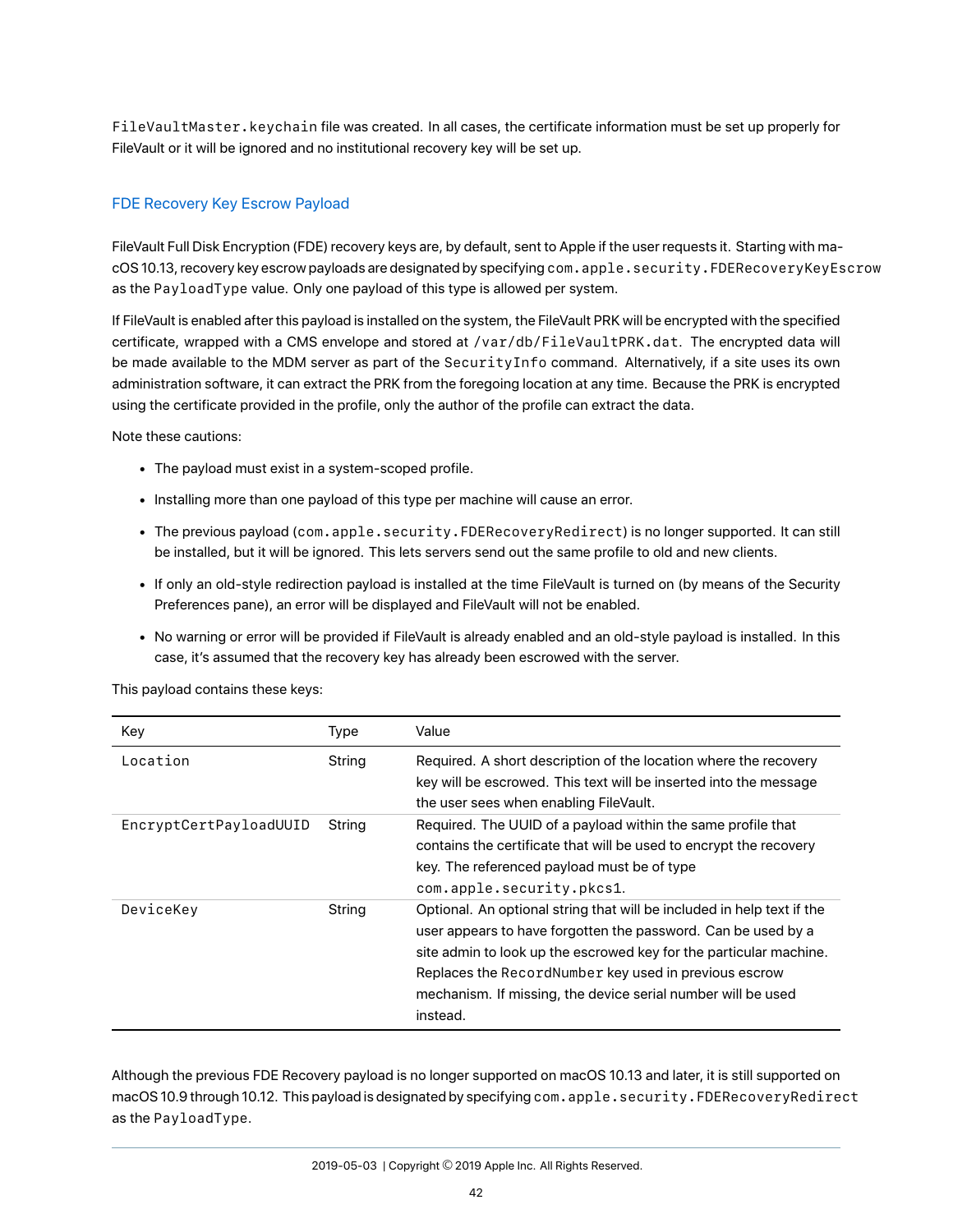Once installed, this payload will cause any FDE (Full Disk Encryption) recovery keys to be redirected to the specified URL instead of being sent to Apple. This will require sites to implement their own HTTPS server that will receive the recovery keys via a POST request.

Note these cautions:

- The payload must exist in a system-scoped profile.
- Installing more than one payload of this type per machine will cause an error.

This payload contains these keys:

| Key                    | Type   | Value                                                                                                                                                                                                                                              |
|------------------------|--------|----------------------------------------------------------------------------------------------------------------------------------------------------------------------------------------------------------------------------------------------------|
| RedirectURL            | String | Required. The URL to which FDE recovery keys should be sent<br>instead of Apple. Must begin with https://.                                                                                                                                         |
| EncryptCertPayloadUUID | String | Required. The UUID of a payload within the same profile that<br>contains a certificate that will be used to encrypt the recovery key<br>when it is sent to the redirected URL. The referenced payload<br>must be of type com.apple.security.pkcs1. |

### FileVault Client Request

The client issues a HTTPS POST request to the server with XML data containing the following:

| Key              | Type   | Value                                                                                                                                                                                                                                                                                                                           |
|------------------|--------|---------------------------------------------------------------------------------------------------------------------------------------------------------------------------------------------------------------------------------------------------------------------------------------------------------------------------------|
| VersionNumber    | String | Currently set to '1.0'.                                                                                                                                                                                                                                                                                                         |
| SerialNumber     | String | The serial number of the client computer. The server must include this<br>value in its response back to the client (see below).                                                                                                                                                                                                 |
| RecoveryKeyCMS64 | String | The recovery key encrypted using the encryption certificate provided in<br>the configuration profile (referenced by the<br>EncryptCertPayloadUUID key). The encrypted payload contains only<br>the recovery key string without any XML wrapper. The encrypted data is<br>wrapped in a CMS envelope and is then Base-64 encoded. |

These tags are enclosed within a parent FDECaptureRequest tag. An example of an XML message body is:

<FDECaptureRequest> <VersionNumber>1.0</VersionNumber> <SerialNumber>A02FE08UCC8X</SerialNumber> <RecoveryKeyCMS64>MIAGCSqGSIb3DQEHA ... AAAAAAAAA==</RecoveryKeyCMS64> </FDECaptureRequest>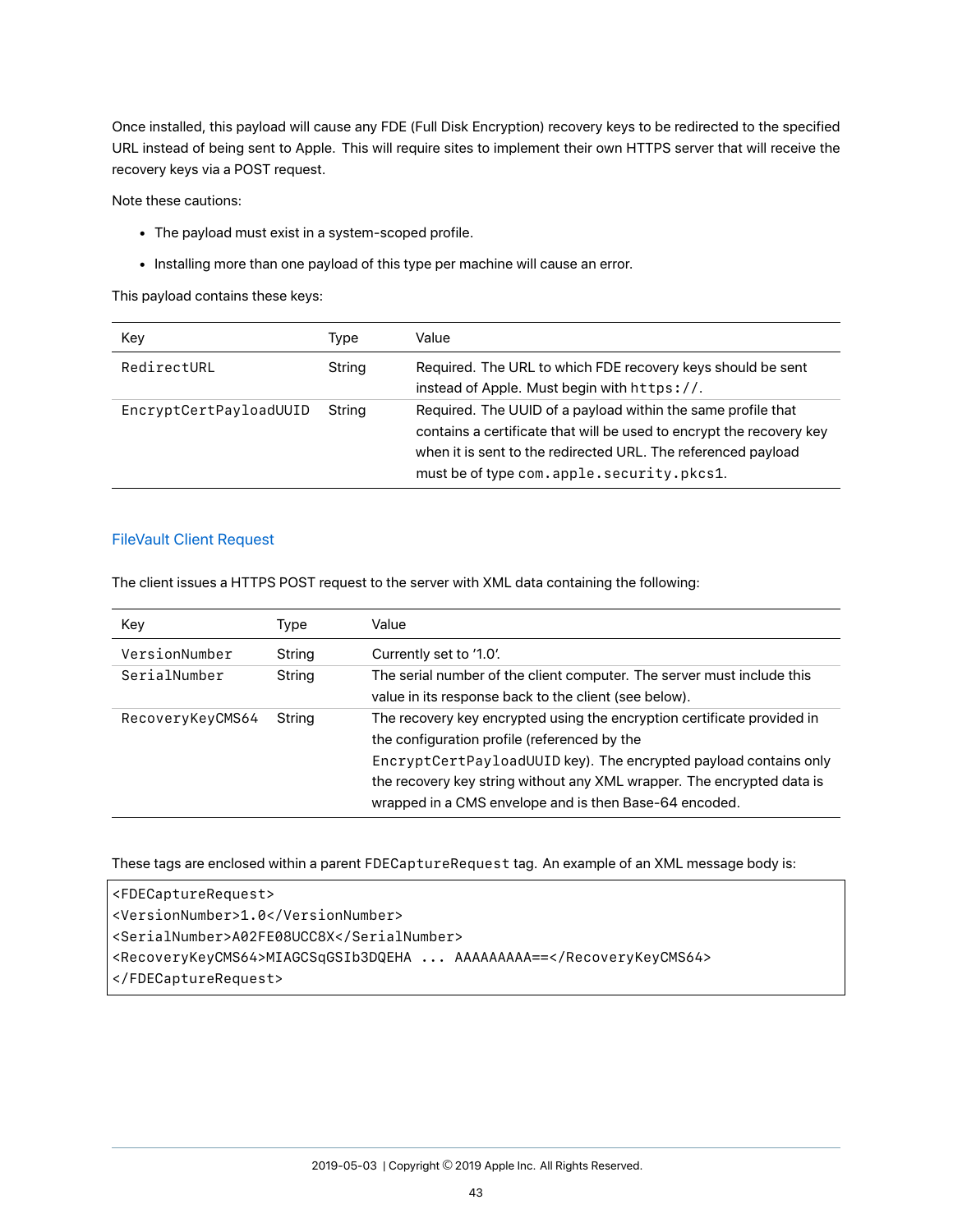### FileVault Server Response

Upon receiving the client's request, the server must respond to the client with XML data containing:

| Key          | Type   | Value                                                                                                                                                                                                                                                                                                                                                                       |
|--------------|--------|-----------------------------------------------------------------------------------------------------------------------------------------------------------------------------------------------------------------------------------------------------------------------------------------------------------------------------------------------------------------------------|
| SerialNumber | String | The serial number of the client computer. This value must be the same as the<br>one sent in the request.                                                                                                                                                                                                                                                                    |
| RecordNumber | String | This value must be nonempty but otherwise is up to the site to define it. This<br>value will be displayed to the user along with the serial number on the EFI login<br>screen when the user is asked to enter the recovery key. As an example, this<br>could be a value to assist the site administrator in locating or verifying the<br>user's recovery key in a database. |

### Firewall Payload

Available in macOS 10.12 and later. A Firewall payload manages the Application Firewall settings accessible in the Security Preferences pane. Note these restrictions:

- The payload must exist in a system-scoped profile.
- If more than one profile contains this payload, the most restrictive union of settings will be used.
- The "Automatically allow signed downloaded software" and "Automatically allow built-in software" options are not supported, but both will be forced ON when this payload is present.

This payload is designated by specifying com.apple.security.firewall as the PayloadType value.

The Firewall payload contains the following keys:

| Key               | Type                            | Value                                                                                                                                                                                                             |
|-------------------|---------------------------------|-------------------------------------------------------------------------------------------------------------------------------------------------------------------------------------------------------------------|
| EnableFirewall    | <b>Boolean</b>                  | Required. Whether the firewall should be enabled or not.                                                                                                                                                          |
| BlockAllIncoming  | <b>Boolean</b>                  | Optional. Corresponds to the "Block all incoming connections" option.                                                                                                                                             |
| EnableStealthMode | <b>Boolean</b>                  | Optional. Corresponds to "Enable stealth mode."                                                                                                                                                                   |
| Applications      | Array of<br><b>Dictionaries</b> | Optional. The list of applications. Each dictionary contains these keys:<br>• BundleID (string) : identifies the application<br>• Allowed (Boolean): specifies whether or not incoming<br>connections are allowed |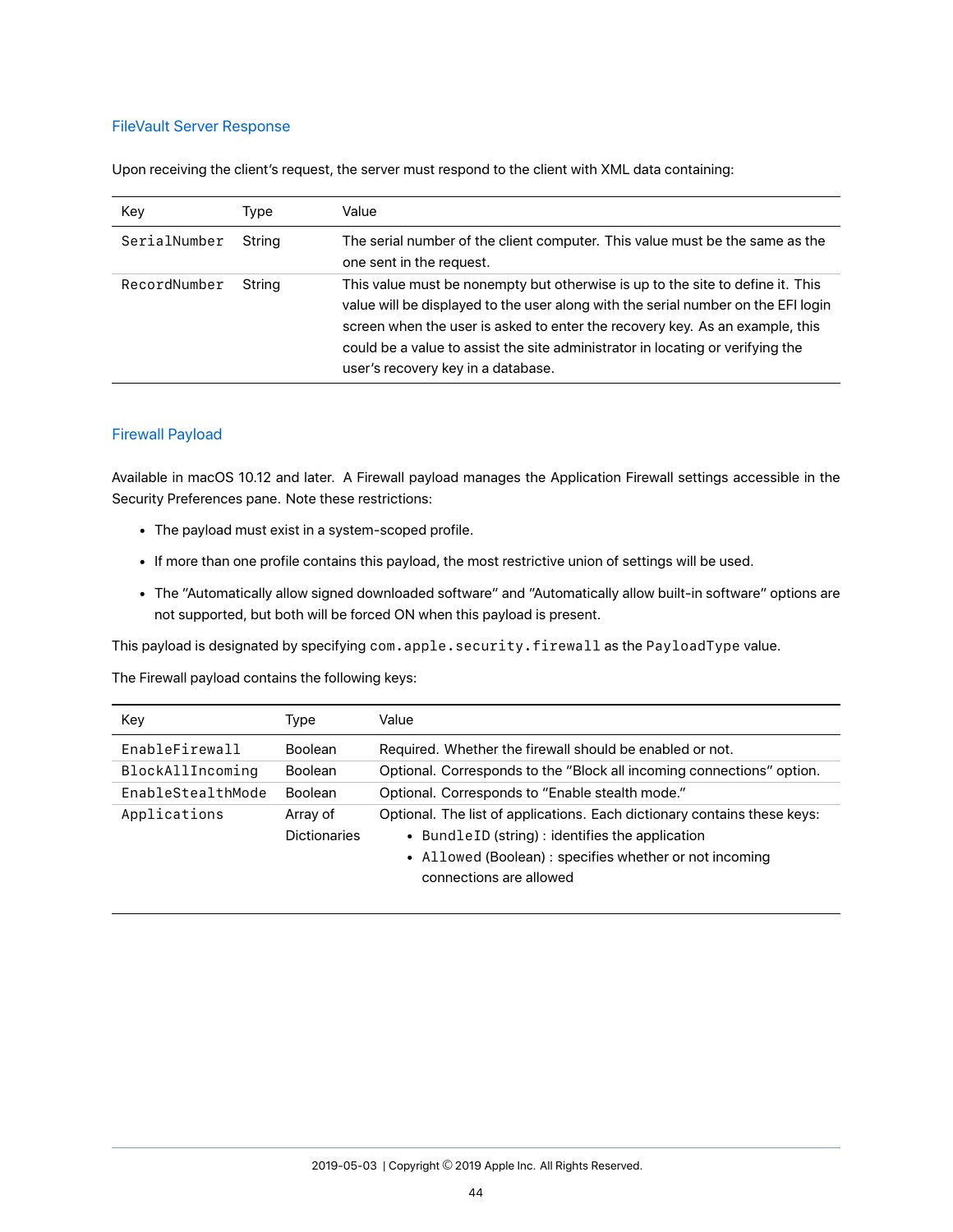# Font Payload

A Font payload lets you add an additional font to an iOS device. Font payloads are designated by specifying com.apple.font as the PayloadType value. You can include multiple Font payloads, as needed.

A Font payload contains the following keys:

| Key  | Tvpe   | Value                                                                                                                      |
|------|--------|----------------------------------------------------------------------------------------------------------------------------|
| Name | Strina | Optional. The user-visible name for the font. This field is replaced by the actual name<br>of the font after installation. |
| Font | Data   | The contents of the font file.                                                                                             |

Each payload must contain exactly one font file in TrueType (.ttf) or OpenType (.otf) format. Collection formats (.ttc or .otc) are not supported.

### **Note**

Fonts are identified by their embedded PostScript names. Two fonts with the same PostScript name are considered to be the same font even if their contents differ. Installing two different fonts with the same PostScript name is not supported, and the resulting behavior is undefined.

# Global HTTP Proxy Payload

The Global HTTP Proxy payload is designated by specifying com.apple.proxy.http.global as the PayloadType.

This payload allows you to specify global HTTP proxy settings.

There can only be one of this payload at any time. This payload can only be installed on a supervised device.

| Key             | Type    | Value                                                                                                                                                                                                                                          |
|-----------------|---------|------------------------------------------------------------------------------------------------------------------------------------------------------------------------------------------------------------------------------------------------|
| ProxyType       | String  | If you choose manual proxy type, you need the proxy server<br>address including its port and optionally a username and<br>password into the proxy server. If you choose auto proxy type,<br>you can enter a proxy autoconfiguration (PAC) URL. |
| ProxyServer     | String  | The proxy server's network address.                                                                                                                                                                                                            |
| ProxyServerPort | Integer | The proxy server's port                                                                                                                                                                                                                        |
| ProxyUsername   | String  | Optional. The username used to authenticate to the proxy<br>server.                                                                                                                                                                            |
| ProxyPassword   | String  | Optional. The password used to authenticate to the proxy server.                                                                                                                                                                               |
| ProxyPACURL     | String  | Optional. The URL of the PAC file that defines the proxy<br>configuration.                                                                                                                                                                     |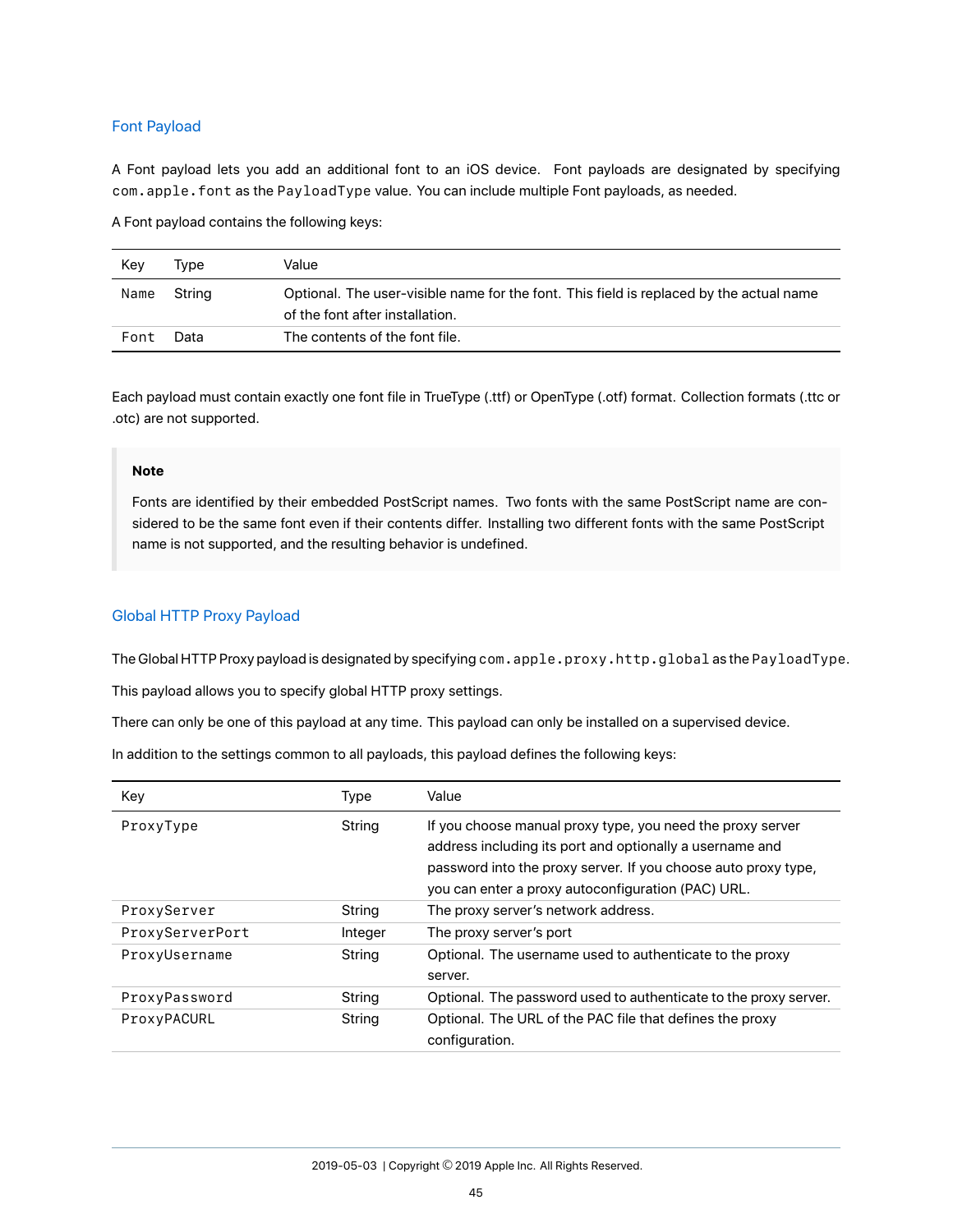| Key                      | Type           | Value                                                                                                                                                                               |
|--------------------------|----------------|-------------------------------------------------------------------------------------------------------------------------------------------------------------------------------------|
| ProxyPACFallbackAllowed  | <b>Boolean</b> | Optional. If false, prevents the device from connecting directly<br>to the destination if the PAC file is unreachable. Default is<br>false.                                         |
|                          |                | <b>Availability:</b> Available in iOS 7 and later.                                                                                                                                  |
| ProxyCaptiveLoginAllowed | <b>Boolean</b> | Optional. If true, allows the device to bypass the proxy server<br>to display the login page for captive networks. Default is false.<br>Availability: Available in iOS 7 and later. |

If the ProxyType field is set to Auto and no ProxyPACURL value is specified, the device uses the web proxy autodiscovery protocol (WPAD) to discover proxies.

# Global Preferences Payload

The Global Preferences payload is designated by specifying .GlobalPreferences as the PayloadType value.

In addition to the settings common to all payloads, this payload defines the following keys:

| Key                                      | Tvpe           | Value                                                                                                                                                                                 |
|------------------------------------------|----------------|---------------------------------------------------------------------------------------------------------------------------------------------------------------------------------------|
| MultipleSessionEnabled                   | <b>Boolean</b> | Optional. If set to false, fast user switching is disabled.<br>Defaults to true.                                                                                                      |
| com.apple.autologout.<br>AutoLogOutDelay | Double         | Optional. The auto log out delay (in seconds). A value of zero,<br>means auto-logout is off. In some cases, this value may be<br>restricted to values between 5 minutes and 24 hours. |

# Google Account Payload

The Google account payload is designated by specifying com.apple.google-oauth as the PayloadType value. You can install multiple Google payloads.

Each Google payload sets up a Google email address as well as any other Google services the user enables after authentication. Google accounts must be installed via MDM or by Apple Configurator 2 (if the device is supervised). The payload never contains credentials; the user will be prompted to enter credentials shortly after the payload has been successfully installed.

| Key                | Type   | Value                                                                                                                                                       |
|--------------------|--------|-------------------------------------------------------------------------------------------------------------------------------------------------------------|
| AccountDescription | String | Optional. A user-visible description of the Google account,<br>shown in the Mail and Settings apps.<br><b>Availability:</b> Available in iOS 9.3 and later. |
| AccountName        | String | Optional. The user's full name for the Google account. This<br>name will appear in sent messages.<br>Availability: Available in iOS 9.3 and later.          |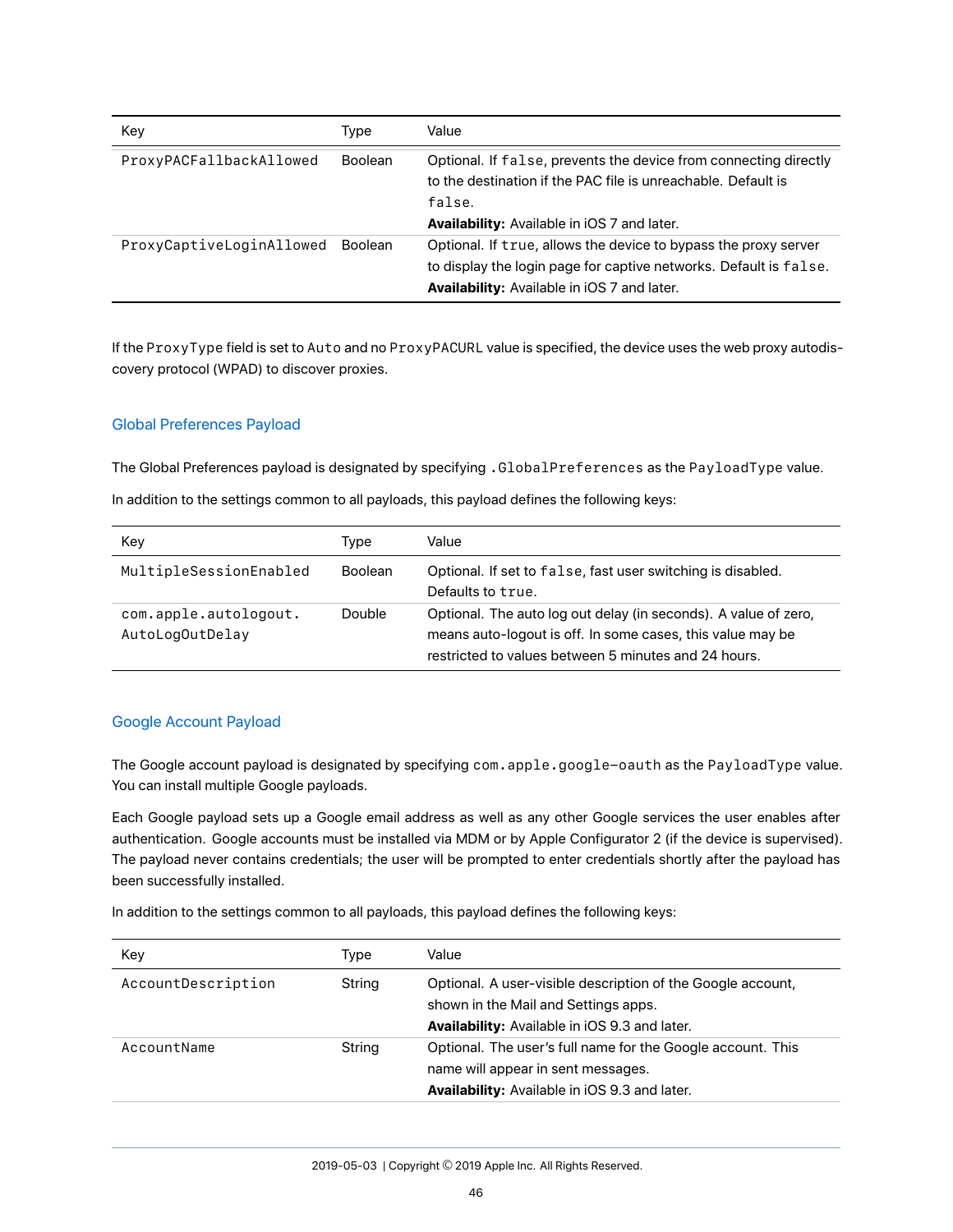| Key                                  | Type   | Value                                                                                                                                                                                                                                                                                                                                                                                                                                              |
|--------------------------------------|--------|----------------------------------------------------------------------------------------------------------------------------------------------------------------------------------------------------------------------------------------------------------------------------------------------------------------------------------------------------------------------------------------------------------------------------------------------------|
| <b>FmailAddress</b>                  | String | Required. The full Google email address for the account.<br><b>Availability:</b> Available in iOS 9.3 and later.                                                                                                                                                                                                                                                                                                                                   |
| CommunicationServiceRules Dictionary |        | Optional. The communication service handler rules for this<br>account. The CommunicationServiceRules dictionary<br>currently contains only a Default Service Handlers key; its<br>value is a dictionary which contains an AudioCall key whose<br>value is a string containing the bundle identifier for the default<br>application that handles audio calls made to contacts from this<br>account.<br>Availability: Available in iOS 10 and later. |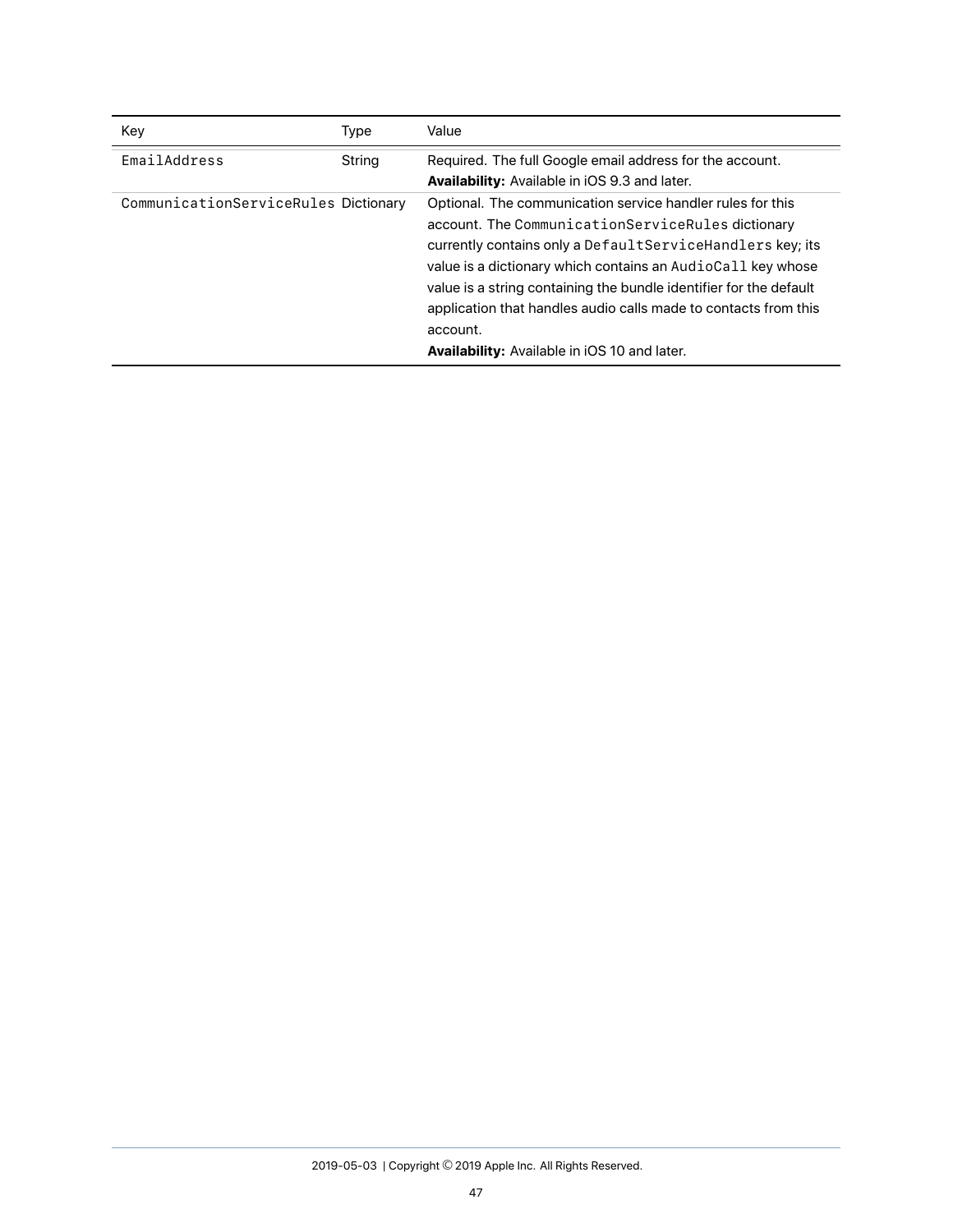# Home Screen Layout Payload

The Home Screen Layout Payload is designated by specifying com.apple.homescreenlayout as the PayloadType value. It can contain only one payload, which must be supervised. It is supported on the User Channel.

This payload defines a layout of apps, folders, and web clips for the Home screen. It is supported on iOS 9.3 and later.

#### **Note**

If a home screen layout puts more than six items in the iPad dock the location of the seventh and succeeding items may be undefined but they will not be omitted.

In addition to the settings common to all payloads, this payload defines the following keys:

| Key   | Type  | Value                                                                                                                                                 |
|-------|-------|-------------------------------------------------------------------------------------------------------------------------------------------------------|
| Dock  | Array | Optional. An array of dictionaries, each of which must conform to the icon dictionary<br>format. If it is not present, the user's dock will be empty. |
| Pages | Array | Required. An array of arrays of dictionaries, each of which must conform to the icon<br>dictionary format.                                            |

Icon format dictionaries are defined as follows:

| Key         | Type   | Value                                                                                                                                                                                                    |
|-------------|--------|----------------------------------------------------------------------------------------------------------------------------------------------------------------------------------------------------------|
| Type        | String | Required. Must be one of the following:<br>• Application                                                                                                                                                 |
|             |        | $\bullet$ Folder<br>$\bullet$ WebClip                                                                                                                                                                    |
| DisplayName | String | Optional. Human-readable string to be shown to the user. Valid only if Folder<br>type.                                                                                                                   |
| BundleID    | String | Required if Application type. The bundle identifier of the app.                                                                                                                                          |
| Pages       | Array  | Optional. An array of arrays of dictionaries, each of which must conform to the<br>icon dictionary format. Valid only if Folder type.                                                                    |
| URL         | String | Required if WebClip type. URL of the WebClip being referenced. If more than<br>one WebClip exists with the same URL, the behavior is undefined.<br><b>Availability:</b> Available in iOS 11.3 and later. |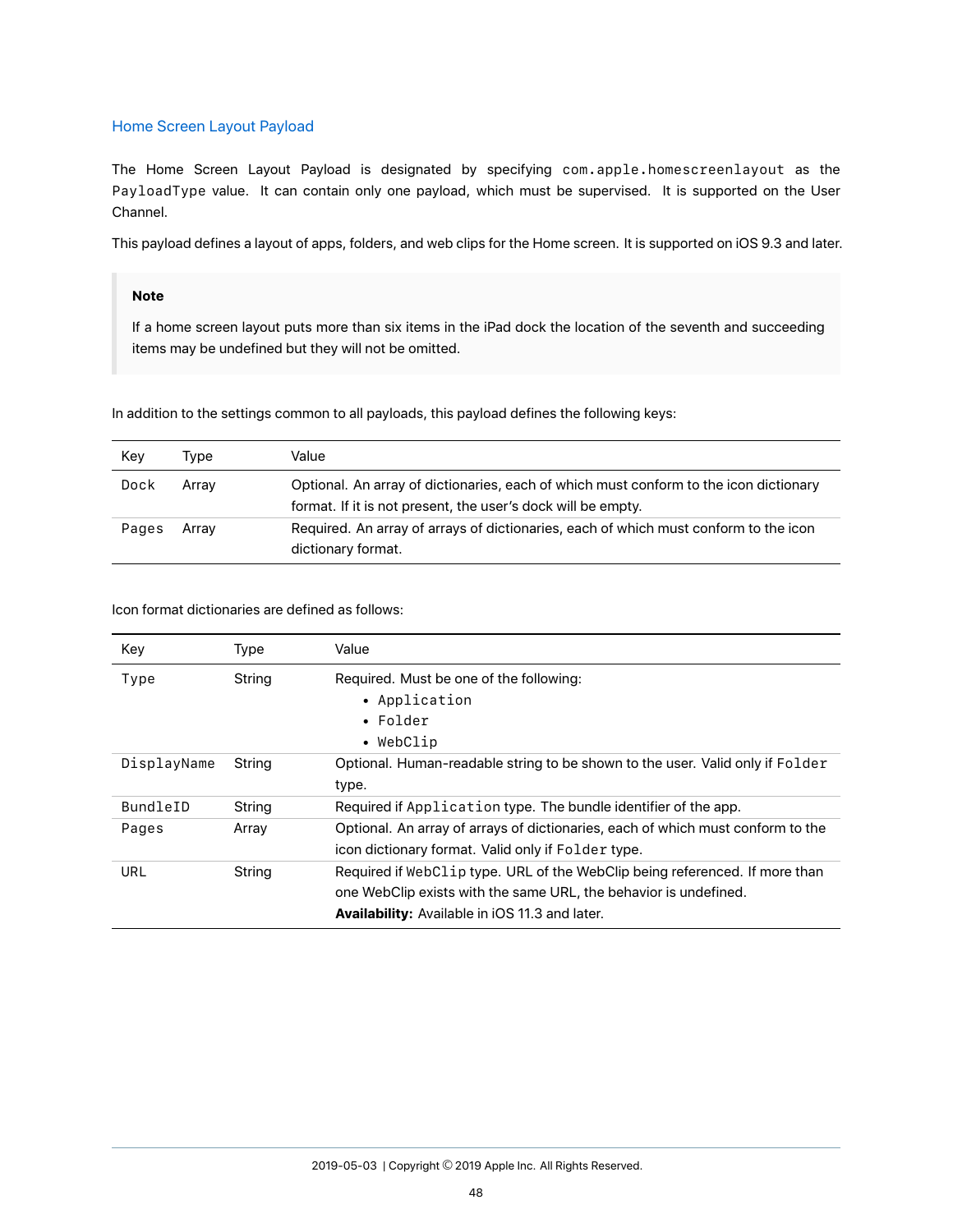# Identification Payload

The Identification payload is designated by specifying com.apple.configurationprofile.identification value as the PayloadType value.

This payload allows you to save names of the account user and prompt text. If left blank, the user has to provide this information when he or she installs the profile.

The Identification payload is not supported in iOS.

In addition to the settings common to all payloads, this payload defines the following keys:

| Key          | Tvpe   | Value                                                                                                      |
|--------------|--------|------------------------------------------------------------------------------------------------------------|
| FullName     | String | The full name of the designated accounts.                                                                  |
| EmailAddress | String | The address for the accounts.                                                                              |
| UserName     | String | The UNIX user name for the accounts.                                                                       |
| Password     | String | You can provide the password or choose to have the user provide it when he<br>or she installs the profile. |
| Prompt       | String | Custom instruction for the user, if needed.                                                                |

# Identity Preference Payload

Available in macOS 10.12 and later. An Identity Preference payload lets you identify an Identity Preference item in the user's keychain that references a identity payload included in the same profile. It can only appear in a user profile, not a device profile. See also [Certificate Preference Payload](#page-19-0) for setting up certificate preferences.

You can include multiple Identity Preference payloads as needed. Identity Preference payloads are designated by specifying com.apple.security.identitypreference as the PayloadType value.

An Identity Preference payload contains the following keys:

| Key                    | Type   | Value                                                                                                                                                                   |
|------------------------|--------|-------------------------------------------------------------------------------------------------------------------------------------------------------------------------|
| Name                   | String | Required. An email address (RFC822), DNS hostname, or other<br>name that uniquely identifies a service requiring this identity.                                         |
| PayloadCertificateUUID | String | The UUID of another payload within the same profile that installed<br>the identity; for example, a 'com.apple.security.pkcs12' or<br>'com.apple.security.scep' payload. |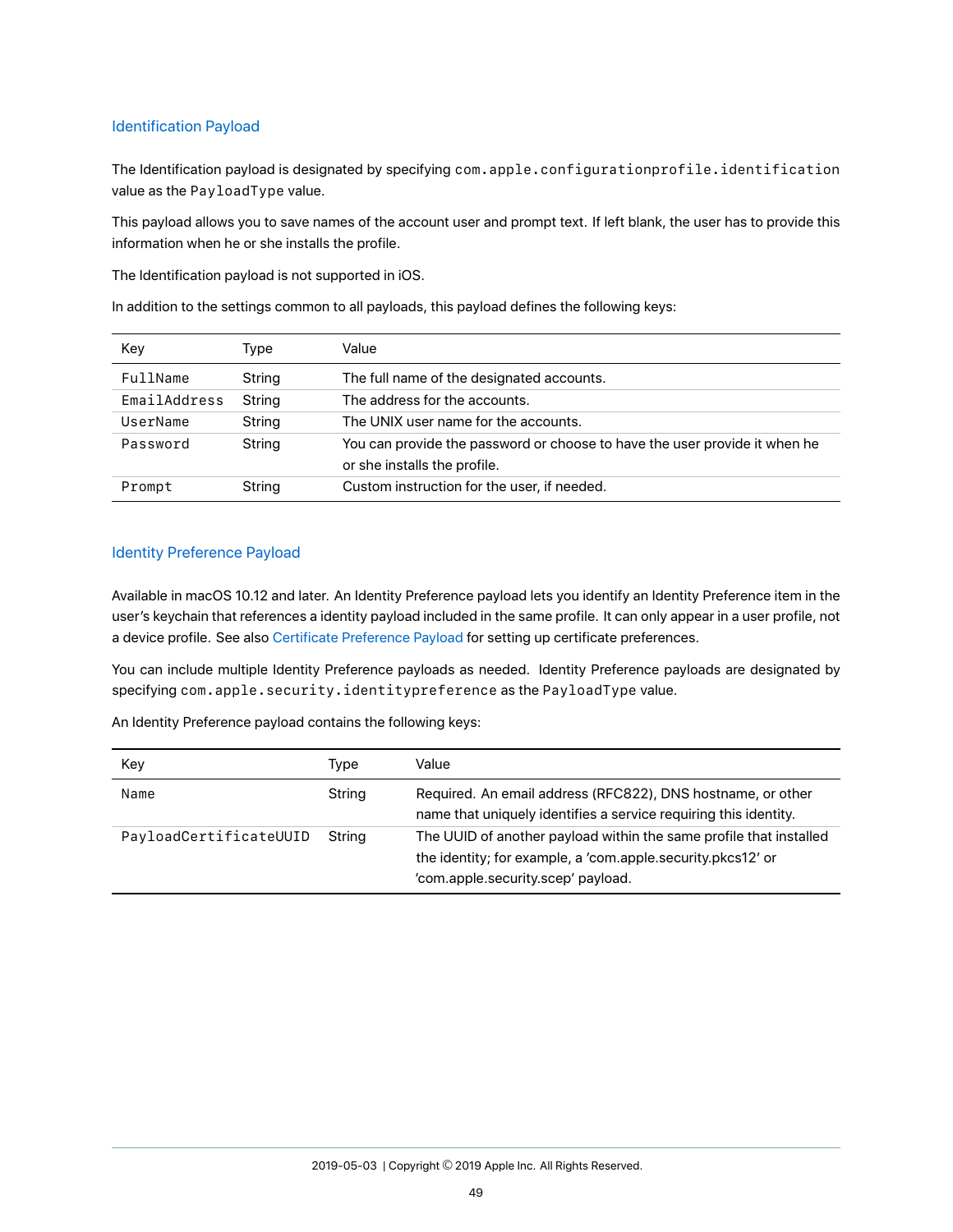# Kernel Extension Policy

The Kernel Extension Policy payload is designated by specifying com.apple.syspolicy.kernel-extension-policy as the PayloadType value. It is supported on macOS 10.13.2 and later.

This profile must be delivered via a user approved MDM server.

| Key                     | Type                       | Value                                                                                                                                                                                       |
|-------------------------|----------------------------|---------------------------------------------------------------------------------------------------------------------------------------------------------------------------------------------|
| AllowUserOverrides      | <b>Boolean</b>             | If set to true, users can approve additional kernel extensions not<br>explicitly allowed by configuration profiles.                                                                         |
| AllowedTeamIdentifiers  | Array of<br><b>Strings</b> | An array of team identifiers that define which validly signed<br>kernel extensions will be allowed to load.                                                                                 |
| AllowedKernelExtensions | Dictionary                 | A dictionary representing a set of kernel extensions that will<br>always be allowed to load on the machine. The dictionary maps<br>team identifiers (keys) to arrays of bundle identifiers. |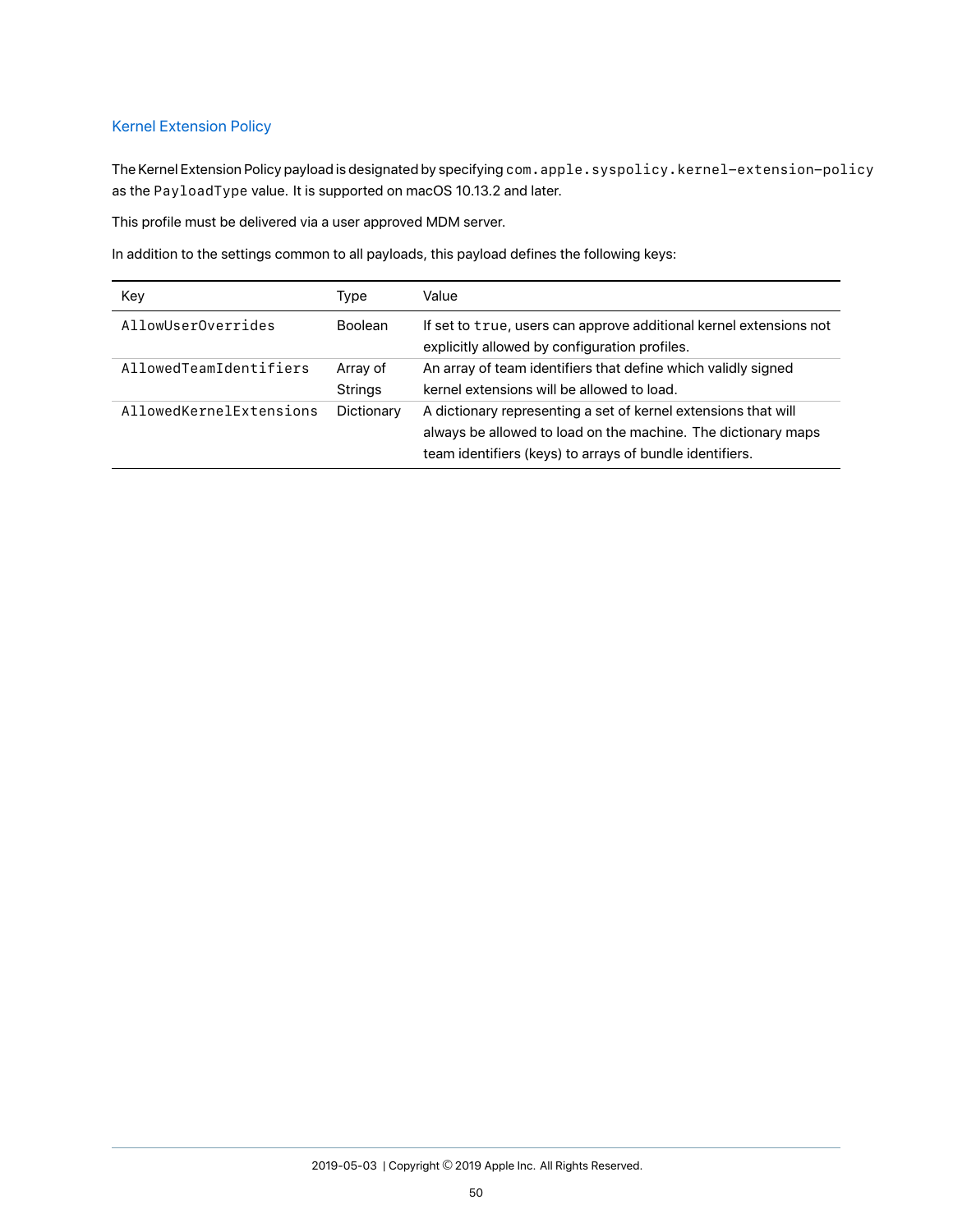# LDAP Payload

The LDAP payload is designated by specifying com.apple.ldap.account as the PayloadType value.

An LDAP payload provides information about an LDAP server to use, including account information if required, and a set of LDAP search policies to use when querying that LDAP server.

| Key                          | <b>Type</b> | Value                                                                                                                                                                                                                                                                                                                                                               |
|------------------------------|-------------|---------------------------------------------------------------------------------------------------------------------------------------------------------------------------------------------------------------------------------------------------------------------------------------------------------------------------------------------------------------------|
| LDAPAccountDescription       | String      | Optional. Description of the account.                                                                                                                                                                                                                                                                                                                               |
| LDAPAccountHostName          | String      | The host.                                                                                                                                                                                                                                                                                                                                                           |
| LDAPAccountUseSSL            | Boolean     | Whether or not to use SSL.                                                                                                                                                                                                                                                                                                                                          |
| LDAPAccountUserName          | String      | Optional. The username.                                                                                                                                                                                                                                                                                                                                             |
| LDAPAccountPassword          | String      | Optional. Use only with encrypted profiles.                                                                                                                                                                                                                                                                                                                         |
| LDAPSearchSettings           | Dictionary  | Top level container object. Can have many of these for one<br>account. Should have at least one for the account to be<br>useful.<br>Each LDAPSearchSettings object represents a node in<br>the LDAP tree to start searching from, and tells what scope<br>to search in (the node, the node plus one level of children,<br>or the node plus all levels of children). |
| LDAPSearchSettingDescription | String      | Optional. Description of this search setting.                                                                                                                                                                                                                                                                                                                       |
| LDAPSearchSettingSearchBase  | String      | Conceptually, the path to the node where a search should<br>start. For example:<br>ou=people, o=example corp                                                                                                                                                                                                                                                        |
| LDAPSearchSettingScope       | String      | Defines what recursion to use in the search.<br>Can be one of the following 3 values:<br>• LDAPSearchSettingScopeBase: Just the immediate<br>node pointed to by SearchBase<br>• LDAPSearchSettingScopeOneLevel: The node plus<br>its immediate children.<br>• LDAPSearchSettingScopeSubtree: The node plus<br>all children, regardless of depth.                    |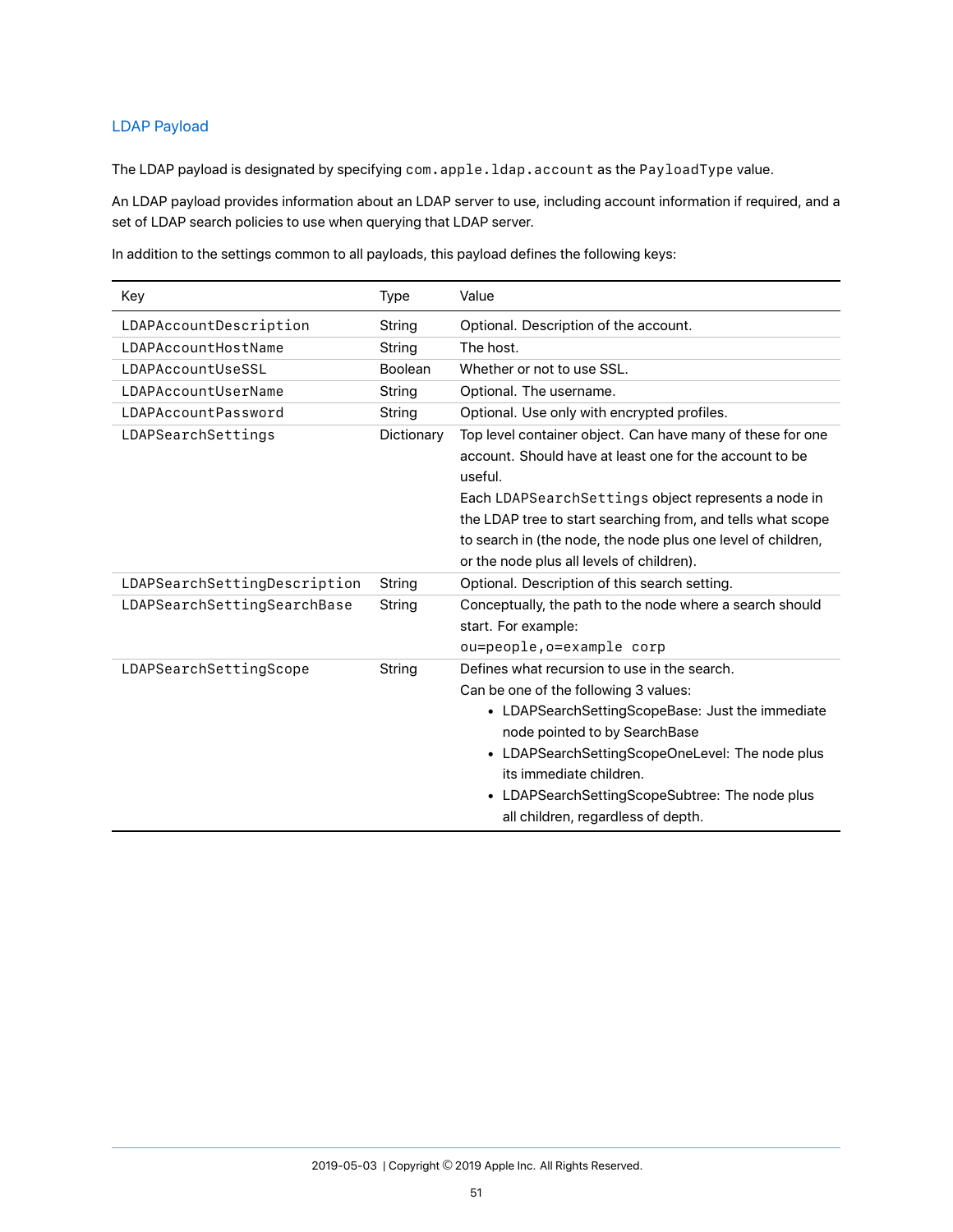# Login Items Payload

The Login Items payload is designated by specifying com.apple.loginitems.managed as the PayloadType value.

This payload handles login items on macOS. In versions previous to macOS 10.13, this information was in the loginwindow domain.

In addition to the settings common to all payloads, this payload defines this key:

| Kev                                       | Tvpe  | Value                                |
|-------------------------------------------|-------|--------------------------------------|
| AutoLaunchedApplicationDictionary-managed | Arrav | An array of Login Item dictionaries. |

The Login Item dictionary contains:

| Kev  | Type           | Value                                                                                            |
|------|----------------|--------------------------------------------------------------------------------------------------|
| path | String         | A URL or path string to the item's location.                                                     |
| hide | <b>Boolean</b> | Optional. If set to true, the item will not show up in the "Users &<br>Groups" login items list. |

# Loginwindow Payload

The Loginwindow payload is designated by specifying com.apple.loginwindow as the PayloadType value.

This payload creates managed preferences on all versions of macOS for system and device profiles. Multiple Loginwindow payloads may be installed together.

| Key                       | Type           | Value                                                                                                   |
|---------------------------|----------------|---------------------------------------------------------------------------------------------------------|
| <b>SHOWFULLNAME</b>       | <b>Boolean</b> | Optional. Set to true to show the name and password<br>dialog. Set to false to display a list of users. |
| HidelocalUsers            | <b>Boolean</b> | Optional. When showing a user list, set to true to show<br>only network and system users.               |
| <b>IncludeNetworkUser</b> | <b>Boolean</b> | Optional. When showing a user list, set to true to show<br>network users.                               |
| HideAdminUsers            | <b>Boolean</b> | Optional. When showing a user list, set to false to hide<br>the administrator users.                    |
| SHOWOTHERUSERS MANAGED    | <b>Boolean</b> | Optional. When showing a list of users, set to true to<br>display Other users.                          |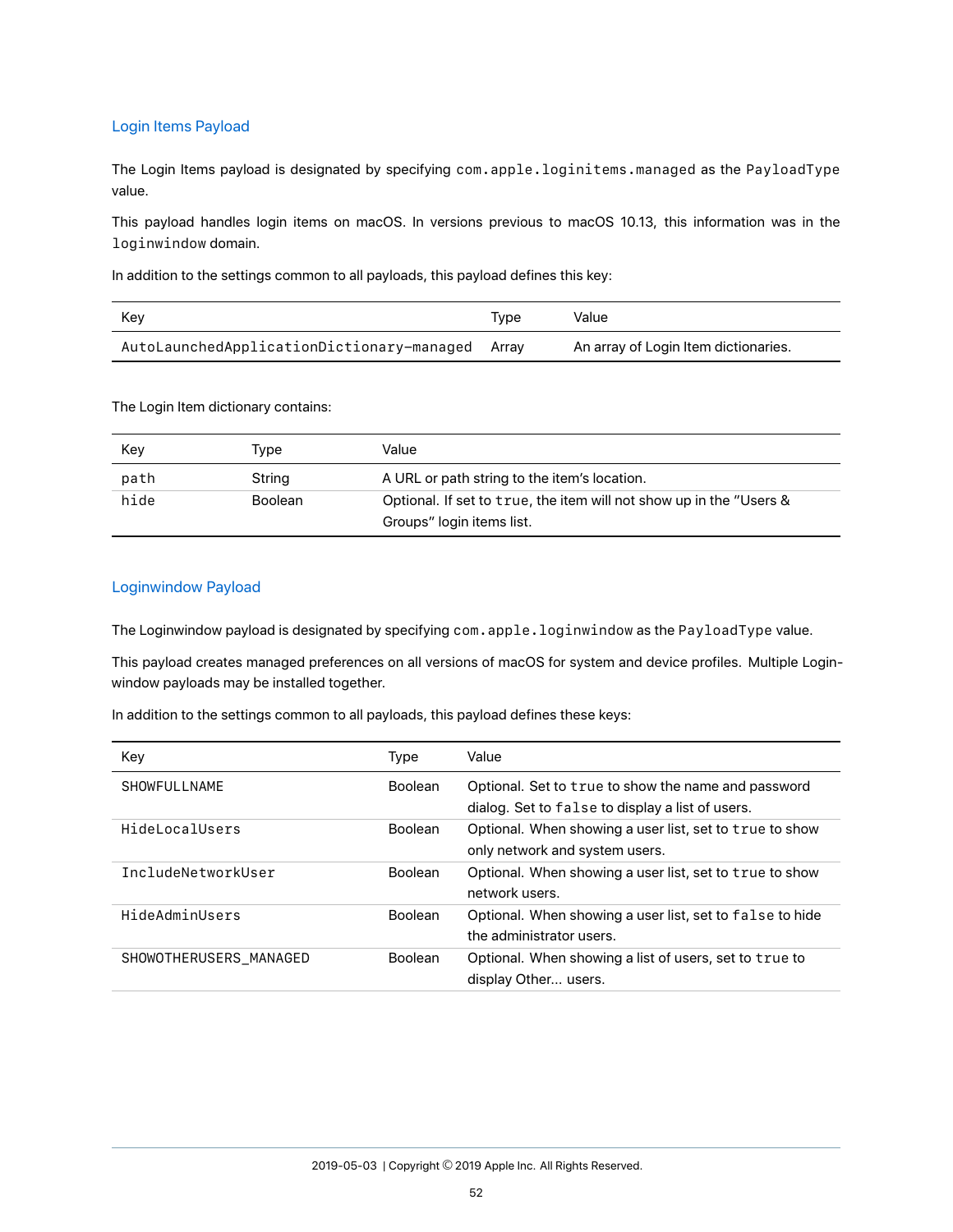| Key                           | Type                       | Value                                                                                                                                                                                                                                                                                                                                                                                                                                              |
|-------------------------------|----------------------------|----------------------------------------------------------------------------------------------------------------------------------------------------------------------------------------------------------------------------------------------------------------------------------------------------------------------------------------------------------------------------------------------------------------------------------------------------|
| AdminHostInfo                 | String                     | Optional. If this key is included in the payload, its value<br>will be displayed as additional computer information on<br>the login window. Before macOS 10.10, this string could<br>contain only particular information (HostName,<br>SystemVersion, or IPAddress). After macOS 10.10,<br>setting this key to any value will allow the user to click the<br>"time" area of the menu bar to toggle through various<br>computer information values. |
| AllowList                     | Array of<br><b>Strings</b> | Optional. User or group GUIDs of users that are allowed to<br>log in. An asterisk '*' string specifies all users or groups.                                                                                                                                                                                                                                                                                                                        |
| DenyList                      | Array of<br>Strings        | Optional. User or group GUIDs of users that cannot log in.<br>This list takes priority over the list in the AllowList key.                                                                                                                                                                                                                                                                                                                         |
| HideMobileAccounts            | <b>Boolean</b>             | Optional. If set to true, mobile account users will not be<br>visible in a user list. In some cases mobile users will show<br>up as network users.                                                                                                                                                                                                                                                                                                 |
| ShutDownDisabled              | Boolean                    | Optional. If set to true, the Shut Down button item will be<br>hidden.                                                                                                                                                                                                                                                                                                                                                                             |
| RestartDisabled               | Boolean                    | Optional. If set to true, the Restart item will be hidden.                                                                                                                                                                                                                                                                                                                                                                                         |
| SleepDisabled                 | <b>Boolean</b>             | Optional. If set to true, the Sleep button item will be<br>hidden.                                                                                                                                                                                                                                                                                                                                                                                 |
| <b>DisableConsoleAccess</b>   | <b>Boolean</b>             | Optional. If set to true, the Other user will disregard use<br>of the '>console' special user name.                                                                                                                                                                                                                                                                                                                                                |
| LoginwindowText               | String                     | Optional. Text to display in the login window.                                                                                                                                                                                                                                                                                                                                                                                                     |
| ShutDownDisabledWhileLoggedIn | Boolean                    | Optional. If set to true, the Shut Down menu item will be<br>disabled when the user is logged in.                                                                                                                                                                                                                                                                                                                                                  |
| RestartDisabledWhileLoggedIn  | <b>Boolean</b>             | Optional. If set to true, the Restart menu item will be<br>disabled when the user is logged in.                                                                                                                                                                                                                                                                                                                                                    |
| PowerOffDisabledWhileLoggedIn | <b>Boolean</b>             | Optional. If set to true, the Power Off menu item will be<br>disabled when the user is logged in.                                                                                                                                                                                                                                                                                                                                                  |
| LogOutDisabledWhileLoggedIn   | <b>Boolean</b>             | Optional. If set to true, this will disable the Log Out<br>menu item when the user is logged in.<br>Availability: Available in macOS 10.13 and later.                                                                                                                                                                                                                                                                                              |
| DisableScreenLockImmediate    | <b>Boolean</b>             | Optional. If set to true, the immediate Screen Lock<br>functions will be disabled.<br>Availability: Available in macOS 10.13 and later.                                                                                                                                                                                                                                                                                                            |

An older, separate, Loginwindow payload also exists and is designated by specifying loginwindow as the PayloadType value.

| Key                          | Tvpe           | Value                                                                                                       |
|------------------------------|----------------|-------------------------------------------------------------------------------------------------------------|
| DisableLoginItemsSuppression | <b>Boolean</b> | Optional. If set to true, the user is prevented from<br>disabling login item launching using the Shift key. |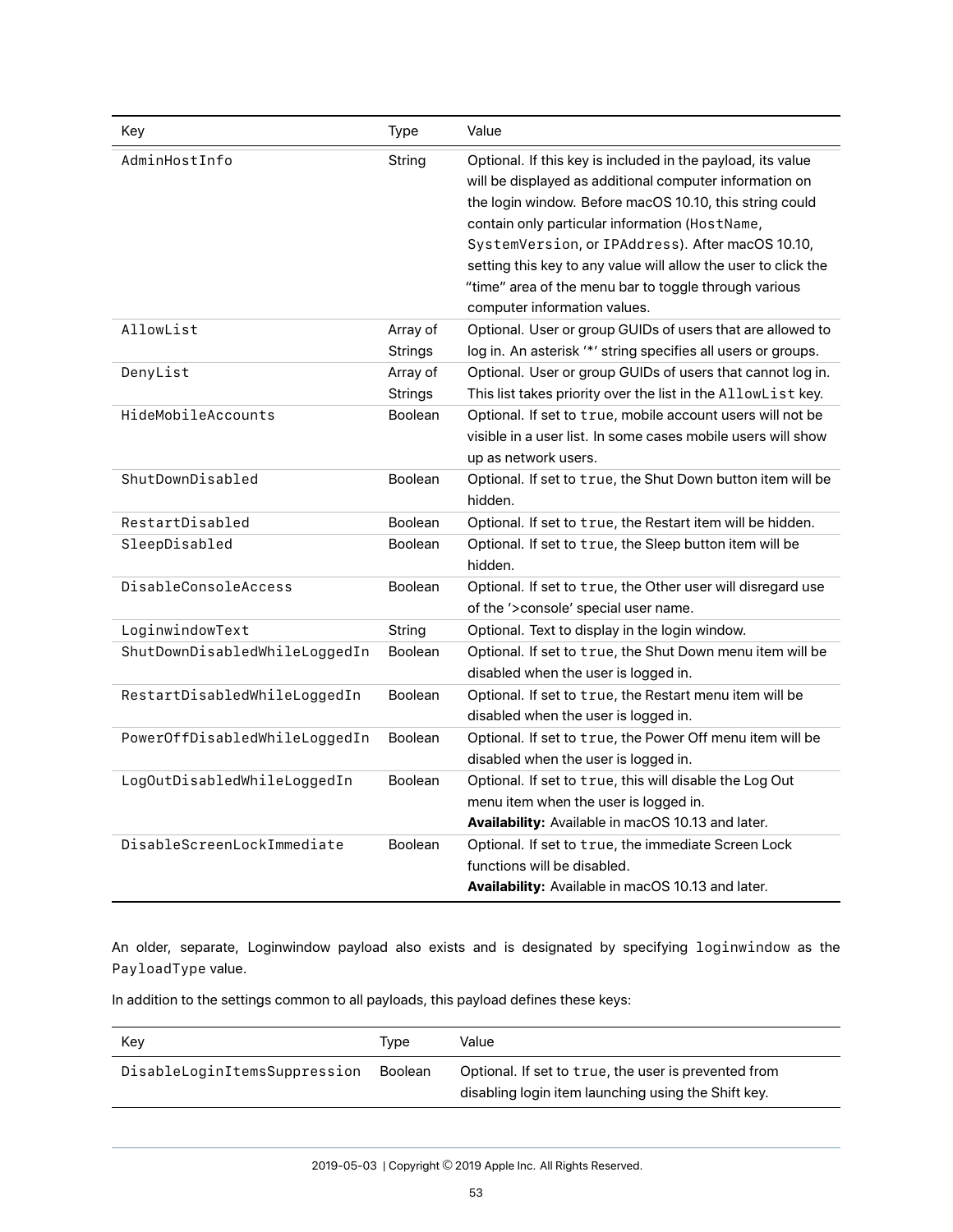### <span id="page-53-0"></span>Media Management

The profile configuration keys for media management are of two kinds: those that restrict disc burning and those that restrict media mounting and ejection. All keys are available on all versions of macOS and are supported on the user channel.

#### Disc Burning Payloads

Disc burning restrictions require both Disc Burning and Finder payloads.

The Disc Burning payload is designated by specifying com.apple.DiscRecording as the PayloadType value.

In addition to the settings common to all payloads, this payload defines this key:

| Key         | Tvpe   | Value                                                                                                                                                                                                                                                                      |
|-------------|--------|----------------------------------------------------------------------------------------------------------------------------------------------------------------------------------------------------------------------------------------------------------------------------|
| BurnSupport | String | Required. Set to off to disable disc burning. Set to on for normal default<br>operation. Set to authenticate to require authentication. Setting this key to<br>on will not enable disc burn support if it has already been disabled by other<br>mechanisms or preferences. |

The Finder payload is designated by specifying com.apple.finder as the PayloadType value.

In addition to the settings common to all payloads, this payload defines this key:

| Key          | Tvpe           | Value                                                                                                            |
|--------------|----------------|------------------------------------------------------------------------------------------------------------------|
| ProhibitBurn | <b>Boolean</b> | Required. Set to false to enable the Finder's burn support. Set to true to<br>disable the Finder's burn support. |

#### Allowed Media Payload

The Allowed Media payload is designated by specifying com.apple.systemuiserver as the PayloadType value.

This payload defines these keys:

| Key              | Type       | Value                                                                                 |
|------------------|------------|---------------------------------------------------------------------------------------|
| logout-eject     | Dictionary | Optional. Media type dictionary to define volumes to eject when the user<br>logs out. |
| mount-controls   | Dictionary | Optional. Media type dictionary to control volume mounting.                           |
| unmount-controls | Dictionary | Optional. Media type dictionary to control volume unmounting.                         |

The Media type dictionaries can contain the following keys. Not all dictionaries use all keys. Values for media action strings are given in the next table.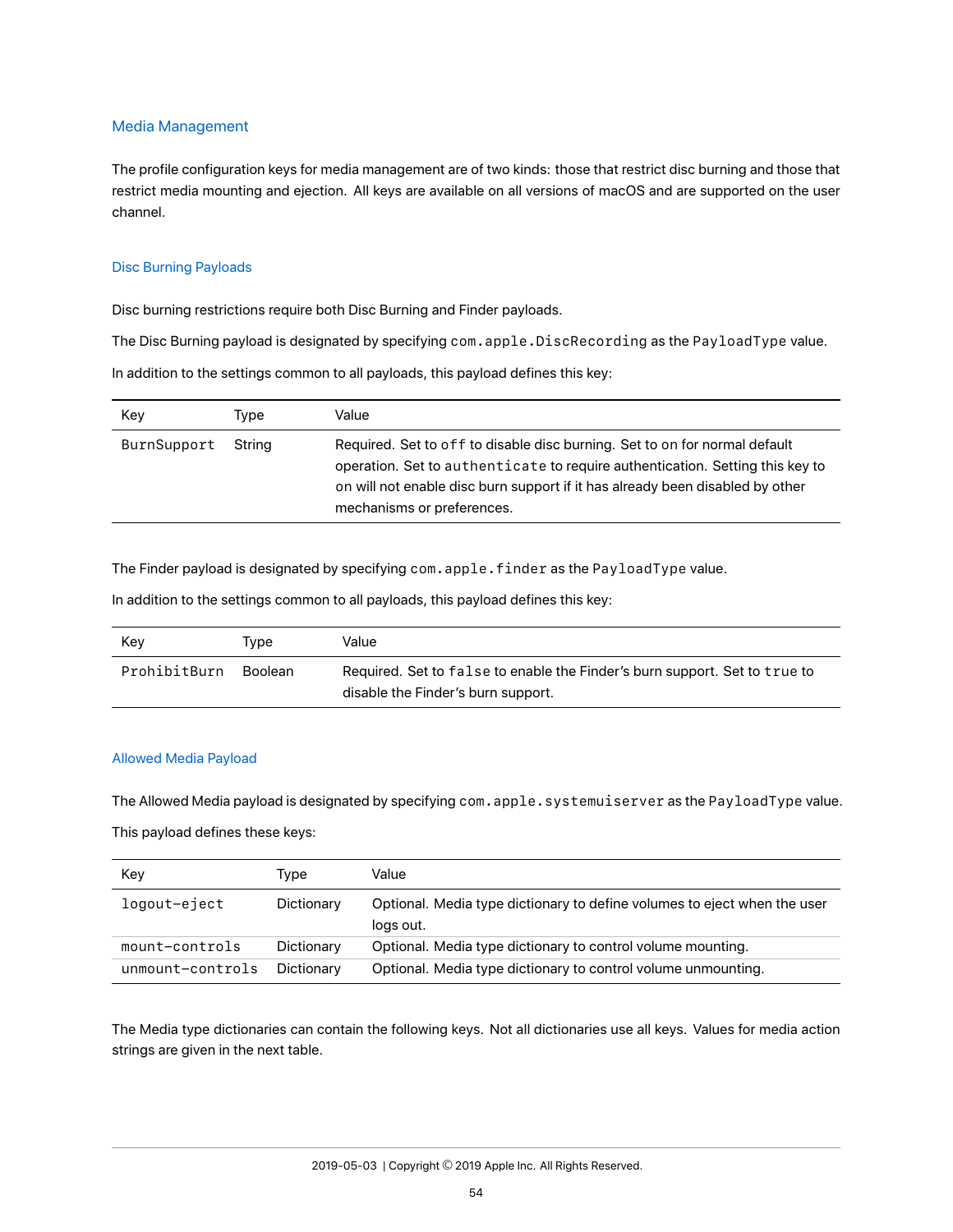| Key (media type)  | Type                       | Value                                     |
|-------------------|----------------------------|-------------------------------------------|
| all-media         | String                     | Optional. Unused; set to empty<br>string. |
| cd                | String or Array of Strings | Optional. Media action string(s).         |
| dvd               | String or Array of Strings | Optional. Media action string(s).         |
| bd                | String or Array of Strings | Optional. Media action string(s).         |
| blankcd           | String or Array of Strings | Optional. Media action string(s).         |
| blankdvd          | String or Array of Strings | Optional. Media action string(s).         |
| blankbd           | String or Array of Strings | Optional. Media action string(s).         |
| dvdram            | String or Array of Strings | Optional. Media action string(s).         |
| disk-image        | String or Array of Strings | Optional. Media action string(s).         |
| harddisk-internal | String or Array of Strings | Optional. Media action string(s).         |
| networkdisk       | String or Array of Strings | Optional. Media action string(s).         |
| harddisk-external | String or Array of Strings | Optional. Media action string(s).         |
|                   |                            | Internally installed SD-Cards and         |
|                   |                            | USB flash drives are included in the      |
|                   |                            | harddisk-external category.               |
|                   |                            | This key is the default for media         |
|                   |                            | types that don't fall into other          |
|                   |                            | categories.                               |

Media action strings are described below. You can combine some strings in arrays to create custom actions.

| Key          | Type           | Value                                                                                                                                                                                                                                        |
|--------------|----------------|----------------------------------------------------------------------------------------------------------------------------------------------------------------------------------------------------------------------------------------------|
| authenticate | <b>Boolean</b> | Optional. The user will be authenticated before the media is mounted.                                                                                                                                                                        |
| read-only    | <b>Boolean</b> | Optional. The media will be mounted as read-only; this action cannot be<br>combined with unmount controls.                                                                                                                                   |
| deny         | <b>Boolean</b> | Optional. The media will not be mounted.                                                                                                                                                                                                     |
| eject        | <b>Boolean</b> | Optional. The media will not be mounted and it will be ejected if possible. Note<br>that some volumes are not defined as ejectable, so using the deny key may be<br>the best solution. This action cannot be combined with unmount controls. |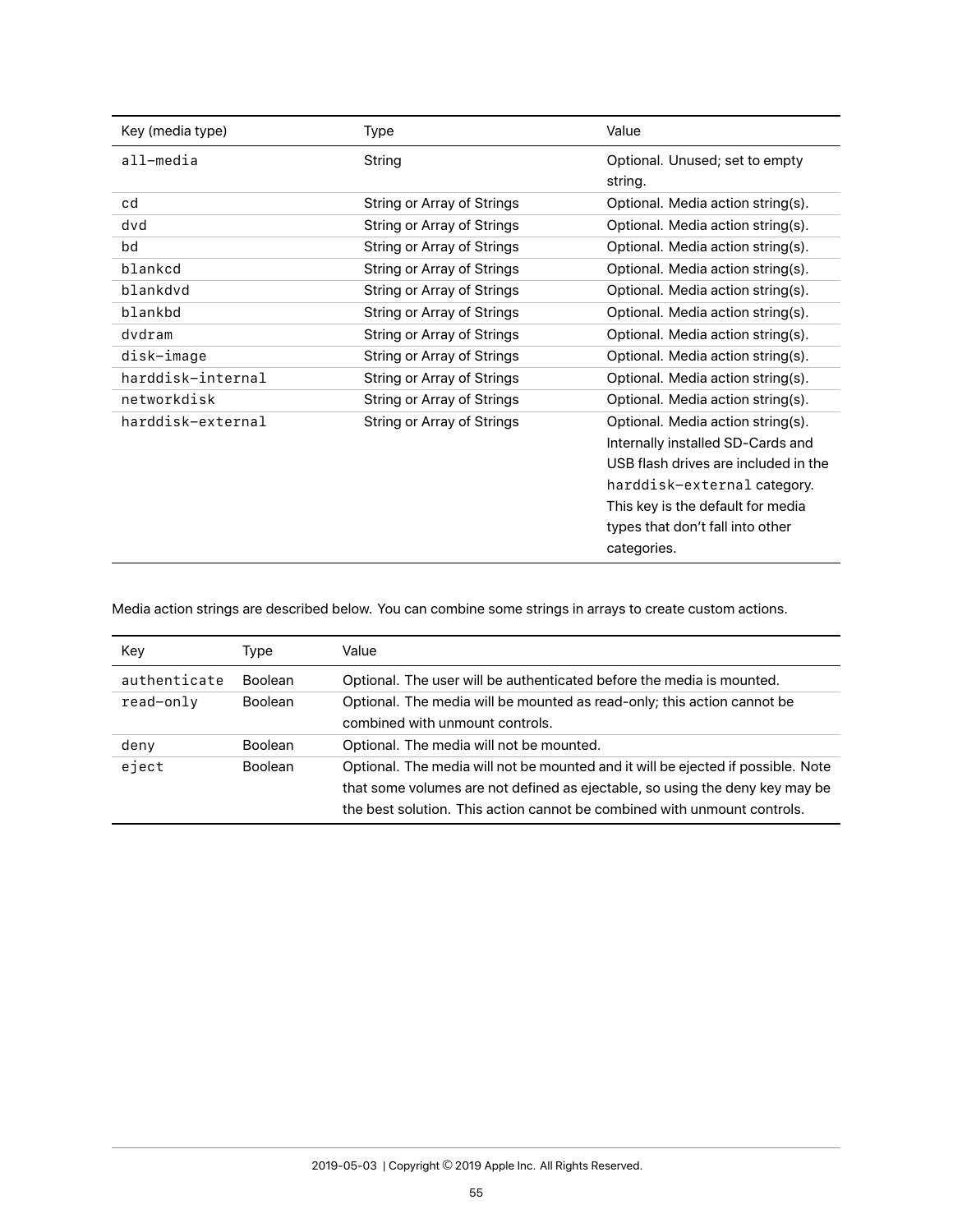# Mobile Accounts Payload

The Mobile Accounts payload is designated by specifying com.apple.MCX as the PayloadType value.

This payload allows controls the authentication UI during mobile account creation. It must be installed as a device profile.

In addition to the settings common to all payloads, this payload defines this key:

| Key                                            | Type           | Value                                                                                                                                                                                                                                                                   |
|------------------------------------------------|----------------|-------------------------------------------------------------------------------------------------------------------------------------------------------------------------------------------------------------------------------------------------------------------------|
| cachedaccounts.<br>askForSecureTokenAuthBypass | <b>Boolean</b> | If set to true, the authentication UI is not displayed<br>when a mobile account is created. Suppressing the UI<br>may prevent mobile accounts from being able to<br>unlock a FileVault volume. Default is false.<br>Availability: Available in macOS 10.13.5 and later. |

### Network Usage Rules Payload

The Network Usage Rules payload is designated by specifying com.apple.networkusagerules as the PayloadType value.

Network Usage Rules allow enterprises to specify how managed apps use networks, such as cellular data networks. These rules only apply to managed apps.

In addition to the settings common to all payloads, this payload defines this key:

| Kev              | Type                  | Value     |
|------------------|-----------------------|-----------|
| ApplicationRules | Array of Dictionaries | Required. |

Each entry in the ApplicationRules array must be a dictionary containing these keys:

| Key                      | Type           | Value                                                                                                                                                                                                                                                                                                                                                                                                                                                                                                                                                                             |
|--------------------------|----------------|-----------------------------------------------------------------------------------------------------------------------------------------------------------------------------------------------------------------------------------------------------------------------------------------------------------------------------------------------------------------------------------------------------------------------------------------------------------------------------------------------------------------------------------------------------------------------------------|
| AppIdentifierMatches     | Array          | Optional. A list of managed app identifiers, as strings, that must<br>follow the associated rules. If this key is missing, the rules will<br>apply to all managed apps on the device.<br>Each string in the AppIdentifierMatches array may either<br>be an exact app identifier match, e.g. com. mycompany. myapp,<br>or it may specify a prefix match for the Bundle ID by using the *<br>wildcard character. The wildcard character, if used, must appear<br>after a period character (.), and may only appear once, at the<br>end of the string, e.g. com. mycompany. $\ast$ . |
| AllowRoamingCellularData | <b>Boolean</b> | Optional. Default true. If set to false, matching managed<br>apps will not be allowed to use cellular data when roaming.                                                                                                                                                                                                                                                                                                                                                                                                                                                          |
| AllowCellularData        | <b>Boolean</b> | Optional. Default true. If set to false, matching managed<br>apps will not be allowed to use cellular data at any time.                                                                                                                                                                                                                                                                                                                                                                                                                                                           |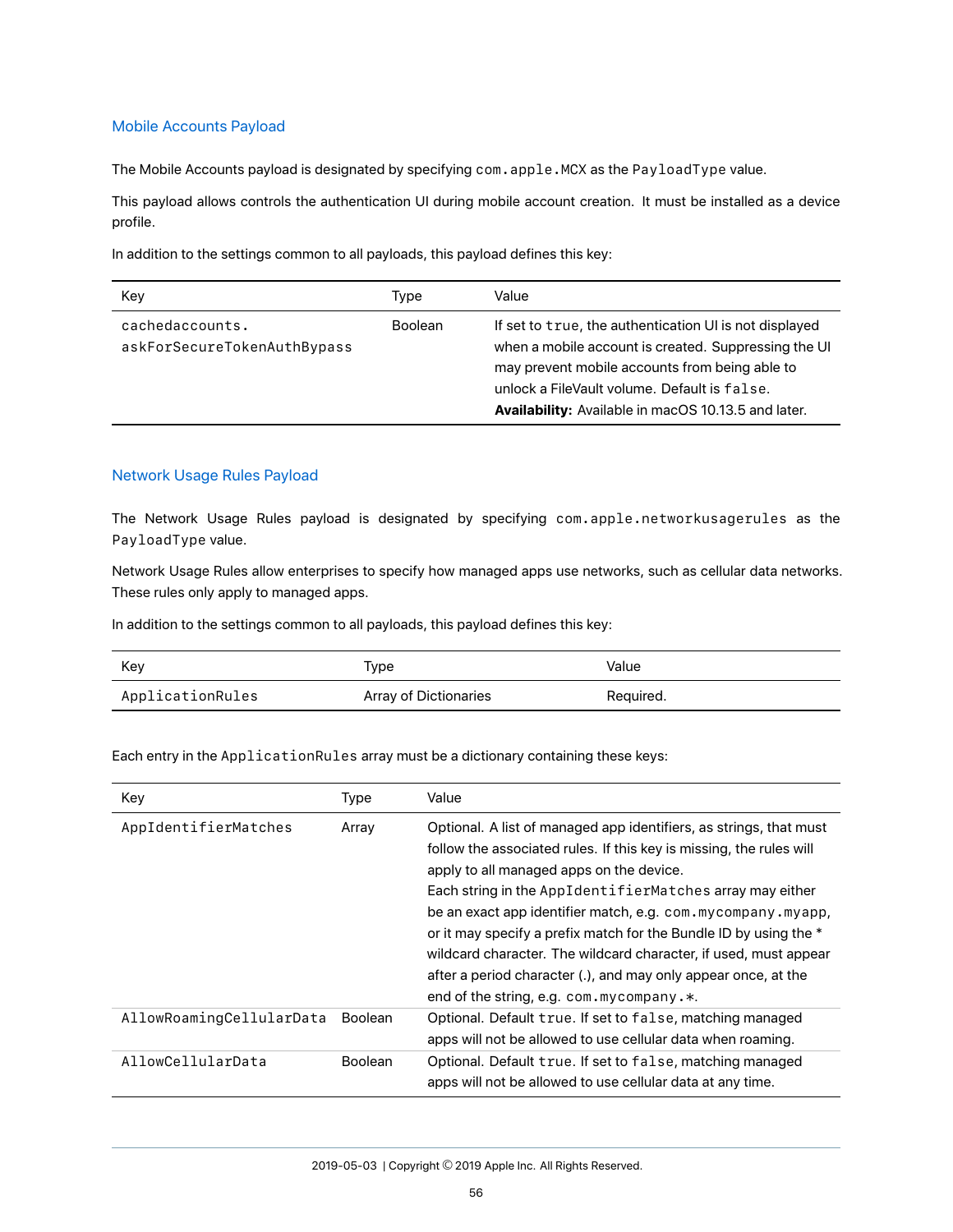# Notifications Payload

The Notifications Payload is designated by specifying com.apple.notificationsettings as the PayloadType value. It can contain only one payload, which must be installed on supervised devices. It is supported on the User Channel.

This payload specifies the restriction enforced notification settings for apps, using their bundle identifiers. It is supported on iOS 9.3 and later. In addition to the settings common to all payloads, this payload defines the following key:

| Key                  | Tvpe  | Value                                                                                                           |
|----------------------|-------|-----------------------------------------------------------------------------------------------------------------|
| NotificationSettings | Arrav | Required. An array of dictionaries, each of which specifies<br>notification settings for one bundle identifier. |

Each entry in the NotificationSettings field contains the following dictionary:

| Key                      | <b>Type</b> | Value                                                                                                                                                                                                                                                                                         |
|--------------------------|-------------|-----------------------------------------------------------------------------------------------------------------------------------------------------------------------------------------------------------------------------------------------------------------------------------------------|
| BundleIdentifier         | String      | Required. Bundle identifier of app to which to apply these<br>notification settings.                                                                                                                                                                                                          |
| NotificationsEnabled     | Boolean     | Optional. Whether notifications are allowed for this app. Default<br>is true.                                                                                                                                                                                                                 |
| ShowInNotificationCenter | Boolean     | Optional. Whether notifications can be shown in notification<br>center. Default is true.                                                                                                                                                                                                      |
| ShowInLockScreen         | Boolean     | Optional. Whether notifications can be shown in the lock screen.<br>Default is true.                                                                                                                                                                                                          |
| AlertType                | Integer     | Optional. The type of alert for notifications for this app:<br>$\bullet$ 0: None<br>• 1: Banner (default)<br>• 2: Modal Alert                                                                                                                                                                 |
| BadgesEnabled            | Boolean     | Optional. Whether badges are allowed for this app. Default is<br>true.                                                                                                                                                                                                                        |
| SoundsEnabled            | Boolean     | Optional. Whether sounds are allowed for this app. Default is<br>true.                                                                                                                                                                                                                        |
| ShowInCarPlay            | Boolean     | Optional. Whether notifications can be shown in CarPlay.<br>Default is true.<br>Availability: Available in iOS 12 and later.                                                                                                                                                                  |
| GroupingType             | Integer     | Optional. The type of grouping for notifications for this app:<br>• 0: Automatic - group notifications into app-specified<br>groups. (Default)<br>• 1: By app - group notifications into one group.<br>• 2: Off - do not group notifications.<br>Availability: Available in iOS 12 and later. |
| CriticalAlertEnabled     | Boolean     | Optional. Whether an app can mark a notification as a critical<br>notification that will ignore Do Not Disturb and ringer settings.<br>Default is false.<br>Availability: Available in iOS 12 and later.                                                                                      |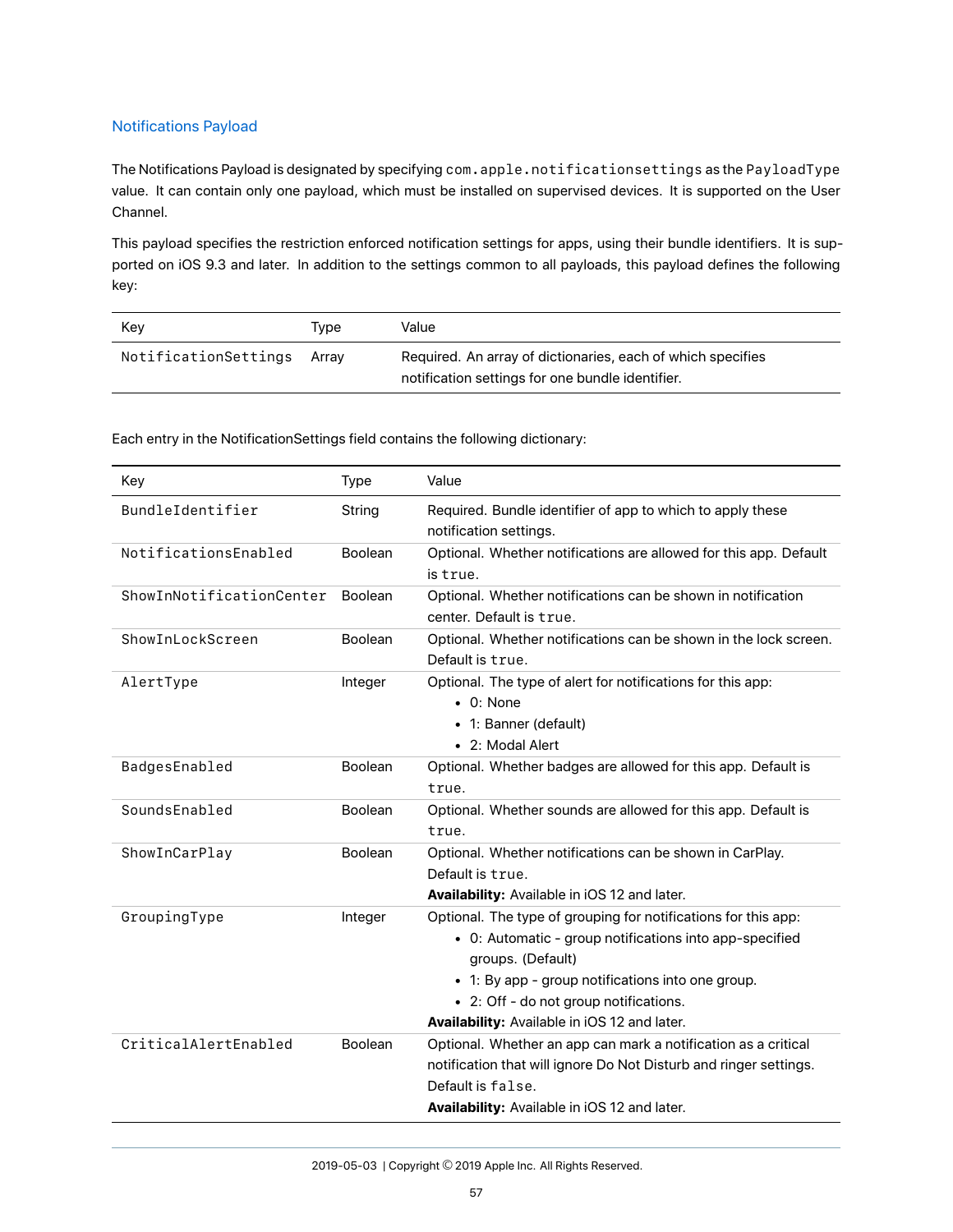# NSExtension Management

The NSExtension payload is designated by specifying com.apple.NSExtension as the PayloadType.

This payload specifies which NSExtensions are allowed or disallowed on a system. Extensions can be managed by bundleID in whitelists and blacklists or by a blacklist of extension points.

It is supported on macOS 10.13 and later.

In addition to the settings common to all payloads, this payload defines these keys:

| Key                   | Type  | Value                                                                                                        |
|-----------------------|-------|--------------------------------------------------------------------------------------------------------------|
| AllowedExtensions     | Array | Optional. Array of extension identifiers for extensions that are<br>allowed to run on the system.            |
| DeniedExtensions      | Array | Optional. Array of extension identifiers for extensions that are not<br>allowed to run on the system.        |
| DeniedExtensionPoints | Arrav | Optional. Array of NSExtension extension points for extensions that<br>are not allowed to run on the system. |

If an array element within DeniedExtensionPoints is "AllPublicExtensionPoints", DeniedExtensionPoints will be filled with a list of extension points that the client considers to be "public". These are the extension points referenced in developer documentation and supported by the Xcode programming environment.

Expansion of "AllPublicExtensionPoints" happens at evaluation time. The list of extension points may change from release to release.

This feature is intended as a way to specify "Start with no extensions belonging to any public extension points enabled but then allow only extensions A, B, C to run". Specifying "AllPublicExtensionPoints" will disallow both Apple and third-party extensions within the "public" extension points but will still allow extensions belonging to system-critical extension points to execute.

# Parental Controls Payload

Parental Control on macOS consists of many different payloads which are set individually depending on the type of control required. Parental control payloads are supported on the user channel. Each payload and its respective keys are described in the sections below.

#### Parental Control Web Content Filter Payload

The Parental Control Web Content Filter payload is designated by specifying com.apple.familycontrols.contentfilter as the PayloadType value.

| Kev              | Tvpe           | Value                                                         |
|------------------|----------------|---------------------------------------------------------------|
| restrictWeb      | <b>Boolean</b> | Required. Set to true to enable Web content filters.          |
| useContentFilter | <b>Boolean</b> | Optional. Set to true to try to automatically filter content. |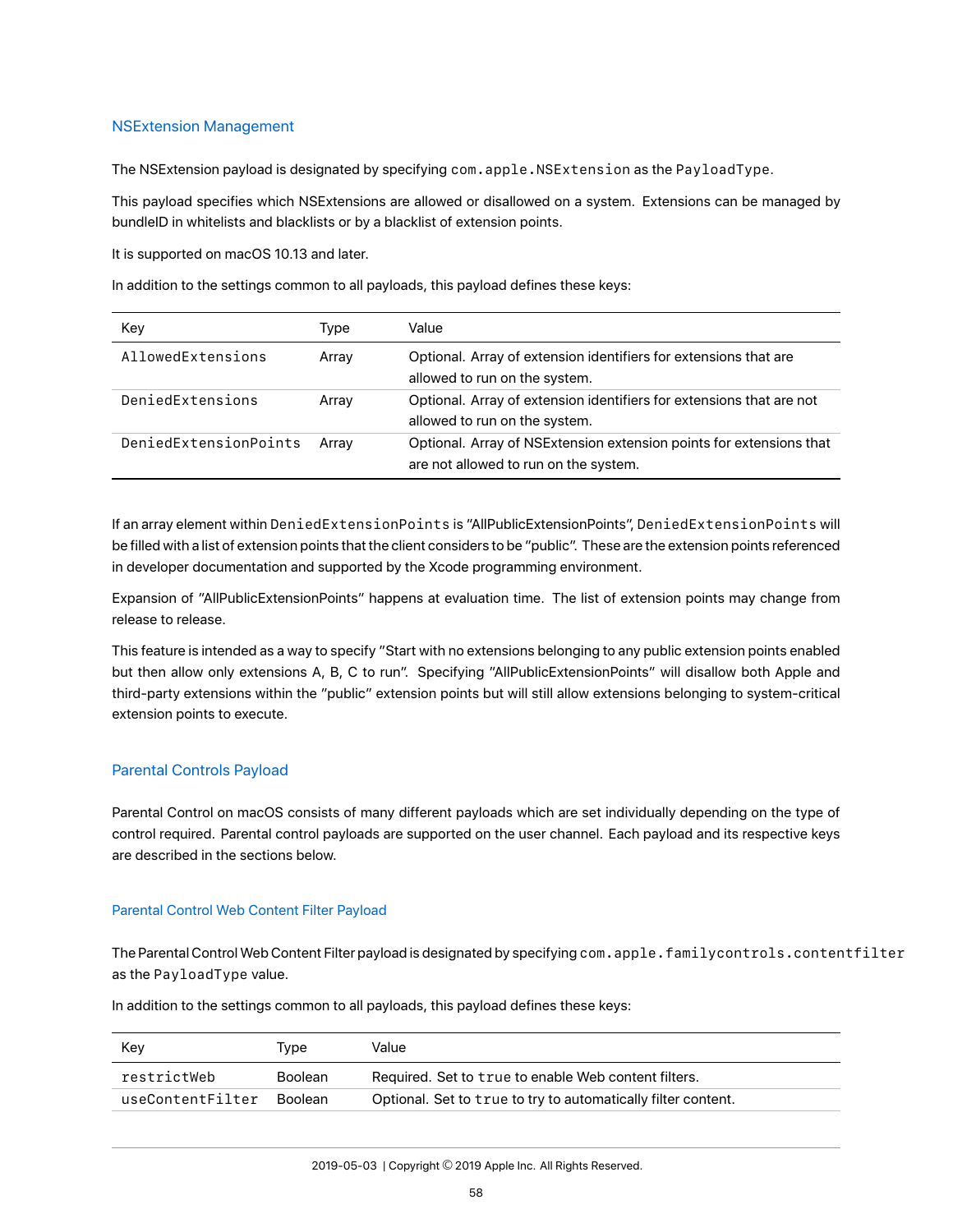| Key              | Type                            | Value                                                                                                                                                                                                                                                          |
|------------------|---------------------------------|----------------------------------------------------------------------------------------------------------------------------------------------------------------------------------------------------------------------------------------------------------------|
| whiteListEnabled | <b>Boolean</b>                  | Optional. Set to true to use the filter White List and filter Black List lists.                                                                                                                                                                                |
| siteWhiteList    | Array of<br><b>Dictionaries</b> | Required if whiteListEnabled is true. If specified, this key contains<br>an array of dictionaries (see below) that define additional allowed sites<br>besides those in the automated list of allowed and unallowed sites,<br>including disallowed adult sites. |
| filterWhiteList  | Array of<br><b>URL Strings</b>  | Optional. If specified and restrictWeb is true, qn array of URLs<br>designating the only allowed Websites.                                                                                                                                                     |
| filterBlackList  | Array of<br><b>URL Strings</b>  | Optional. If specified and restrictWeb is true, an array of URLs of<br>Websites never to be allowed.                                                                                                                                                           |

Each siteWhiteList dictionary contains these keys:

| Key       | Type   | Value                      |
|-----------|--------|----------------------------|
| address   | String |                            |
| pageTitle | String | Optional. Site page title. |

### Parental Control Time Limits Payload

The Parental Control Time Limits payload is designated by specifying com.apple.familycontrols.timelimits.v2 as the PayloadType value.

It consists of a dictionary containing a master enabled flag plus a dictionary of time limit specification keys.

In addition to the settings common to all payloads, this payload defines these keys:

| Kev                   | Tvpe       | Value                                                                   |
|-----------------------|------------|-------------------------------------------------------------------------|
| familyControlsEnabled | Boolean    | Required. Set to true to use time limits.                               |
| time-limits           | Dictionary | Required if $familyControl$ s Enabled is true. Time limits<br>settings. |

### Each time-limits dictionary contains these keys:

| Key               | Type       | Value                                 |
|-------------------|------------|---------------------------------------|
| weekday-allowance | Dictionary | Optional. Weekday allowance settings. |
| weekday-curfew    | Dictionary | Optional. Weekday curfew settings.    |
| weekend-allowance | Dictionary | Optional. Weekend allowance settings. |
| weekend-curfew    | Dictionary | Optional. Weekend curfew settings.    |

### Each allowance or curfew dictionary contains these keys:

| Kev     | Type           | Value                                           |
|---------|----------------|-------------------------------------------------|
| enabled | <b>Boolean</b> | Required. Set to true to enable these settings. |
|         |                |                                                 |

2019-05-03 | Copyright © 2019 Apple Inc. All Rights Reserved.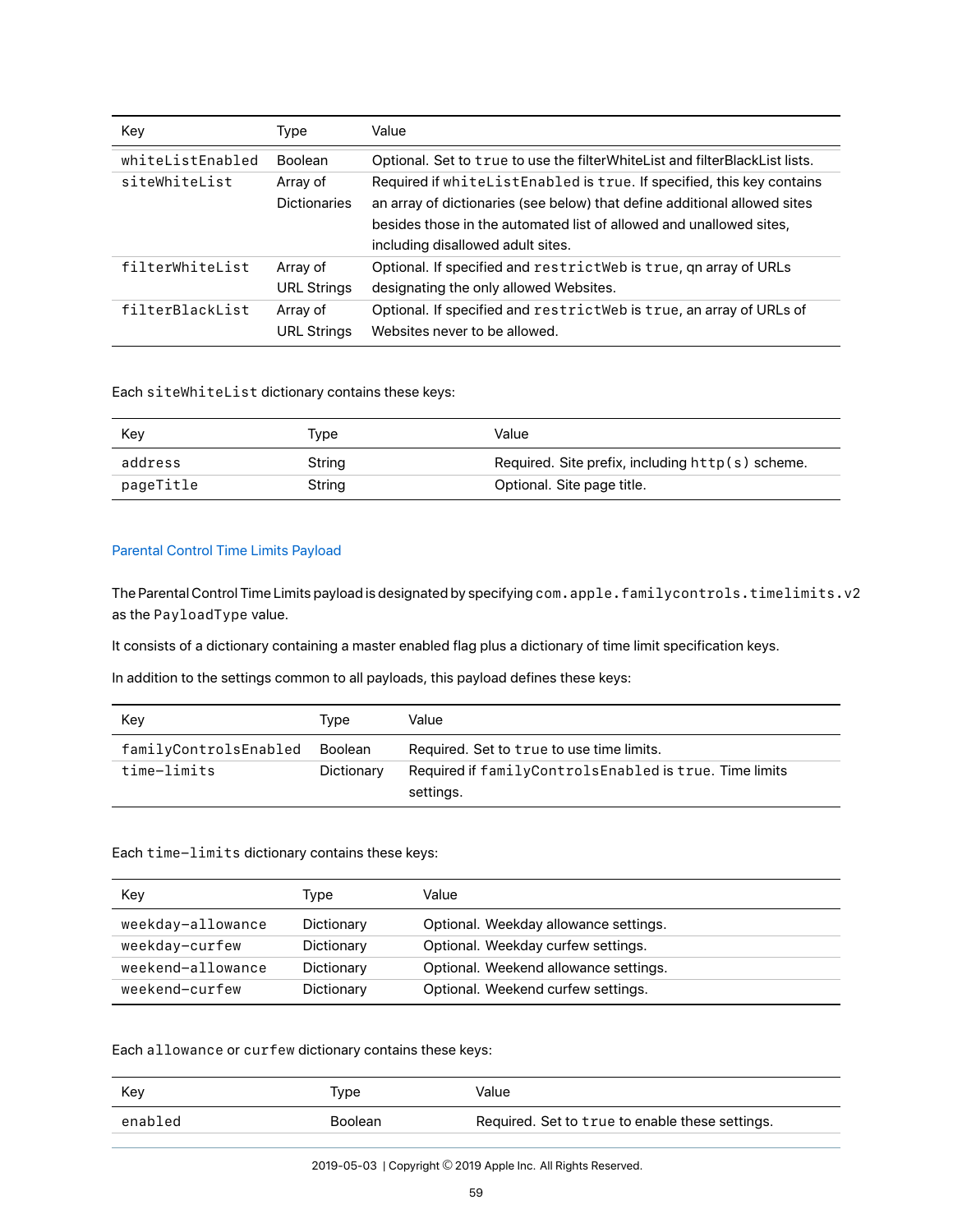| Kev           | Type    | Value                                                      |
|---------------|---------|------------------------------------------------------------|
| rangeType     | Integer | Required. Type of day range: $0 =$ weekday, $1 =$ weekend. |
| start         | String  | Optional. Curfew start time in the format %d:%d:%d.        |
| end           | String  | Optional. Curfew end time in the format %d:%d:%d.          |
| secondsPerDay | Integer | Optional. Seconds for that day for allowance.              |

#### Parental Control Application Access Payload

The Parental Control Application Access payload is designated by specifying com.apple.applicationaccess.new as the PayloadType value.

It enables application access restrictions on macOS.

To determine if an application can be launched, these rules are evaluated:

- 1. Certain system applications and utilities are always allowed to run.
- 2. The whiteList is searched to see if a matching entry is found by bundleID. If a match is found, the appID and detachedSignature (if present) are used to verify the signature of the application being launched. If the signature is valid and matches the designated requirement (in the appID key), the application is allowed to launch.
- 3. If the path to the binary being launched matches (or is in a subdirectory) of a path in pathBlackList, the binary is denied.
- 4. If the path to the binary being launched matches (or is a subdirectory) of a path in pathWhiteList, the binary is allowed to launch.
- 5. The binary is denied permission to launch.

In addition to the settings common to all payloads, this payload defines these keys:

| Key                   | Type                         | Value                                                |
|-----------------------|------------------------------|------------------------------------------------------|
| familyControlsEnabled | <b>Boolean</b>               | Required. Set to true to enable application          |
|                       |                              | access restrictions.                                 |
| whitelist             | <b>Array of Dictionaries</b> | Optional. A list of code signatures for applications |
|                       |                              | that are allowed to run.                             |
| pathBlackList         | Array of Strings             | Optional. Paths to disallowed applications.          |
| pathWhiteList         | Array of Strings             | Optional. Paths to allowed applications.             |

Each whiteList dictionary contains these keys:

| Key      | Tvpe   | Value                                                                                                                                                                                    |
|----------|--------|------------------------------------------------------------------------------------------------------------------------------------------------------------------------------------------|
| bundleID | String | Required. Bundle ID of application.                                                                                                                                                      |
| appID    | Data   | Required. The designated requirement describing the code signature of<br>this executable. This value is obtained from the Security. framework<br>using SecCodeCopyDesignatedRequirement. |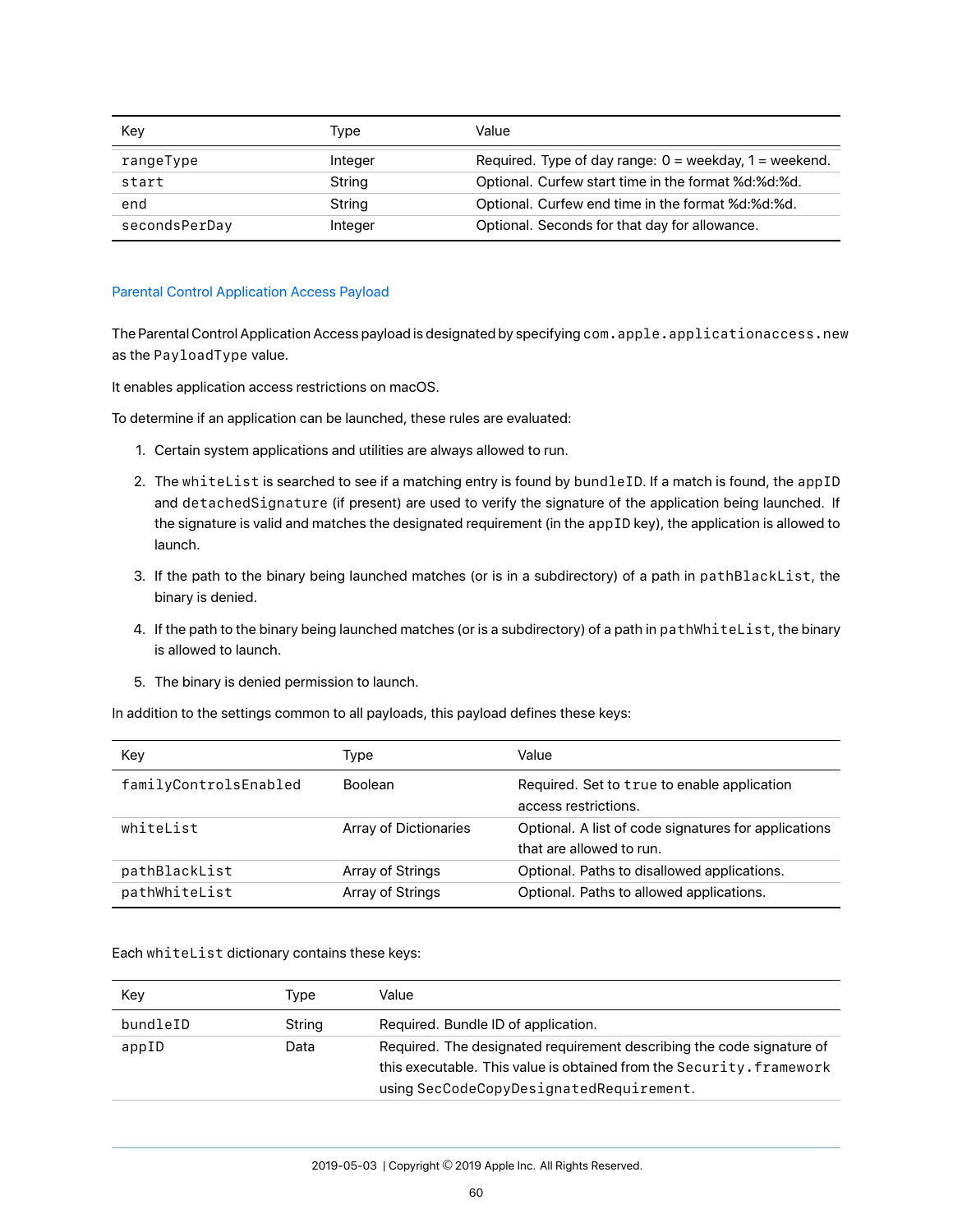| Key               | Type                            | Value                                                                                                                                                                                                                                                                                   |
|-------------------|---------------------------------|-----------------------------------------------------------------------------------------------------------------------------------------------------------------------------------------------------------------------------------------------------------------------------------------|
| detachedSignature | Data                            | Optional. Can be used to provide the required signature for an unsigned<br>binary. Generate an ad-hoc signature of the unsigned binary and store<br>the signature here.                                                                                                                 |
| disabled          | <b>Boolean</b>                  | Optional. Specifies whether this application information is to be<br>included in the whitelist or not. Set to true to keep the application<br>off the whitel ist. It could still be allowed to launch via<br>pathWhiteList, although this behavior is discouraged.<br>Default is false. |
| subApps           | Array of<br><b>Dictionaries</b> | Optional. For applications that include nested helper applications,<br>describes the signatures of embedded applications. The dictionary<br>format is the same as for the whitelist key.                                                                                                |
| displayName       | String                          | Optional. Display name.                                                                                                                                                                                                                                                                 |

### Parental Control Dashboard Payload

The Parental Control Dashboard payload is designated by specifying com.apple.dashboard as the PayloadType value.

It is used to define a white list of dashboard widgets.

In addition to the settings common to all payloads, this payload defines these keys:

| Key              | Type                  | Value                                                        |
|------------------|-----------------------|--------------------------------------------------------------|
| whiteListEnabled | <b>Boolean</b>        | Required. Set to true to enable the widget white list items. |
| whiteList        | Array of Dictionaries | Required. List that defines Dashboard widgets.               |

### Each widget whiteList dictionary contains these keys:

| Kev  | Tvpe   | Value                                                            |
|------|--------|------------------------------------------------------------------|
| Type | String | Required. Set to bundleID to use a widget's bundle ID as its ID. |
| ΙD   | String | Required. The bundle ID of a widget.                             |

#### Parental Control Dictionary Payload

The Parental Control Dictionary payload is designated by specifying com.apple.Dictionary as the PayloadType value.

It enables the restrictions defined in the device's Parental Controls Dictionary.

| Kev             | Tvpe    | Value                                                                      |
|-----------------|---------|----------------------------------------------------------------------------|
| parentalControl | Boolean | Required. Set to true to enable parental controls dictionary restrictions. |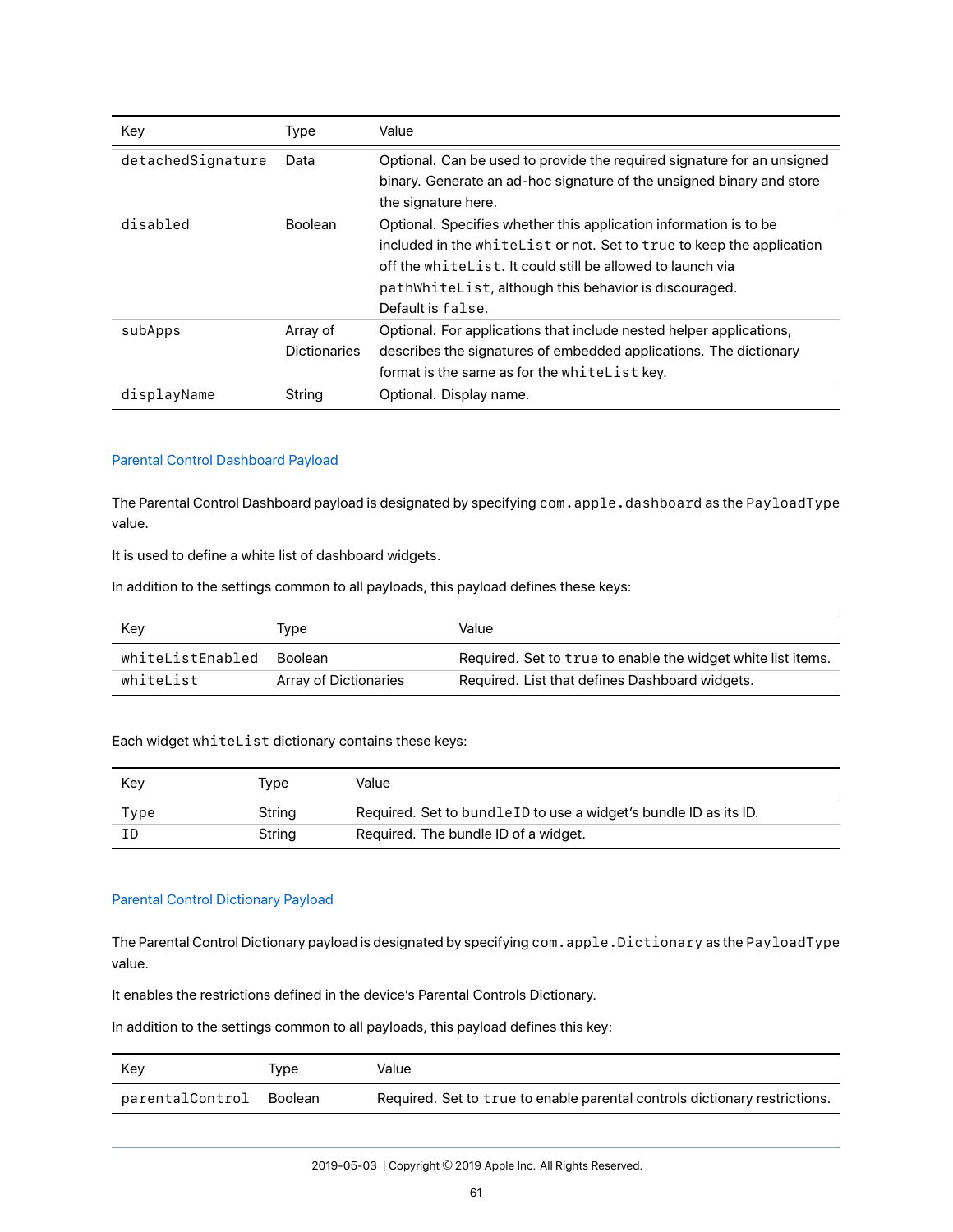#### Parental Control Dictation and Profanity Payload

The Parental Control Dictation and Profanity payload is designated by specifying com. apple.ironwood.support as the PayloadType value.

It disables dictation and suppresses profanity on the device.

In addition to the settings common to all payloads, this payload defines these keys:

| Kev              | Type           | Value                                         |
|------------------|----------------|-----------------------------------------------|
| IronwoodAllowed  | Boolean        | Optional. Set to false to disable dictation.  |
| ProfanityAllowed | <b>Boolean</b> | Optional. Set to false to suppress profanity. |

### Parental Control Game Center Payload

The Parental Control Game Center payload is designated by specifying com.apple.gamed as the PayloadType value.

It restricts Game Center options on the device.

In addition to the settings common to all payloads, this payload defines these keys:

| Key                                     | Type           | Value                                                            |
|-----------------------------------------|----------------|------------------------------------------------------------------|
| GKFeatureGameCenterAllowed              | <b>Boolean</b> | Optional. Set to false to disable<br>Game Center.                |
| GKFeatureAccountModificationAllowed     | <b>Boolean</b> | Optional. Set to false to disable<br>account modifications.      |
| GKFeatureAddingGameCenterFriendsAllowed | <b>Boolean</b> | Optional. Set to false to disable<br>adding Game Center friends. |
| GKFeatureMultiplayerGamingAllowed       | <b>Boolean</b> | Optional. Set to false to disable<br>multiplayer gaming.         |

### Additional Parental Controls

Additional parental control functions can be found in the following payloads:

- [System Policy Control Payload](#page-87-0)
- [Email Payload](#page-32-0)
- [Media Management](#page-53-0)
- [AppStore Payload](#page-13-0)
- [Dock Payload](#page-26-0)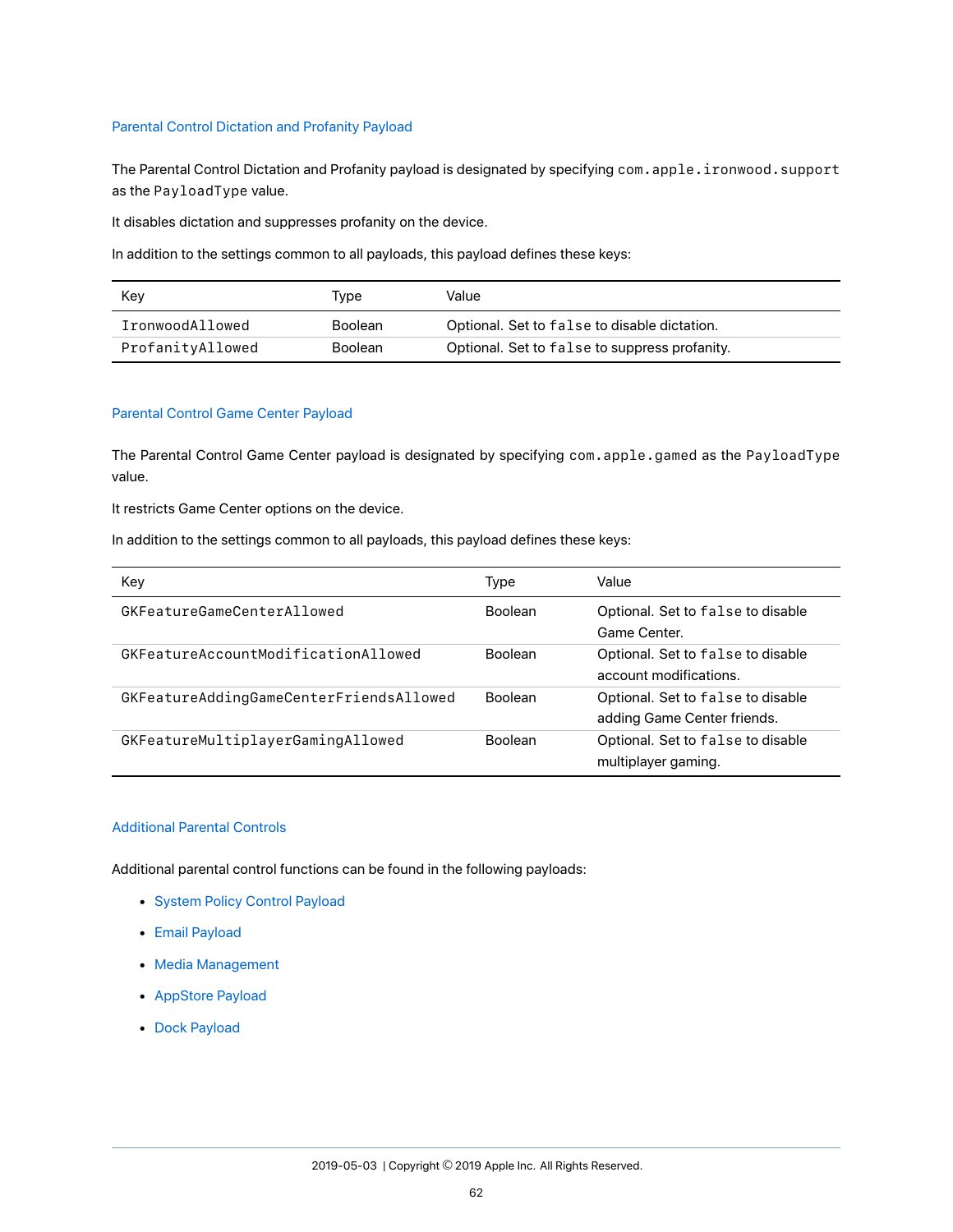# Passcode Policy Payload

The Passcode Policy payload is designated by specifying com.apple.mobiledevice.passwordpolicy as the PayloadType value.

The presence of this payload type prompts an iOS or macOS device to present the user with a passcode entry mechanism. The complexity of the passcode can be customized with this payload.

| In addition to the settings common to all payloads, this payload defines the following keys: |  |  |
|----------------------------------------------------------------------------------------------|--|--|
|----------------------------------------------------------------------------------------------|--|--|

| Key                              | <b>Type</b>    | Value                                                                                                                                                                                                                                                                                                                                                                                                                                                                                                           |
|----------------------------------|----------------|-----------------------------------------------------------------------------------------------------------------------------------------------------------------------------------------------------------------------------------------------------------------------------------------------------------------------------------------------------------------------------------------------------------------------------------------------------------------------------------------------------------------|
| allowSimple                      | <b>Boolean</b> | Optional. Default true. Determines whether a simple passcode is<br>allowed. A simple passcode is defined as containing repeated<br>characters, or increasing/decreasing characters (such as 123 or CBA).<br>Setting this value to false is synonymous to setting minComplexChars<br>to "1".                                                                                                                                                                                                                     |
| forcePIN                         | <b>Boolean</b> | Optional. Default NO. Determines whether the user is forced to set a PIN.<br>Simply setting this value (and not others) forces the user to enter a<br>passcode, without imposing a length or quality.                                                                                                                                                                                                                                                                                                           |
| maxFailedAttempts                | Integer        | Optional. Default 11. Allowed range [211]. Specifies the number of<br>allowed failed attempts to enter the passcode at the device's lock<br>screen.<br>After six failed attempts, there is a time delay imposed before a<br>passcode can be entered again. The delay increases with each attempt.<br>On macOS, set minutesUntilFailedLoginReset to define a delay<br>before the next passcode can be entered.<br>Once this number is exceeded, on macOS the device is locked and on<br>iOS the device is wiped. |
| minutesUntilFailed<br>LoginReset | Integer        | Optional. On macOS, this can be set to the number of minutes before<br>the login will be reset after the maxFailedAttempts unsuccessful<br>attempts has been reached. This key requires setting<br>maxFailedAttempts.<br>Availability: Available in macOS 10.10 and later.                                                                                                                                                                                                                                      |
| maxInactivity                    | Integer        | Optional. Default Infinity. Specifies the maximum number of minutes for<br>which the device can be idle (without being unlocked by the user) before<br>it gets locked by the system. Once this limit is reached, the device is<br>locked and the passcode must be entered. The user can edit this<br>setting, but the value cannot exceed the max Inactivity value.<br>In macOS, this will be translated to screensaver settings.                                                                               |
| maxPINAgeInDays                  | Integer        | Optional. Default Infinity. Specifies the number of days for which the<br>passcode can remain unchanged. After this number of days, the user is<br>forced to change the passcode before the device is unlocked.                                                                                                                                                                                                                                                                                                 |
| minComplexChars                  | Integer        | Optional. Default 0. Specifies the minimum number of complex<br>characters that a passcode must contain. A "complex" character is a<br>character other than a number or a letter, such as &%\$#.                                                                                                                                                                                                                                                                                                                |
| minLength                        | Integer        | Optional. Default 0. Specifies the minimum overall length of the<br>passcode. This parameter is independent of the also optional<br>minComplexChars argument.                                                                                                                                                                                                                                                                                                                                                   |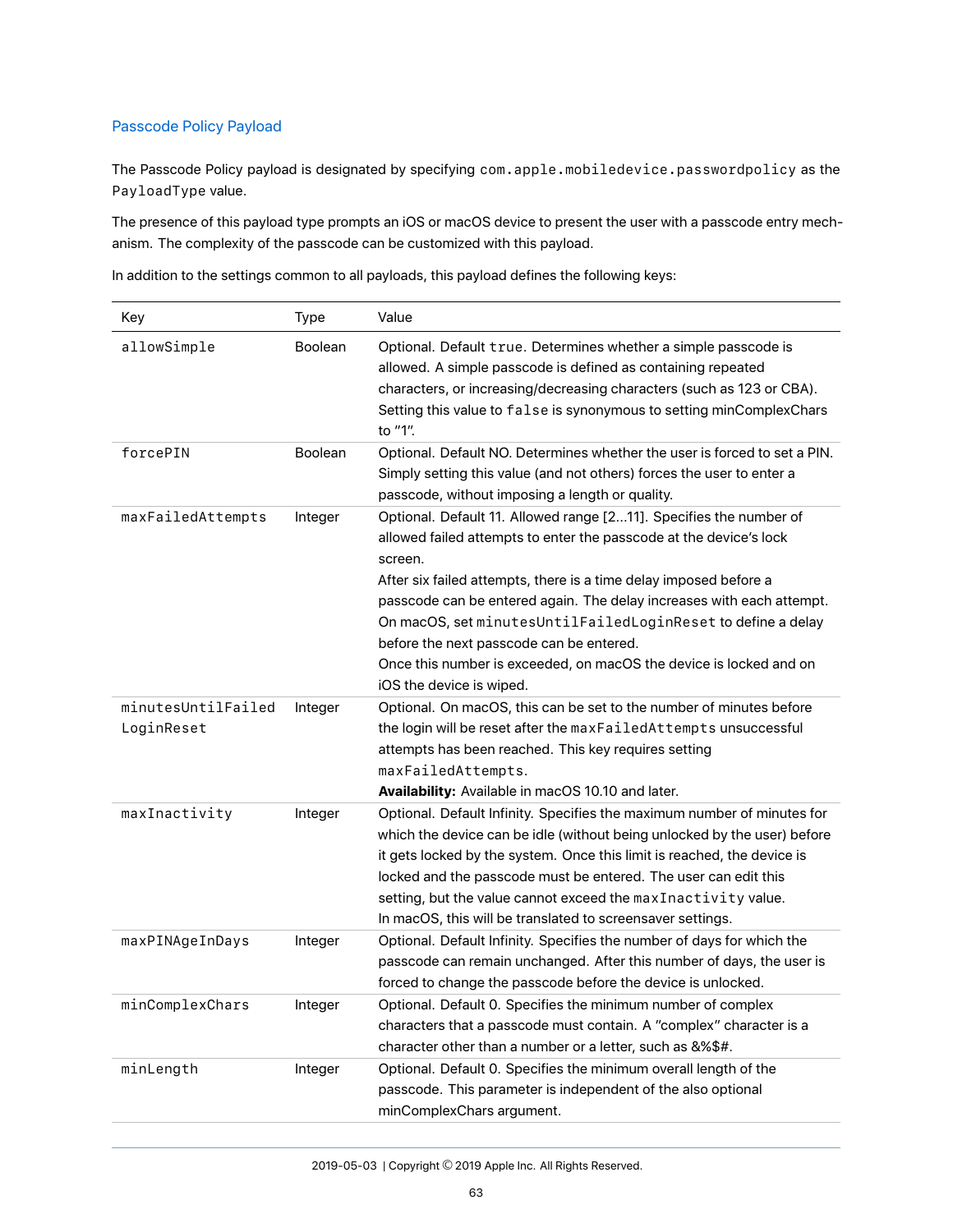| Key                              | Type           | Value                                                                                                                                                                                                                                                                                                                                                             |
|----------------------------------|----------------|-------------------------------------------------------------------------------------------------------------------------------------------------------------------------------------------------------------------------------------------------------------------------------------------------------------------------------------------------------------------|
| requireAlphanumeric Boolean      |                | Optional. Specifies whether the user must also enter alphabetic<br>characters ("abcd") along with numbers, or if numbers only are<br>sufficient. Default is false.                                                                                                                                                                                                |
| pinHistory                       | Integer        | Optional. When the user changes the passcode, it has to be unique<br>within the last N entries in the history. Minimum value is 1, maximum<br>value is 50.                                                                                                                                                                                                        |
| maxGracePeriod                   | Integer        | Optional. The maximum grace period, in minutes, to unlock without<br>entering a passcode. Default is 0, that is no grace period, which requires<br>entering a passcode immediately.<br>In macOS, this will be translated to screensaver settings.                                                                                                                 |
| allowFingerprint<br>Modification | <b>Boolean</b> | Optional. Supervised only. Not supported on macOS. Allows the user to<br>modify Touch ID. Default is false.                                                                                                                                                                                                                                                       |
| changeAtNextAuth                 | <b>Boolean</b> | Optional. On macOS, setting this to t rue will cause a password reset to<br>occur the next time the user tries to authenticate. If this key is set in a<br>device profile, the setting takes effect for all users, and admin<br>authentications may fail until the admin user password is also reset.<br><b>Availability:</b> Available in macOS 10.13 and later. |

# Privacy Preferences Policy Control Payload

The Privacy Preferences payload is designated by specifying com.apple.TCC.configuration-profile-policy value as the PayloadType value.

It controls the settings that are displayed in the "Privacy" tab of the "Security & Privacy" pane in System Preferences.

This profile must be delivered via a user approved MDM server in a device profile.

**Availability:** Available in macOS 10.14 and later.

In addition to the settings common to all payloads, this payload defines this key:

| Kev      | Tvpe       | Value                                                                                                                                                                                                                                                          |
|----------|------------|----------------------------------------------------------------------------------------------------------------------------------------------------------------------------------------------------------------------------------------------------------------|
| Services | Dictionary | Keys are limited to the privacy service names listed below. Each key is an array of<br>dictionaries describing the app or process to which access is given.<br>In the case of conflicting specifications, the most restrictive setting (deny) will be<br>used. |

# Privacy Service Dictionary Keys

| Key         | Type                           | Value                                                      |
|-------------|--------------------------------|------------------------------------------------------------|
| AddressBook | Array of Identity Dictionaries | Optional. Contact information<br>managed by Contacts.app.  |
| Calendar    | Array of Identity Dictionaries | Optional. Calendar information<br>managed by Calendar.app. |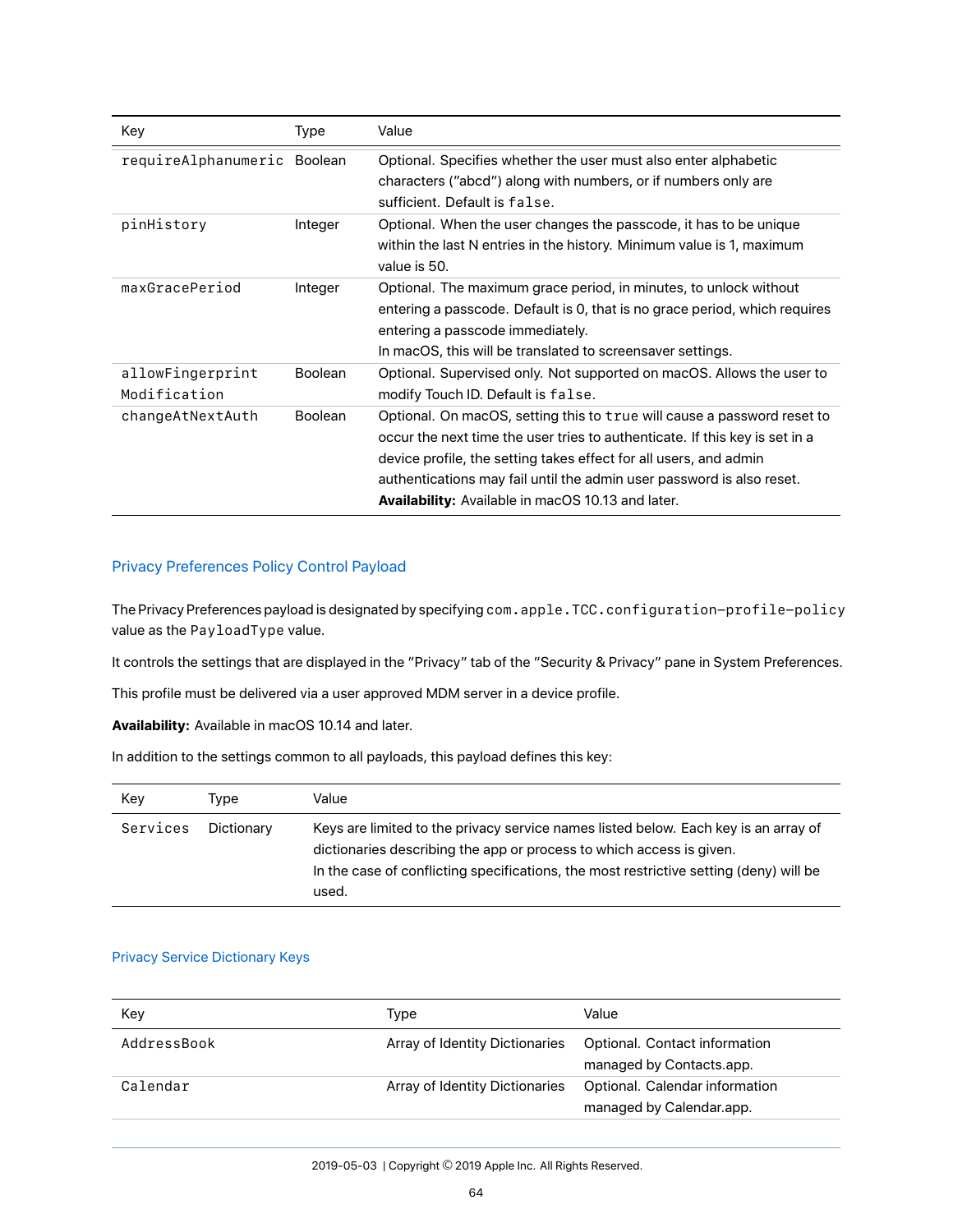| Key                       | <b>Type</b>                    | Value                                                                                                              |
|---------------------------|--------------------------------|--------------------------------------------------------------------------------------------------------------------|
| Reminders                 | Array of Identity Dictionaries | Optional. Reminders information<br>managed by Reminders.app.                                                       |
| Photos                    | Array of Identity Dictionaries | Optional. Pictures managed by<br>Photos.app in<br>~/Pictures/.photoslibrary.                                       |
| Camera                    | Array of Identity Dictionaries | Optional. A system camera. Access to<br>the camera cannot be given in a profile;<br>it can only be denied.         |
| Microphone                | Array of Identity Dictionaries | Optional. A system microphone.<br>Access to the microphone cannot be<br>given in a profile; it can only be denied. |
| Accessibility             | Array of Identity Dictionaries | Optional. Control the application via<br>the Accessibility subsystem.                                              |
| PostEvent                 | Array of Identity Dictionaries | Optional. Allows the application to use<br>CoreGraphics APIs to send CGEvents<br>to the system event stream.       |
| SystemPolicyAllFiles      | Array of Identity Dictionaries | Optional. Allows the application access<br>to all protected files, including system<br>administration files.       |
| SystemPolicySysAdminFiles | Array of Identity Dictionaries | Optional. Allows the application access<br>to some files used in system<br>administration.                         |
| AppleEvents               | Array of Identity Dictionaries | Optional. Allows the application to<br>send a restricted AppleEvent to<br>another process.                         |

# Identity Dictionary Keys

| Key             | Type           | Value                                                                                                                                                                                                                                                                                                                              |
|-----------------|----------------|------------------------------------------------------------------------------------------------------------------------------------------------------------------------------------------------------------------------------------------------------------------------------------------------------------------------------------|
| Identifier      | String         | The bundle ID or installation path of the binary.                                                                                                                                                                                                                                                                                  |
| IdentifierType  | String         | The type of Identifier value. Must be either bundleID or<br>path.<br>Application bundles should be identified by bundle ID.<br>Non-bundled binaries must by identified by installation path.<br>Helper tools embedded within an application bundle will<br>automatically inherit the permissions of their enclosing app<br>bundle. |
| CodeRequirement | String         | Obtained via the command "codesign $-display -r -".$                                                                                                                                                                                                                                                                               |
| StaticCode      | <b>Boolean</b> | Optional. If set to true, statically validate the code requirement.<br>Used only if the process invalidates its dynamic code signature.<br>Defaults to false.                                                                                                                                                                      |
| Allowed         | <b>Boolean</b> | If set to true, access is granted. Otherwise the process does<br>not have access. The user is not prompted and cannot change<br>this value.                                                                                                                                                                                        |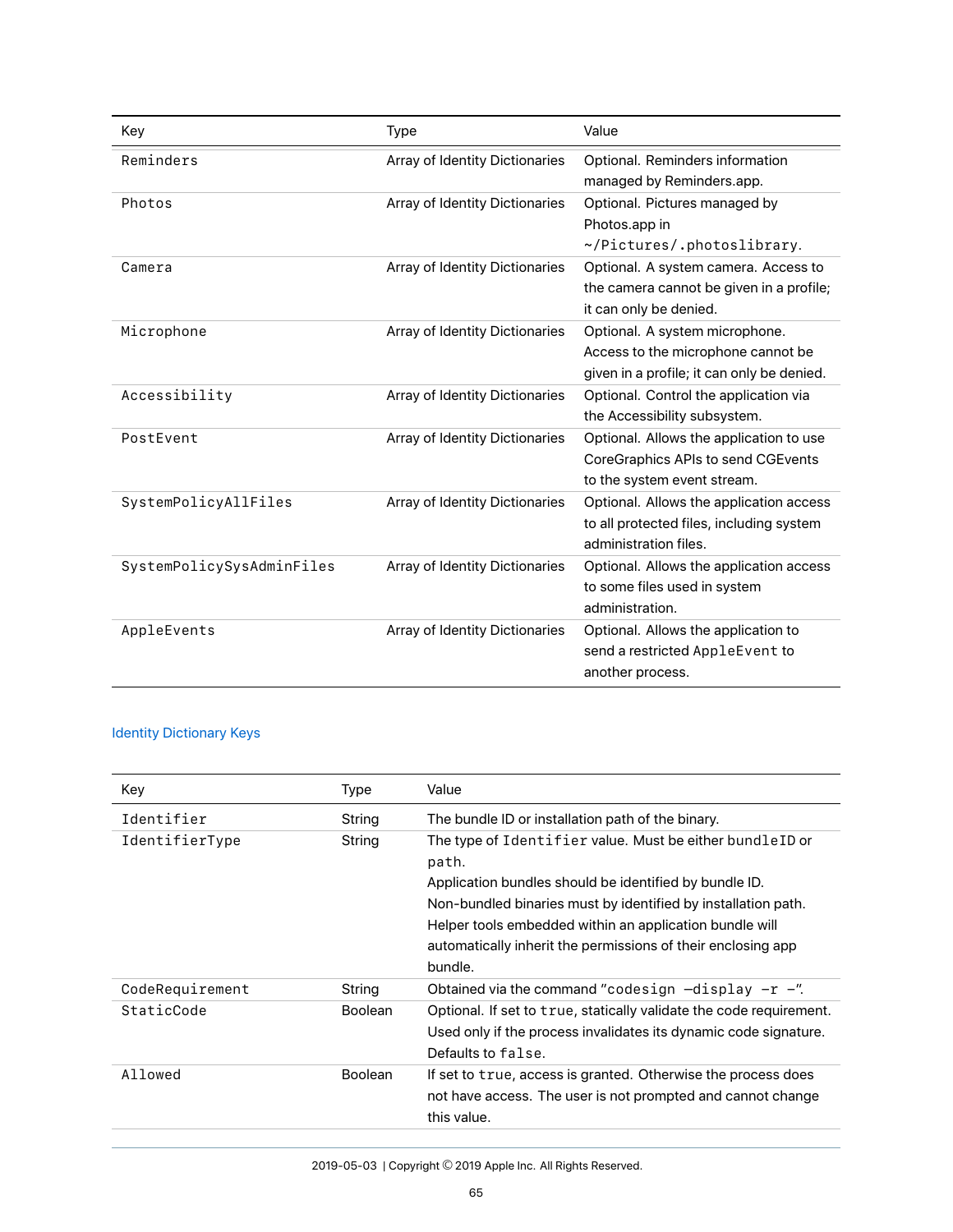| Key                              | Type   | Value                                                                                                                                                                 |
|----------------------------------|--------|-----------------------------------------------------------------------------------------------------------------------------------------------------------------------|
| AFReceiverIdentifier             | String | Optional. The identifier of the process receiving an<br>AppleEvent sent by the Identifier process. Required for<br>AppleEvents service; not valid for other services. |
| AEReceiverIdentifierType         | String | Optional. The type of AEReceiverIdentifier value. Must<br>be either bundleID or path. Required for AppleEvents<br>service; not valid for other services.              |
| AEReceiverCodeRequirement String |        | Optional. Code requirement for the receiving binary. Required<br>for AppleEvents service; not valid for other services.                                               |
| Comment                          | Strina | Not used.                                                                                                                                                             |

# Profile Removal Password Payload

The Removal Password payload is designated by specifying com.apple.profileRemovalPassword value as the PayloadType value.

A password removal policy payload provides a password to allow users to remove a locked configuration profile from the device. If this payload is present and has a password value set, the device asks for the password when the user taps a profile's Remove button. This payload is encrypted with the rest of the profile.

| Kev                    | Tvpe | Value                                                                      |
|------------------------|------|----------------------------------------------------------------------------|
| RemovalPassword String |      | Optional. Supervised only. Specifies the removal password for the profile. |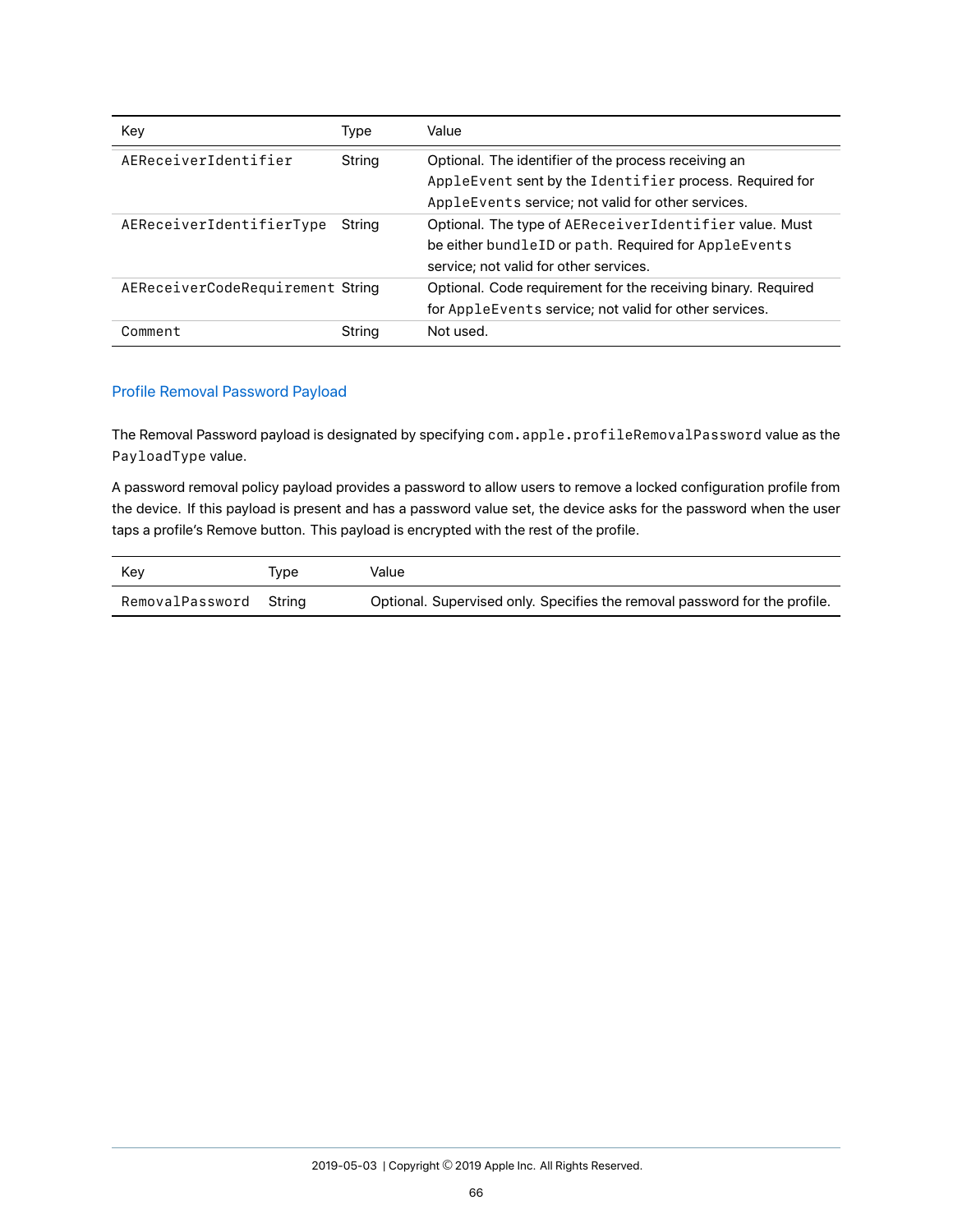# Restrictions Payload

The Restrictions payload is designated by specifying com.apple.applicationaccess as the PayloadType value.

A Restrictions payload allows the administrator to restrict the user from doing certain things with the device, such as using the camera.

### **Note**

You can specify additional restrictions, including maximum allowed content ratings, by creating a profile using Apple Configurator 2 or Profile Manager.

The Restrictions payload is supported in iOS; some keys are also supported in macOS, as noted below.

| Key                                    | <b>Type</b>    | Value                                                                                                                                                                                                                                                                                                 |
|----------------------------------------|----------------|-------------------------------------------------------------------------------------------------------------------------------------------------------------------------------------------------------------------------------------------------------------------------------------------------------|
| allowAccount<br>Modification           | Boolean        | Optional. Supervised only. If set to false, account modification<br>is disabled.<br>Availability: Available only in iOS 7.0 and later.                                                                                                                                                                |
| allowAddingGameCenter<br>Friends       | Boolean        | Optional. When false, prohibits adding friends to Game Center.<br>This key is deprecated on unsupervised devices.                                                                                                                                                                                     |
| allowAirDrop                           | Boolean        | Optional. Supervised only. If set to false, AirDrop is disabled.<br>Availability: Available only in iOS 7.0 and later.                                                                                                                                                                                |
| allowAppCellularData<br>Modification   | Boolean        | Optional. Supervised only. If set to false, changes to cellular<br>data usage for apps are disabled.<br>Availability: Available only in iOS 7.0 and later.                                                                                                                                            |
| allowAppInstallation                   | Boolean        | Optional. Supervised only. When false, the App Store is<br>disabled and its icon is removed from the Home screen. Users<br>are unable to install or update their applications. This key is<br>deprecated on unsupervised devices.<br>In iOS 10 and later, MDM commands can override this restriction. |
| allowAppRemoval                        | Boolean        | Optional. When false, disables removal of apps from iOS<br>device. This key is deprecated on unsupervised devices.                                                                                                                                                                                    |
| allowAssistant                         | Boolean        | Optional. When false, disables Siri. Defaults to true.                                                                                                                                                                                                                                                |
| allowAssistantUser<br>GeneratedContent | <b>Boolean</b> | Optional. Supervised only. When false, prevents Siri from<br>querying user-generated content from the web.<br>Availability: Available in iOS 7 and later.                                                                                                                                             |
| allowAssistantWhile<br>Locked          | Boolean        | Optional. When false, the user is unable to use Siri when the<br>device is locked. Defaults to true. This restriction is ignored if<br>the device does not have a passcode set.<br>Availability: Available only in iOS 5.1 and later.                                                                 |
| allowBookstore                         | Boolean        | Optional. Supervised only. If set to false, Apple Books will be<br>disabled. This will default to true.<br>Availability: Available in iOS 6.0 and later.                                                                                                                                              |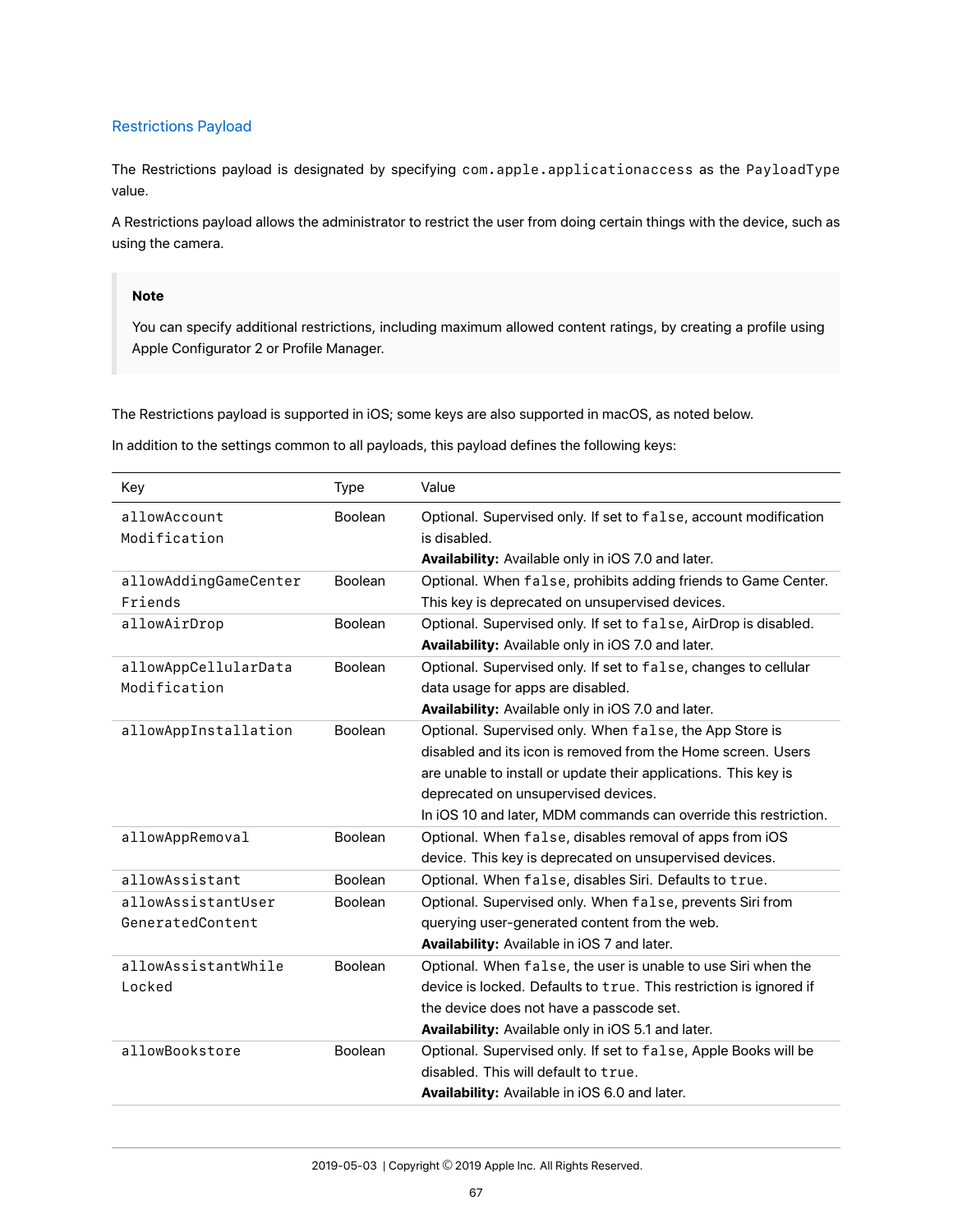| Key                           | <b>Type</b>    | Value                                                                                                                                                                                                                                                     |
|-------------------------------|----------------|-----------------------------------------------------------------------------------------------------------------------------------------------------------------------------------------------------------------------------------------------------------|
| allowBookstoreErotica         | <b>Boolean</b> | Optional. Supervised only prior to iOS 6.1. If set to false, the<br>user will not be able to download media from Apple Books that<br>has been tagged as erotica. This will default to true.<br>Availability: Available in iOS and in tvOS 11.3 and later. |
| allowCamera                   | <b>Boolean</b> | Optional. When false, the camera is completely disabled and<br>its icon is removed from the Home screen. Users are unable to<br>take photographs.<br>Availability: Available in iOS and in macOS 10.11 and later.                                         |
| allowChat                     | Boolean        | Optional. When false, disables the use of iMessage with<br>supervised devices. If the device supports text messaging, the<br>user can still send and receive text messages.<br>Availability: Available in iOS 6.0 and later.                              |
| allowCloudBackup              | <b>Boolean</b> | Optional. When false, disables backing up the device to iCloud.<br>Availability: Available in iOS 5.0 and later.                                                                                                                                          |
| allowCloudBookmarks           | <b>Boolean</b> | Optional. When false, disallows macOS iCloud Bookmark sync.<br>Availability: Available in macOS 10.12 and later.                                                                                                                                          |
| allowCloudMail                | <b>Boolean</b> | Optional. When false, disallows macOS Mail iCloud services.<br>Availability: Available in macOS 10.12 and later.                                                                                                                                          |
| allowCloudCalendar            | <b>Boolean</b> | Optional. When false, disallows macOS iCloud Calendar<br>services.<br>Availability: Available in macOS 10.12 and later.                                                                                                                                   |
| allowCloudReminders           | <b>Boolean</b> | Optional. When false, disallows iCloud Reminder services.<br>Availability: Available in macOS 10.12 and later.                                                                                                                                            |
| allowCloudAddressBook         | <b>Boolean</b> | Optional. When false, disallows macOS iCloud Address Book<br>services.<br>Availability: Available in macOS 10.12 and later.                                                                                                                               |
| allowCloudNotes               | <b>Boolean</b> | Optional. When false, disallows macOS iCloud Notes services.<br>Availability: Available in macOS 10.12 and later.                                                                                                                                         |
| allowCloudDocumentSync        | <b>Boolean</b> | Optional. When false, disables document and key-value<br>syncing to iCloud. This key is deprecated on unsupervised<br>devices.<br>Availability: Available in iOS 5.0 and later and in macOS 10.11<br>and later.                                           |
| allowCloudKeychainSync        | Boolean        | Optional. When false, disables iCloud keychain<br>synchronization. Default is true.<br>Availability: Available in iOS 7.0 and later and macOS 10.12 and<br>later.                                                                                         |
| allowContentCaching           | <b>Boolean</b> | Optional. When false, this disallows content caching. Defaults<br>to true.<br>Availability: Available only in macOS 10.13 and later.                                                                                                                      |
| allowDiagnostic<br>Submission | Boolean        | Optional. When false, this prevents the device from<br>automatically submitting diagnostic reports to Apple. Defaults to<br>true.<br>Availability: Available only in iOS 6.0 and later.                                                                   |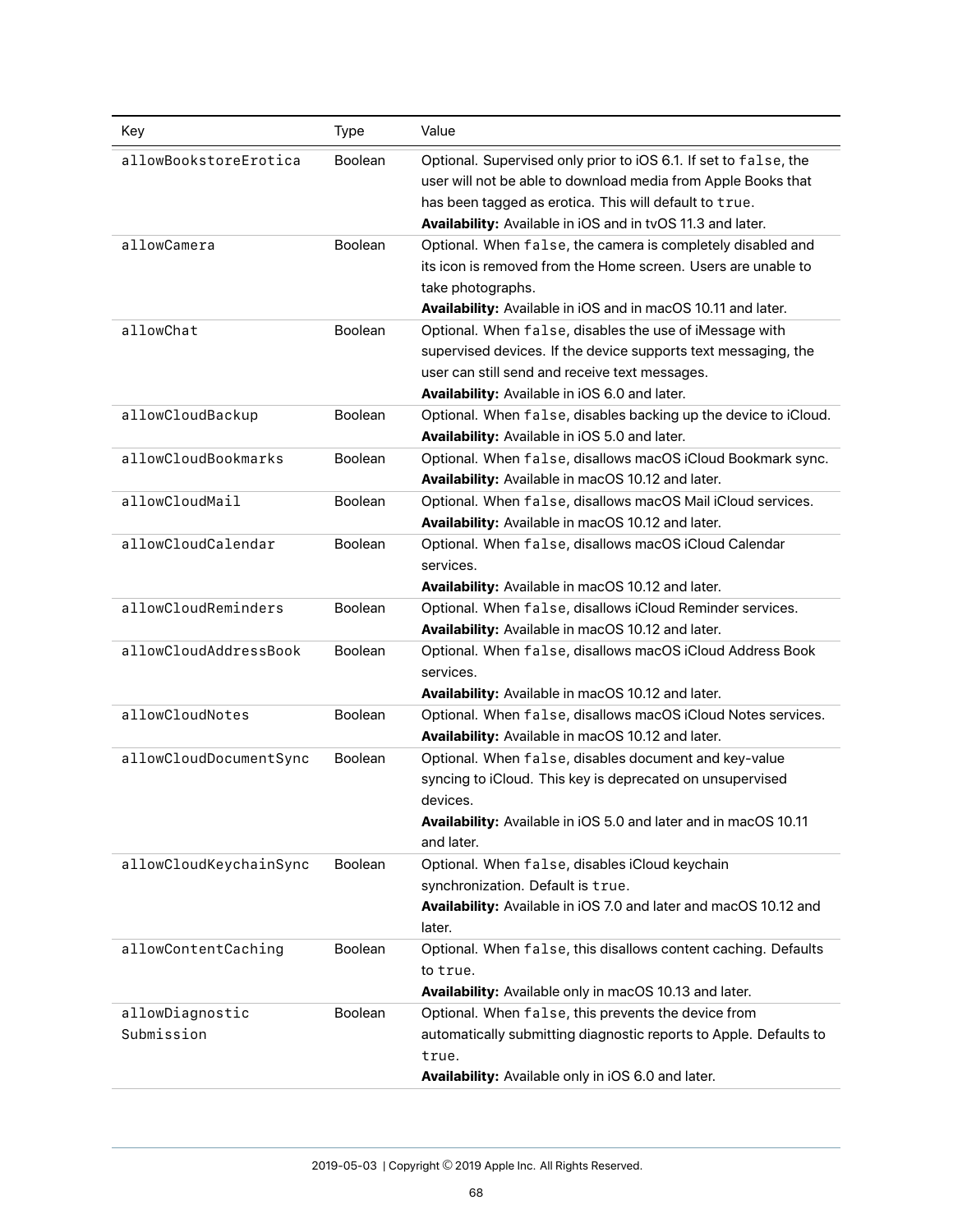| Key                                       | <b>Type</b>    | Value                                                                                                                                                                                                                                                                                                                                              |
|-------------------------------------------|----------------|----------------------------------------------------------------------------------------------------------------------------------------------------------------------------------------------------------------------------------------------------------------------------------------------------------------------------------------------------|
| allowExplicitContent                      | <b>Boolean</b> | Optional. When false, explicit music or video content<br>purchased from the iTunes Store is hidden. Explicit content is<br>marked as such by content providers, such as record labels,<br>when sold through the iTunes Store. This key is deprecated on<br>unsupervised devices.<br>Availability: Available in iOS and in tvOS 11.3 and later.     |
| allowFindMyFriends<br>Modification        | <b>Boolean</b> | Optional. Supervised only. If set to false, changes to Find My<br>Friends are disabled.<br>Availability: Available only in iOS 7.0 and later.                                                                                                                                                                                                      |
| allowFingerprintFor<br>Unlock             | <b>Boolean</b> | Optional. If false, prevents Touch ID from unlocking a device.<br>Availability: Available in iOS 7 and later and in macOS 10.12.4<br>and later.                                                                                                                                                                                                    |
| allowGameCenter                           | <b>Boolean</b> | Optional. Supervised only. When false, Game Center is<br>disabled and its icon is removed from the Home screen. Default is<br>true.<br>Availability: Available only in iOS 6.0 and later.                                                                                                                                                          |
| allowGlobalBackground<br>FetchWhenRoaming | <b>Boolean</b> | Optional. When false, disables global background fetch activity<br>when an iOS phone is roaming.                                                                                                                                                                                                                                                   |
| allowInAppPurchases                       | <b>Boolean</b> | Optional. When false, prohibits in-app purchasing.                                                                                                                                                                                                                                                                                                 |
| allowLockScreenControl<br>Center          | <b>Boolean</b> | Optional. If false, prevents Control Center from appearing on<br>the Lock screen.<br>Availability: Available in iOS 7 and later.                                                                                                                                                                                                                   |
| allowHostPairing                          | <b>Boolean</b> | Supervised only. If set to false, host pairing is disabled with the<br>exception of the supervision host. If no supervision host<br>certificate has been configured, all pairing is disabled. Host<br>pairing lets the administrator control which devices an iOS 7<br>device can pair with.<br>Availability: Available only in iOS 7.0 and later. |
| allowLockScreen<br>NotificationsView      | <b>Boolean</b> | Optional. If set to false, the Notifications history view on the<br>lock screen is disabled and users can't view past notifications.<br>Though, when the device is locked, the user will still be able to<br>view notifications when they arrive.<br>Availability: Available only in iOS 7.0 and later.                                            |
| allowLockScreenToday<br>View              | Boolean        | Optional. If set to false, the Today view in Notification Center<br>on the lock screen is disabled.<br>Availability: Available only in iOS 7.0 and later.                                                                                                                                                                                          |
| allowMultiplayerGaming                    | Boolean        | Optional. When false, prohibits multiplayer gaming. This key is<br>deprecated on unsupervised devices.                                                                                                                                                                                                                                             |
| allowOpenFromManaged<br>ToUnmanaged       | <b>Boolean</b> | Optional. If false, documents in managed apps and accounts<br>only open in other managed apps and accounts. Default is true.<br>Availability: Available only in iOS 7.0 and later.                                                                                                                                                                 |
| allowOpenFromUnmanaged<br>ToManaged       | Boolean        | Optional. If set to false, documents in unmanaged apps and<br>accounts will only open in other unmanaged apps and accounts.<br>Default is true.<br>Availability: Available only in iOS 7.0 and later.                                                                                                                                              |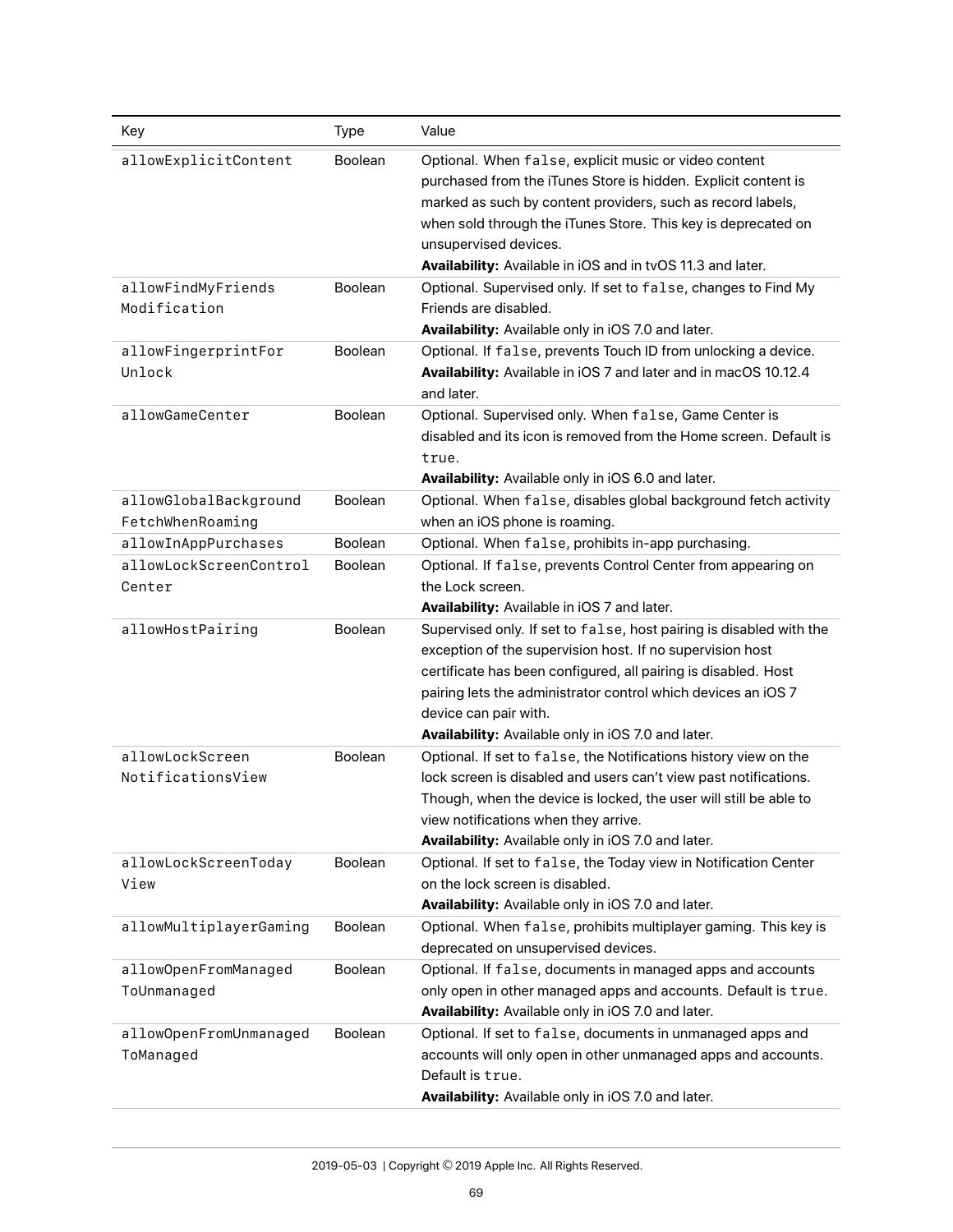| Key                          | <b>Type</b>    | Value                                                                                                                                                                                                                     |
|------------------------------|----------------|---------------------------------------------------------------------------------------------------------------------------------------------------------------------------------------------------------------------------|
| allowOTAPKIUpdates           | <b>Boolean</b> | Optional. If false, over-the-air PKI updates are disabled.<br>Setting this restriction to false does not disable CRL and OCSP<br>checks. Default is true.<br><b>Availability:</b> Available only in iOS 7.0 and later.    |
| allowPassbookWhile<br>Locked | <b>Boolean</b> | Optional. If set to false, Passbook notifications will not be<br>shown on the lock screen. This will default to true.<br><b>Availability:</b> Available in iOS 6.0 and later.                                             |
| allowPhotoStream             | <b>Boolean</b> | Optional. When false, disables Photo Stream.<br>Availability: Available in iOS 5.0 and later.                                                                                                                             |
| allowSafari                  | <b>Boolean</b> | Optional. When false, the Safari web browser application is<br>disabled and its icon removed from the Home screen. This also<br>prevents users from opening web clips. This key is deprecated on<br>unsupervised devices. |
| safariAllowAutoFill          | <b>Boolean</b> | Optional. When false, Safari auto-fill is disabled. Defaults to<br>true.                                                                                                                                                  |
| safariForceFraudWarning      | <b>Boolean</b> | Optional. When true, Safari fraud warning is enabled. Defaults<br>to false.<br>Availability: Available in iOS 4.0 and later.                                                                                              |
| safariAllowJavaScript        | <b>Boolean</b> | Optional. When false, Safari will not execute JavaScript.<br>Defaults to true.<br><b>Availability:</b> Available in iOS 4.0 and later.                                                                                    |
| safariAllowPopups            | <b>Boolean</b> | Optional. When false, Safari will not allow pop-up tabs.<br>Defaults to true.<br>Availability: Available in iOS 4.0 and later.                                                                                            |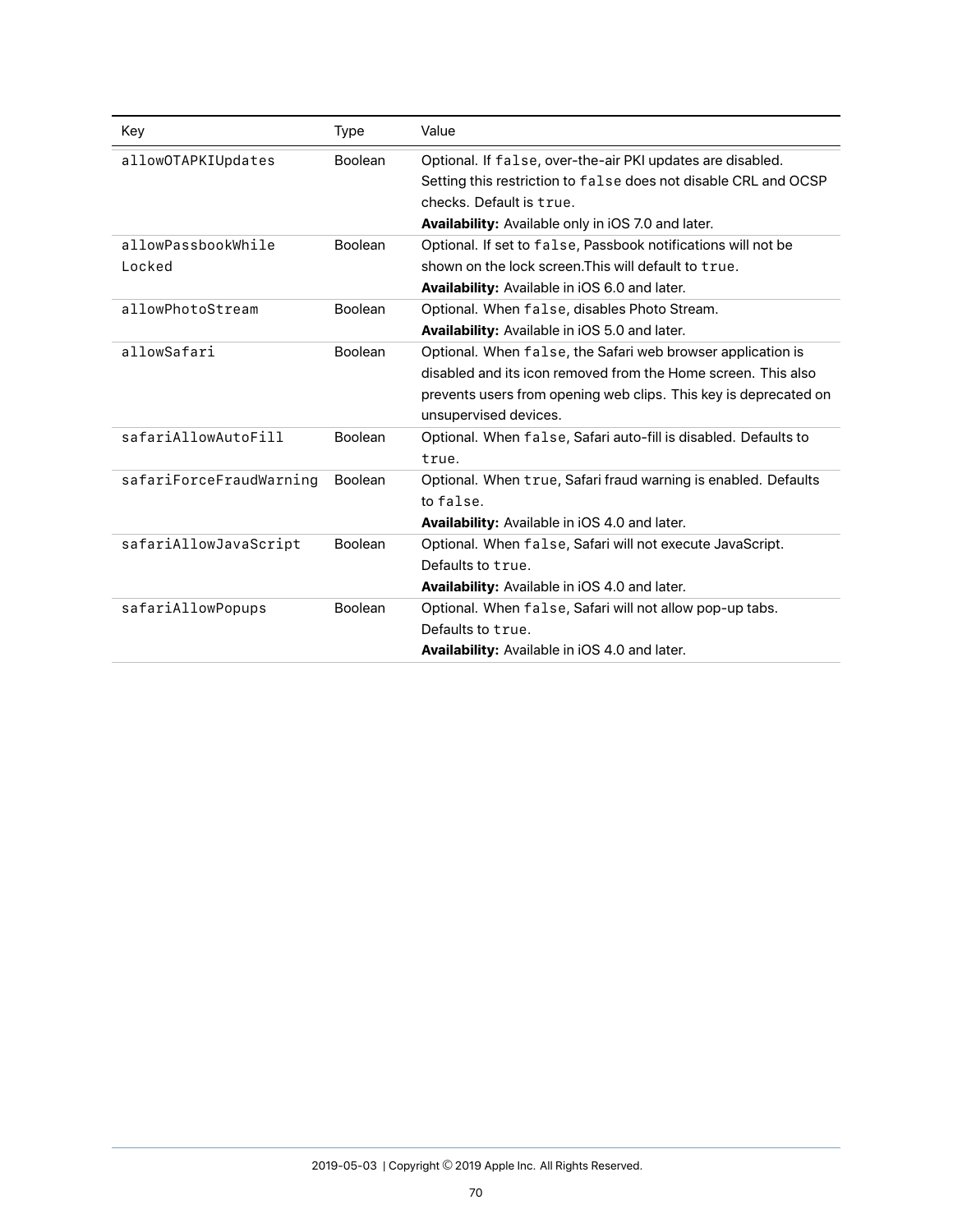| Key                     | Type           | Value                                                                                                                                                                                                                                                                                                                                                                                                                                                                                                                                                                                                                                                                                                                                                                                                                                                                                                                                                                                                                                                                                                                                                                         |
|-------------------------|----------------|-------------------------------------------------------------------------------------------------------------------------------------------------------------------------------------------------------------------------------------------------------------------------------------------------------------------------------------------------------------------------------------------------------------------------------------------------------------------------------------------------------------------------------------------------------------------------------------------------------------------------------------------------------------------------------------------------------------------------------------------------------------------------------------------------------------------------------------------------------------------------------------------------------------------------------------------------------------------------------------------------------------------------------------------------------------------------------------------------------------------------------------------------------------------------------|
| safariAcceptCookies     | Real           | Optional. Determines conditions under which the device will<br>accept cookies.<br>The user facing settings changed in iOS 11, though the possible<br>values remain the same:<br>• 0: Prevent Cross-Site Tracking and Block All Cookies are<br>enabled and the user can't disable either setting.<br>• 1 or 1.5: Prevent Cross-Site Tracking is enabled and the<br>user can't disable it. Block All Cookies is not enabled,<br>though the user can enable it.<br>• 2: Prevent Cross-Site Tracking is enabled and Block All<br>Cookies is not enabled. The user can toggle either setting.<br>(Default)<br>These are the allowed values and settings in iOS 10 and earlier:<br>$\bullet$ 0: Never<br>• 1: Allow from current website only<br>• 1.5: Allow from websites visited (Available in iOS 8.0 and<br>later); enter ' <real>1.5</real> '<br>• 2: Always (Default)<br>In iOS 10 and earlier, users can always pick an option that is more<br>restrictive than the payload policy, but not a less restrictive policy.<br>For example, with a payload value of 1.5, a user could switch to<br>Never, but not Always Allow.<br>Availability: Available in iOS 4.0 and later. |
| allowSharedStream       | <b>Boolean</b> | Optional. If set to false, Shared Photo Stream will be disabled.<br>This will default to true.<br>Availability: Available in iOS 6.0 and later.                                                                                                                                                                                                                                                                                                                                                                                                                                                                                                                                                                                                                                                                                                                                                                                                                                                                                                                                                                                                                               |
| allowUIConfiguration    | <b>Boolean</b> | Optional. Supervised only. If set to false, the user is prohibited                                                                                                                                                                                                                                                                                                                                                                                                                                                                                                                                                                                                                                                                                                                                                                                                                                                                                                                                                                                                                                                                                                            |
| ProfileInstallation     |                | from installing configuration profiles and certificates interactively.<br>This will default to true.<br>Availability: Available in iOS 6.0 and later.                                                                                                                                                                                                                                                                                                                                                                                                                                                                                                                                                                                                                                                                                                                                                                                                                                                                                                                                                                                                                         |
| allowUntrustedTLSPrompt | <b>Boolean</b> | Optional. When false, automatically rejects untrusted HTTPS<br>certificates without prompting the user.<br>Availability: Available in iOS 5.0 and later.                                                                                                                                                                                                                                                                                                                                                                                                                                                                                                                                                                                                                                                                                                                                                                                                                                                                                                                                                                                                                      |
| allowVideoConferencing  | Boolean        | Optional. When false, disables video conferencing. This key is<br>deprecated on unsupervised devices.                                                                                                                                                                                                                                                                                                                                                                                                                                                                                                                                                                                                                                                                                                                                                                                                                                                                                                                                                                                                                                                                         |
| allowVoiceDialing       | Boolean        | Optional. When false, disables voice dialing if the device is<br>locked with a passcode. Default is true.                                                                                                                                                                                                                                                                                                                                                                                                                                                                                                                                                                                                                                                                                                                                                                                                                                                                                                                                                                                                                                                                     |
| allowYouTube            | Boolean        | Optional. When false, the YouTube application is disabled and<br>its icon is removed from the Home screen.<br>This key is ignored in iOS 6 and later because the YouTube app is<br>not provided.                                                                                                                                                                                                                                                                                                                                                                                                                                                                                                                                                                                                                                                                                                                                                                                                                                                                                                                                                                              |
| allowiTunes             | Boolean        | Optional. When false, the iTunes Music Store is disabled and its<br>icon is removed from the Home screen. Users cannot preview,<br>purchase, or download content. This key is deprecated on<br>unsupervised devices.                                                                                                                                                                                                                                                                                                                                                                                                                                                                                                                                                                                                                                                                                                                                                                                                                                                                                                                                                          |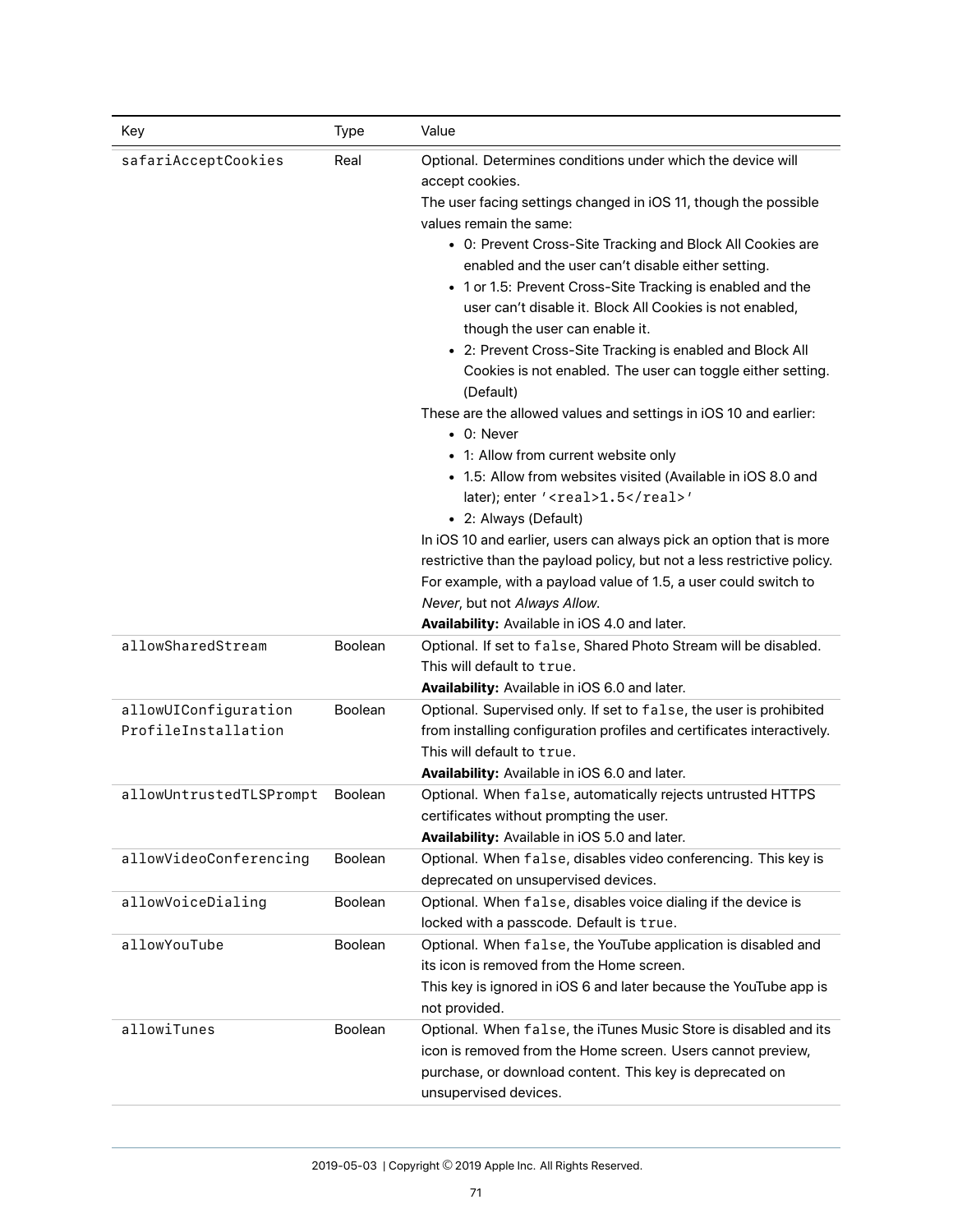| Key                                             | <b>Type</b>                | Value                                                                                                                                                                                                                                                                                                                                                     |
|-------------------------------------------------|----------------------------|-----------------------------------------------------------------------------------------------------------------------------------------------------------------------------------------------------------------------------------------------------------------------------------------------------------------------------------------------------------|
| allowiTunesFileSharing                          | <b>Boolean</b>             | Optional. When false, iTunes application file sharing services<br>are disabled.<br>Availability: Available in macOS 10.13 and later.                                                                                                                                                                                                                      |
| autonomousSingleAppMode<br>PermittedAppIDs      | Array of<br><b>Strings</b> | Optional. Supervised only. If present, allows apps identified by<br>the bundle IDs listed in the array to autonomously enter Single<br>App Mode.<br>Availability: Available only in iOS 7.0 and later.                                                                                                                                                    |
| forceAssistantProfanity<br>Filter               | Boolean                    | Optional. Supervised only. When true, forces the use of the<br>profanity filter assistant.                                                                                                                                                                                                                                                                |
| forceEncryptedBackup                            | <b>Boolean</b>             | Optional. When true, encrypts all backups.                                                                                                                                                                                                                                                                                                                |
| forceITunesStore<br>PasswordEntry               | <b>Boolean</b>             | Optional. When true, forces user to enter their iTunes password<br>for each transaction.<br>Availability: Available in iOS 5.0 and later.                                                                                                                                                                                                                 |
| forceLimitAdTracking                            | <b>Boolean</b>             | Optional. If true, limits ad tracking. Default is false.<br>Availability: Available only in iOS 7.0 and later.                                                                                                                                                                                                                                            |
| forceAirPlayOutgoing<br>RequestsPairingPassword | <b>Boolean</b>             | Optional. If set to true, forces all devices receiving AirPlay<br>requests from this device to use a pairing password. Default is<br>false.<br>Availability: Available only in iOS 7.1 and later.                                                                                                                                                         |
| forceAirPlayIncoming<br>RequestsPairingPassword | <b>Boolean</b>             | Optional. If set to true, forces all devices sending AirPlay<br>requests to this device to use a pairing password. Default is<br>false.<br>Availability: Available only in Apple TV 6.1 to tvOS 10.1. This is<br>not supported as of tvOS 10.2. It is recommended to use the<br><b>AirPlay Security Payload.</b>                                          |
| allowManagedAppsCloud<br>Sync                   | <b>Boolean</b>             | Optional. If set to false, prevents managed applications from<br>using iCloud sync.                                                                                                                                                                                                                                                                       |
| allowEraseContentAnd<br>Settings                | <b>Boolean</b>             | Supervised only. If set to false, disables the "Erase All Content<br>And Settings" option in the Reset UI.                                                                                                                                                                                                                                                |
| allowSpotlightInternet<br>Results               | <b>Boolean</b>             | Supervised only. If set to false, Spotlight will not return Internet<br>search results.<br>Availability: Available in iOS and in macOS 10.11 and later.                                                                                                                                                                                                   |
| allowEnabling<br>Restrictions                   | Boolean                    | Supervised only. If set to false, disables the "Enable<br>Restrictions" option in the Restrictions UI in Settings. Default is<br>true.<br>On iOS 12 or later, if set to false disables the "Enable<br>ScreenTime" option in the ScreenTime UI in Settings and disables<br>ScreenTime if already enabled.<br>Availability: Available in iOS 8.0 and later. |
| allowActivity<br>Continuation                   | Boolean                    | If set to false, Activity Continuation will be disabled. Defaults to<br>true.                                                                                                                                                                                                                                                                             |
| allowEnterpriseBook<br>Backup                   | <b>Boolean</b>             | If set to false, Enterprise books will not be backed up. Defaults<br>to true.                                                                                                                                                                                                                                                                             |
| allowEnterpriseBook<br>MetadataSync             | <b>Boolean</b>             | If set to false, Enterprise books notes and highlights will not be<br>synced. Defaults to true.                                                                                                                                                                                                                                                           |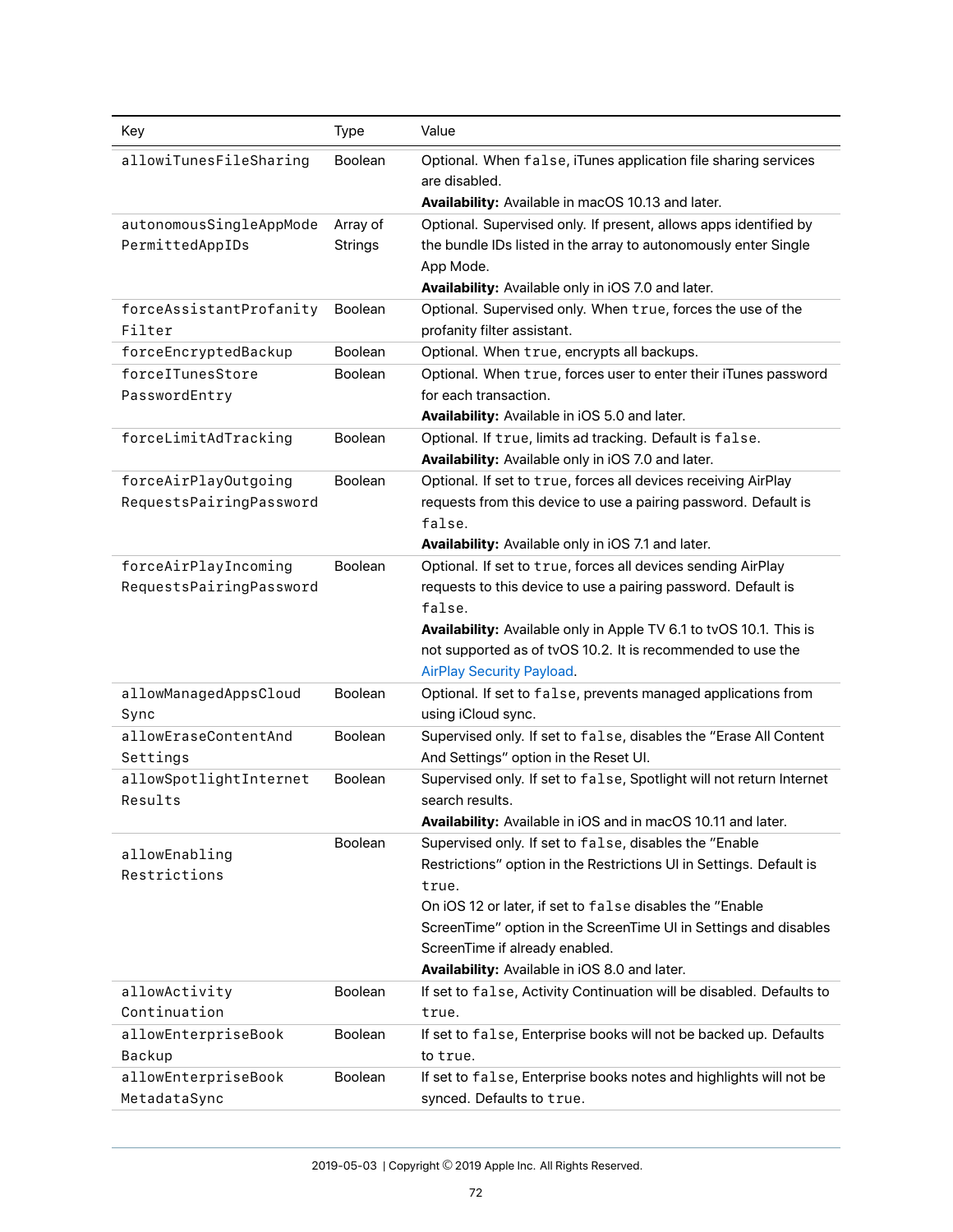| Key                     | <b>Type</b>    | Value                                                                             |
|-------------------------|----------------|-----------------------------------------------------------------------------------|
| allowPodcasts           | <b>Boolean</b> | Supervised only. If set to false, disables podcasts. Defaults to                  |
|                         |                | true.                                                                             |
|                         |                | Availability: Available in iOS 8.0 and later.                                     |
| allowDefinitionLookup   | <b>Boolean</b> | Supervised only. If set to false, disables definition lookup.                     |
|                         |                | Defaults to true.                                                                 |
|                         |                | Availability: Available in iOS 8.1.3 and later and in macOS 10.11.2<br>and later. |
| allowPredictiveKeyboard | <b>Boolean</b> | Supervised only. If set to false, disables predictive keyboards.                  |
|                         |                | Defaults to true.                                                                 |
|                         |                | Availability: Available in iOS 8.1.3 and later.                                   |
| allowAutoCorrection     | <b>Boolean</b> | Supervised only. If set to false, disables keyboard                               |
|                         |                | auto-correction. Defaults to true.                                                |
|                         |                | Availability: Available in iOS 8.1.3 and later.                                   |
| allowSpellCheck         | <b>Boolean</b> | Supervised only. If set to false, disables keyboard spell-check.                  |
|                         |                | Defaults to true.                                                                 |
|                         |                | Availability: Available in iOS 8.1.3 and later.                                   |
| forceWatchWrist         | <b>Boolean</b> | If set to true, a paired Apple Watch will be forced to use Wrist                  |
| Detection               |                | Detection. Defaults to false.                                                     |
|                         |                | Availability: Available in iOS 8.2 and later.                                     |
| allowMusicService       | <b>Boolean</b> | Supervised only. If set to false, Music service is disabled and                   |
|                         |                | Music app reverts to classic mode. Defaults to true.                              |
|                         |                | Availability: Available in iOS 9.3 and later and macOS 10.12 and<br>later.        |
| allowCloudPhotoLibrary  | <b>Boolean</b> | If set to false, disables iCloud Photo Library. Any photos not                    |
|                         |                | fully downloaded from iCloud Photo Library to the device will be                  |
|                         |                | removed from local storage.                                                       |
|                         |                | Availability: Available in iOS 9.0 and later and in macOS 10.12                   |
|                         |                | and later.                                                                        |
| allowNews               | <b>Boolean</b> | Supervised only. If set to false, disables News. Defaults to                      |
|                         |                | true.                                                                             |
|                         |                | Availability: Available in iOS 9.0 and later.                                     |
| forceAirDropUnmanaged   | Boolean        | Optional. If set to true, causes AirDrop to be considered an                      |
|                         |                | unmanaged drop target. Defaults to false.                                         |
|                         |                | Availability: Available in iOS 9.0 and later.                                     |
| allowUIAppInstallation  | <b>Boolean</b> | Supervised only. When false, the App Store is disabled and its                    |
|                         |                | icon is removed from the Home screen. However, users may                          |
|                         |                | continue to use Host apps (iTunes, Configurator) to install or                    |
|                         |                | update their apps. Defaults to true.                                              |
|                         |                | In iOS 10 and later, MDM commands can override this restriction.                  |
|                         |                | Availability: Available in iOS 9.0 and later.                                     |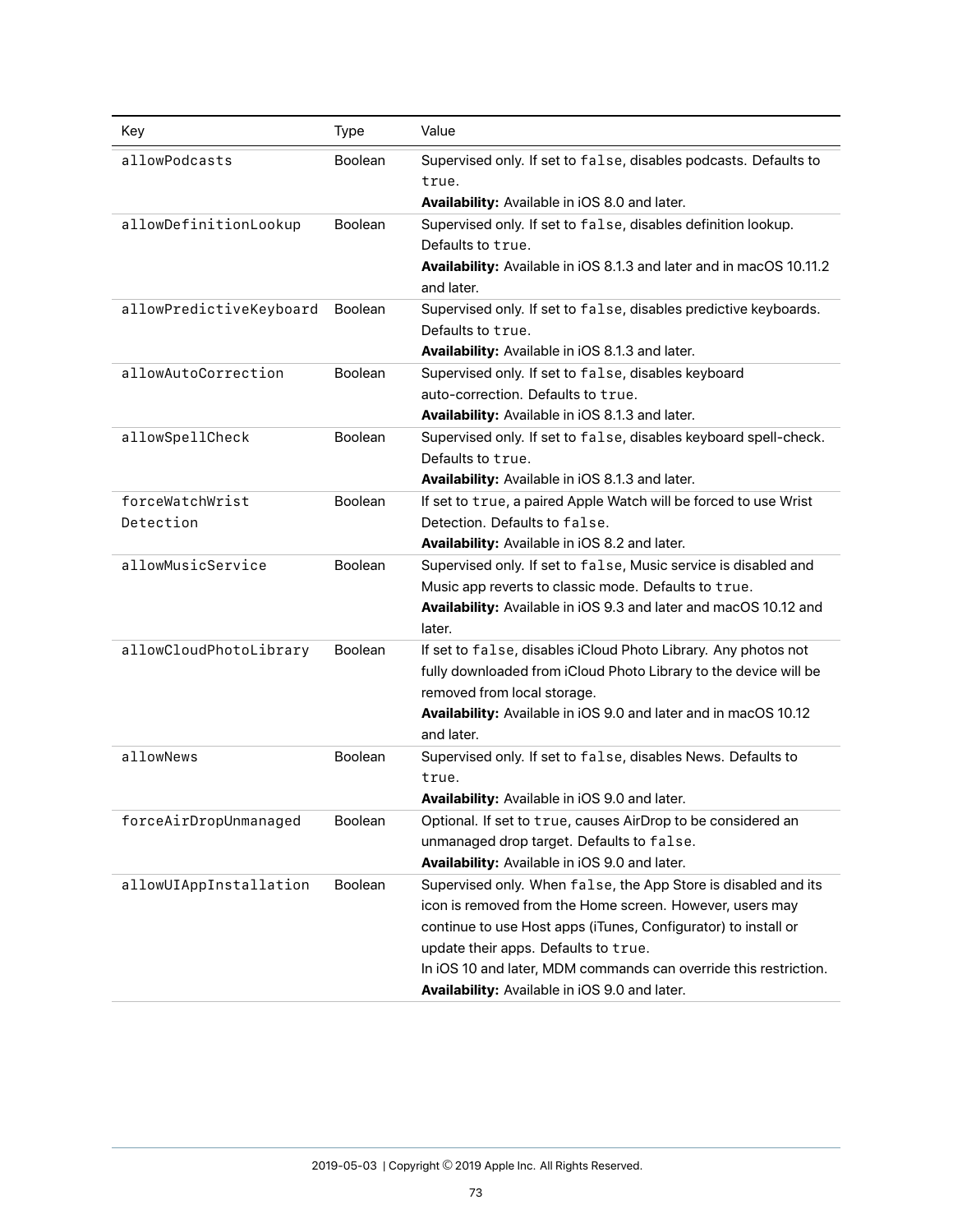| Key                             | <b>Type</b>         | Value                                                                                                                                                                                                                                                                                                                                                                                                                                                                                         |
|---------------------------------|---------------------|-----------------------------------------------------------------------------------------------------------------------------------------------------------------------------------------------------------------------------------------------------------------------------------------------------------------------------------------------------------------------------------------------------------------------------------------------------------------------------------------------|
| allowScreenShot                 | <b>Boolean</b>      | Optional. If set to false, users can't save a screenshot of the<br>display and are prevented from capturing a screen recording; it<br>also prevents the Classroom app from observing remote screens.<br>Defaults to true.<br>Availability: Updated in iOS 9.0 to include screen recordings.<br>Available in macOS 10.14.4 and later.                                                                                                                                                          |
| allowKeyboardShortcuts          | <b>Boolean</b>      | Supervised only. If set to false, keyboard shortcuts cannot be<br>used. Defaults to true.<br>Availability: Available in iOS 9.0 and later.                                                                                                                                                                                                                                                                                                                                                    |
| allowPairedWatch                | <b>Boolean</b>      | Supervised only. If set to false, disables pairing with an Apple<br>Watch. Any currently paired Apple Watch is unpaired and erased.<br>Defaults to true.<br>Availability: Available in iOS 9.0 and later.                                                                                                                                                                                                                                                                                     |
| allowPasscode<br>Modification   | <b>Boolean</b>      | Supervised only. If set to false, prevents the device passcode<br>from being added, changed, or removed. Defaults to true. This<br>restriction is ignored by shared iPads.<br>Availability: Available in iOS 9.0 and later.                                                                                                                                                                                                                                                                   |
| allowDeviceName<br>Modification | <b>Boolean</b>      | Supervised only. If set to false, prevents device name from<br>being changed. Defaults to true.<br>Availability: Available in iOS 9.0 and tvOS 11.0 and later.                                                                                                                                                                                                                                                                                                                                |
| allowWallpaper<br>Modification  | <b>Boolean</b>      | Supervised only. If set to false, prevents wallpaper from being<br>changed. Defaults to true.<br>Availability: Available in iOS 9.0 and later.                                                                                                                                                                                                                                                                                                                                                |
| allowAutomaticApp<br>Downloads  | <b>Boolean</b>      | Supervised only. If set to false, prevents automatic<br>downloading of apps purchased on other devices. Does not<br>affect updates to existing apps. Defaults to true.<br>Availability: Available in iOS 9.0 and later.                                                                                                                                                                                                                                                                       |
| allowEnterpriseAppTrust         | <b>Boolean</b>      | If set to false removes the Trust Enterprise Developer button in<br>Settings->General->Profiles & Device Management, preventing<br>apps from being provisioned by universal provisioning profiles.<br>This restriction applies to free developer accounts but it does not<br>apply to enterprise app developers who are trusted because their<br>apps were pushed via MDM, nor does it revoke previously<br>granted trust. Defaults to true.<br>Availability: Available in iOS 9.0 and later. |
| allowRadioService               | <b>Boolean</b>      | Supervised only. If set to false, Apple Music Radio is disabled.<br>Defaults to true.<br>Availability: Available in iOS 9.3 and later.                                                                                                                                                                                                                                                                                                                                                        |
| blacklistedAppBundleIDs         | Array of<br>Strings | Supervised only. If present, prevents bundle IDs listed in the array<br>from being shown or launchable. Include the value<br>com.apple.webapp to blacklist all webclips.<br>Availability: Available in iOS 9.3 and later.                                                                                                                                                                                                                                                                     |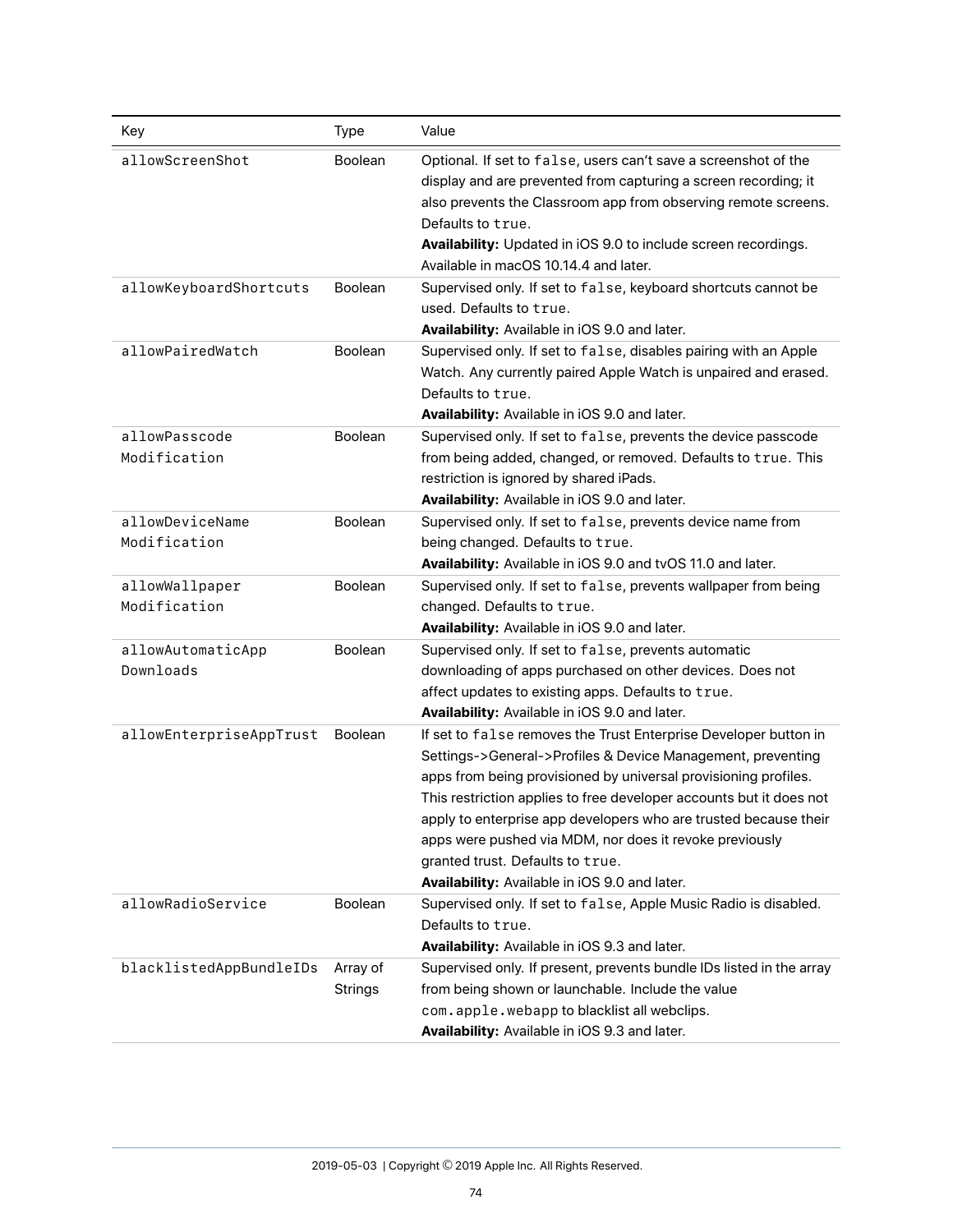| Key                                                  | <b>Type</b>    | Value                                                                                                            |
|------------------------------------------------------|----------------|------------------------------------------------------------------------------------------------------------------|
| whitelistedAppBundleIDs                              | Array of       | Supervised only. If present, allows only bundle IDs listed in the                                                |
|                                                      | <b>Strings</b> | array from being shown or launchable. Include the value                                                          |
|                                                      |                | com. apple. webapp to whitelist all webclips.                                                                    |
|                                                      |                | Availability: Available in iOS 9.3 and later.                                                                    |
| allowNotifications                                   | Boolean        | Supervised only. If set to false, notification settings cannot be                                                |
| Modification                                         |                | modified. Defaults to true.                                                                                      |
| allowRemoteScreen                                    | <b>Boolean</b> | Availability: Available in iOS 9.3 and later.<br>If set to false, remote screen observation by the Classroom app |
| Observation                                          |                | is disabled. Defaults to true.                                                                                   |
|                                                      |                | This key should be nested beneath allowScreenShot as a                                                           |
|                                                      |                | sub-restriction. If allowScreenShot is set to false, it also                                                     |
|                                                      |                | prevents the Classroom app from observing remote screens.                                                        |
|                                                      |                | Availability: Available in iOS 9.3 and macOS 10.14.4 and later.                                                  |
| allowDiagnostic                                      | <b>Boolean</b> | Supervised only. If set to false, the diagnostic submission and                                                  |
| SubmissionModification                               |                | app analytics settings in the Diagnostics & Usage pane in                                                        |
|                                                      |                |                                                                                                                  |
|                                                      |                | Settings cannot be modified. Defaults to true.                                                                   |
| allowBluetooth                                       | Boolean        | Availability: Available in iOS 9.3.2 and later.                                                                  |
|                                                      |                | Supervised only. If set to false, prevents modification of                                                       |
| Modification                                         |                | Bluetooth settings. Defaults to true.                                                                            |
|                                                      |                | Availability: Available in iOS 10.0 and later.                                                                   |
| allowAutoUnlock                                      | <b>Boolean</b> | If set to false, disallows macOS auto unlock. Defaults to true.                                                  |
|                                                      |                | Availability: Available only in macOS 10.12 and later.                                                           |
| allowCloudDesktopAnd                                 | <b>Boolean</b> | If set to false, disallows macOS cloud desktop and document                                                      |
| Documents                                            |                | services. Defaults to true.                                                                                      |
| allowDictation                                       |                | Availability: Available only in macOS 10.12.4 and later.                                                         |
|                                                      | Boolean        | Supervised only. If set to false, disallows dictation input.<br>Defaults to true.                                |
|                                                      |                |                                                                                                                  |
|                                                      |                | Availability: Available only in iOS 10.3 and later.                                                              |
| allowRemoteAppPairing                                | Boolean        | If set to false, the Apple TV cannot be paired for use with the                                                  |
|                                                      |                | Remote app or Control Center widget. Defaults to true.                                                           |
|                                                      |                | Availability: Available in tvOS 10.2 and later.                                                                  |
| forceWiFiWhitelisting                                | Boolean        | Optional. Supervised only. If set to true, the device can join                                                   |
|                                                      |                | Wi-Fi networks only if they were set up through a configuration                                                  |
|                                                      |                | profile. Defaults to false.                                                                                      |
|                                                      |                | Availability: Available only in iOS 10.3 and later.                                                              |
| forceUnpromptedManaged<br>ClassroomScreenObservation | <b>Boolean</b> | Deprecated in iOS 11. Use                                                                                        |
| allowAirPrint                                        |                | forceClassroomUnpromptedScreenObservation instead.                                                               |
|                                                      | <b>Boolean</b> | Supervised only. If set to false, disallow AirPrint. Defaults to                                                 |
|                                                      |                | true.                                                                                                            |
| allowAirPrint                                        | Boolean        | Availability: Available in iOS 11.0 and later.                                                                   |
|                                                      |                | Supervised only. If set to false, disallows keychain storage of                                                  |
| CredentialsStorage                                   |                | username and password for Airprint. Defaults to true.                                                            |
|                                                      |                | Availability: Available in iOS 11.0 and later.                                                                   |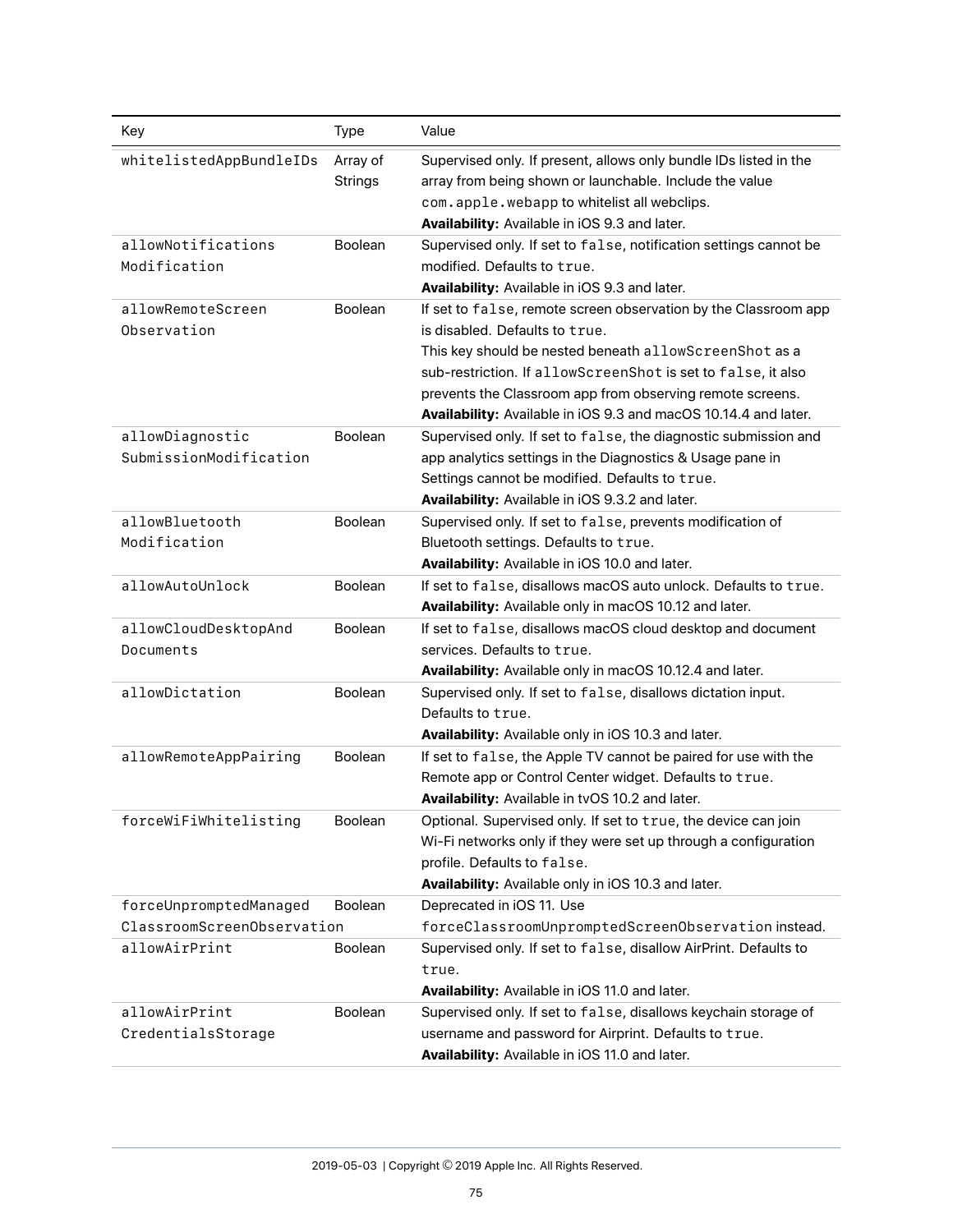| Key                                    | Type           | Value                                                                                                                                                                                                                                                                                                                                                                                                                       |
|----------------------------------------|----------------|-----------------------------------------------------------------------------------------------------------------------------------------------------------------------------------------------------------------------------------------------------------------------------------------------------------------------------------------------------------------------------------------------------------------------------|
| forceAirPrintTrustedTLS<br>Requirement | <b>Boolean</b> | Supervised only. If set to true, requires trusted certificates for<br>TLS printing communication. Defaults to false.<br>Availability: Available in iOS 11.0 and later.                                                                                                                                                                                                                                                      |
| allowAirPrintiBeacon<br>Discovery      | Boolean        | Supervised only. If set to false, disables iBeacon discovery of<br>AirPrint printers. This prevents spurious AirPrint Bluetooth<br>beacons from phishing for network traffic. Defaults to true.<br>Availability: Available in iOS 11.0 and later.                                                                                                                                                                           |
| allowCellularPlan<br>Modificaton       | Boolean        | Supervised only. If set to false, users can't change any settings<br>related to their cellular plan. Defaults to true.<br>Availability: Available in iOS 11.0 and later.                                                                                                                                                                                                                                                    |
| allowProximitySetupTo<br>NewDevice     | Boolean        | Supervised only. If set to false, disables the prompt to setup<br>new devices that are nearby. Defaults to true.<br>Availability: Available only in iOS 11.0 and later.                                                                                                                                                                                                                                                     |
| allowSystemAppRemoval                  | <b>Boolean</b> | Supervised only. If set to false, disables the removal of system<br>apps from the device. Defaults to true.<br>Availability: Available only in iOS 11.0 and later.                                                                                                                                                                                                                                                          |
| allowVPNCreation                       | <b>Boolean</b> | Supervised only. If set to false, disallow the creation of VPN<br>configurations. Defaults to true.<br>Availability: Available only in iOS 11.0 and later.                                                                                                                                                                                                                                                                  |
| allowUSBRestrictedMode                 | Boolean        | Supervised only. If set to false, device will always be able to<br>connect to USB accessories while locked. Defaults to true.<br>Availability: Available only in iOS 11.4.1 and later.                                                                                                                                                                                                                                      |
| forceDelayedSoftware<br>Updates        | Boolean        | Supervised only. If set to true, delays user visibility of Software<br>Updates. Defaults to false.<br>On macOS, seed build updates will be allowed, without delay.<br>Availability: Available in iOS 11.3 and macOS 10.13 and tvOS<br>12.2 and later.                                                                                                                                                                       |
| enforcedSoftwareUpdate<br>Delay        | Integer        | Supervised only. This restriction allows the admin to set how<br>many days a software update on the device will be delayed. With<br>this restriction in place, the user will not see a software update<br>until the specified number of days after the software update<br>release date.<br>The max is 90 days and the default value is 30.<br>Availability: Available in iOS 11.3 and macOS 10.13.4 and tvOS<br>12.2 later. |
| forceAuthentication<br>BeforeAutoFill  | <b>Boolean</b> | Optional. Supervised only. If set to true, the user will have to<br>authenticate before passwords or credit card information can be<br>autofilled in Safari and Apps. If this restriction is not enforced, the<br>user can toggle this feature in settings.<br>Only supported on devices with FacelD or TouchID.<br>Defaults to true.<br>Availability: Available only in iOS 11.0 and later.                                |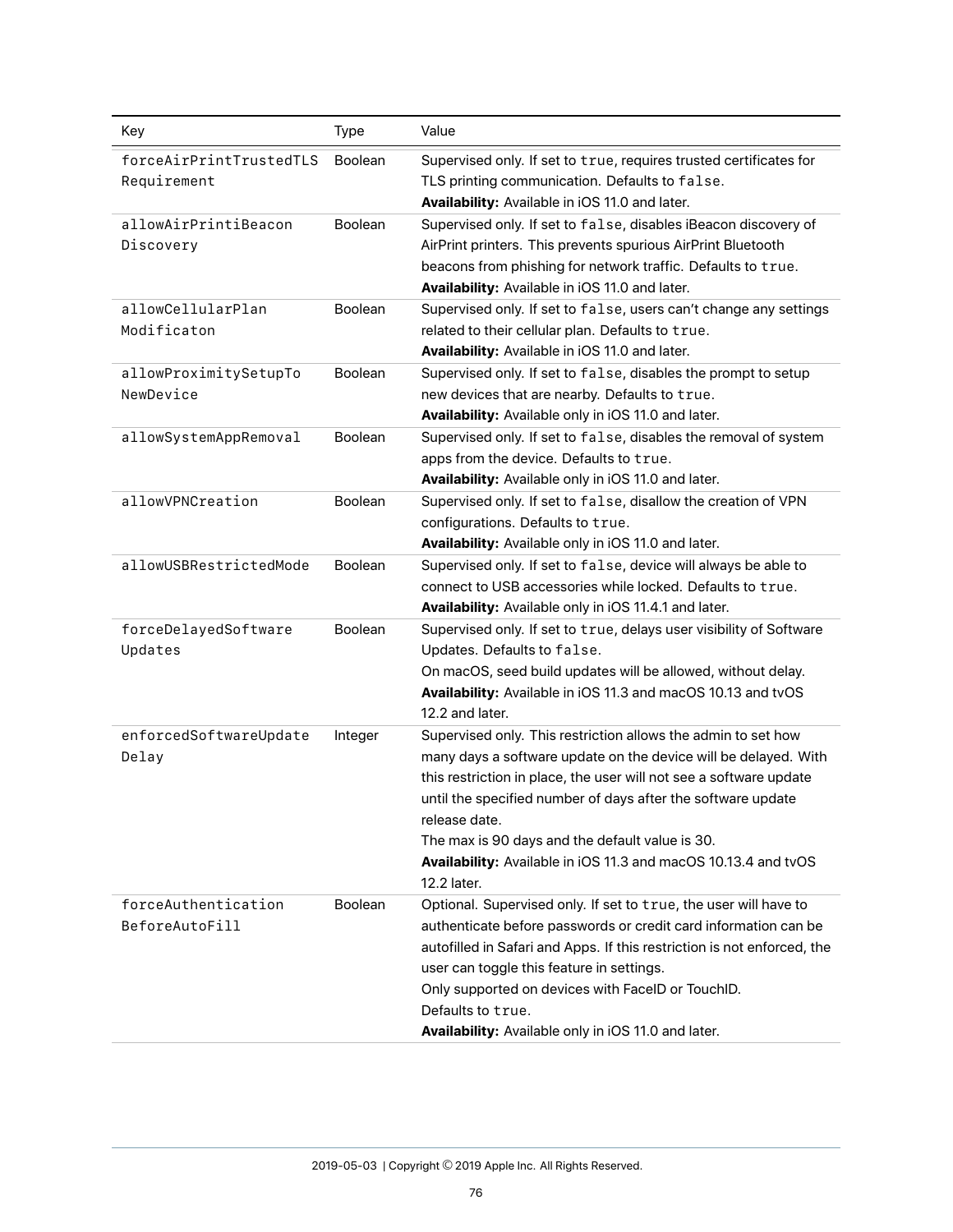| Key                                                   | <b>Type</b>    | Value                                                                                                                                                                                                                                                                                                                                                                                                                                                    |
|-------------------------------------------------------|----------------|----------------------------------------------------------------------------------------------------------------------------------------------------------------------------------------------------------------------------------------------------------------------------------------------------------------------------------------------------------------------------------------------------------------------------------------------------------|
| forceClassroom<br>AutomaticallyJoinClasses            | <b>Boolean</b> | Optional. Supervised only. If set to true, automatically give<br>permission to the teacher's requests without prompting the<br>student. Defaults to false.<br>Availability: Available only in iOS 11.0 and macOS 10.14.4 and<br>later.                                                                                                                                                                                                                   |
| forceClassroomRequest<br>PermissionToLeaveClasses     | <b>Boolean</b> | Optional. Supervised only. If set to true, a student enrolled in an<br>unmanaged course via Classroom will request permission from<br>the teacher when attempting to leave the course. Defaults to<br>false.<br>Availability: Available only in iOS 11.3 and macOS 10.14.4 and<br>later.                                                                                                                                                                 |
| forceClassroomUnprompted Boolean<br>AppAndDeviceLock  |                | Optional. Supervised only. If set to true, allow the teacher to<br>lock apps or the device without prompting the student. Defaults<br>to false.<br>Availability: Available only in iOS 11.0 and macOS 10.14.4 and<br>later.                                                                                                                                                                                                                              |
| forceClassroomUnprompted Boolean<br>ScreenObservation |                | Optional. Supervised only. If set to true, and<br>ScreenObservationPermissionModificationAllowed is<br>also true in the Education payload, a student enrolled in a<br>managed course via the Classroom app will automatically give<br>permission to that course's teacher's requests to observe the<br>student's screen without prompting the student. Defaults to<br>false.<br>Availability: Available only in iOS 11.0 and macOS 10.14.4 and<br>later. |
| ratingRegion                                          | String         | This 2-letter key is used by profile tools to display the proper<br>ratings for given region. It is not recognized or reported by the<br>client.<br>Possible values:<br>• au: Australia<br>• ca: Canada<br>• fr: France<br>de: Germany<br>ie: Ireland<br>$\bullet$ jp: Japan<br>nz: New Zealand<br>• gb: United Kingdom<br>• us: United States<br>Availability: Available in iOS and tvOS 11.3 and later.                                                |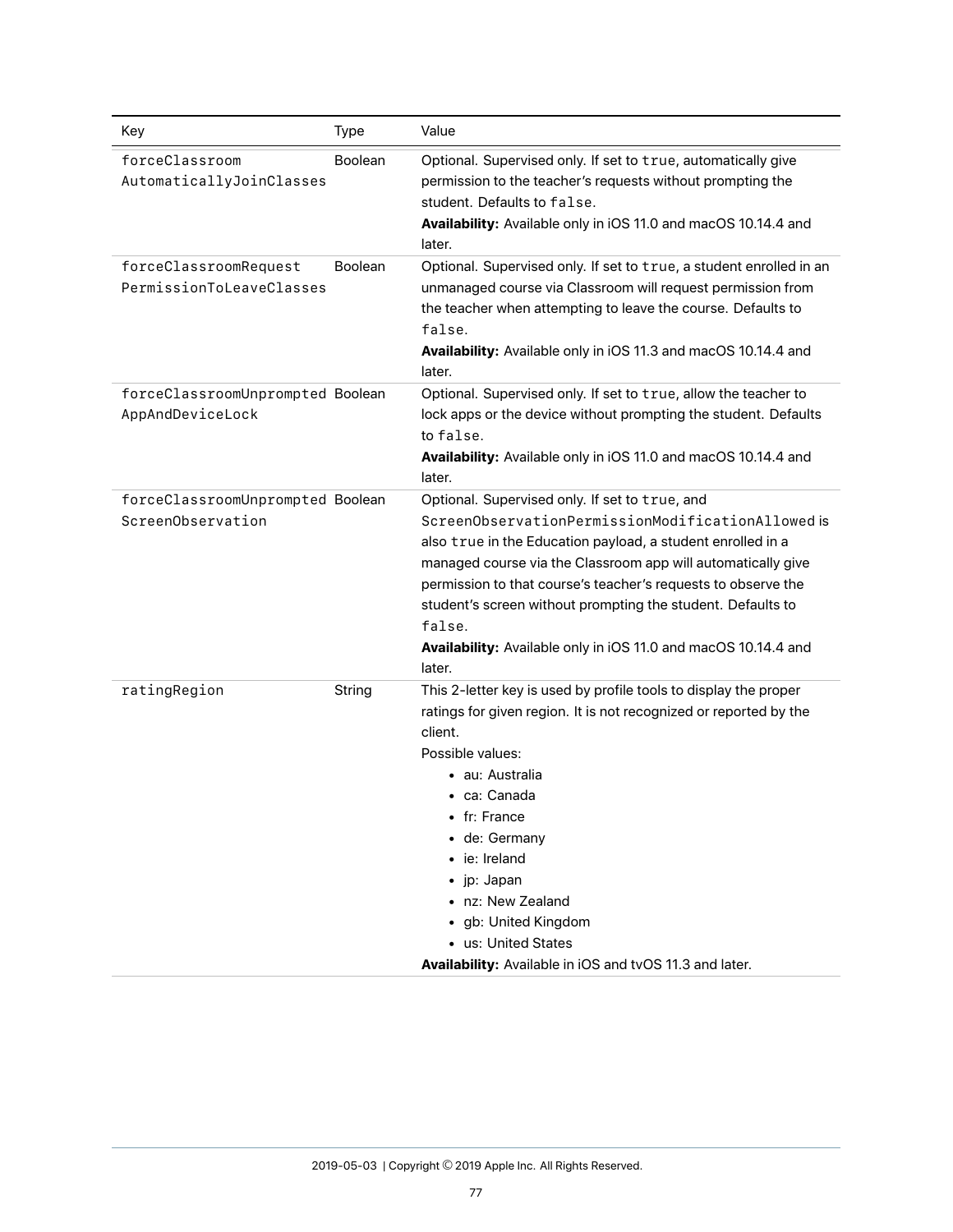| Key                           | <b>Type</b> | Value                                                                                                                                                                                                                                                                                                                                                                                                      |
|-------------------------------|-------------|------------------------------------------------------------------------------------------------------------------------------------------------------------------------------------------------------------------------------------------------------------------------------------------------------------------------------------------------------------------------------------------------------------|
| ratingMovies                  | Integer     | This value defines the maximum level of movie content that is<br>allowed on the device.<br>Possible values (with the US description of the rating level):<br>$\bullet$ 1000: All<br>500: NC-17<br>$-400:R$<br>300: PG-13<br>$\cdot$ 200: PG<br>100: G<br>$\bullet$ 0: None<br>Availability: Available only in iOS and tvOS 11.3 and later.                                                                 |
| ratingTVShows                 | Integer     | This value defines the maximum level of TV content that is<br>allowed on the device.<br>Possible values (with the US description of the rating level):<br>• 1000: All<br>600: TV-MA<br>500: TV-14<br>400: TV-PG<br>$-300: TV-G$<br>200: TV-Y7<br>100: TV-Y<br>$\bullet$ 0: None<br>Availability: Available only in iOS and tvOS 11.3 and later.                                                            |
| ratingApps                    | Integer     | This value defines the maximum level of app content that is<br>allowed on the device.<br>Possible values (with the US description of the rating level):<br>$\cdot$ 1000: All<br>$\cdot$ 600: 17+<br>$300:12+$<br>$\bullet$ 200: 9+<br>$\bullet$ 100: 4+<br>$\bullet$ 0: None<br>Availability: Available only in iOS 5 and tvOS 11.3 and later.                                                             |
| forceAutomaticDate<br>AndTime | Boolean     | Optional. Supervised only. If set to true, the Date & Time "Set<br>Automatically" feature is turned on and can't be turned off by the<br>user. Defaults to false.<br>Note: The device's time zone will only be updated when the<br>device can determine its location (cellular connection or wifi with<br>location services enabled).<br>Availability: Available only in iOS 12.0 and tvOS 12.2 and later. |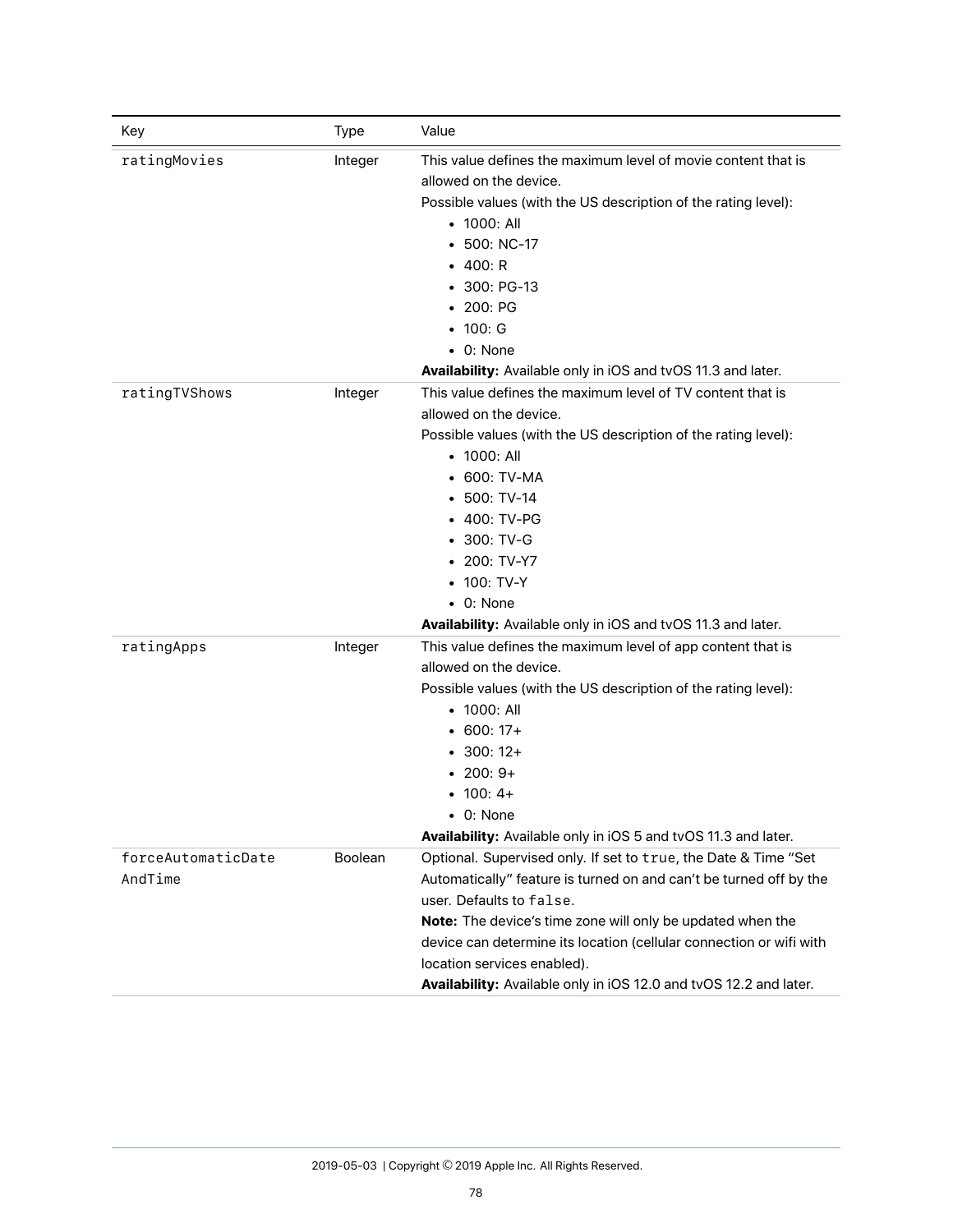| Key                                      | Type           | Value                                                                                                                                                                                                                                                                                                                                                                                                                    |
|------------------------------------------|----------------|--------------------------------------------------------------------------------------------------------------------------------------------------------------------------------------------------------------------------------------------------------------------------------------------------------------------------------------------------------------------------------------------------------------------------|
| allowPasswordAutoFill                    | <b>Boolean</b> | Optional. Supervised only. If set to false, users will not be able<br>to use the AutoFill Passwords feature on iOS and will not be<br>prompted to use a saved password in Safari or in apps. If set to<br>false, Automatic Strong Passwords will also be disabled and<br>strong passwords will not be suggested to users. Defaults to<br>true.<br>Availability: Available only in iOS 12.0 and macOS 10.14 and<br>later. |
| allowPasswordProximity<br>Requests       | <b>Boolean</b> | Optional. Supervised only. If set to false, a user's device will<br>not request passwords from nearby devices. Defaults to true.<br>Availability: Available only in iOS 12.0, macOS 10.14, and tvOS<br>12.0 and later.                                                                                                                                                                                                   |
| allowPasswordSharing                     | <b>Boolean</b> | Optional. Supervised only. If set to false, users can not share<br>their passwords with the Airdrop Passwords feature. Defaults to<br>true.<br>Availability: Available only in iOS 12.0 and macOS 10.14 and<br>later.                                                                                                                                                                                                    |
| allowManagedToWrite<br>UnmanagedContacts | <b>Boolean</b> | Optional. If set to true, managed apps can write contacts to<br>unmanaged contacts accounts. Defaults to false.<br>if allowOpenFromManagedToUnmanaged is true, this<br>restriction has no effect.<br>A payload that sets this to true must be installed via MDM.<br>Availability: Available only in iOS 12.0 and later.                                                                                                  |
| allowUnmanagedToRead<br>ManagedContacts  | <b>Boolean</b> | Optional. If set to true, unmanaged apps can read from<br>managed contacts accounts. Defaults to false.<br>if allowOpenFromManagedToUnmanaged is true, this<br>restriction has no effect.<br>A payload that sets this to true must be installed via MDM.<br>Availability: Available only in iOS 12.0 and later.                                                                                                          |
| allowESIMModification                    | <b>Boolean</b> | Optional. Supervised only. If set to false, the user may not<br>remove or add a cellular plan to the eSIM on the device. Defaults<br>to true.<br>Availability: Available only in iOS 12.1 and later.                                                                                                                                                                                                                     |
| allowPersonalHotspot<br>Modification     | <b>Boolean</b> | Optional. Supervised only. If set to false, the user may not<br>modify the personal hotspot setting. Defaults to true.<br>Availability: Available only in iOS 12.2 and later.                                                                                                                                                                                                                                            |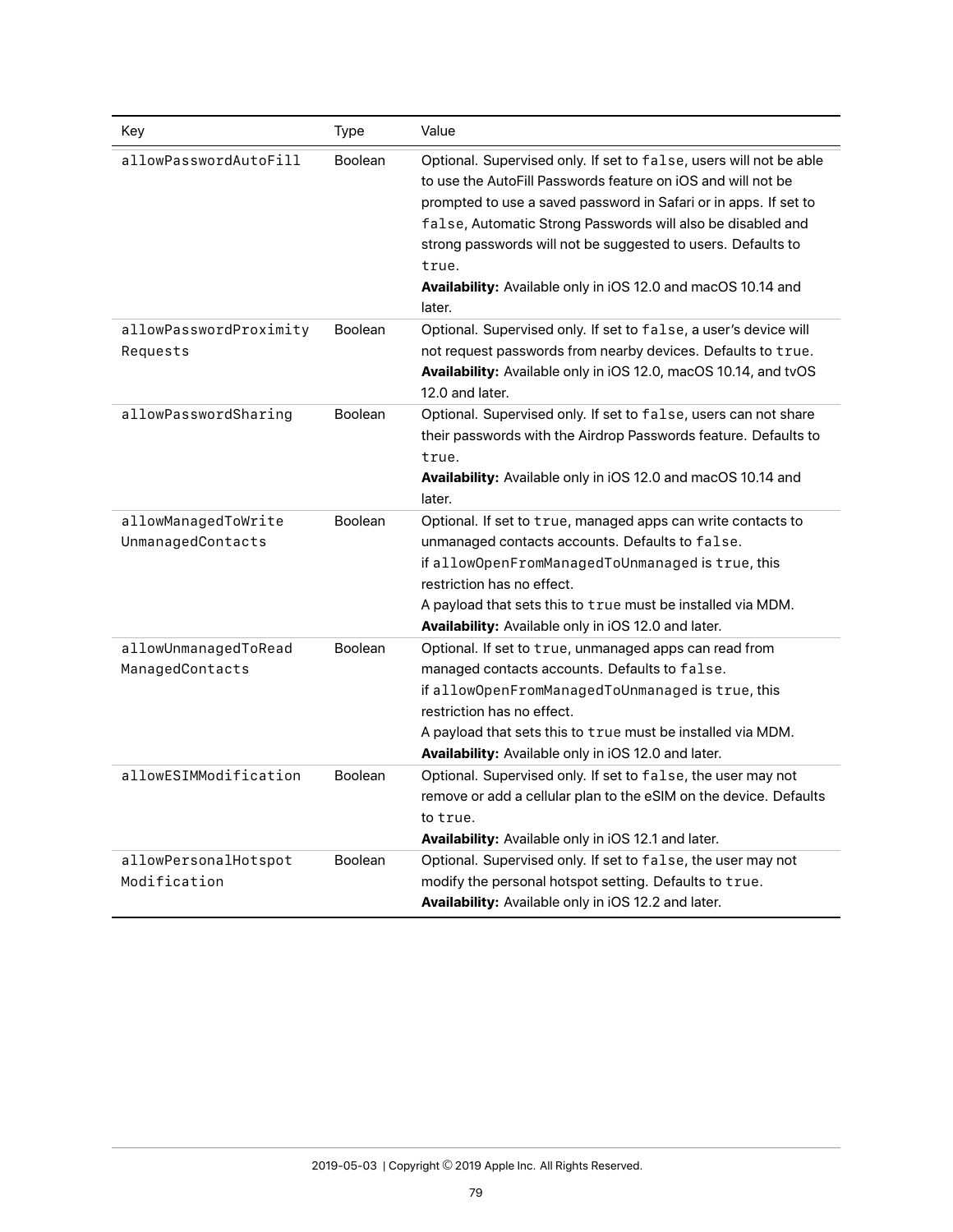## SCEP Payload

The SCEP (Simple Certificate Enrollment Protocol) payload is designated by specifying com.apple.security.scep as the PayloadType value.

An SCEP payload automates the request of a client certificate from an SCEP server, as described in [Over-the-Air](https://developer.apple.com/library/archive/documentation/NetworkingInternet/Conceptual/iPhoneOTAConfiguration/Introduction/Introduction.html#//apple_ref/doc/uid/TP40009505) [Profile Delivery and Configuration](https://developer.apple.com/library/archive/documentation/NetworkingInternet/Conceptual/iPhoneOTAConfiguration/Introduction/Introduction.html#//apple_ref/doc/uid/TP40009505).

| Key                | Type           | Value                                                                                                                                                                                                                                                                                                                                                                                                                                           |
|--------------------|----------------|-------------------------------------------------------------------------------------------------------------------------------------------------------------------------------------------------------------------------------------------------------------------------------------------------------------------------------------------------------------------------------------------------------------------------------------------------|
| <b>URL</b>         | String         | The SCEP URL. See Over-the-Air Profile Delivery and Configuration for<br>more information about SCEP.                                                                                                                                                                                                                                                                                                                                           |
| Name               | String         | Optional. Any string that is understood by the SCEP server. For<br>example, it could be a domain name like example.org. If a certificate<br>authority has multiple CA certificates this field can be used to<br>distinguish which is required.                                                                                                                                                                                                  |
| Subject            | Array          | Optional. The representation of a X.500 name represented as an array<br>of OID and value. For example, /C=US/0=Apple<br>Inc./CN=foo/1.2.5.3=bar, which would translate to:<br>$[ [ [ "C", "US"] ], [ [ "O", "Apple Inc." ] ],  ]$<br>$[$ "1.2.5.3", "bar" ] ] ]<br>OIDs can be represented as dotted numbers, with shortcuts for<br>country (C), locality (L), state (ST), organization (0), organizational unit<br>(OU), and common name (CN). |
| Challenge          | String         | Optional. A pre-shared secret.                                                                                                                                                                                                                                                                                                                                                                                                                  |
| Keysize            | Integer        | Optional. The key size in bits, either 1024 or 2048.                                                                                                                                                                                                                                                                                                                                                                                            |
| KeyType            | String         | Optional. Currently always "RSA".                                                                                                                                                                                                                                                                                                                                                                                                               |
| KeyUsage           | Integer        | Optional. A bitmask indicating the use of the key. 1 is signing, 4 is<br>encryption, 5 is both signing and encryption. Some certificate<br>authorities, such as Windows CA, support only encryption or signing,<br>but not both at the same time.<br>Availability: Available only in iOS 4 and later.                                                                                                                                           |
| Retries            | Integer        | Optional. The number of times the device should retry if the server<br>sends a PENDING response. Defaults to 3.                                                                                                                                                                                                                                                                                                                                 |
| RetryDelay         | Integer        | Optional. The number of seconds to wait between subsequent retries.<br>The first retry is attempted without this delay. Defaults to 10.                                                                                                                                                                                                                                                                                                         |
| CAFingerprint      | Data           | Optional. The fingerprint of the Certificate Authority certificate.                                                                                                                                                                                                                                                                                                                                                                             |
| AllowAllAppsAccess | Boolean        | Optional. If true, all apps have access to the private key. Default is<br>false.                                                                                                                                                                                                                                                                                                                                                                |
| KeyIsExtractable   | <b>Boolean</b> | Optional. If false, the private key cannot be exported from the<br>keychain. Default is true.                                                                                                                                                                                                                                                                                                                                                   |

In addition to the settings common to all payloads, this payload defines the following keys: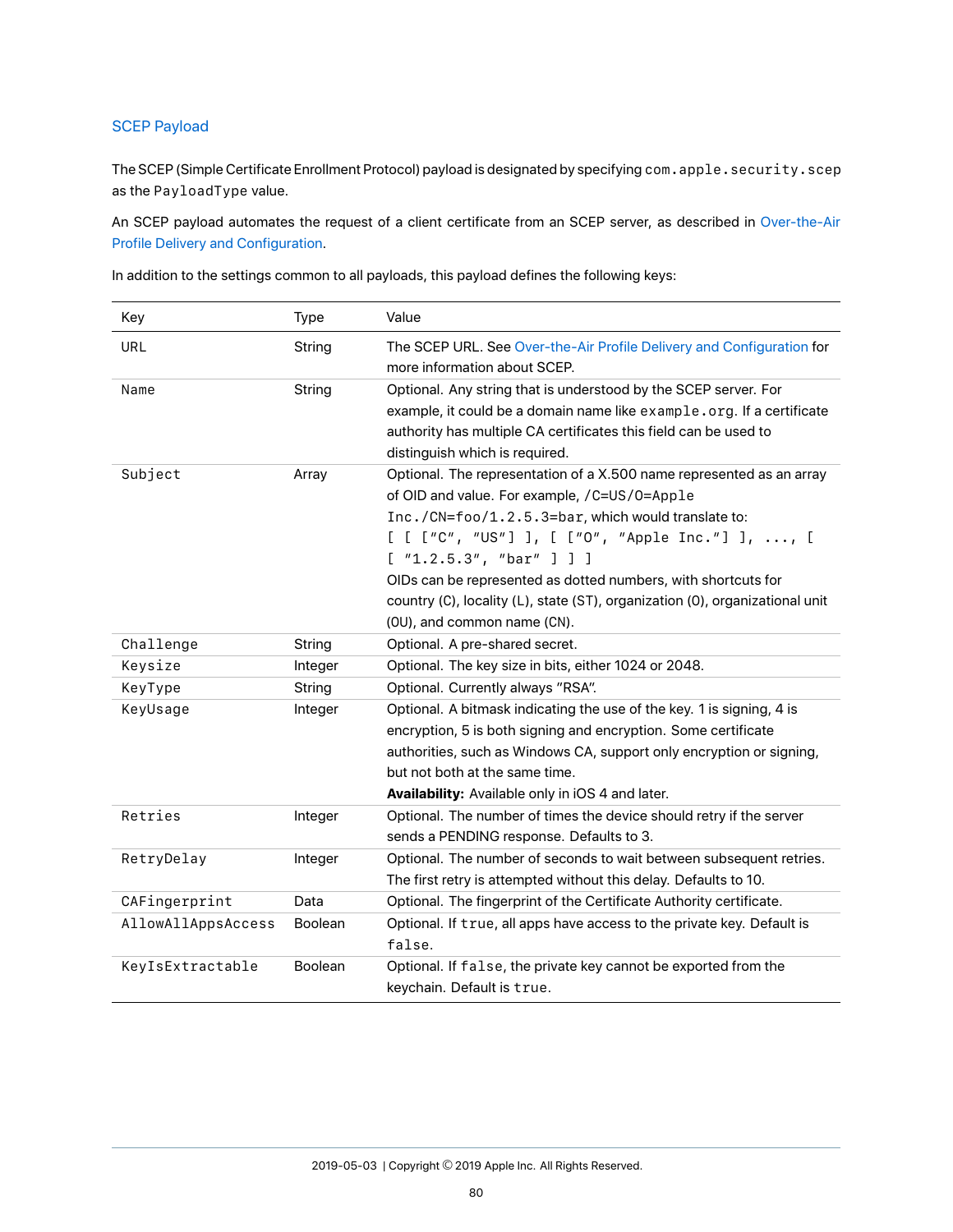#### SubjectAltName Dictionary Keys

The SCEP payload can specify an optional SubjectAltName dictionary that provides values required by the CA for issuing a certificate. You can specify a single string or an array of strings for each key.

The values you specify depend on the CA you're using, but might include DNS name, URL, or email values. For an example, see [Sample Configuration Profile](#page-118-0) or read [Over-the-Air Profile Delivery and Configuration.](https://developer.apple.com/library/archive/documentation/NetworkingInternet/Conceptual/iPhoneOTAConfiguration/Introduction/Introduction.html#//apple_ref/doc/uid/TP40009505)

#### GetCACaps Dictionary Keys

If you add a dictionary with the key GetCACaps, the device uses the strings you provide as the authoritative source of information about the capabilities of your CA. Otherwise, the device queries the CA for GetCACaps and uses the answer it gets in response.If the CA doesn't respond, the device defaults to GET 3DES and SHA-1 requests. For more information, read [Over-the-Air Profile Delivery and Configuration.](https://developer.apple.com/library/archive/documentation/NetworkingInternet/Conceptual/iPhoneOTAConfiguration/Introduction/Introduction.html#//apple_ref/doc/uid/TP40009505) This feature is not supported in macOS.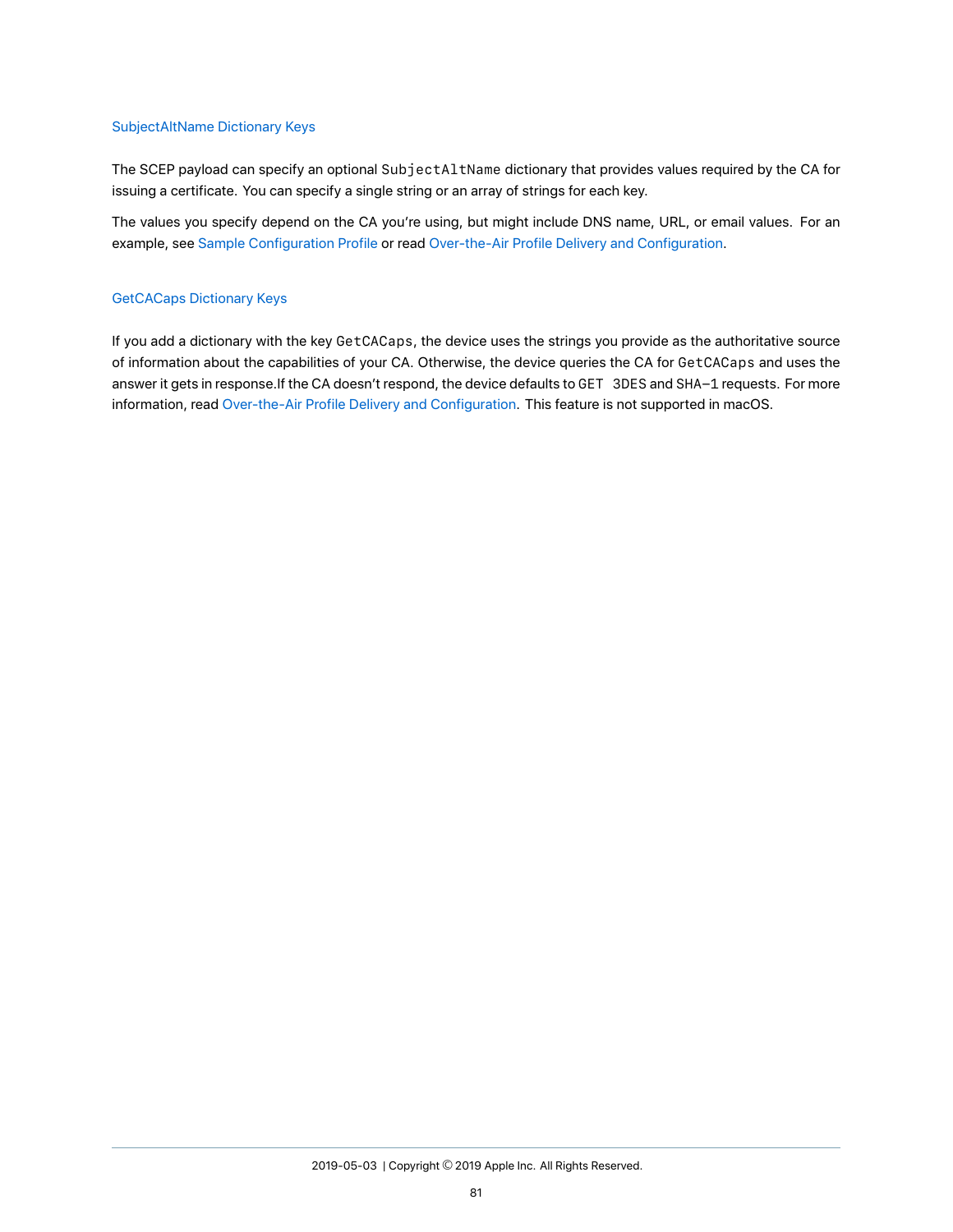#### **Screensaver**

Screensaver payloads are designated by specifying com. apple.screensaver as the PayloadType.

The device level screensaver payload can be used to customize the screensaver and enable or disable the screen lock password function.

The Screensaver payload defines the following keys:

| Key                   | Type           | Value                                                                                                                                                                                                                                                                                                                                                                                                                                     |
|-----------------------|----------------|-------------------------------------------------------------------------------------------------------------------------------------------------------------------------------------------------------------------------------------------------------------------------------------------------------------------------------------------------------------------------------------------------------------------------------------------|
| askForPassword        | <b>Boolean</b> | Optional. If true, the user will be prompted for a password when<br>the screensaver is unlocked or stopped. When using this prompt,<br>askForPasswordDelay must also be provided.<br><b>Availability:</b> Available in macOS 10.13 and later.                                                                                                                                                                                             |
| askForPasswordDelay   | Integer        | Optional. Number of seconds to delay before the password will be<br>required to unlock or stop the screen saver (the "grace period"). A<br>value of 2147483647 (eg 0x7FFFFFFF) can be used to disable this<br>requirement, and on 10.13, the payload is one of the only ways of<br>disabling the feature. Note that askForPassword must be set to<br>true to use this option.<br><b>Availability:</b> Available in macOS 10.13 and later. |
| loginWindowModulePath | String         | Optional. A full path to the screen saver module to be used.<br><b>Availability:</b> Available in macOS 10.11 and later.                                                                                                                                                                                                                                                                                                                  |
| loginWindowIdleTime   | Integer        | Optional. Number of seconds of inactivity before screensaver<br>activates. (0=never activate).<br><b>Availability:</b> Available in macOS 10.11 and later.                                                                                                                                                                                                                                                                                |

User level screensaver payloads are designated by specifying com.apple.screensaver.user as the PayloadType.

The user level screensaver settings are specific to a user, instead of the device.

The Screensaver User payload defines the following keys:

| Key        | Tvpe    | Value                                                                                                                                               |
|------------|---------|-----------------------------------------------------------------------------------------------------------------------------------------------------|
| modulePath | String  | Optional. A full path to the screen saver module to be used.<br><b>Availability:</b> Available in macOS 10.11 and later.                            |
| idleTime   | Integer | Optional. Number of seconds of inactivity before screensaver activates.<br>(0=never activate).<br>Availability: Available in macOS 10.11 and later. |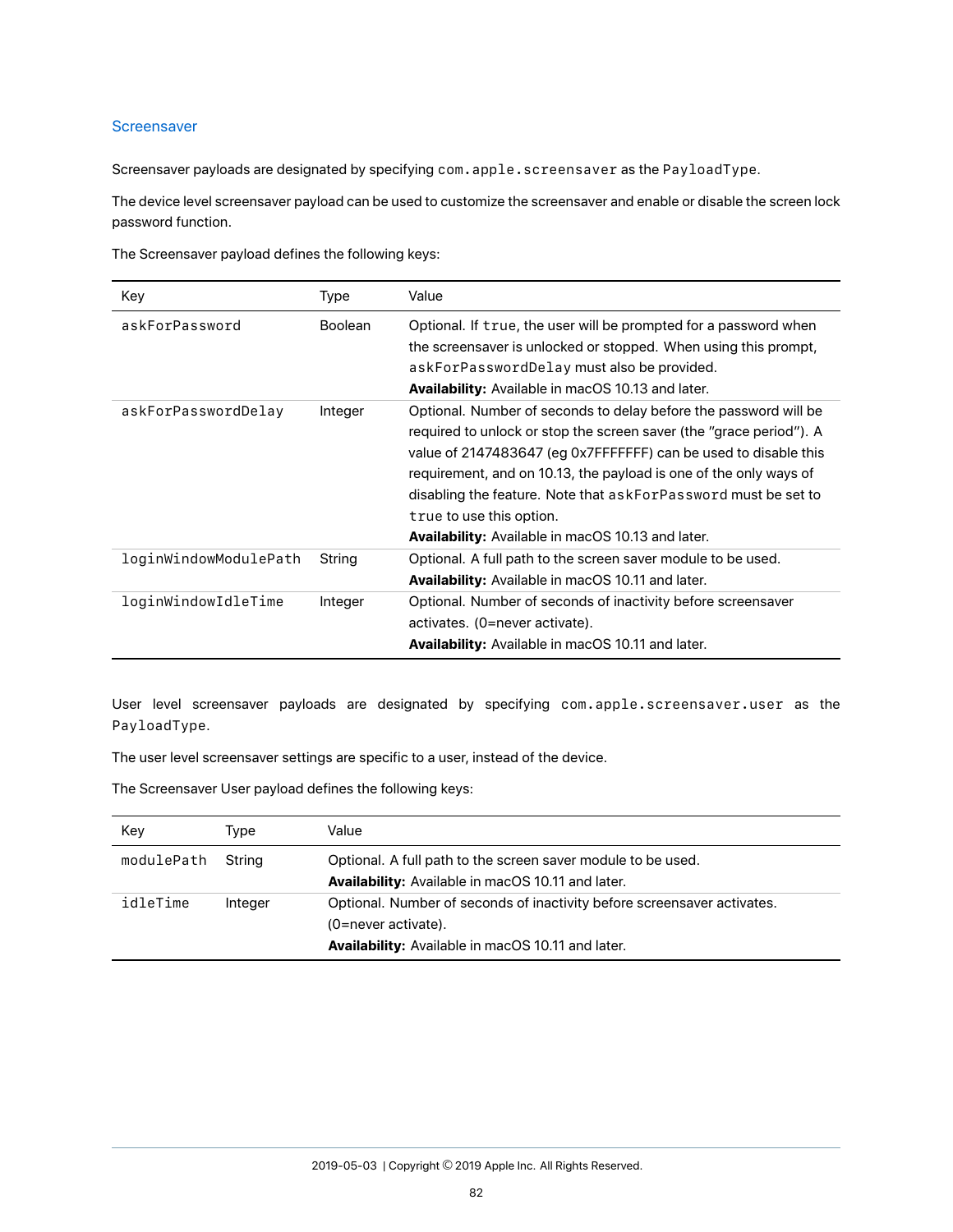#### Setup Assistant

The Setup Assistant Payload is designated by specifying com.apple.SetupAssistant.managed as the PayloadType.

On macOS, this payload specifies Setup Assistant options for either the system or particular users.

In addition to the settings common to all payloads, this payload defines the following keys:

| Key                    | Type           | Value                                                                                                             |
|------------------------|----------------|-------------------------------------------------------------------------------------------------------------------|
| SkipCloudSetup         | <b>Boolean</b> | Optional. If true, skip the Apple ID setup window.<br><b>Availability:</b> Available in macOS 10.12 and later.    |
| SkipSiriSetup          | <b>Boolean</b> | Optional. If true, skip the Siri setup window.<br>Availability: Available in macOS 10.12 and later.               |
| SkipPrivacySetup       | <b>Boolean</b> | Optional. If true, skip the Privacy consent window.<br><b>Availability:</b> Available in macOS 10.13.4 and later. |
| SkipiCloudStorageSetup | <b>Boolean</b> | Optional. If true, skip the iCloud Storage window.<br><b>Availability:</b> Available in macOS 10.13.4 and later.  |
| SkipTrueTone           | <b>Boolean</b> | Optional. If true, skip the True Tone Display window.<br>Availability: Available in macOS 10.13.6 and later.      |
| SkipAppearance         | <b>Boolean</b> | Optional. If true, skip the Choose Your Look window.<br><b>Availability:</b> Available in macOS 10.14 and later.  |

#### Shared Device Configuration Payload

The Shared Device Configuration Payload is designated by specifying com.apple.shareddeviceconfiguration as the PayloadType. It can contain only one payload, which must be supervised. It is not supported on the User Channel.

The Shared Device Configuration Payload allows admins to specify optional text displayed on the login window and lock screen (i.e. a "If Lost, Return To" message and Asset Tag Information). It is supported on iOS 9.3 and later.

In addition to the settings common to all payloads, this payload defines the following keys:

| Key                   | Type   | Value                                                                                                    |
|-----------------------|--------|----------------------------------------------------------------------------------------------------------|
| AssetTagInformation   | String | Optional. Asset tag information for the device, displayed on the<br>login window and lock screen.        |
| LockScreenFootnote    | String | Optional. A footnote displayed on the login window and lock screen.<br>Available in iOS 9.3.1 and later. |
| IfLostReturnToMessage | String | <b>Deprecated.</b> Use LockScreenFootnote instead.                                                       |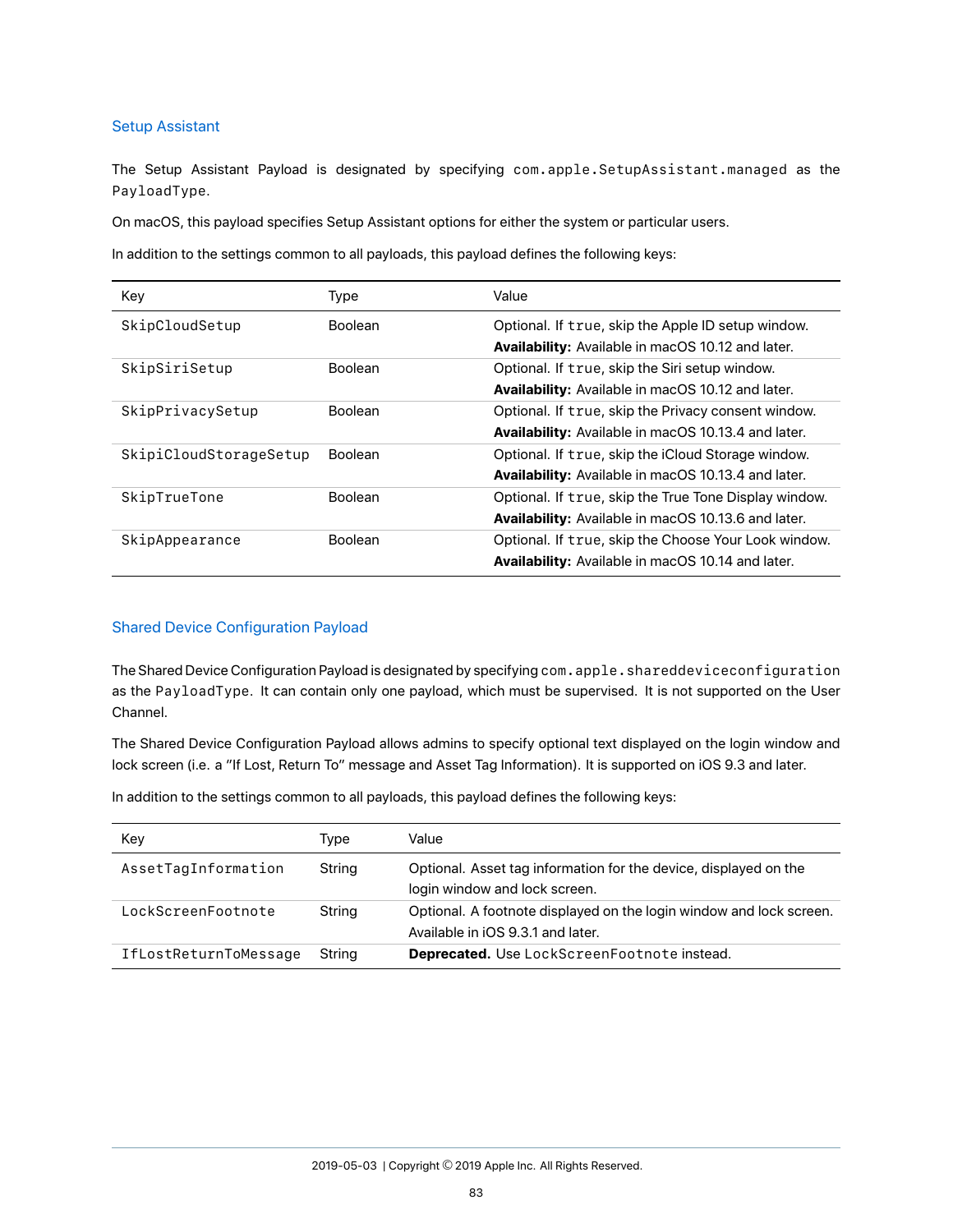#### ShareKit Payload

MacOS 10.9 or later only. The ShareKit Payload is designated by specifying com.apple.com.apple.ShareKitHelper as the PayloadType. It can contain only one payload. It is supported on the User Channel.

The ShareKit Payload specifies which ShareKit plugin can be accessed on client. Both allow and disallow lists can be specified.

This payload is deprecated as of macOS 10.12. For clients running macOS 10.13 or later, use the NSExtension Payload instead. If a profile contains both a NSExtension Payload and a ShareKit Payload, the ShareKit Payload will be ignored.

In addition to the settings common to all payloads, this payload defines the following keys:

| Key                     | Type                       | Value                                                                                                                                                |
|-------------------------|----------------------------|------------------------------------------------------------------------------------------------------------------------------------------------------|
| SHKAllowedShareServices | Array of<br><b>Strings</b> | Optional. List of plugin IDs that will show up in the user's Share<br>menu. If this array exists then only these items will be permitted.            |
| SHKDeniedShareServices  | Array of<br><b>Strings</b> | Optional. List of plugin IDs that will not show up in the user's<br>Share menu. This key is used only if there is no<br>SHKAllowedShareServices key. |

The following plugin IDs are supported by this payload:

- "com.apple.share.AirDrop": AirDrop
- "com.apple.share.Facebook": Facebook
- "com.apple.share.Twitter": Twitter
- "com.apple.share.Mail": Mail
- "com.apple.share.Messages": Messages
- "com.apple.share.Video": Video Services
- "com.apple.share.addtoiphoto": Photos
- "com.apple.share.addtoaperture": Aperture
- "com.apple.share.readlater": Reading List
- "com.apple.share.SinaWeibo": Sina Weibo
- "com.apple.Notes.SharingExtension": Notes
- "com.apple.reminders.RemindersShareExtension": Reminders
- "com.apple.share.LinkedIn.post": LinkedIn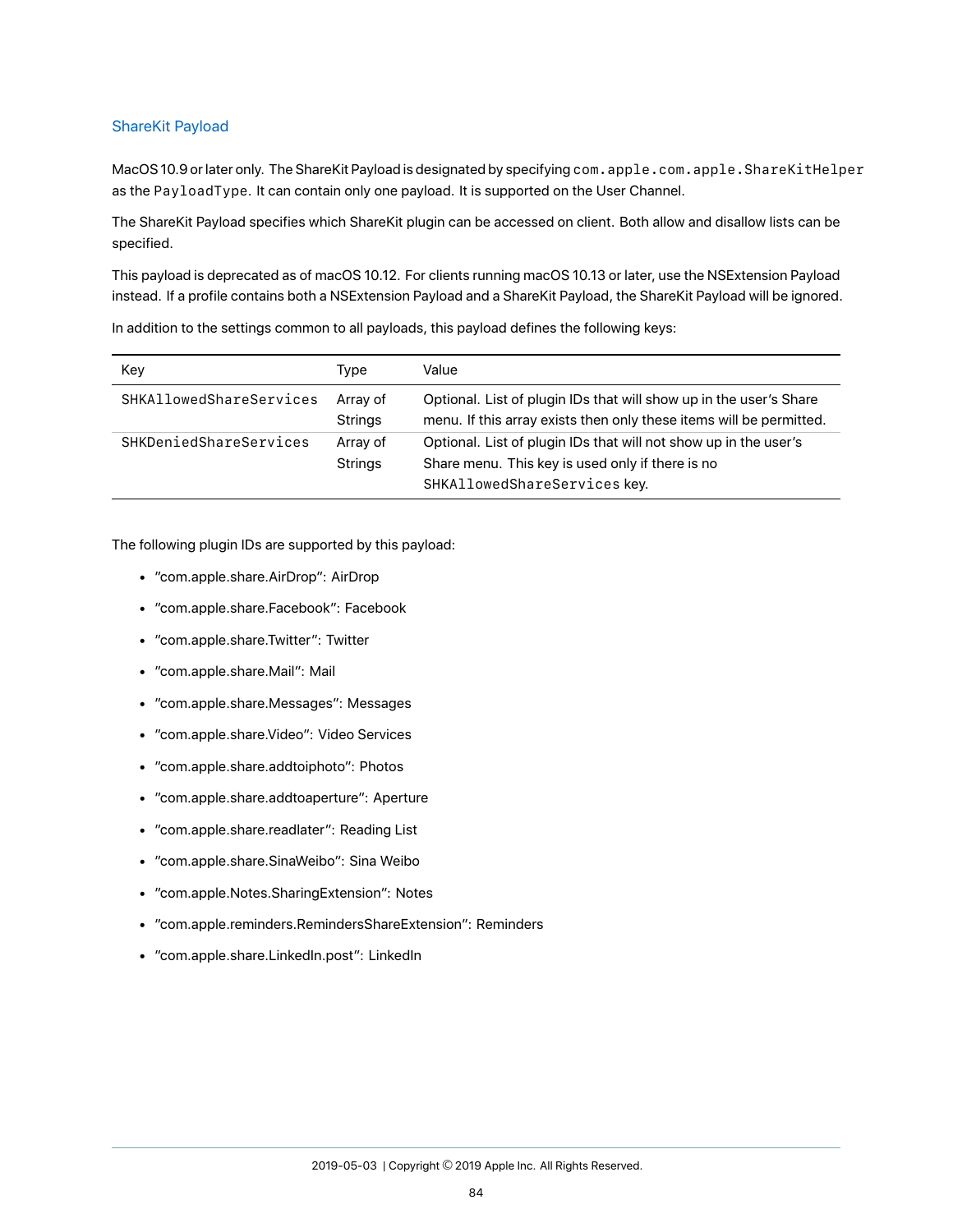## Single Sign-On Account Payload

The Single Sign-On Account payload is designated by specifying com.apple.sso as the PayloadType.

This payload is supported only in iOS 7.0 and later.

In addition to the settings common to all payloads, this payload defines the following keys:

| Kev      | Type       | Value                                          |
|----------|------------|------------------------------------------------|
| Name     | String     | Human-readable name for the account.           |
| Kerberos | Dictionary | Kerberos-related information, described below. |

The Kerberos dictionary can contain the following keys:

| Key                    | Type                       | Value                                                                                                                                                                                                                                                                                                                                                                                              |
|------------------------|----------------------------|----------------------------------------------------------------------------------------------------------------------------------------------------------------------------------------------------------------------------------------------------------------------------------------------------------------------------------------------------------------------------------------------------|
| PrincipalName          | String                     | Optional. The Kerberos principal name. If not provided, the user is<br>prompted for one during profile installation.<br>This field must be provided for MDM installation.                                                                                                                                                                                                                          |
| PayloadCertificateUUID | String                     | Optional. The PayloadUUID of an identity certificate payload that<br>can be used to renew the Kerberos credential without user<br>interaction. The certificate payload must have either the<br>com.apple.security.pkcs12 or<br>com.apple.security.scep payload type. Both the Single<br>Sign On payload and the identity certificate payload must be<br>included in the same configuration profile |
| Realm                  | String                     | The Kerberos realm name. This value should be properly<br>capitalized.                                                                                                                                                                                                                                                                                                                             |
| URLPrefixMatches       | Array of<br>Strings        | List of URLs prefixes that must be matched to use this account for<br>Kerberos authentication over HTTP. Note that the URL postfixes<br>must match as well.                                                                                                                                                                                                                                        |
| AppIdentifierMatches   | Array of<br><b>Strings</b> | Optional. List of app identifiers that are allowed to use this login. If<br>this field missing, this login matches all app identifiers.<br>This array, if present, may not be empty.                                                                                                                                                                                                               |

Each entry in the URLPrefixMatches array must contain a URL prefix. Only URLs that begin with one of the strings in this account are allowed to access the Kerberos ticket. URL matching patterns must include the scheme—for example, http://www.example.com/. If a matching pattern does not end in /, a / is appended to it.

The URL matching patterns must begin with either http:// or https://. A simple string match is performed, so the URL prefix http://www.example.com/ does not match http://www.example.com:80/. With iOS 9.0 or later, however, a single wildcard \* may be used to specify all matching values. For example, http://\*.example.com/ will match both http://store.example.com/ and http://www.example.com.

The patterns http://.com and https://.com match all HTTP and HTTPS URLs, respectively.

The AppIdentifierMatches array must contain strings that match app bundle IDs. These strings may be exact matches (com.mycompany.myapp, for example) or may specify a prefix match on the bundle ID by using the  $*$  wildcard character. The wildcard character must appear after a period character (.), and may appear only once, at the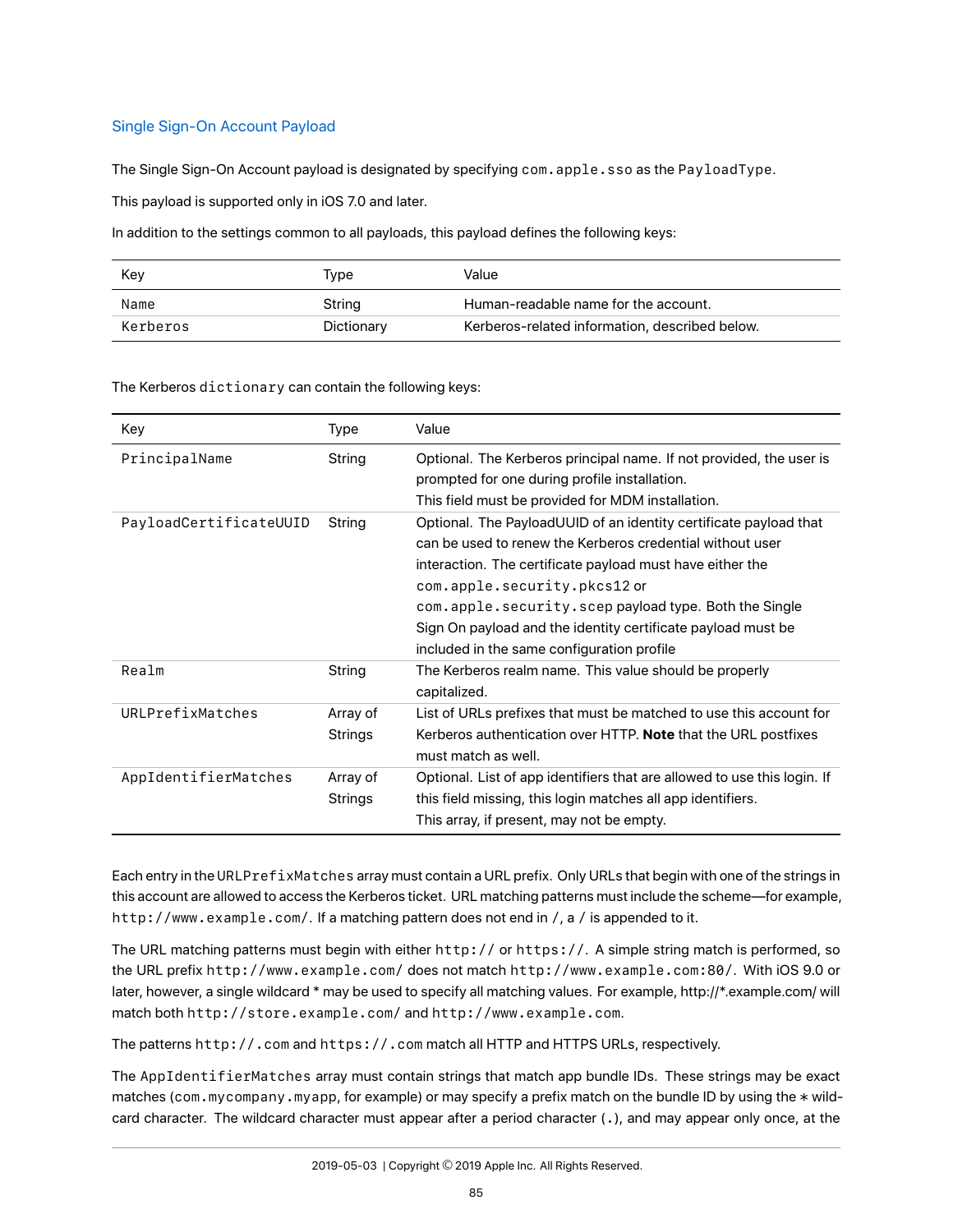end of the string (com.mycompany.\*, for example). When a wildcard is included, any app whose bundle ID begins with the prefix is granted access to the account.

#### SmartCard Settings Payload

The SmartCard Settings payload is designated by specifying com.apple.security.smartcard as the PayloadType.

This payload controls restrictions and settings for SmartCard pairing on macOS v10.12.4 and later.

In addition to the settings common to all payloads, this payload defines the following keys:

| Key                   | Type           | Value                                                                                                                                                                                                                                                                                                                                                                                                                                                                                                                                                                                                                                                                                                                                                                 |
|-----------------------|----------------|-----------------------------------------------------------------------------------------------------------------------------------------------------------------------------------------------------------------------------------------------------------------------------------------------------------------------------------------------------------------------------------------------------------------------------------------------------------------------------------------------------------------------------------------------------------------------------------------------------------------------------------------------------------------------------------------------------------------------------------------------------------------------|
| UserPairing           | Boolean        | Optional. If false, users will not get the pairing dialog, although<br>existing pairings will still work. Default is true.                                                                                                                                                                                                                                                                                                                                                                                                                                                                                                                                                                                                                                            |
| allowSmartCard        | <b>Boolean</b> | Optional. If false, the SmartCard is disabled for logins,<br>authorizations, and screensaver unlocking. It is still allowed for<br>other functions, such as signing emails and web access. A restart<br>is required for a change of setting to take effect. Default is true.                                                                                                                                                                                                                                                                                                                                                                                                                                                                                          |
| checkCertificateTrust | Integer        | Optional. Valid values are 0-3:<br>• 0: certificate trust check is turned off<br>• 1: certificate trust check is turned on. Standard validity<br>check is being performed but this does not include<br>additional revocation checks.<br>• 2: certificate trust check is turned on, plus a soft revocation<br>check is performed. Until the certificate is explicitly rejected<br>by CRL/OCSP, it is considered as valid. This implies that<br>unavailable/unreachable CRL/OCSP allows this check to<br>succeed.<br>• 3: certificate trust check is turned on, plus a hard revocation<br>check is performed. Unless CRL/OCSP explicitly says "this<br>certificate is OK", the certificate is considered as invalid. The<br>is the most secure option.<br>Default is 0. |
| oneCardPerUser        | <b>Boolean</b> | Optional. If true, a user can pair with only one SmartCard,<br>although existing pairings will be allowed if already set up. Default<br>is false.                                                                                                                                                                                                                                                                                                                                                                                                                                                                                                                                                                                                                     |
| enforceSmartCard      | Boolean        | Optional. If true, a user can only login or authenticate with a<br>SmartCard. Default is false.                                                                                                                                                                                                                                                                                                                                                                                                                                                                                                                                                                                                                                                                       |
| tokenRemovalAction    | Integer        | Optional. If 1, when the SmartCard is removed, the screensaver will<br>be enabled. Default is 0.<br>Availability: Available in macOS 10.13.4 and later.                                                                                                                                                                                                                                                                                                                                                                                                                                                                                                                                                                                                               |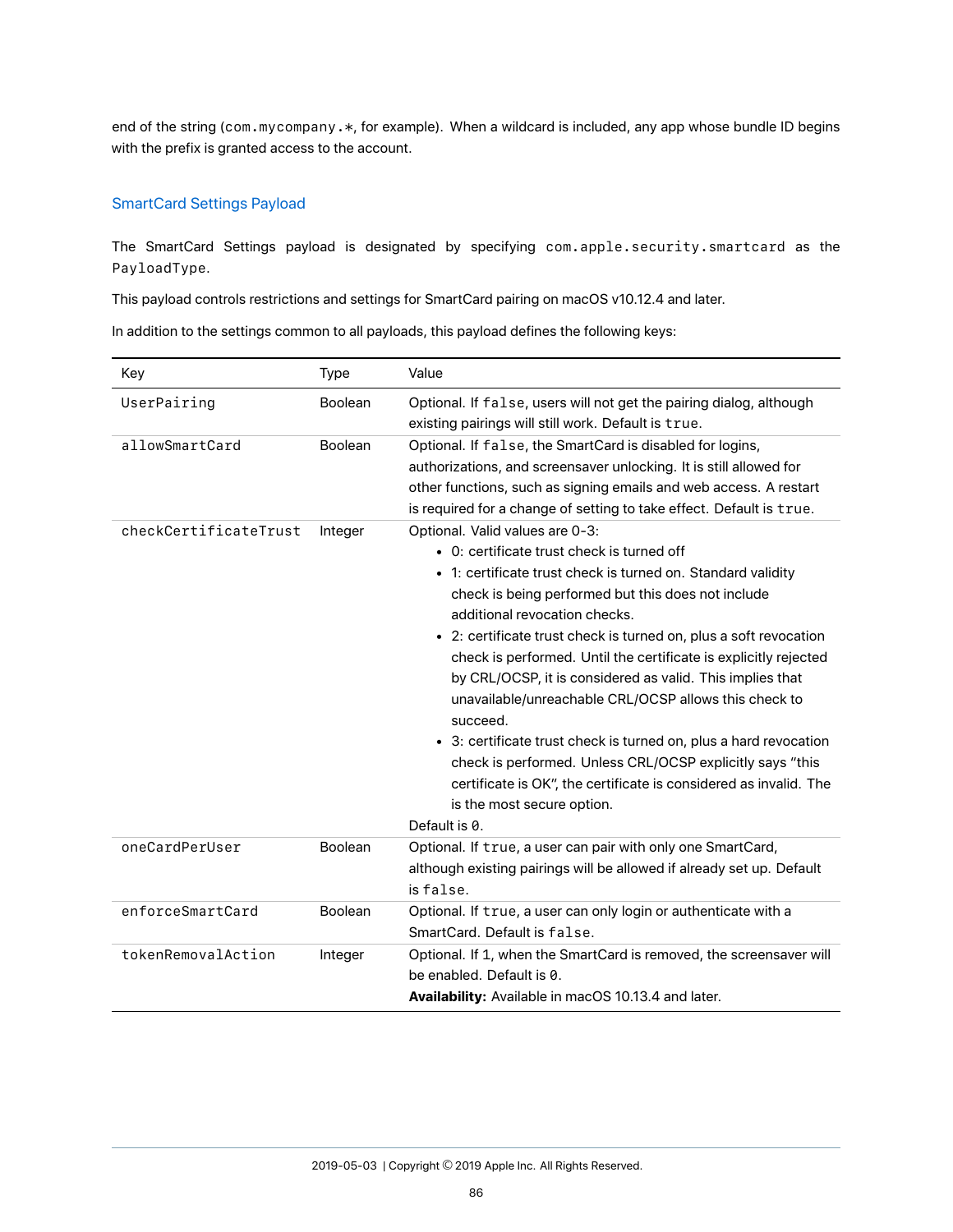#### Software Update

The Software Update payload is designated by specifying com.apple.SoftwareUpdate as the PayloadType. In addition to the settings common to all payloads, this payload defines the following key:

| Key                                                   | Type    | Value                                                                                                                                                                                                                                           |
|-------------------------------------------------------|---------|-------------------------------------------------------------------------------------------------------------------------------------------------------------------------------------------------------------------------------------------------|
| CatalogURL                                            | String  | Optional. The URL of the software update catalog.                                                                                                                                                                                               |
| AllowPreReleaseInstallation Boolean                   |         | Optional. If true, prerelease software can be installed on<br>this computer. Default is true.                                                                                                                                                   |
| restrict-software-update-<br>require-admin-to-install | Boolean | Optional. If true, restrict app installations to admin users.<br>This key has the same function as the key<br>restrict-store-require-admin-to-install in the<br>com.apple.appstorepayload.<br>Availability: Available in macOS 10.14 and later. |

#### System Migration Payload

The System Migration payload is designated by specifying com.apple.systemmigration as the PayloadType.

System migration occurs when items are transferred to a macOS device from a Windows device by reading source and destination path pairs from plist files. This payload provides a way to customize those transfers.

This payload must be single and exist only in a device profile. If the payload is present in a user profile, an error will be generated during installation and the profile will fail to install.

This payload is supported only on macOS 10.12.4 and later.

In addition to the settings common to all payloads, this payload defines the following key:

| Kev                     | Tvpe         | Value                                                                                 |
|-------------------------|--------------|---------------------------------------------------------------------------------------|
| CustomBehavior Array of | Dictionaries | Optional. Specifies custom behavior for the context designated in each<br>dictionary. |

Each dictionary in the CustomBehavior array contains these keys:

| Key     | Tvpe                            | Value                                                                                 |
|---------|---------------------------------|---------------------------------------------------------------------------------------|
| Context | Strina                          | Required. The context to which custom paths apply.                                    |
| Paths   | Array of<br><b>Dictionaries</b> | Required. The custom paths to be migrated from a source system to a target<br>system. |

#### Each dictionary in the Paths array contains these keys:

| Key        | Tvpe   | Value                                                                          |
|------------|--------|--------------------------------------------------------------------------------|
| SourcePath | String | Required. The path to the migrating file or directory on the source<br>system. |

#### 2019-05-03 | Copyright © 2019 Apple Inc. All Rights Reserved.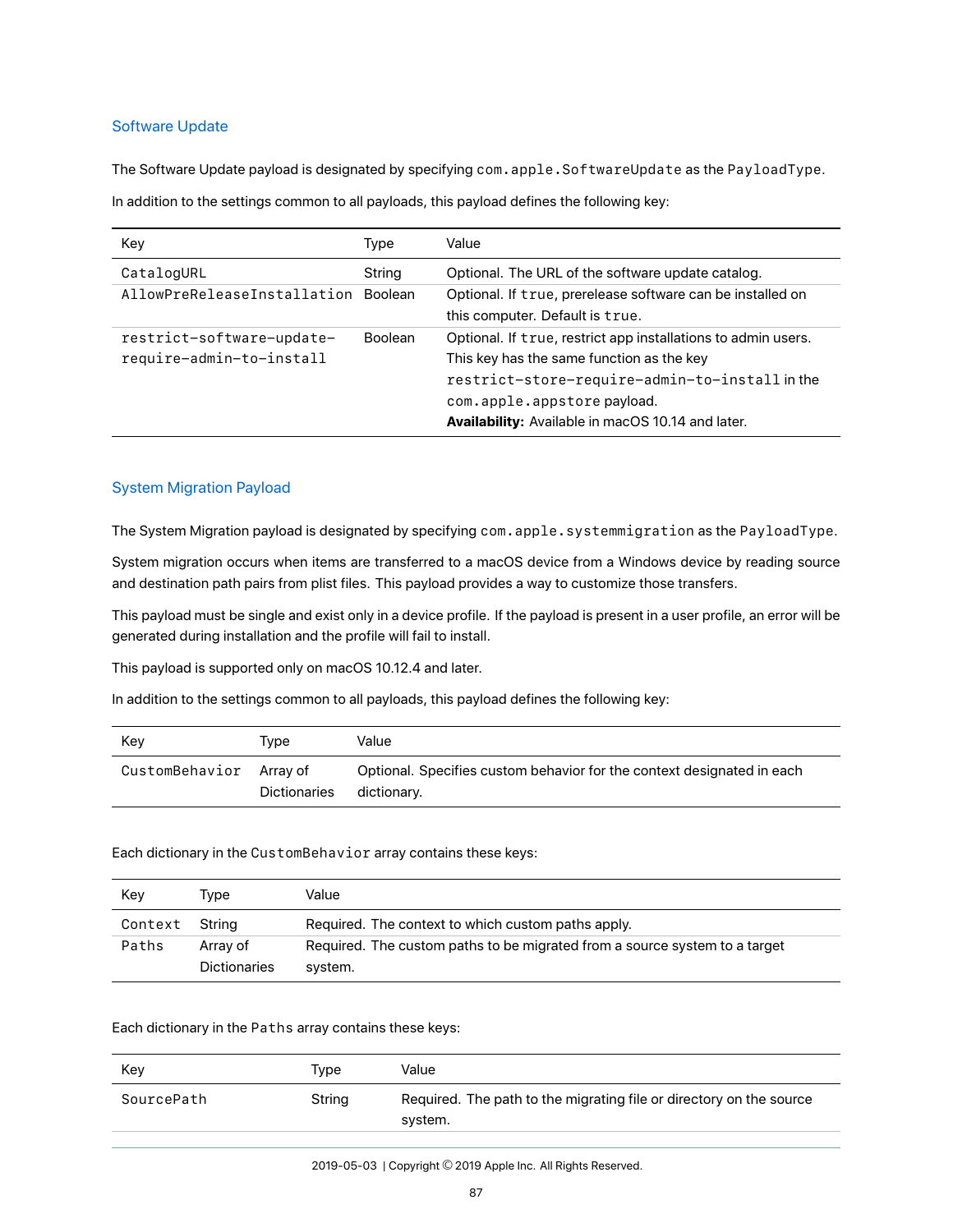| Key                  | Type           | Value                                                                            |
|----------------------|----------------|----------------------------------------------------------------------------------|
| SourcePathInUserHome | <b>Boolean</b> | Required. If true, the source path is located within a user home<br>directory.   |
| TargetPath           | String         | Required. The path to the destination file or directory on the target<br>system. |
| TargetPathInUserHome | Boolean        | Required. If true, the target path is located within a user home<br>directory.   |

#### System Policy Control Payload

The System Policy Control payload is designated by specifying com.apple.systempolicy.control as the PayloadType.

This payload allows control over configuring the "Allowed applications downloaded from:" option in the "General" tab of "Security & Privacy" in System Preferences.

This payload must only exist in a device profile. If the payload is present in a user profile, an error will be generated during installation and the profile will fail to install.

This payload is supported only on macOS v10.8 and later.

In addition to the settings common to all payloads, this payload defines the following keys:

| Key                               | Type           | Value                                                                                                                                                                                                                                                                                             |
|-----------------------------------|----------------|---------------------------------------------------------------------------------------------------------------------------------------------------------------------------------------------------------------------------------------------------------------------------------------------------|
| <b>FnableAssessment</b>           | <b>Boolean</b> | Optional. If the key is present and has a value of YES,<br>Gatekeeper is enabled. If the key is present and has a value of<br>NO, Gatekeeper is disabled.                                                                                                                                         |
| AllowIdentifiedDevelopers Boolean |                | Optional. If the key is present and has a value of YES,<br>Gatekeeper's "Mac App Store and identified developers" option<br>is chosen. If the key is present and has a value of NO,<br>Gatekeeper's "Mac App Store" option is chosen.<br>If EnableAssessment is not true, this key has no effect. |

#### System Policy Rule Payload

The System Policy Rule payload is designated by specifying com.apple.systempolicy.rule as the PayloadType. This is one of three payloads that allows control of various GateKeeper settings.

This payload allows control over Gatekeeper's system policy rules. The keys and functionality are tightly related to the spctl command line tool. You should be read the manual page for *spctl*.

This payload must only exist in a device profile. If the payload is present in a user profile, an error will be generated during installation and the profile will fail to install.

This payload is supported only on macOS v10.8 and later.

In addition to the settings common to all payloads, this payload defines the following keys: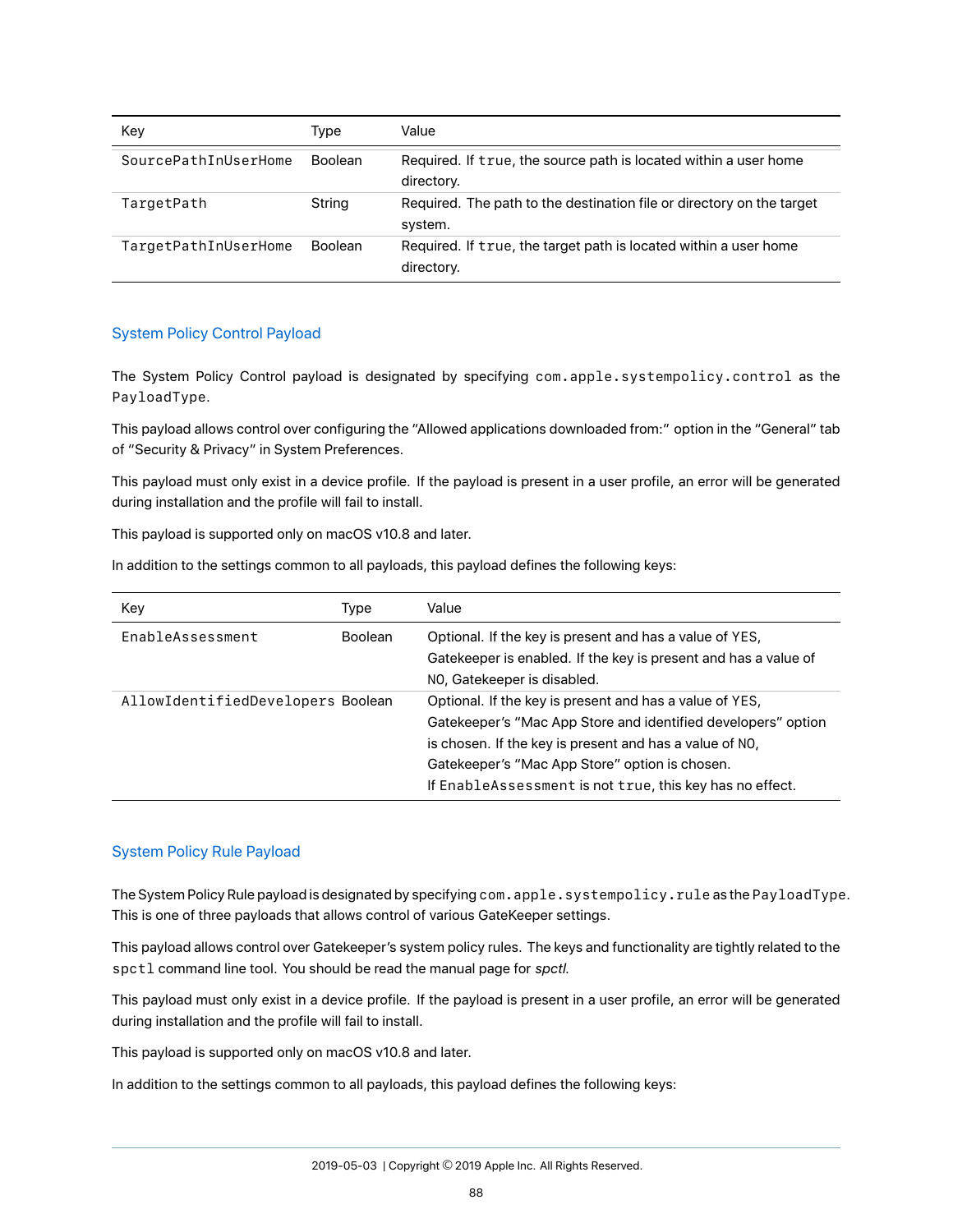| Key           | Type   | Value                                                                                                                                                                                                               |
|---------------|--------|---------------------------------------------------------------------------------------------------------------------------------------------------------------------------------------------------------------------|
| Requirement   | String | The policy requirement. This key must follow the syntax described in Code<br><b>Signing Requirement Language.</b>                                                                                                   |
| Comment       | String | Optional. This string will appear in the System Policy UI. If it is missing,<br>"PayloadDisplayName" or "PayloadDescription" will be put into this field<br>before the rule is added to the System Policy database. |
| Expiration    | Date   | Optional. An expiration date for rule(s) being processed.                                                                                                                                                           |
| OperationType | String | Optional. One of operation: execute, operation: install, or<br>operation: 1sopen. This will default to operation: execute.                                                                                          |

The client has no way to display information about what certificate is being accepted by the signing requirement if the requirement keys is specified as:

```
certificate leaf = H"7696f2cbf7f7d43fceb879f52f3cdc8fadfccbd4"
```
You can embed the certificate within the payload itself, allowing the Profiles preference pane and System Profile report to display information about the certificate(s) being used. To do so, specify the Requirement key using a payload variable of the form \$HASHCERT\_xx\$ where "xx" is the name of an additional key within the same payload that contains the certificate data in DER format.

For example, if you specify:

```
<key>Requirement</key>
<string>certificate leaf = $HASHCERT_Cert1Data$</string>
```
and then provide:

```
<key>Cert1Data</key>
<data>
MIIFTDCCBDSgAwIBAgIHBHXzxGzq8DANBgkqhkiG9w0BAQUFADCByjELMAkGA1UEBhMC
...
z1I6yBET5qaGhpWexEp3baLbXLcrtgufmDSUtUnImavGyw==
</data>
```
The client will get the value of Cert1Data key, perform a SHA1 hash on it and use the resulting requirement string of:

certificate leaf = H"7696f2cbf7f7d43fceb879f52f3cdc8fadfccbd4"

If you want, you may reference multiple \$HASHCERT\_xx\$ within the requirement string.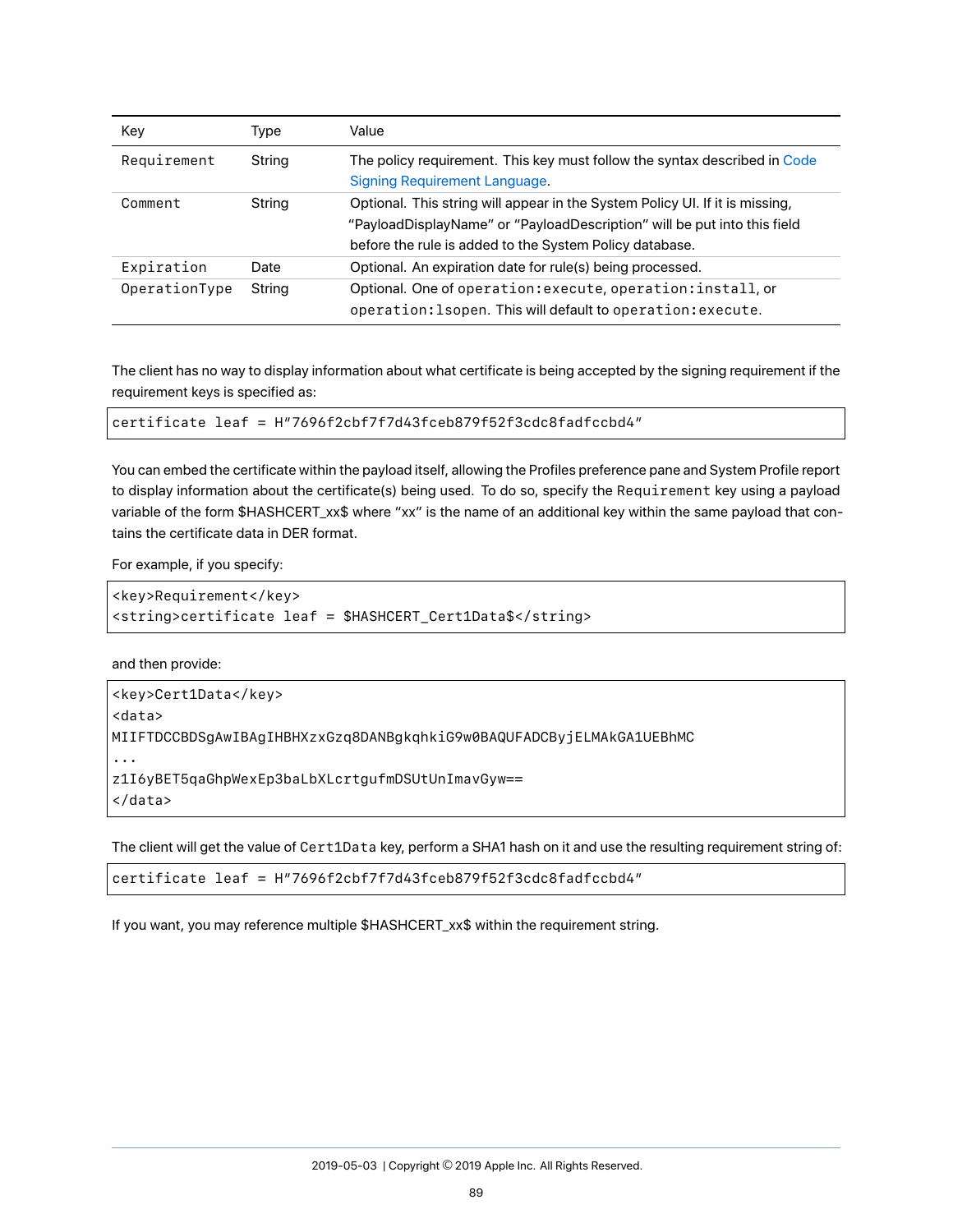#### System Policy Managed Payload

The System Policy Managed payload is designated by specifying com.apple.systempolicy.managed as the PayloadType. This is one of three payloads that allows control of various GateKeeper settings.

This payload allows control to disable the Finder's contextual menu that allows bypass of System Policy restrictions.

This payload is supported only on macOS v10.8 and later.

In addition to the settings common to all payloads, this payload defines the following keys:

| Kev             | Tvpe           | Value                                                                 |
|-----------------|----------------|-----------------------------------------------------------------------|
| DisableOverride | <b>Boolean</b> | Optional. If YES, the Finder's contextual menu item will be disabled. |

### TV Remote Payload

The TV Remote payload is designated by specifying com.apple.tvremote as the PayloadType value. This payload is supported only on supervised devices.

This payload allows restricting the connections from the Apple TV Remote app to an Apple TV and restricting the available Apple TV devices in the Apple TV Remote app.

To lock specific Apple TVs to specific devices running Apple TV Remote app, both the Apple TVs and remote devices can be specified in the same payload.

In addition to the settings common to all payload types, the TV Remote payload defines the following keys:

| Key            | Type                            | Value                                                                                                                                                                                                                                         |
|----------------|---------------------------------|-----------------------------------------------------------------------------------------------------------------------------------------------------------------------------------------------------------------------------------------------|
| AllowedRemotes | Array of<br><b>Dictionaries</b> | If present, the Apple TV will only connect with the Apple TV Remote app<br>from the devices specified.<br>If not present, or the list is empty, any device will be allowed to connect.<br>Availability: Available in tvOS 11.3 and later.     |
| AllowedTVs     | Array of<br><b>Dictionaries</b> | If present, the Apple TV Remote app will only connect to the specified<br>Apple TVs.<br>If not present, or the list is empty, the device will be able to connect to any<br>Apple TV.<br><b>Availability:</b> Available in iOS 11.3 and later. |

Each entry in the AllowedRemotes array is a dictionary that can contain the following key:

| Kev            | Tvpe   | Value                                                                                                                                                                                                       |
|----------------|--------|-------------------------------------------------------------------------------------------------------------------------------------------------------------------------------------------------------------|
| RemoteDeviceID | Strina | The MAC address of a permitted iOS device that can control this Apple TV.<br>Use the format "xx:xx:xx:xx:xx:xx". The field is not case sensitive.<br><b>Availability:</b> Available in tvOS 11.3 and later. |

Each entry in the AllowedTVs array is a dictionary that can contain the following key: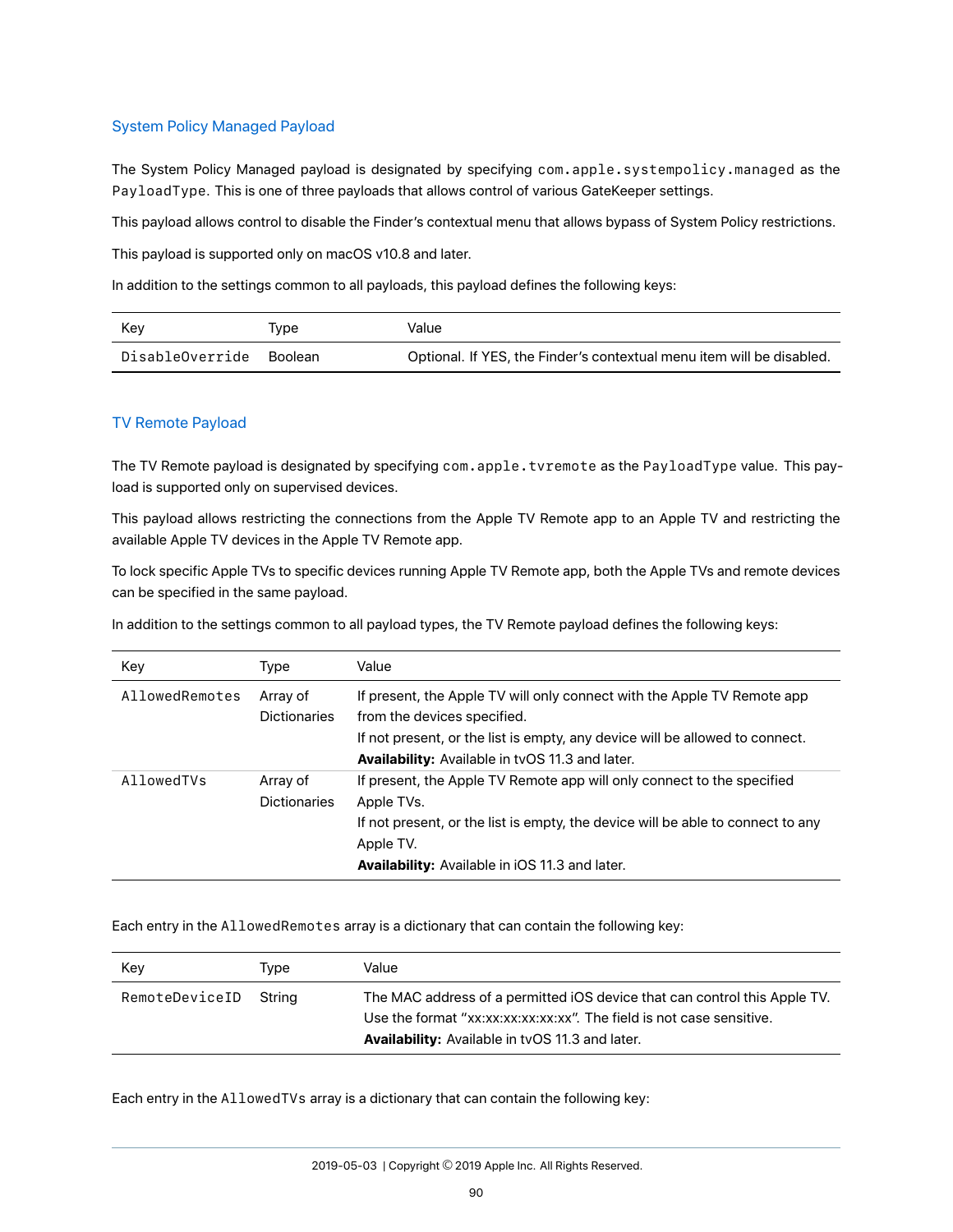| Key        | Tvpe   | Value                                                                                                                                                                                                                |
|------------|--------|----------------------------------------------------------------------------------------------------------------------------------------------------------------------------------------------------------------------|
| TVDeviceID | Strina | The MAC address of an Apple TV device that this iOS device is permitted to<br>control.<br>Use the format "xx:xx:xx:xx:xx". The field is not case sensitive.<br><b>Availability:</b> Available in iOS 11.3 and later. |

### Time Server Payload

The Time Server payload is designated by specifying com.apple.MCX as the PayloadType value.

This payload allows devices to connect to custom time servers.

In addition to the settings common to all payload types, the Time Server payload defines the following keys:

| Key        | Type   | Value                                                                                                                                                             |
|------------|--------|-------------------------------------------------------------------------------------------------------------------------------------------------------------------|
| timeServer | Strina | The ntp server to connect to.<br>Availability: Available in macOS 10.12.4 and later.                                                                              |
| timeZone   | String | Time zone path location string in /usr/share/zoneinfo/. For example,<br>"America/Denver" or "Zulu".<br><b>Availability:</b> Available in macOS 10.12.4 and later. |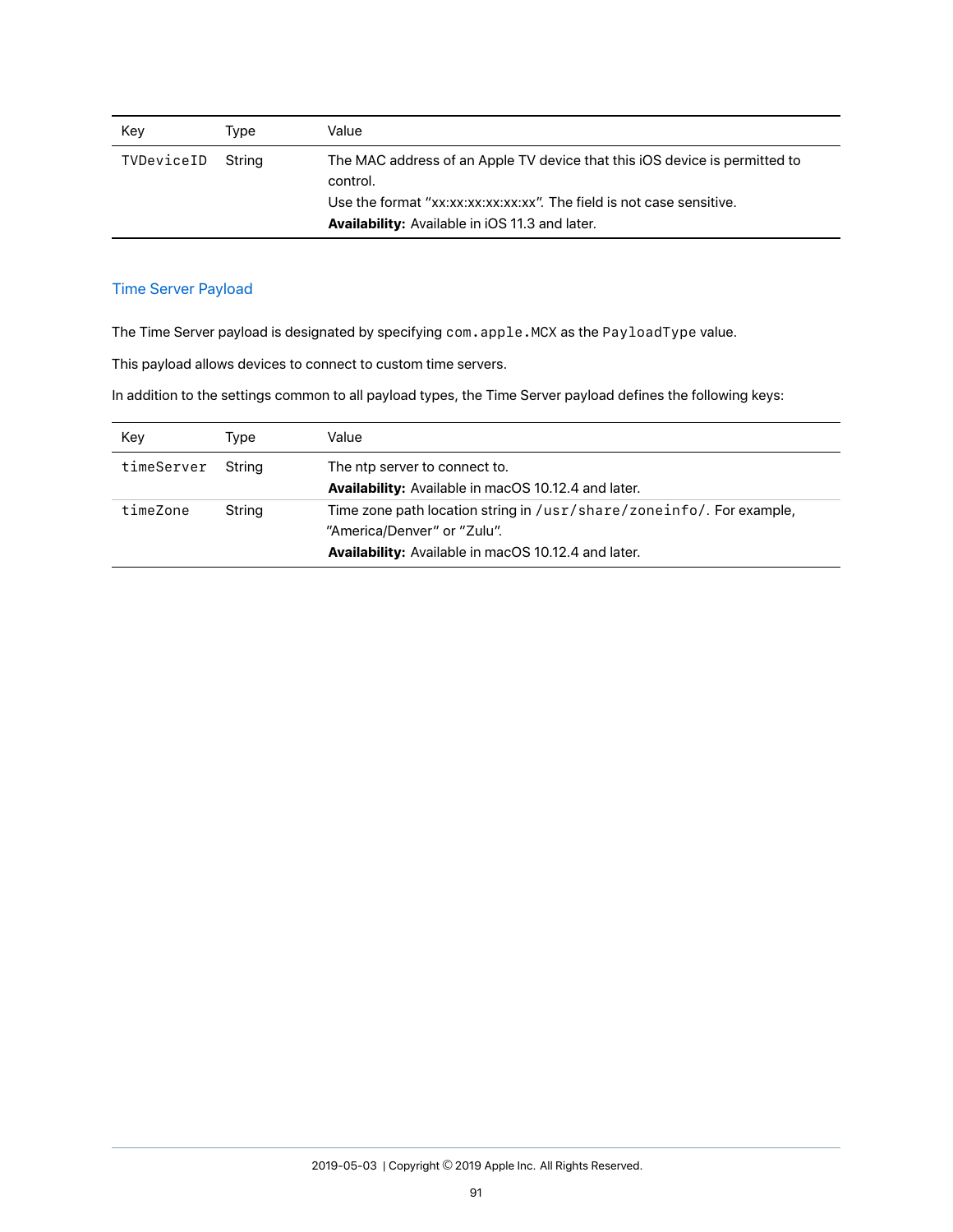#### <span id="page-91-0"></span>VPN Payload

The VPN payload is used for traditional systemwide VPNs based on L2TP, PPTP, and IPSec. This payload should not be confused with the Per-App VPN, described in [Per-App VPN Payload.](#page-103-0)

The VPN payload is designated by specifying com.apple.vpn.managed as the PayloadType value. In addition to the settings common to all payload types, the VPN payload defines the following keys:

| Key                      | <b>Type</b> | Value                                                                                                                                                                                                                                                                                                                                                                                                                                                                                                                                                                                                                                                                                                                                                                                                                                                                                                                                      |
|--------------------------|-------------|--------------------------------------------------------------------------------------------------------------------------------------------------------------------------------------------------------------------------------------------------------------------------------------------------------------------------------------------------------------------------------------------------------------------------------------------------------------------------------------------------------------------------------------------------------------------------------------------------------------------------------------------------------------------------------------------------------------------------------------------------------------------------------------------------------------------------------------------------------------------------------------------------------------------------------------------|
| UserDefinedName          | String      | Optional. Description of the VPN connection displayed on the<br>device.                                                                                                                                                                                                                                                                                                                                                                                                                                                                                                                                                                                                                                                                                                                                                                                                                                                                    |
| VPNType                  | String      | Determines the settings available in the payload for this type of<br>VPN connection. It can have one of the following values:<br>$\bullet$ L2TP<br>• PPTP<br>• IPSec (Cisco)<br>• IKEv2 (see IKEv2 Dictionary Keys)<br>• AlwaysOn (see AlwaysOn Dictionary Keys)<br>• VPN (solution uses a VPN plugin or NetworkExtension,<br>so the VPNSubType key is required (see below)).                                                                                                                                                                                                                                                                                                                                                                                                                                                                                                                                                              |
| VPNSubType               | String      | Optional. If VPNType is VPN, this field is required. If the<br>configuration is targeted at a VPN solution that uses a VPN<br>plugin, then this field contains the bundle identifier of the plugin.<br>Here are some examples:<br>• Cisco AnyConnect:<br>com.cisco.anyconnect.applevpn.plugin<br>· Juniper SSL: net.juniper.sslvpn<br>· F5 SSL: com.f5.F5-Edge-Client.vpnplugin<br>• SonicWALL Mobile Connect:<br>com.sonicwall.SonicWALL-SSLVPN.vpnplugin<br>• Aruba VIA:<br>com.arubanetworks.aruba-via.vpnplugin<br>If the configuration is targeted at a VPN solution that uses a<br>NetworkExtension provider, then this field contains the<br>bundle identifier of the app that contains the provider. Contact<br>the VPN solution vendor for the value of the identifier.<br>If VPNType is IKEv2, then the VPNSubType field is optional<br>and is reserved for future use. If it is specified, it must contain<br>the empty string. |
| ProviderBundleIdentifier | String      | Optional. If the VPNSubType field contains the bundle identifier<br>of an app that contains multiple VPN providers of the same type<br>(app-proxy or packet-tunnel), then this field is used to<br>specify which provider to use for this configuration.                                                                                                                                                                                                                                                                                                                                                                                                                                                                                                                                                                                                                                                                                   |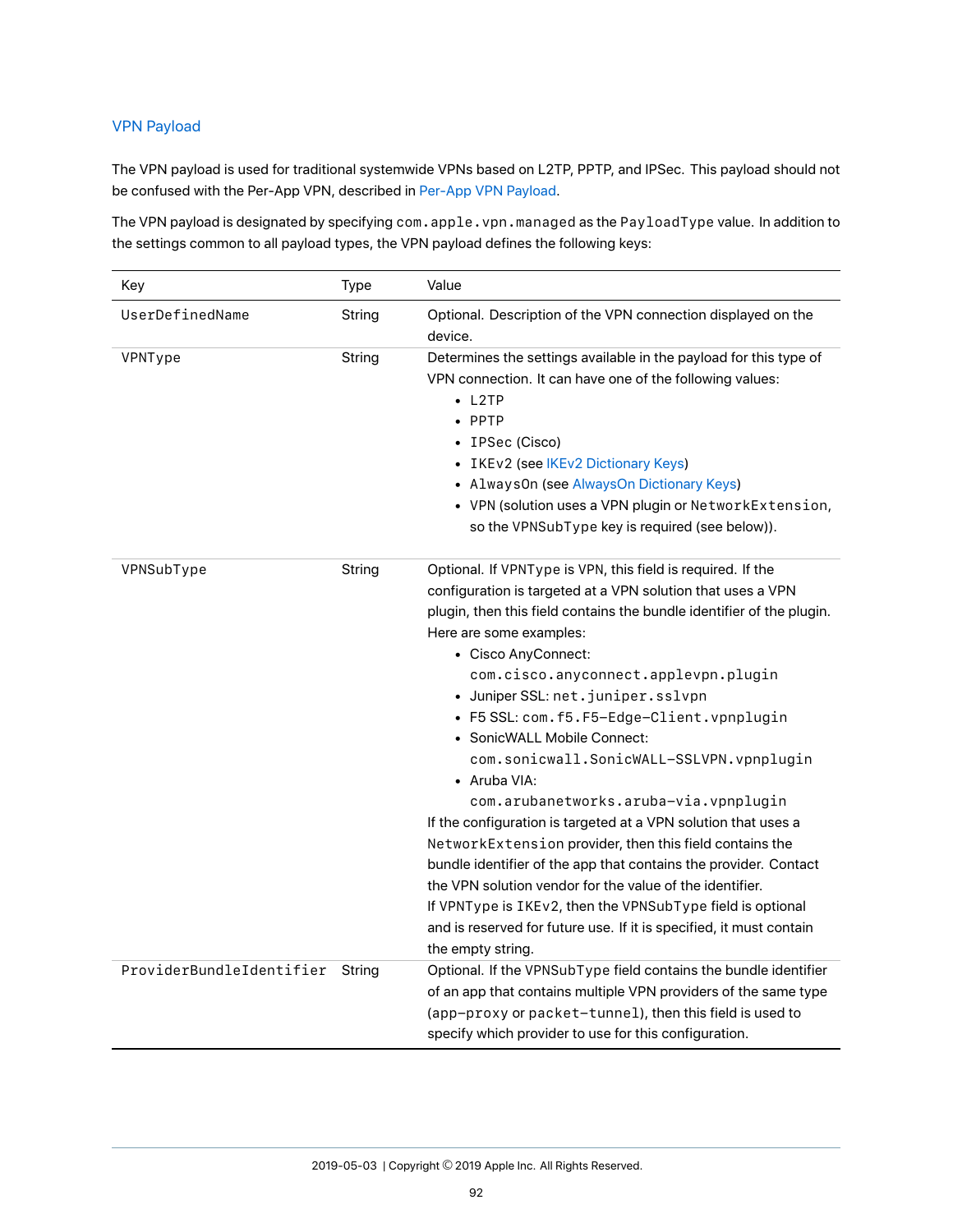If VPNType is VPN, IPSec, or IKEv2, the following keys may be defined in the corresponding VPN, IPSec, or IKEv2 dictionaries to configure VPN On Demand:

| Key             | <b>Type</b>         | Value                                                               |
|-----------------|---------------------|---------------------------------------------------------------------|
| OnDemandEnabled | Integer             | 1 if the VPN connection should be brought up on demand, else 0.     |
| OnDemandMatch   | Array of            | Deprecated. A list of domain names. In versions of iOS prior to iOS |
| DomainsAlways   | Strings             | 7, if the hostname ends with one of these domain names, the VPN     |
|                 |                     | is started automatically.                                           |
|                 |                     | In iOS 7 and later, if this key is present, the associated domain   |
|                 |                     | names are treated as though they were associated with the           |
|                 |                     | OnDemandMatchDomainsOnRetry key.                                    |
|                 |                     | This behavior can be overridden by OnDemandRules.                   |
| OnDemandMatch   | Array of            | Deprecated. A list of domain names. If the hostname ends with one   |
| DomainsNever    | Strings             | of these domain names, the VPN is not started automatically. This   |
|                 |                     | might be used to exclude a subdomain within an included domain.     |
|                 |                     | This behavior can be overridden by OnDemandRules.                   |
|                 |                     | In iOS 7 and later, this key is deprecated (but still supported) in |
|                 |                     | favor of EvaluateConnection actions in the OnDemandRules            |
|                 |                     | dictionaries.                                                       |
| OnDemandMatch   | Array of            | Deprecated. A list of domain names. If the hostname ends with       |
| DomainsOnRetry  | Strings             | one of these domain names, if a DNS query for that domain name      |
|                 |                     | fails, the VPN is started automatically.                            |
|                 |                     | This behavior can be overridden by OnDemandRules.                   |
|                 |                     | In iOS 7 and later, this key is deprecated (but still supported) in |
|                 |                     | favor of EvaluateConnection actions in the OnDemandRules            |
|                 |                     | dictionaries.                                                       |
| OnDemandRules   | Array of            | Determines when and how an on-demand VPN should be used.            |
|                 | <b>Dictionaries</b> | See On Demand Rules Dictionary Keys for details.                    |

If VPNType is not AlwaysOn, the following key may be defined:

| Kev          | Type       | Value                                                                                       |
|--------------|------------|---------------------------------------------------------------------------------------------|
| VendorConfig | Dictionary | A dictionary for configuration information specific to a given third-party<br>VPN solution. |

There are two possible dictionaries present at the top level, under the keys "PPP" and "IPSec". The keys inside these two dictionaries are described below, along with the VPNType value under which the keys are used.

#### PPP Dictionary Keys

The following elements are for VPN payloads of type PPP.

| Kev      | Type   | Value                                              |
|----------|--------|----------------------------------------------------|
| AuthName | String | The VPN account user name. Used for L2TP and PPTP. |

2019-05-03 | Copyright © 2019 Apple Inc. All Rights Reserved.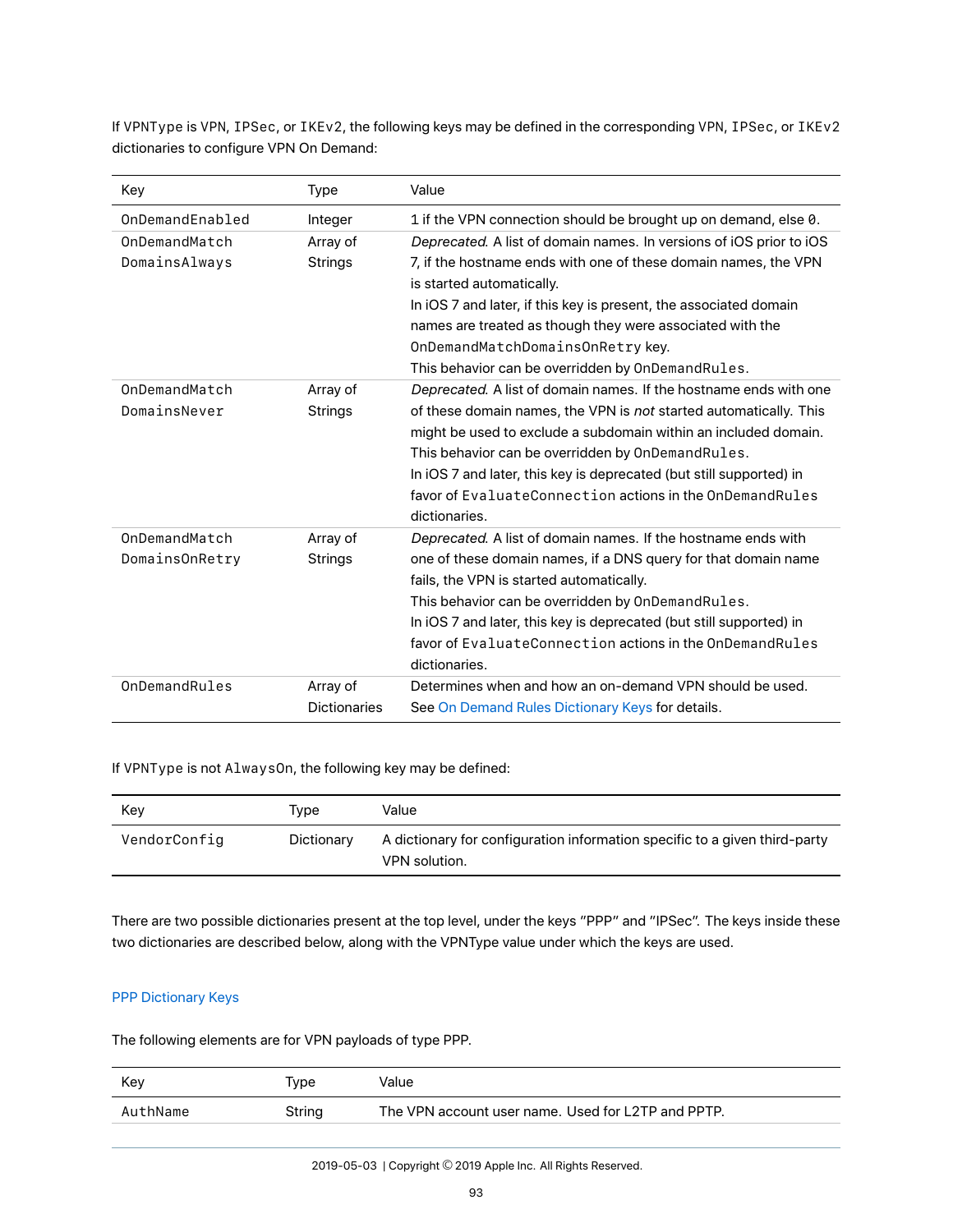| Key               | Type           | Value                                                                                                                                                                                                                                                                                             |
|-------------------|----------------|---------------------------------------------------------------------------------------------------------------------------------------------------------------------------------------------------------------------------------------------------------------------------------------------------|
| AuthPassword      | String         | Optional. Only visible if TokenCard is false. Used for L2TP and PPTP.                                                                                                                                                                                                                             |
| TokenCard         | <b>Boolean</b> | Whether to use a token card such as an RSA SecuriD card for<br>connecting. Used for L2TP.                                                                                                                                                                                                         |
| CommRemoteAddress | String         | IP address or host name of VPN server. Used for L2TP and PPTP.                                                                                                                                                                                                                                    |
| AuthEAPPlugins    | Array          | Only present if RSA SecurID is being used, in which case it has one<br>entry, a string with value "EAP-RSA". Used for L2TP and PPTP.                                                                                                                                                              |
| AuthProtocol      | Array          | Only present if RSA SecurID is being used, in which case it has one<br>entry, a string with value "EAP". Used for L2TP and PPTP.                                                                                                                                                                  |
| CCPMPPE40Enabled  | <b>Boolean</b> | See discussion under CCPEnabled. Used for PPTP.                                                                                                                                                                                                                                                   |
| CCPMPPE128Enabled | <b>Boolean</b> | See discussion under CCPEnabled. Used for PPTP.                                                                                                                                                                                                                                                   |
| CCPEnabled        | <b>Boolean</b> | Enables encryption on the connection. If this key and<br>CCPMPPE40Enabled are true, represents automatic encryption level;<br>if this key and CCPMPPE128Enabled are true, represents maximum<br>encryption level. If no encryption is used, then none of the CCP keys are<br>true. Used for PPTP. |

## IPv4 Dictionary Keys

The following element is for VPN payloads of type L2TP or PPTP

| Kev             | Tvpe    | Value                                                                                                                          |
|-----------------|---------|--------------------------------------------------------------------------------------------------------------------------------|
| OverridePrimary | Integer | Specifies whether to send all traffic through the VPN interface. If 1, all<br>network traffic is sent over VPN. Defaults to 0. |

## IPSec Dictionary Keys

The following elements are for VPN payloads of type IPSec.

| Key                  | Type    | Value                                                            |
|----------------------|---------|------------------------------------------------------------------|
| RemoteAddress        | String  | IP address or host name of the VPN server. Used for Cisco IPSec. |
| AuthenticationMethod | String  | Either Shared Secret or Certificate, Used for L2TP and           |
|                      |         | Cisco IPSec.                                                     |
| XAuthFnabled         | Integer | 1 if Xauth is on, 0 if it is off. Used for Cisco IPSec.          |
| XAuthName            | String  | User name for VPN account. Used for Cisco IPSec.                 |
| XAuthPassword        | String  | Required for VPN account user authentication. Used for Cisco     |
|                      |         | IPSec.                                                           |
| LocalIdentifier      | String  | Present only if AuthenticationMethod is SharedSecret.            |
|                      |         | The name of the group to use. If Hybrid Authentication is used,  |
|                      |         | the string must end with [hybrid]. Used for Cisco IPSec.         |
| LocalIdentifierType  | String  | Present only if AuthenticationMethod is SharedSecret.            |
|                      |         | The value is Key ID. Used for L2TP and Cisco IPSec.              |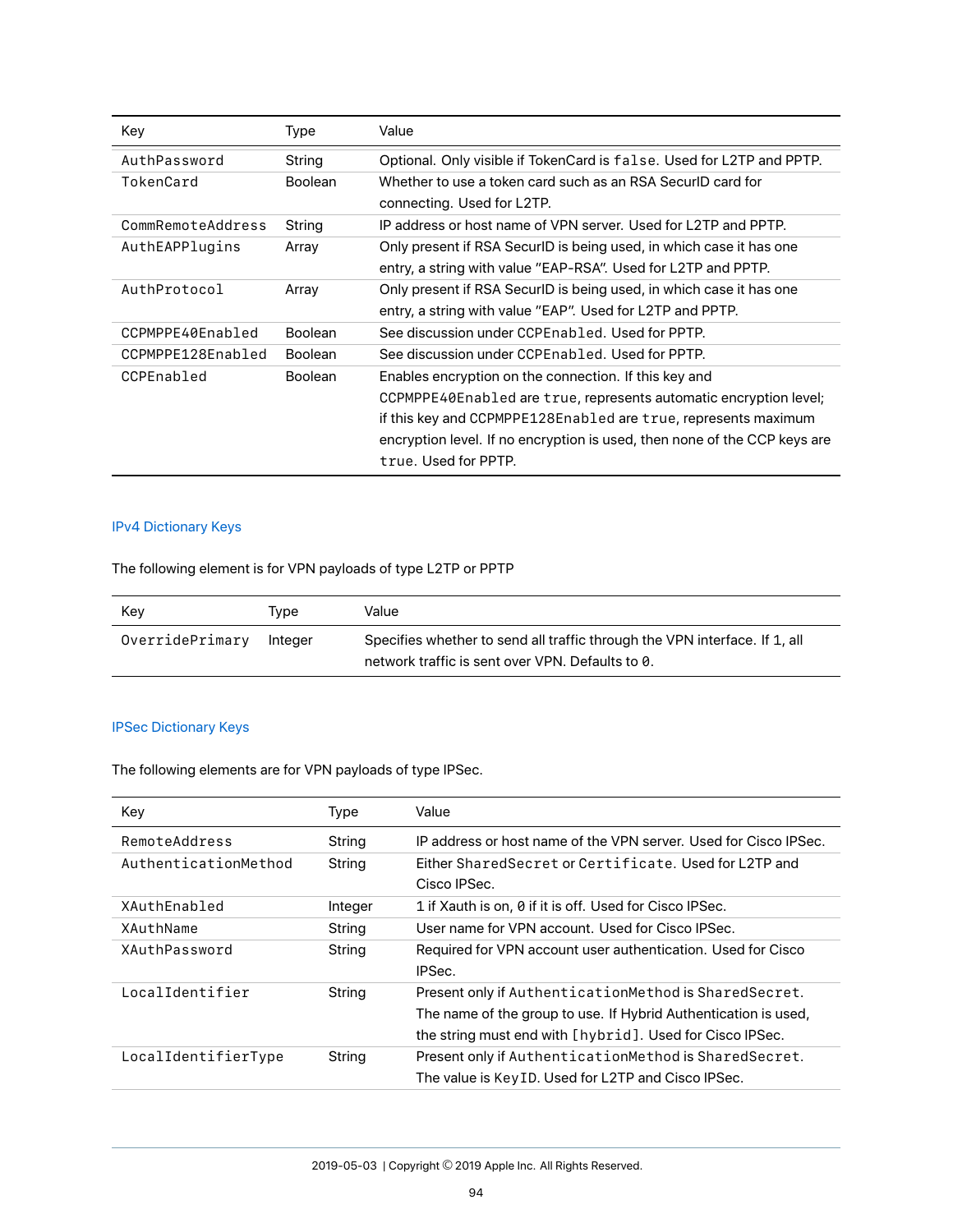| Key                    | Type           | Value                                                                                                                                             |
|------------------------|----------------|---------------------------------------------------------------------------------------------------------------------------------------------------|
| SharedSecret           | Data           | The shared secret for this VPN account. Only present if<br>AuthenticationMethod is SharedSecret. Used for L2TP<br>and Cisco IPSec.                |
| PayloadCertificateUUID | String         | The UUID of the certificate to use for the account credentials.<br>Only present if Authentication Method is Certificate.<br>Used for Cisco IPSec. |
| PromptForVPNPIN        | <b>Boolean</b> | Tells whether to prompt for a PIN when connecting. Used for<br>Cisco IPSec.                                                                       |

#### <span id="page-94-0"></span>On Demand Rules Dictionary Keys

The OnDemandRules key in a VPN payload is associated with an array of dictionaries that define the network match criteria that identify a particular network location.

In typical use, VPN On Demand matches the dictionaries in the OnDemandRules array against properties of your current network connection to determine whether domain-based rules should be used in determining whether to connect, then handles the connection as follows:

- If domain-based matching is enabled for a matching OnDemandRules dictionary, then for each dictionary in that dictionary's EvaluateConnection array, VPN On Demand compares the requested domain against the domains listed in the Domains array.
- If domain-based matching is not enabled, the specified behavior (usually Connect, Disconnect, or Ignore) is used if the dictionary otherwise matches.

#### **Note**

For backwards compatibility, VPN On Demand also allows you to specify the Allow action, in which case the domains to match are determined by arrays in the VPN payload itself (OnDemandMatchDomainsAlways, OnDemandMatchDomainsOnRetry, and OnDemandMatchDomainsNever). However, this is deprecated in iOS 7.

Whenever a network change is detected, the VPN On Demand service compares the newly connected network against the match network criteria specified in each dictionary (in order) to determine whether VPN On Demand should be allowed or not on the newly joined network. The matching criteria can include any of the following:

- DNS domain or DNS server settings (with wildcard matching)
- SSID
- Interface type
- reachable server detection

Dictionaries are checked sequentially, beginning with the first dictionary in the array. A dictionary matches the current network only if *all* of the specified policies in that dictionary match. You should always set a default behavior for unknown networks by specifying an action with no matching criteria as the last dictionary in the array.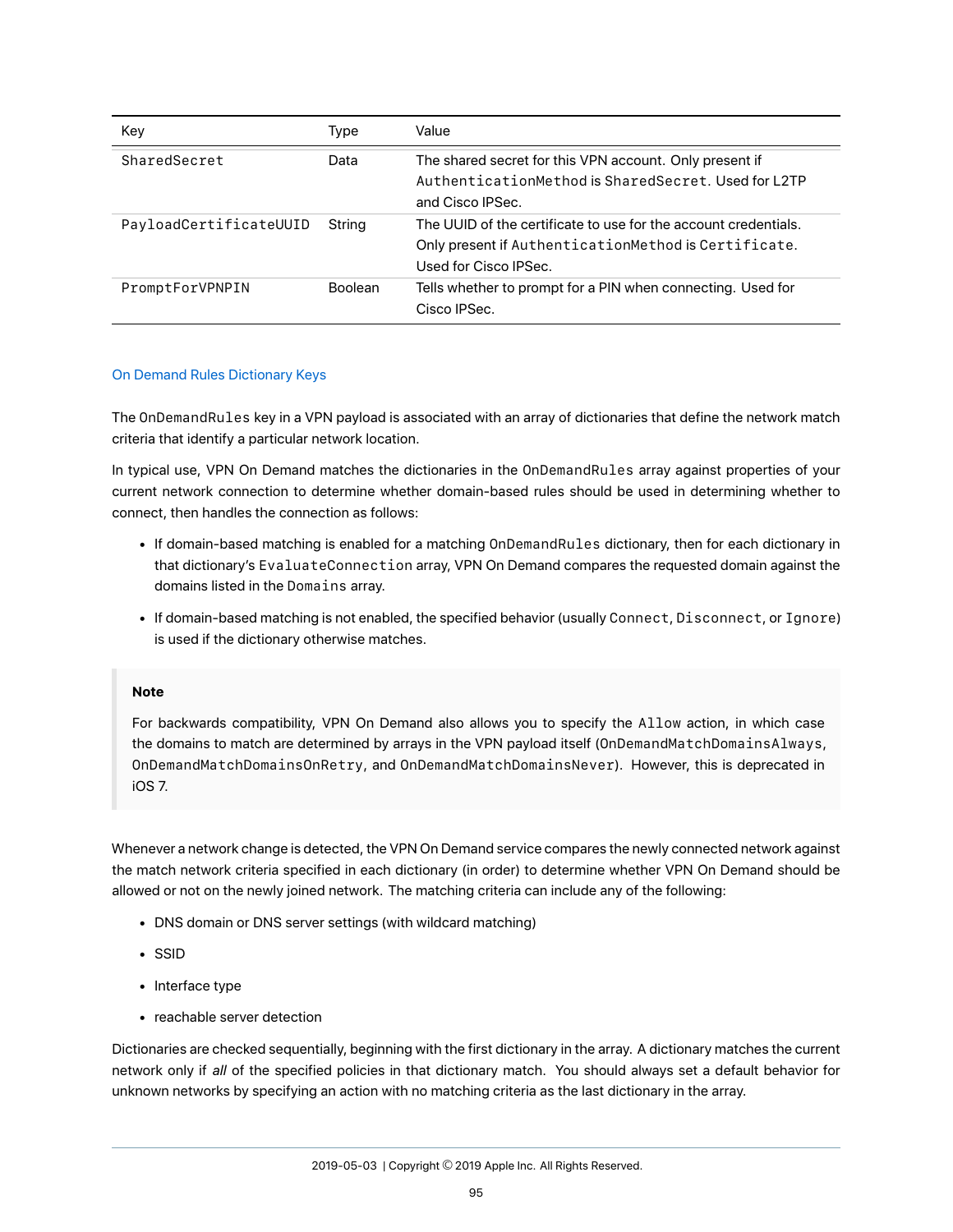If a dictionary matches the current network, a server probe is sent if a URL is specified in the profile. VPN then acts according to the policy defined in the dictionary (for example, allow VPNOnDemand, ignore VPNOnDemand, connect, or disconnect).

#### **Note**

Be sure to set a catch-all value. If you do not, the current default behavior is to allow the connection to occur, but this behavior is not guaranteed.

The OnDemandRules dictionaries can contain one or more of the following keys:

| Key                   | <b>Type</b>                     | Value                                                                                                                                                                                                                                                                                                                                                                                                                                                                                                                                                                                           |
|-----------------------|---------------------------------|-------------------------------------------------------------------------------------------------------------------------------------------------------------------------------------------------------------------------------------------------------------------------------------------------------------------------------------------------------------------------------------------------------------------------------------------------------------------------------------------------------------------------------------------------------------------------------------------------|
| Action                | String                          | The action to take if this dictionary matches the current network.<br>Possible values are:<br>• Allow-Deprecated. Allow VPN On Demand to connect if<br>triggered.<br>• Connect-Unconditionally initiate a VPN connection on the<br>next network attempt.<br>• Disconnect-Tear down the VPN connection and do not<br>reconnect on demand as long as this dictionary matches.<br>• EvaluateConnection-Evaluate the<br>ActionParameters array for each connection attempt.<br>• Ignore-Leave any existing VPN connection up, but do not<br>reconnect on demand as long as this dictionary matches. |
| ActionParameters      | Array of<br><b>Dictionaries</b> | A dictionary that provides rules similar to the OnDemandRules<br>dictionary, but evaluated on each connection instead of when the<br>network changes. These dictionaries are evaluated in order, and<br>the behavior is determined by the first dictionary that matches.<br>The keys allowed in each dictionary are described in Keys in the<br>ActionParameters dictionary.<br>Note: This array is used only for dictionaries in which<br>EvaluateConnection is the Action value.                                                                                                              |
| DNSDomainMatch        | Array of<br><b>Strings</b>      | An array of domain names. This rule matches if any of the domain<br>names in the specified list matches any domain in the device's<br>search domains list.<br>A wildcard '*' prefix is supported. For example, *.example.com<br>matches against either mydomain.example.com or<br>yourdomain.example.com.                                                                                                                                                                                                                                                                                       |
| DNSServerAddressMatch | Array of<br><b>Strings</b>      | An array of IP addresses. This rule matches if any of the network's<br>specified DNS servers match any entry in the array.<br>Matching with a single wildcard is supported. For example, 17.*<br>matches any DNS server in the class A 17 subnet.                                                                                                                                                                                                                                                                                                                                               |
| InterfaceTypeMatch    | String                          | An interface type. If specified, this rule matches only if the primary<br>network interface hardware matches the specified type.<br>Supported values are Ethernet, WiFi, and Cellular.                                                                                                                                                                                                                                                                                                                                                                                                          |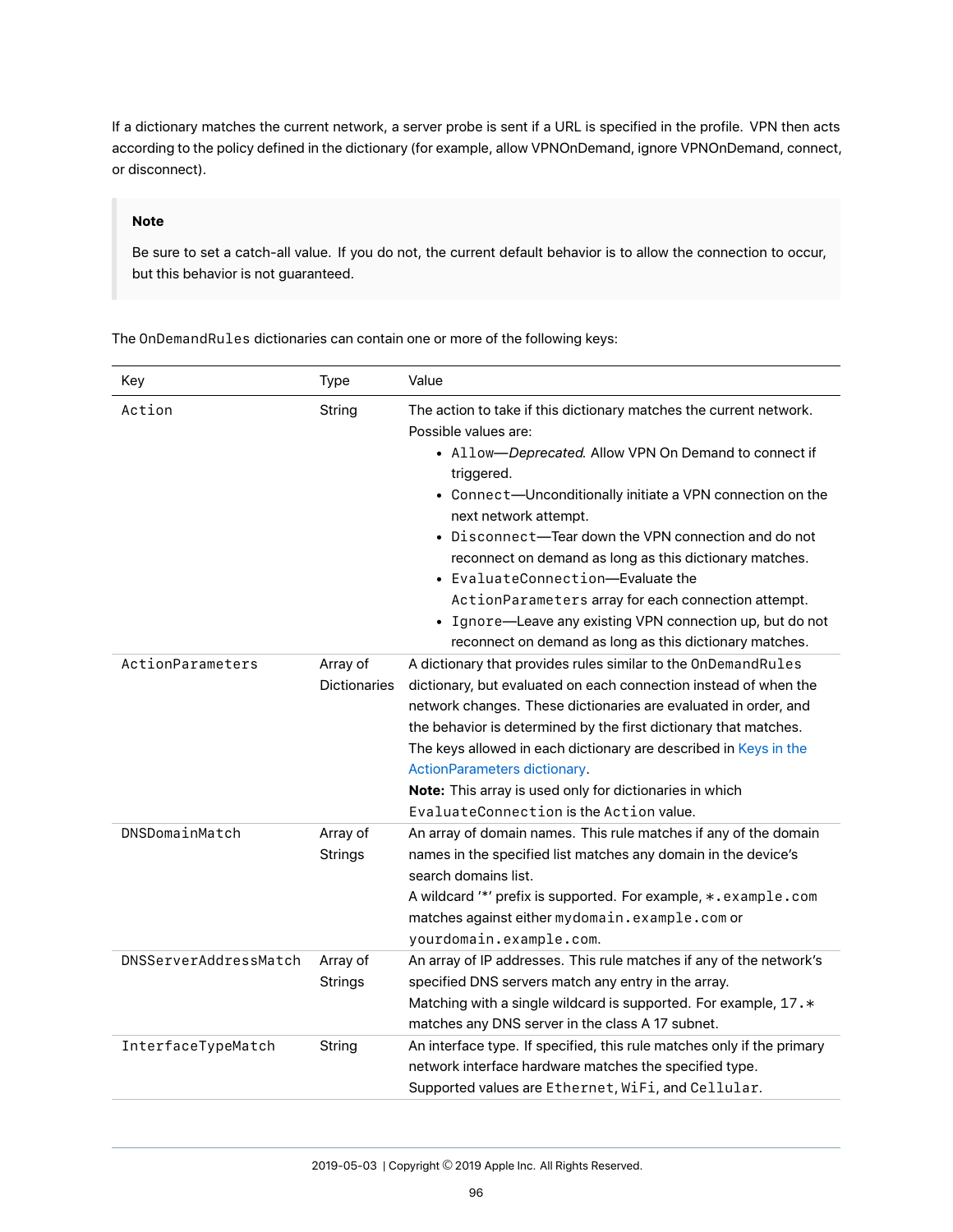| Key            | Type                       | Value                                                                                                                                                                                                                                         |
|----------------|----------------------------|-----------------------------------------------------------------------------------------------------------------------------------------------------------------------------------------------------------------------------------------------|
| SSIDMatch      | Array of<br><b>Strings</b> | An array of SSIDs to match against the current network. If the<br>network is not a Wi-Fi network or if the SSID does not appear in this<br>array, the match fails.<br>Omit this key and the corresponding array to match against any<br>SSID. |
| URLStringProbe | String                     | A URL to probe. If this URL is successfully fetched (returning a 200<br>HTTP status code) without redirection, this rule matches.                                                                                                             |

<span id="page-96-0"></span>The keys allowed in each ActionParameters dictionary are:

| Key                    | <b>Type</b>                | Value                                                                                                                                                                                                                                                                                                                                                                                                                                                                                                                 |
|------------------------|----------------------------|-----------------------------------------------------------------------------------------------------------------------------------------------------------------------------------------------------------------------------------------------------------------------------------------------------------------------------------------------------------------------------------------------------------------------------------------------------------------------------------------------------------------------|
| Domains                | Array of<br><b>Strings</b> | Required. The domains for which this evaluation applies.                                                                                                                                                                                                                                                                                                                                                                                                                                                              |
| DomainAction           | String                     | Required. Defines the VPN behavior for the specified domains.<br>Allowed values are:<br>• ConnectlfNeeded—The specified domains should trigger a<br>VPN connection attempt if domain name resolution fails,<br>such as when the DNS server indicates that it cannot<br>resolve the domain, responds with a redirection to a<br>different server, or fails to respond (timeout).<br>• NeverConnect—The specified domains will not trigger a<br>VPN connection nor be accessible through an existing VPN<br>connection. |
| RequiredDNSServers     | Array of<br><b>Strings</b> | Optional. An array of IP addresses of DNS servers to be used for<br>resolving the specified domains. These servers need not be part<br>of the device's current network configuration. If these DNS<br>servers are not reachable, a VPN connection is established in<br>response. These DNS servers should be either internal DNS<br>servers or trusted external DNS servers.<br>Note: This key is valid only if the value of DomainAction is<br>ConnectIfNeeded.                                                      |
| RequiredURLStringProbe | String                     | Optional. An HTTP or HTTPS (preferred) URL to probe, using a<br>GET request. If no HTTP response code is received from the<br>server, a VPN connection is established in response.<br>Note: This key is valid only if the value of DomainAction is<br>ConnectIfNeeded.                                                                                                                                                                                                                                                |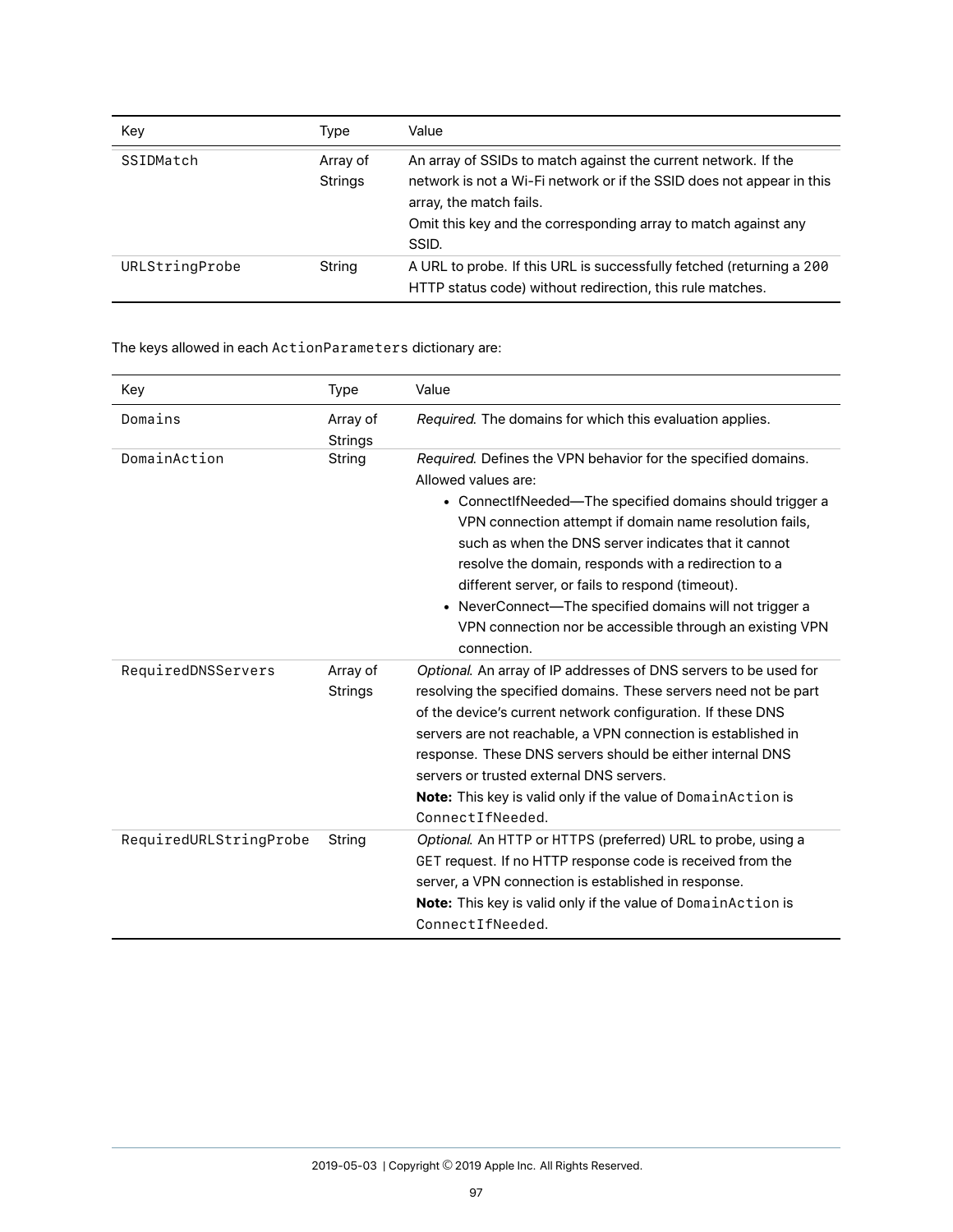# <span id="page-97-0"></span>IKEv2 Dictionary Keys

|  |  | If VPNType is IKEv2, the following keys may be provided in a dictionary: |  |  |
|--|--|--------------------------------------------------------------------------|--|--|
|  |  |                                                                          |  |  |

| Key                    | Type    | Value                                                                                                   |
|------------------------|---------|---------------------------------------------------------------------------------------------------------|
| RemoteAddress          | String  | Required. IP address or hostname of the VPN server.                                                     |
| LocalIdentifier        | String  | Required. Identifier of the IKEv2 client in one of the following<br>formats:                            |
|                        |         | $\cdot$ FQDN                                                                                            |
|                        |         | • UserFQDN<br>• Address                                                                                 |
|                        |         | • ASN1DN                                                                                                |
| RemoteIdentifier       | String  | Required. Remote identifier in one of the following formats:                                            |
|                        |         | $\bullet$ FQDN                                                                                          |
|                        |         | • UserFQDN                                                                                              |
|                        |         | • Address                                                                                               |
|                        |         | • ASN1DN                                                                                                |
| AuthenticationMethod   | String  | Required. One of the following:                                                                         |
|                        |         | • SharedSecret                                                                                          |
|                        |         | • Certificate                                                                                           |
|                        |         | • None                                                                                                  |
|                        |         | To enable EAP-only authentication, the authentication method                                            |
|                        |         | should be set to None and the Extended Auth Enabled key                                                 |
|                        |         | should be set to 1. If this key is set to None and the                                                  |
|                        |         | ExtendedAuthEnabled key is not set, the authentication                                                  |
|                        |         | configuration defaults to SharedSecret.                                                                 |
| PayloadCertificateUUID | String  | Optional. The UUID of the identity certificate used as the account                                      |
|                        |         | credential. If the value of AuthenticationMethod is                                                     |
|                        |         | Certificate, this certificate is sent out for IKEv2 machine                                             |
|                        |         | authentication. If extended authentication (EAP) is used, it is sent<br>out for EAP-TLS authentication. |
| CertificateType        | String  | Optional. This key specifies the type of                                                                |
|                        |         | PayloadCertificateUUID used for IKEv2 machine                                                           |
|                        |         | authentication. Its value is one of the following:                                                      |
|                        |         | • RSA (Default)                                                                                         |
|                        |         | $\text{-}$ ECDSA256                                                                                     |
|                        |         | ECDSA384                                                                                                |
|                        |         | $\text{-}$ ECDSA521                                                                                     |
|                        |         | If this key is included, the                                                                            |
|                        |         | ServerCertificateIssuerCommonName key is required.                                                      |
| SharedSecret           | String  | Optional. If AuthenticationMethod is SharedSecret, this                                                 |
|                        |         | value is used for IKE authentication.                                                                   |
| ExtendedAuthEnabled    | Integer | Optional. Set to 1 to enable EAP-only authentication (see                                               |
|                        |         | AuthenticationMethod, above). Defaults to 0.                                                            |
| AuthName               | String  | Optional. Username used for authentication.                                                             |
| AuthPassword           | String  | Optional. Password used for authentication.                                                             |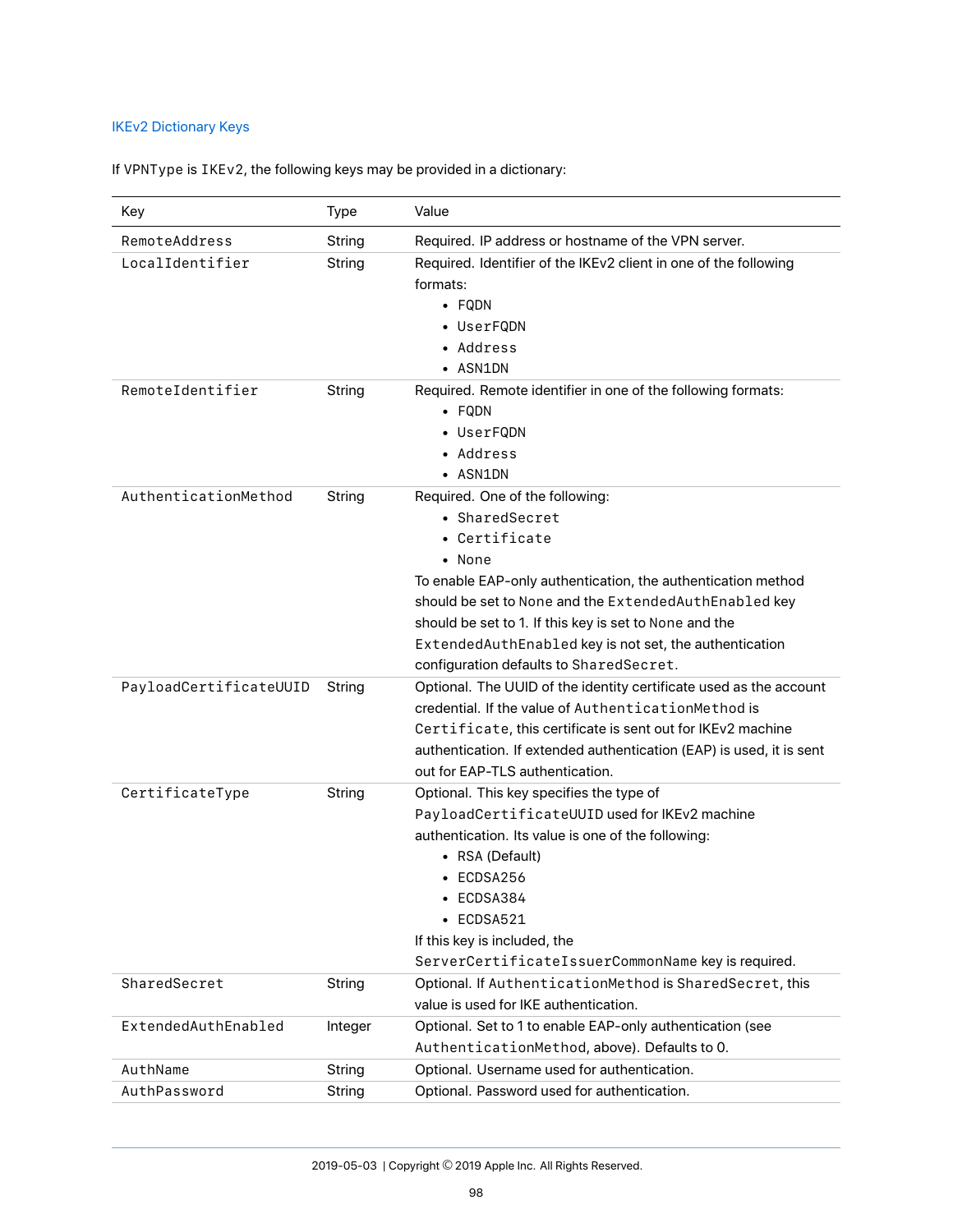| Key                                          | <b>Type</b> | Value                                                                                                                                                                                                                                                                                                                                                                                                                                                                                                                                                                                                                                                                                                                                                                                                                                                                                                                                                                                                                                                                                                   |
|----------------------------------------------|-------------|---------------------------------------------------------------------------------------------------------------------------------------------------------------------------------------------------------------------------------------------------------------------------------------------------------------------------------------------------------------------------------------------------------------------------------------------------------------------------------------------------------------------------------------------------------------------------------------------------------------------------------------------------------------------------------------------------------------------------------------------------------------------------------------------------------------------------------------------------------------------------------------------------------------------------------------------------------------------------------------------------------------------------------------------------------------------------------------------------------|
| DeadPeerDetectionRate                        | String      | Optional. One of the following:<br>• None (Disable)<br>• Low (keepalive sent every 30 minutes)<br>• Medium (keepalive sent every 10 minutes)<br>• High (keepalive sent every 1 minute)<br>Defaults to Medium.                                                                                                                                                                                                                                                                                                                                                                                                                                                                                                                                                                                                                                                                                                                                                                                                                                                                                           |
| ServerCertificateIssuer String<br>CommonName |             | Optional. Common Name of the server certificate issuer. If set,<br>this field will cause IKE to send a certificate request based on this<br>certificate issuer to the server.<br>This key is required if both the CertificateType key is included<br>and the ExtendedAuthEnabled key is set to 1.                                                                                                                                                                                                                                                                                                                                                                                                                                                                                                                                                                                                                                                                                                                                                                                                       |
| ServerCertificate<br>CommonName              | String      | Optional. Common Name of the server certificate. This name is<br>used to validate the certificate sent by the IKE server. If not set,<br>the Remote Identifier will be used to validate the certificate.                                                                                                                                                                                                                                                                                                                                                                                                                                                                                                                                                                                                                                                                                                                                                                                                                                                                                                |
| TLSMinimumVersion                            | String      | Optional. The minimum TLS version to be used with EAP-TLS<br>authentication. Value may be 1.0, 1.1, or 1.2. If no value is<br>specified, the default minimum is 1.0.<br>Availability: Available in iOS 11.0 and macOS 10.13 and later.                                                                                                                                                                                                                                                                                                                                                                                                                                                                                                                                                                                                                                                                                                                                                                                                                                                                  |
| TLSMaximumVersion                            | String      | Optional. The maximum TLS version to be used with EAP-TLS<br>authentication. Value may be 1.0, 1.1, or 1.2. If no value is<br>specified, the default maximum is 1.2.<br>Availability: Available in iOS 11.0 and macOS 10.13 and later.                                                                                                                                                                                                                                                                                                                                                                                                                                                                                                                                                                                                                                                                                                                                                                                                                                                                  |
| NATKeepAliveOffload<br>Enable                | Integer     | Optional. Set to 1 to enable or 0 to disable NAT Keepalive offload<br>for Always On VPN IKEv2 connections. Keepalive packets are sent<br>by the device to maintain NAT mappings for IKEv2 connections<br>that have a NAT on the path. Keepalive packets are sent at regular<br>interval when the device is awake. If<br>NATKeepAliveOffloadEnable is set to 1, Keepalive packets<br>will be offloaded to hardware while the device is asleep. NAT<br>Keepalive offload has an impact on the battery life since extra<br>workload is added during sleep. The default interval for the<br>Keepalive offload packets is 20 seconds over WiFi and 110<br>seconds over Cellular interface. The default NAT Keepalive works<br>well on networks with small NAT mapping timeouts but imposes a<br>potential battery impact. If a network is known to have larger NAT<br>mapping timeouts, larger Keepalive intervals may be safely used to<br>minimize battery impact. The Keepalive interval can be modified<br>by setting the NATKeepAliveInterval key. Default value for<br>NATKeepAliveOffloadEnable is 1. |
| NATKeepAliveInterval                         | Integer     | Optional. NAT Keepalive interval for Always On VPN IKEv2<br>connections. This value controls the interval over which Keepalive<br>offload packets are sent by the device. The minimum value is 20<br>seconds. If no key is specified, the default is 20 seconds over WiFi<br>and 110 seconds over a Cellular interface.                                                                                                                                                                                                                                                                                                                                                                                                                                                                                                                                                                                                                                                                                                                                                                                 |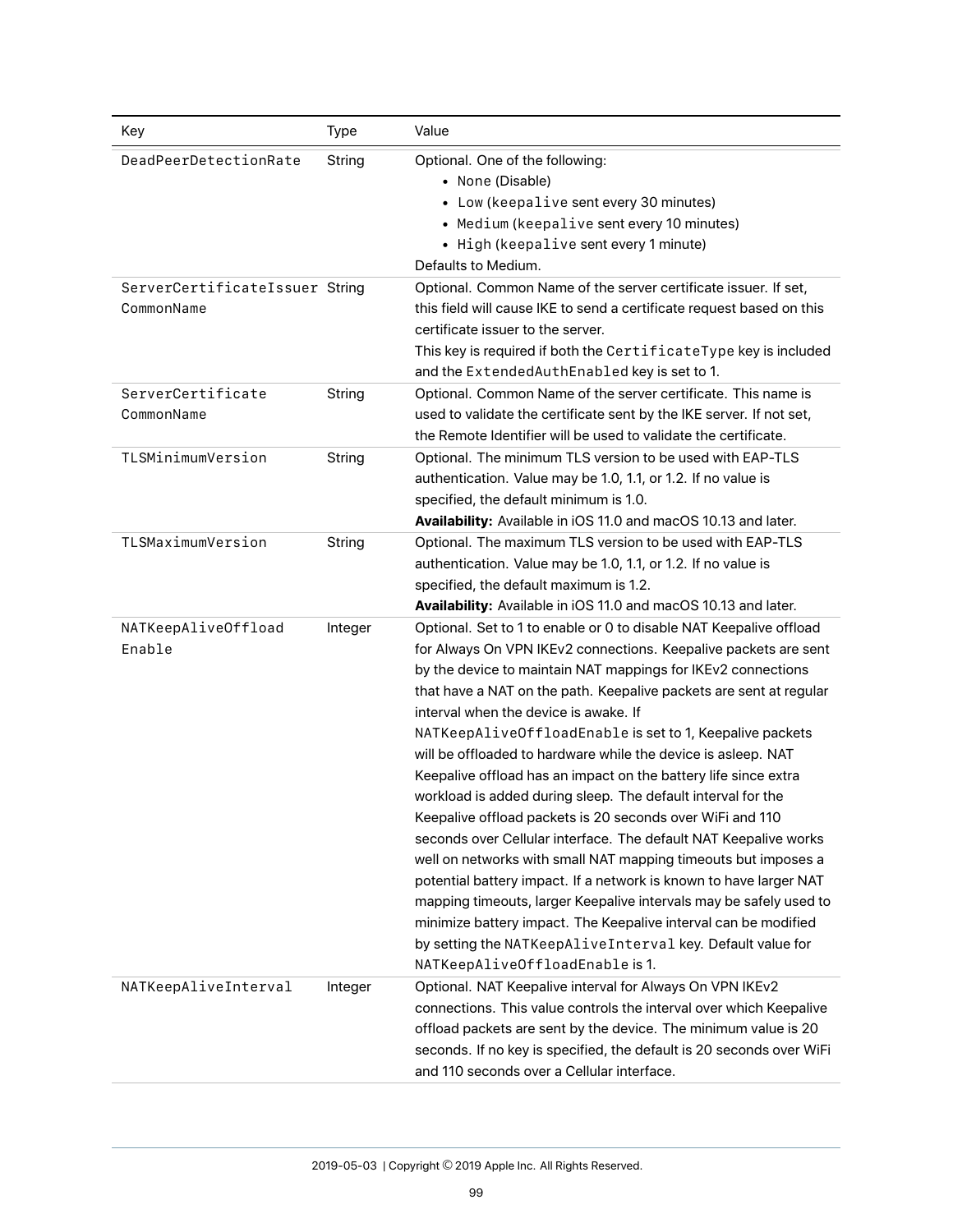| Key                                           | Type       | Value                                                                                                                                                                                                                                        |
|-----------------------------------------------|------------|----------------------------------------------------------------------------------------------------------------------------------------------------------------------------------------------------------------------------------------------|
| UseConfiguration<br>AttributeInternalIPSubnet | Integer    | Optional. If set to 1, negotiations should use IKEv2 Configuration<br>Attribute INTERNAL_IP4_SUBNET and INTERNAL_IP6_SUBNET.<br>Defaults to 0.<br><b>Availability:</b> Available in iOS 9.0 and later.                                       |
| DisableMOBIKF                                 | Integer    | Optional. If set to 1, disables MOBIKE. Defaults to 0.<br>Availability: Available in iOS 9.0 and later.                                                                                                                                      |
| DisableRedirect                               | Integer    | Optional. If set to 1, disables IKEv2 redirect. If not set, the IKEv2<br>connection would be redirected if a redirect request is received<br>from the server. Defaults to 0.<br>Availability: Available in iOS 9.0 and later.                |
| EnablePFS                                     | Integer    | Optional. Set to 1 to enable Perfect Forward Secrecy (PFS) for<br>IKEv2 Connections. Default is 0.<br><b>Availability:</b> Available in iOS 9.0 and later.                                                                                   |
| EnableCertificate<br>RevocationCheck          | Integer    | Optional. Set to 1 to enable a certificate revocation check for<br>IKEv2 connections. This is a best-effort revocation check; server<br>response timeouts will not cause it to fail.<br><b>Availability:</b> Available in iOS 9.0 and later. |
| IKESecurityAssociation<br>Parameters          | Dictionary | Optional. See table below. Applies to child Security Association<br>unless ChildSecurityAssociationParameters is specified.                                                                                                                  |
| ChildSecurity<br>AssociationParameters        | Dictionary | Optional. See table below.                                                                                                                                                                                                                   |

The IKESecurityAssociationParameters and ChildSecurityAssociationParameters dictionaries may contain the following keys:

| Key                 | Type    | Value                                                                                                            |
|---------------------|---------|------------------------------------------------------------------------------------------------------------------|
| EncryptionAlgorithm | String  | Optional. One of:                                                                                                |
|                     |         | $\bullet$ DES                                                                                                    |
|                     |         | $\cdot$ 3DES                                                                                                     |
|                     |         | $\cdot$ AES-128                                                                                                  |
|                     |         | • $AES-256$ (Default)                                                                                            |
|                     |         | • $AES-128-GCM$ (16-octet ICV)                                                                                   |
|                     |         | • $AES-256-GCM$ (16-octet ICV)                                                                                   |
| IntegrityAlgorithm  | String  | Optional. One of:                                                                                                |
|                     |         | $\cdot$ SHA1-96                                                                                                  |
|                     |         | $\cdot$ SHA1-160                                                                                                 |
|                     |         | • SHA2-256 (Default)                                                                                             |
|                     |         | $\cdot$ SHA2-384                                                                                                 |
|                     |         | $\cdot$ SHA2-512                                                                                                 |
| DiffieHellmanGroup  | Integer | Optional. One of: 1, 2, 5, 14 (Default), 15, 16, 17, 18, 19, 20, or 21.                                          |
| LifeTimeInMinutes   | Integer | Optional SA lifetime (rekey interval) in minutes. Valid values are 10<br>through 1440. Defaults to 1440 minutes. |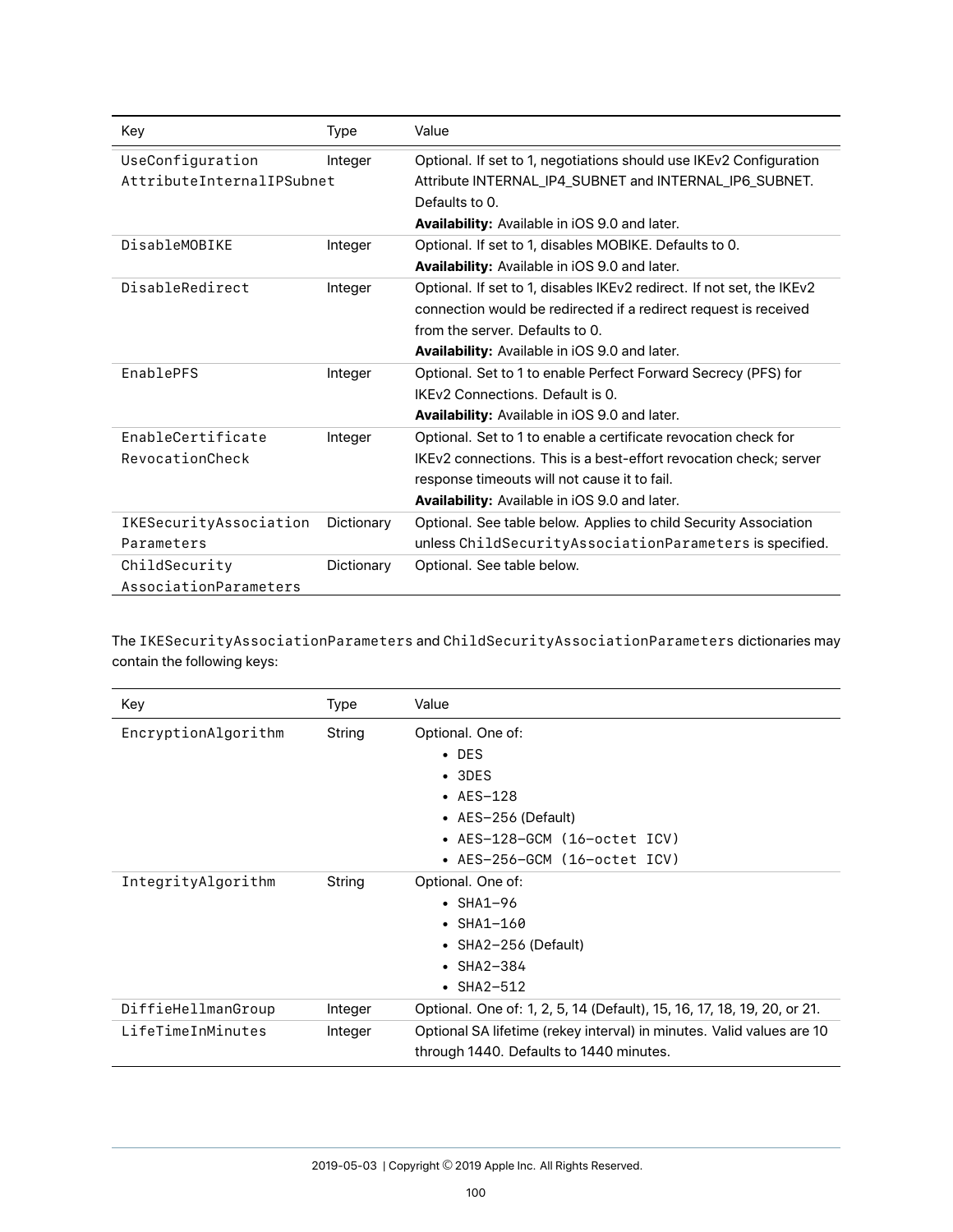### DNS Dictionary Keys

If VPNType is IKEv2, the following DNS keys may be provided:

| Key                                  | <b>Type</b>                | Value                                                                                                                                                                                                                                                                                                                                                                                                                                                                                                                                                                                                                                                                                                                                                                                                                                                                                             |
|--------------------------------------|----------------------------|---------------------------------------------------------------------------------------------------------------------------------------------------------------------------------------------------------------------------------------------------------------------------------------------------------------------------------------------------------------------------------------------------------------------------------------------------------------------------------------------------------------------------------------------------------------------------------------------------------------------------------------------------------------------------------------------------------------------------------------------------------------------------------------------------------------------------------------------------------------------------------------------------|
| ServerAddresses                      | Array of<br><b>Strings</b> | Required. An array of DNS server IP address strings. These IP<br>addresses can be a mixture of IPv4 and IPv6 addresses.<br>Availability: Available in iOS 10.0 and later and macOS 10.12 and<br>later.                                                                                                                                                                                                                                                                                                                                                                                                                                                                                                                                                                                                                                                                                            |
| SearchDomains                        | Array of<br><b>Strings</b> | Optional. A list of domain strings used to fully qualify single-label<br>host names.<br>Availability: Available in iOS 10.0 and later and macOS 10.12 and<br>later.                                                                                                                                                                                                                                                                                                                                                                                                                                                                                                                                                                                                                                                                                                                               |
| DomainName                           | String                     | Optional. The primary domain of the tunnel.<br>Availability: Available in iOS 10.0 and later and macOS 10.12 and<br>later.                                                                                                                                                                                                                                                                                                                                                                                                                                                                                                                                                                                                                                                                                                                                                                        |
| SupplementalMatch<br>Domains         | Array of<br><b>Strings</b> | Optional. A list of domain strings used to determine which DNS<br>queries will use the DNS resolver settings contained in<br>ServerAddresses. This key is used to create a split DNS<br>configuration where only hosts in certain domains are resolved<br>using the tunnel's DNS resolver. Hosts not in one of the domains in<br>this list are resolved using the system's default resolver.<br>If SupplementalMatchDomains contains the empty string it<br>becomes the default domain. This is how a split-tunnel<br>configuration can direct all DNS queries first to the VPN DNS<br>servers before the primary DNS servers. If the VPN tunnel<br>becomes the network's default route, the servers listed in<br>ServerAddresses become the default resolver and the<br>SupplementalMatchDomains list is ignored.<br>Availability: Available in iOS 10.0 and later and macOS 10.12 and<br>later. |
| SupplementalMatch<br>DomainsNoSearch | Integer                    | Optional. Whether (0) or not (1) the domains in<br>the SupplementalMatchDomains list should be appended to<br>the resolver's list of search domains. Default is 0.<br>Availability: Available in iOS 10.0 and later and macOS 10.12 and<br>later.                                                                                                                                                                                                                                                                                                                                                                                                                                                                                                                                                                                                                                                 |

## Proxies Dictionary Keys

The Proxies dictionary may contain the following keys:

| Kev                   | Tvpe    | Value                                                                         |
|-----------------------|---------|-------------------------------------------------------------------------------|
| ProxyAutoConfigEnable | Integer | Optional. Set to 1 to enable automatic proxy configuration.<br>Defaults to 0. |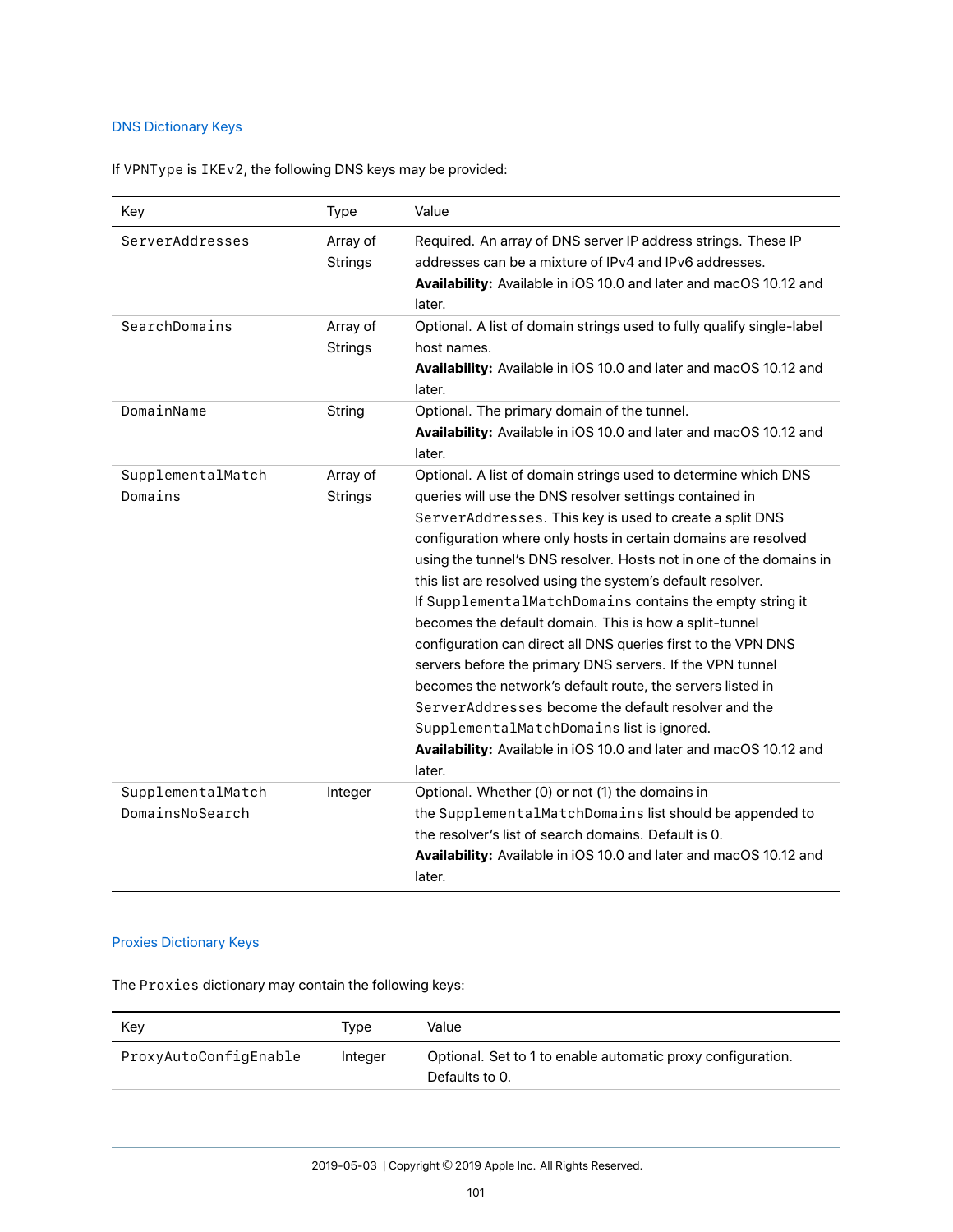| Key                      | Tvpe                       | Value                                                                                                                       |
|--------------------------|----------------------------|-----------------------------------------------------------------------------------------------------------------------------|
| ProxyAutoConfigURLString | Strina                     | Optional. URL to the location of the proxy auto-configuration file.<br>Used only when ProxyAutoConfigEnable is 1.           |
| SupplementalMatchDomains | Array of<br><b>Strings</b> | Optional. If set, then only connections to hosts within one or<br>more of the specified domains will use the proxy settings |

If ProxyAutoConfigEnable is 0, the dictionary may also contain the following keys:

| Key                | Type    | Value                                                                                               |
|--------------------|---------|-----------------------------------------------------------------------------------------------------|
| <b>HTTPEnable</b>  | Integer | Optional. Set to 1 to enable proxy for HTTP traffic. Defaults to 0.                                 |
| HTTPProxy          | String  | Optional. The host name of the HTTP proxy.                                                          |
| <b>HTTPPort</b>    | Integer | Optional. The port number of the HTTP proxy. This field is required if<br>HTTPProxy is specified.   |
| HTTPProxyUsername  | String  | Optional. The username used for authentication.                                                     |
| HTTPProxyPassword  | String  | Optional. The password used for authentication.                                                     |
| <b>HTTPSEnable</b> | Integer | Optional. Set to 1 to enable proxy for HTTPS traffic. Defaults to 0.                                |
| HTTPSProxy         | String  | Optional. The host name of the HTTPS proxy.                                                         |
| <b>HTTPSPort</b>   | Integer | Optional. The port number of the HTTPS proxy. This field is required if<br>HTTPSProxy is specified. |

## <span id="page-101-0"></span>AlwaysOn Dictionary Keys

If VPNType is AlwaysOn, the following keys may be provided in a dictionary:

| Key                           | Type                            | Value                                                                                                                                                 |
|-------------------------------|---------------------------------|-------------------------------------------------------------------------------------------------------------------------------------------------------|
| UIToggleEnabled               | Integer                         | Optional. If set to 1, allows the user to disable this<br>VPN configuration. Defaults to 0.                                                           |
| TunnelConfigurations          | Array of<br><b>Dictionaries</b> | Required. See below.                                                                                                                                  |
| ServiceExceptions             | Array of<br><b>Dictionaries</b> | Optional. See below.                                                                                                                                  |
| AllowCaptiveWebSheet          | Integer                         | Optional. Set to 1 to allow traffic from Captive Web<br>Sheet outside the VPN tunnel. Defaults to 0.                                                  |
| AllowAllCaptiveNetworkPlugins | Integer                         | Optional. Set to 1 to allow traffic from all Captive<br>Networking apps outside the VPN tunnel to perform<br>Captive network handling. Defaults to 0. |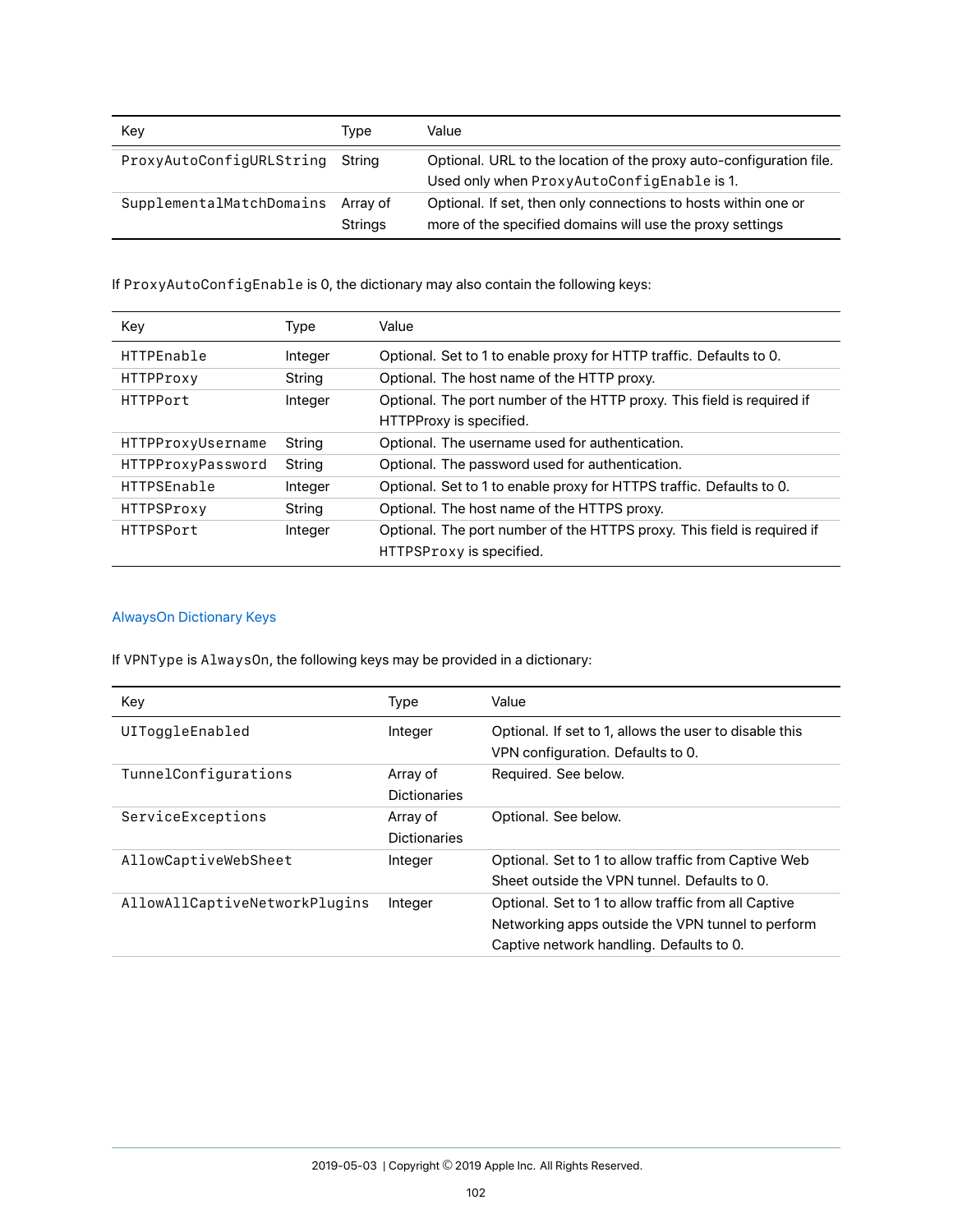| Key                          | Type                            | Value                                                                                                                                                                                                                                                                                                                                                                                                                           |
|------------------------------|---------------------------------|---------------------------------------------------------------------------------------------------------------------------------------------------------------------------------------------------------------------------------------------------------------------------------------------------------------------------------------------------------------------------------------------------------------------------------|
| AllowedCaptiveNetworkPlugins | Array of<br><b>Dictionaries</b> | Optional. Array of Captive Networking apps whose<br>traffic will be allowed outside the VPN tunnel to<br>perform Captive network handling. Used only when<br>AllowAllCaptiveNetworkPlugins is 0.<br>Each dictionary in the<br>AllowedCaptiveNetworkPlugins array must<br>contain a BundleIdentifier key of type string, the<br>value of which is the app's bundle identifier.<br>Captive Networking apps may require additional |
|                              |                                 | entitlements to operate in a captive environment.                                                                                                                                                                                                                                                                                                                                                                               |

Each dictionary in a TunnelConfigurations array may contain the following keys:

| Key          | Tvpe                | Value                                                                                                                                    |
|--------------|---------------------|------------------------------------------------------------------------------------------------------------------------------------------|
| ProtocolType | Strina              | Must be IKEv2.                                                                                                                           |
| Interfaces   | Array of<br>Strings | Optional. Specify the interfaces to which this configuration applies. Valid<br>values are Cellular and WiFi. Defaults to Cellular, WiFi. |

In addition, all keys defined for the IKEv2 dictionary, such as RemoteAddress and LocalIdentifier may be present in a TunnelConfigurations dictionary.

| Each dictionary in a ServiceExceptions array may contain the following keys: |  |  |  |  |
|------------------------------------------------------------------------------|--|--|--|--|
|                                                                              |  |  |  |  |

| Key         | Type   | Value                                                                                                                                                                               |
|-------------|--------|-------------------------------------------------------------------------------------------------------------------------------------------------------------------------------------|
| ServiceName | String | Required. The name of a system service which is exempt from Always On VPN.<br>Must be one of:<br>• VoiceMail<br>• AirPrint<br>• CellularServices (Available in iOS 11.3 and later.) |
| Action      | String | Required. One of the following:<br>• Allow<br>• Drop                                                                                                                                |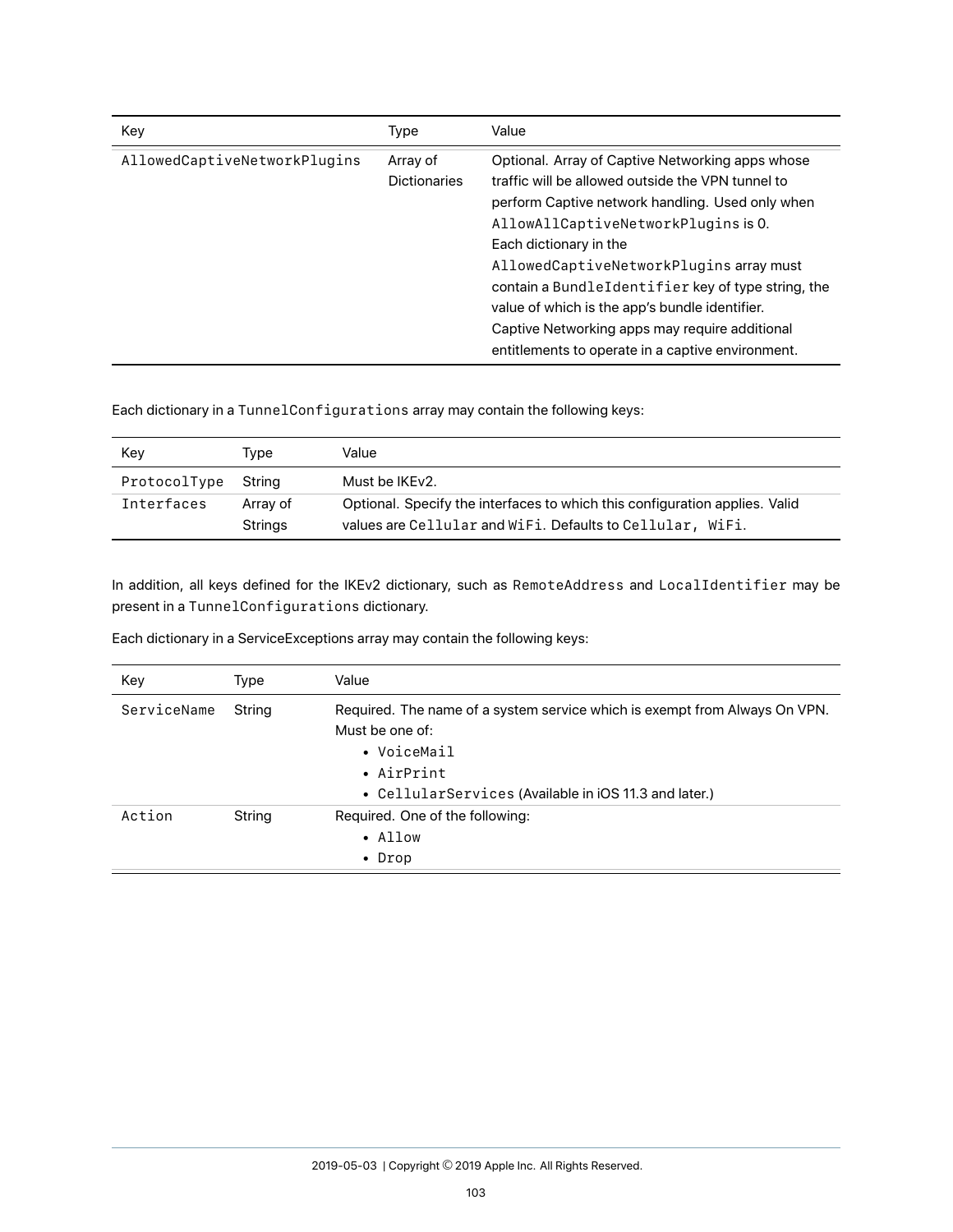## <span id="page-103-0"></span>Per-App VPN Payload

The Per-App VPN payload is used for configuring add-on VPN software, and it works only on VPN services of type 'VPN'. It should not be confused with the standard VPN payload, described in [VPN Payload.](#page-91-0)

This payload is supported only in iOS 7.0 and later and macOS v10.9 and later.

The VPN payload is designated by specifying com.apple.vpn.managed.applayer as the PayloadType value. The Per-App VPN payload supports all of the keys described in [VPN Payload](#page-91-0) plus the following additional keys:

<span id="page-103-1"></span>

| Key                     | Type    | Value                                                                                                                                                                                                                                                                                                                                                                                                                                                                                                                                                                                                                                                                                                                                                                                                                                                                                                         |
|-------------------------|---------|---------------------------------------------------------------------------------------------------------------------------------------------------------------------------------------------------------------------------------------------------------------------------------------------------------------------------------------------------------------------------------------------------------------------------------------------------------------------------------------------------------------------------------------------------------------------------------------------------------------------------------------------------------------------------------------------------------------------------------------------------------------------------------------------------------------------------------------------------------------------------------------------------------------|
| VPNUUID                 | String  | A globally-unique identifier for this VPN configuration. This<br>identifier is used to configure apps so that they use the Per-App<br>VPN service for all of their network communication. See<br>App-to-Per-App VPN Mapping.                                                                                                                                                                                                                                                                                                                                                                                                                                                                                                                                                                                                                                                                                  |
| SafariDomains           | Array   | This optional key is a special case of App-to-Per App VPN<br>Mapping. It sets up the app mapping for Safari (Webkit) with a<br>specific identifier and a designated requirement.<br>The array contains strings, each of which is a domain that should<br>trigger this VPN connection in Safari. The rule matching behavior<br>is as follows:<br>• Before being matched against a host, all leading and<br>trailing dots are stripped from the domain string. For<br>example, if the domain string is " . com" the domain string<br>used to match is "com".<br>• Each label in the domain string must match an entire label<br>in the host string. For example, a domain of<br>"example.com" matches "www.example.com", but<br>not "foo.badexample.com".<br>• Domain strings with only one label must match the entire<br>host string. For example, a domain of "com" matches<br>"com", not "www.example.com". |
| OnDemandMatchAppEnabled | Boolean | If true, the Per-App VPN connection starts automatically when<br>apps linked to this Per-App VPN service initiate network<br>communication.<br>If false, the Per-App VPN connection must be started manually<br>by the user before apps linked to this Per-App VPN service can<br>initiate network communication.<br>If this key is not present, the value of the OnDemandEnabled<br>key is used to determine the status of Per-App VPN On Demand.                                                                                                                                                                                                                                                                                                                                                                                                                                                            |
| ProviderType            | String  | Optional. Either packet-tunnel or app-proxy. The default is<br>app-proxy. If the value of this key is app-proxy, then the VPN<br>service will tunnel traffic at the application layer. If the value of<br>this key is packet-tunnel, then the VPN service will tunnel<br>traffic at the IP layer.                                                                                                                                                                                                                                                                                                                                                                                                                                                                                                                                                                                                             |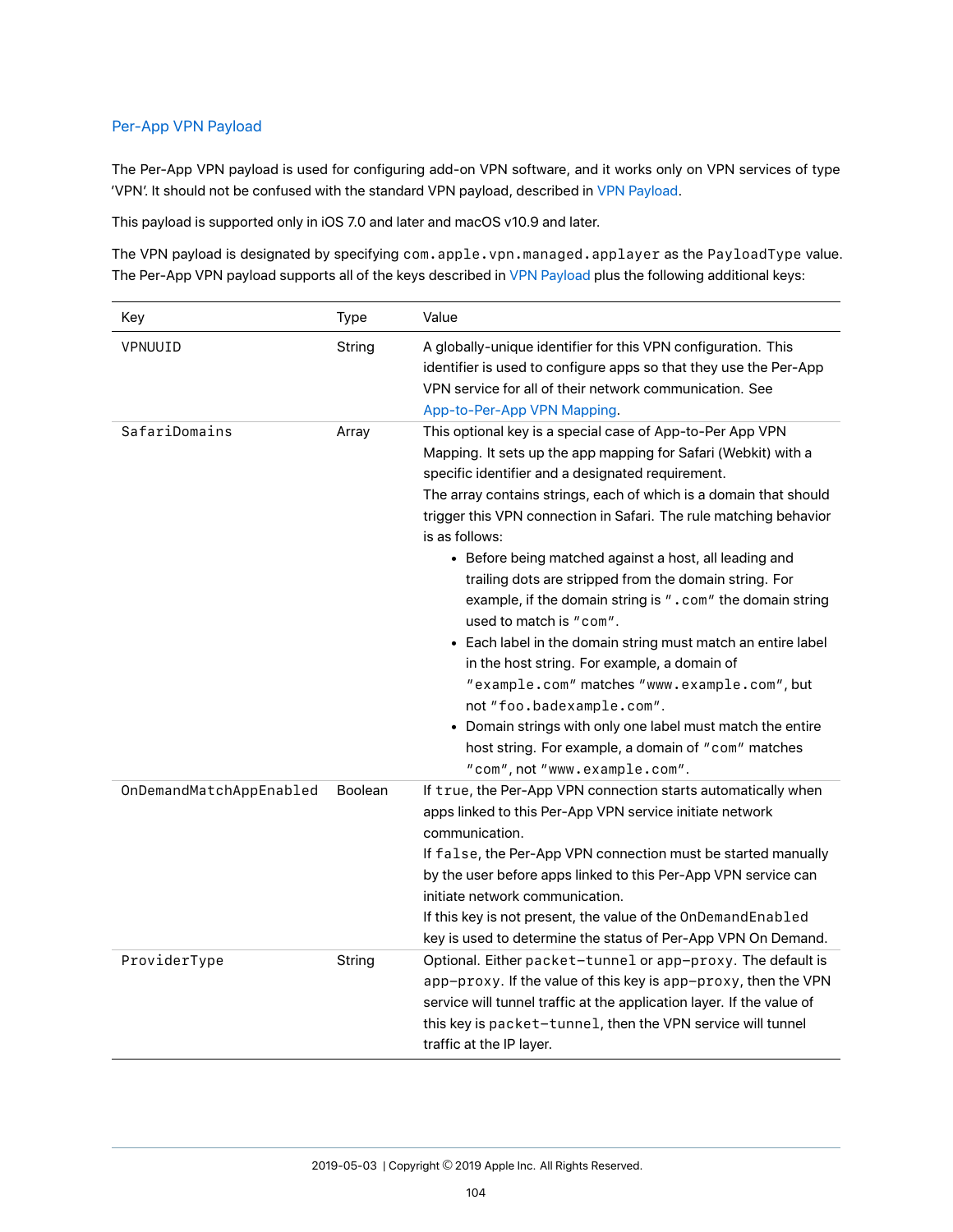### App-to-Per-App VPN Mapping

The App-to-Per-App mapping payload is designated by specifying com.apple.vpn.managed.appmapping as the PayloadType value.

This payload is supported only in macOS 10.9 and later. It is not supported in iOS.

| Kev                | Type                  | Value                             |
|--------------------|-----------------------|-----------------------------------|
| AppLayerVPNMapping | Array of Dictionaries | An array of mapping dictionaries. |

Each dictionary in the array must contain the following keys:

| Key                   | Type   | Value                                                                                            |
|-----------------------|--------|--------------------------------------------------------------------------------------------------|
| Identifier            | String | Required. The app's bundle ID.                                                                   |
| VPNUUID               | String | Required. The VPNUUID of the Per-App VPN defined in a Per-App<br>VPN payload.                    |
| DesignatedRequirement | String | Required. The code signature designated requirement of the app<br>that will use the per-app VPN. |
| SigningIdentifier     | String | Required. The code signature signing identifier of the app that will<br>use the per-app VPN.     |

#### Web Clip Payload

The Web Clip payload is designated by specifying com.apple.webClip.managed as the PayloadType value.

A Web Clip payload provides a web clipping on the user's home screen as though the user had saved a bookmark to the home screen.

| Key         | Type           | Value                                                                                                                                     |
|-------------|----------------|-------------------------------------------------------------------------------------------------------------------------------------------|
| URL         | String         | The URL that the Web Clip should open when clicked. The URL must begin<br>with HTTP or HTTPS or it won't work.                            |
| Label       | String         | The name of the Web Clip as displayed on the Home screen.                                                                                 |
| Icon        | Data           | Optional. A PNG icon to be shown on the Home screen. Should be 59 x 60<br>pixels in size. If not specified, a white square will be shown. |
| IsRemovable | <b>Boolean</b> | Optional. If false, the web clip is not removable. Defaults to true. Not<br>available in macOS.                                           |

In addition to the settings common to all payloads, this payload defines the following keys: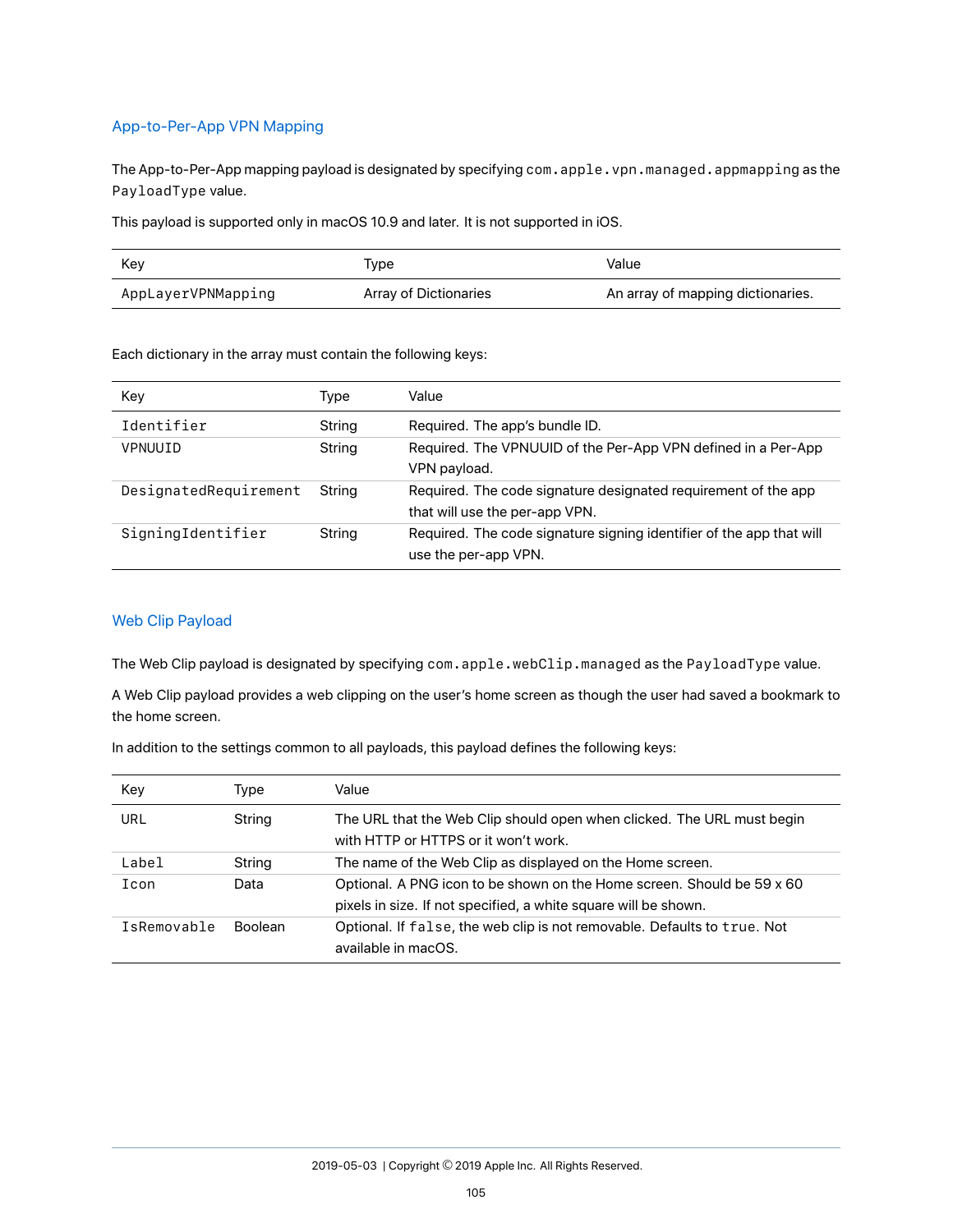#### Web Content Filter Payload

The Web Content Filter payload allows you to whitelist and blacklist specific web URLs. This payload is supported only on supervised devices.

Web content filtering is designated by specifying com.apple.webcontent-filter as the PayloadType value and adding a FilterType string with one of these values:

- BuiltIn (Default)
- Plugin

On macOS, FilterType must be Plugin.

If FilterType is BuiltIn, this payload defines the following keys in addition to the settings common to all payloads:

| Key                    | Type                            | Value                                                                                                                                                                                                                                                                                                                                                                                            |
|------------------------|---------------------------------|--------------------------------------------------------------------------------------------------------------------------------------------------------------------------------------------------------------------------------------------------------------------------------------------------------------------------------------------------------------------------------------------------|
| AutoFilterEnabled      | <b>Boolean</b>                  | Optional. If true, automatic filtering is enabled. This<br>function evaluates each web page as it is loaded and<br>attempts to identify and block content not suitable for<br>children. The search algorithm is complex and may vary<br>from release to release, but it is basically looking for adult<br>language, i.e. swearing and sexually explicit language.<br>The default value is false. |
| PermittedURLs          | Array of Strings                | Optional. Used only when AutoFilterEnabled is true.<br>Otherwise, this field is ignored.<br>Each entry contains a URL that is accessible whether the<br>automatic filter allows access or not.                                                                                                                                                                                                   |
| WhitelistedBookmarks   | Array of<br><b>Dictionaries</b> | Optional. If present, these URLs are added to the<br>browser's bookmarks, and the user is not allowed to visit<br>any sites other than these. The number of these URLs<br>should be limited to about 500.                                                                                                                                                                                        |
| <b>BlacklistedURLs</b> | Array of Strings                | Optional. Access to the specified URLs is blocked. The<br>number of these URLs should be limited to about 500.                                                                                                                                                                                                                                                                                   |

Each entry in the WhitelistedBookmarks field contains a dictionary with the following keys:

| Key          | Type   | Value                                                                                                                                                                                             |
|--------------|--------|---------------------------------------------------------------------------------------------------------------------------------------------------------------------------------------------------|
| URL          | String | URL of the whitelisted bookmark.                                                                                                                                                                  |
| BookmarkPath | String | Optional. The folder into which the bookmark should be added in<br>Safari-/Interesting Topic Pages/Biology/, for example.<br>If absent, the bookmark is added to the default bookmarks directory. |
| Title        | String | The title of the bookmark.                                                                                                                                                                        |

When multiple content filter payloads are present:

- The blacklist is the union of all blacklists—that is, any URL that appears in any blacklist is inaccessible.
- The permitted list is the intersection of all permitted lists—that is, only URLs that appear in *every* permitted list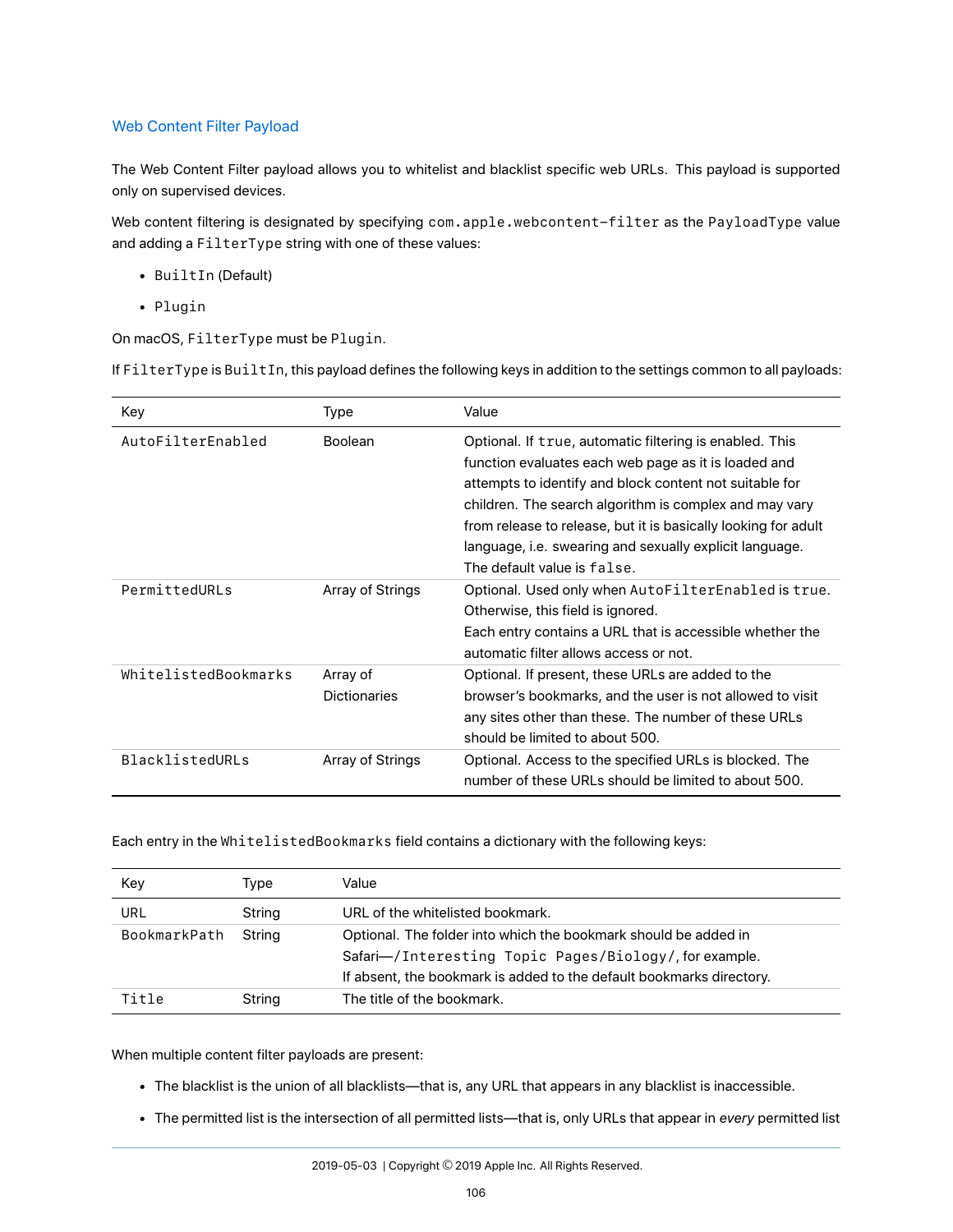are accessible when they would otherwise be blocked by the automatic filter.

• The whitelist list is the intersection of all whitelists—that is, only URLs that appear in *every* whitelist are accessible.

URLs are matched by using string-based root matching. A URL matches a whitelist, blacklist, or permitted list pattern if the exact characters of the pattern appear as the root of the URL. For example, if test.com/a is blacklisted, then test.com, test.com/b, and test.com/c/d/e will all be blocked. Matching does not discard subdomain prefixes, so if test.com/a is blacklisted, m.test.com is not blocked. Also, no attempt is made to match aliases (IP address versus DNS names, for example) or to handle requests with explicit port numbers.

If a profile does not contain an array for PermittedURLs or WhitelistedBookmarks, that profile is skipped when evaluating the missing array or arrays. As an exception, if a payload contains an AutoFilterEnabled key, but does not contain a PermittedURLs array, that profile is treated as containing an empty array—that is, all websites are blocked.

All filtering options are active simultaneously. Only URLs and sites that pass **all** rules are permitted.

Apple domains cannot be blacklisted.

If FilterType is Plugin, this payload defines the following keys in addition to the settings common to all payloads:

| Key                    | Type       | Value                                                               |
|------------------------|------------|---------------------------------------------------------------------|
| UserDefinedName        | String     | A string which will be displayed for this filtering configuration.  |
| PluginBundleID         | String     | The Bundle ID of the plugin that provides filtering service.        |
| ServerAddress          | String     | Optional. Server address (may be IP address, hostname, or URL).     |
| UserName               | String     | Optional. A username for the service.                               |
| Password               | String     | Optional. A password for the service.                               |
| PayloadCertificateUUID | String     | Optional. UUID pointing to an identity certificate payload. This    |
|                        |            | identity will be used to authenticate the user to the service.      |
| Organization           | String     | Optional. An Organization string that will be passed to the         |
|                        |            | 3rd-party plugin.                                                   |
| VendorConfig           | Dictionary | Optional. Custom dictionary needed by the filtering service plugin. |
| FilterBrowsers         | Integer    | Optional. If set to 1, filter WebKit traffic. Defaults to 0.        |
| FilterSockets          | Integer    | Optional. If set to 1, filter socket traffic. Defaults to 0.        |

At least one of FilterBrowsers or FilterSockets must be true for the filter to have any effect.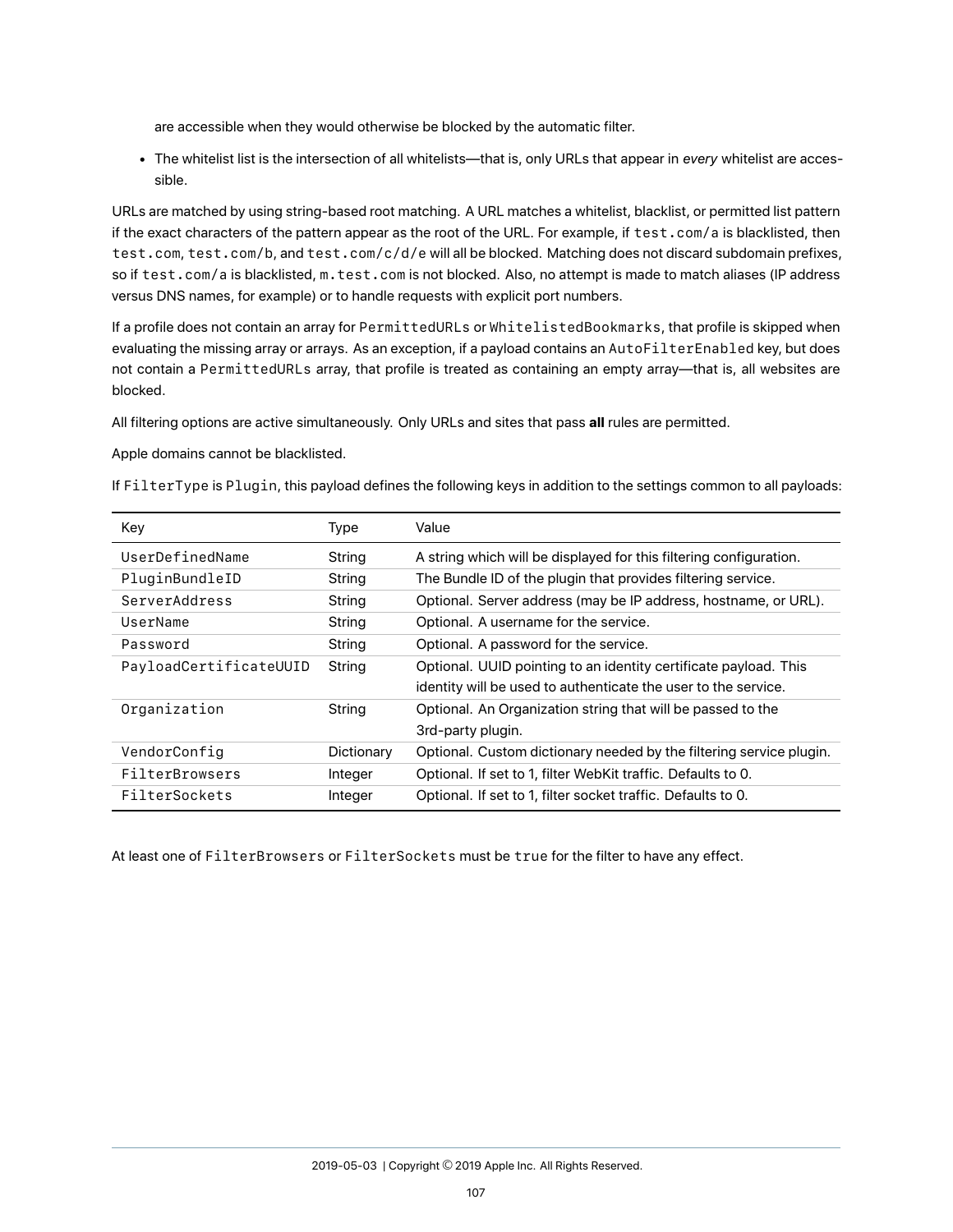# Wi-Fi Payload

The Wi-Fi payload is designated by specifying com.apple.wifi.managed as the PayloadType value.

In addition to the settings common to all payload types, the payload defines the following keys.

| Key                               | <b>Type</b>                | Value                                                                                                                                                                                                                                                                                                                                                                                                                                                                                                                                             |
|-----------------------------------|----------------------------|---------------------------------------------------------------------------------------------------------------------------------------------------------------------------------------------------------------------------------------------------------------------------------------------------------------------------------------------------------------------------------------------------------------------------------------------------------------------------------------------------------------------------------------------------|
| SSID_STR                          | String                     | SSID of the Wi-Fi network to be used.<br>In iOS 7.0 and later, this is optional if a DomainName value is<br>provided                                                                                                                                                                                                                                                                                                                                                                                                                              |
| HIDDEN NETWORK                    | Boolean                    | Besides SSID, the device uses information such as broadcast<br>type and encryption type to differentiate a network. By default<br>(false), it is assumed that all configured networks are open<br>or broadcast. To specify a hidden network, must be true.                                                                                                                                                                                                                                                                                        |
| AutoJoin                          | <b>Boolean</b>             | Optional. Default true. If true, the network is auto-joined. If<br>false, the user has to tap the network name to join it.<br>Availability: Available in iOS 5.0 and later and in all versions<br>of macOS.                                                                                                                                                                                                                                                                                                                                       |
| SetupModes                        | Array of<br><b>Strings</b> | Optional. On macOS 802.1x networks, this is an array of<br>strings that contain the type of connection mode which will be<br>attached. Allowed values are System and/or Loginwindow.                                                                                                                                                                                                                                                                                                                                                              |
| EncryptionType                    | String                     | The possible values are WEP, WPA, WPA2, Any, and None. WPA<br>specifies WPA only; WPA2 applies to both encryption types.<br>Make sure that these values exactly match the capabilities of<br>the network access point. If you're unsure about the<br>encryption type, or would prefer that it apply to all encryption<br>types, use the value Any.<br>Availability: Key available in iOS 4.0 and later and in all<br>versions of macOS. The None value is available in iOS 5.0 and<br>later and the WPA2 value is available in iOS 8.0 and later. |
| IsHotspot                         | Boolean                    | Optional. Default false. If true, the network is treated as a<br>hotspot.<br>Availability: Available in iOS 7.0 and later and in macOS 10.9<br>and later.                                                                                                                                                                                                                                                                                                                                                                                         |
| DomainName                        | String                     | Optional. Domain Name used for Wi-Fi Hotspot 2.0<br>negotiation. This field can be provided instead of SSID_STR.<br>Availability: Available in iOS 7.0 and later and in macOS 10.9<br>and later                                                                                                                                                                                                                                                                                                                                                   |
| ServiceProviderRoaming<br>Enabled | Boolean                    | Optional. If true, allows connection to roaming service<br>providers. Defaults to false.<br>Availability: Available in iOS 7.0 and later and in macOS 10.9<br>and later.                                                                                                                                                                                                                                                                                                                                                                          |
| RoamingConsortiumOIs              | Array of<br>Strings        | Optional. Array of Roaming Consortium Organization<br>Identifiers used for Wi-Fi Hotspot 2.0 negotiation.<br>Availability: Available in iOS 7.0 and later and in macOS 10.9<br>and later.                                                                                                                                                                                                                                                                                                                                                         |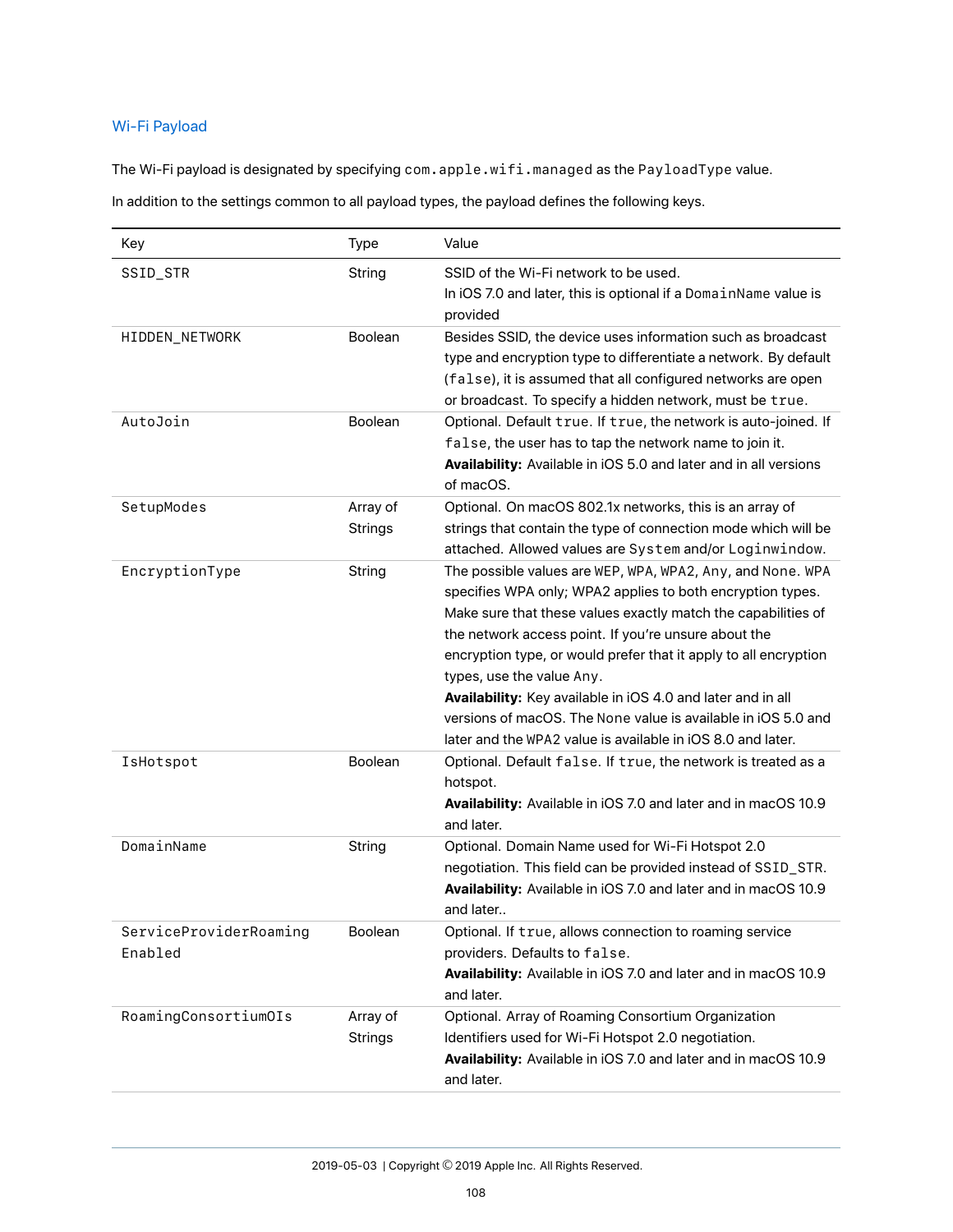| Key                   | Type                       | Value                                                                                                                                                                                                                                                                                                                                                                                                                                                                                 |
|-----------------------|----------------------------|---------------------------------------------------------------------------------------------------------------------------------------------------------------------------------------------------------------------------------------------------------------------------------------------------------------------------------------------------------------------------------------------------------------------------------------------------------------------------------------|
| NAIRealmNames         | Array of<br><b>Strings</b> | Optional. Array of strings. List of Network Access Identifier<br>Realm names used for Wi-Fi Hotspot 2.0 negotiation.<br>Availability: Available in iOS 7.0 and later and in macOS 10.9<br>and later.                                                                                                                                                                                                                                                                                  |
| <b>MCCAndMNCs</b>     | Array of<br><b>Strings</b> | Optional. Array of strings. List of Mobile Country Code<br>(MCC)/Mobile Network Code (MNC) pairs used for Wi-Fi<br>Hotspot 2.0 negotiation. Each string must contain exactly six<br>digits.<br>Availability: Available in iOS 7.0 and later. This feature is not<br>supported in macOS.                                                                                                                                                                                               |
| DisplayedOperatorName | String                     | The operator name to display when connected to this<br>network. Used only with Wi-Fi Hotspot 2.0 access points.<br>Availability: Available in iOS 7.0 and later and in macOS 10.9<br>and later.                                                                                                                                                                                                                                                                                       |
| ProxyType             | String                     | Optional. Valid values are None, Manual, and Auto.<br>Availability: Available in iOS 5.0 and later and on all versions<br>of macOS.                                                                                                                                                                                                                                                                                                                                                   |
| CaptiveBypass         | Boolean                    | Optional. If set to true, Captive Network detection will be<br>bypassed when the device connects to the network. Defaults<br>to false.<br>Availability: Available in iOS 10.0 and later.                                                                                                                                                                                                                                                                                              |
| QoSMarkingPolicy      | Dictionary                 | Optional. When this dictionary is not present for a Wi-Fi<br>network, all apps are whitelisted to use L2 and L3 marking<br>when the Wi-Fi network supports Cisco QoS fast lane. When<br>present in the Wi-Fi payload, the QoSMarkingPolicy<br>dictionary should contain the list of apps that are allowed to<br>benefit from L2 and L3 marking. For dictionary keys, see the<br>table below.<br><b>Availability:</b> Available in iOS 10.0 and later and in macOS<br>10.13 and later. |

The QoSMarkingPolicy dictionary contains these keys:

| Key                                     | Type                       | Value                                                                                                                                                                                                                                                 |
|-----------------------------------------|----------------------------|-------------------------------------------------------------------------------------------------------------------------------------------------------------------------------------------------------------------------------------------------------|
| QoSMarkingWhitelisted<br>AppIdentifiers | Array of<br><b>Strings</b> | Optional. Array of app bundle identifiers that will be<br>whitelisted for L2 and L3 marking for traffic sent to the Wi-Fi<br>network. If the array is not present but the<br>QoSMarkingPolicy key is present (even empty) no app<br>gets whitelisted. |
| QoSMarkingAppleAudio<br>VideoCalls      | <b>Boolean</b>             | Optional. Specifies if audio and video traffic of built-in<br>audio/video services such as FaceTime and Wi-Fi Calling will<br>be white listed for L2 and L3 marking for traffic sent to the<br>Wi-Fi network. Defaults to true.                       |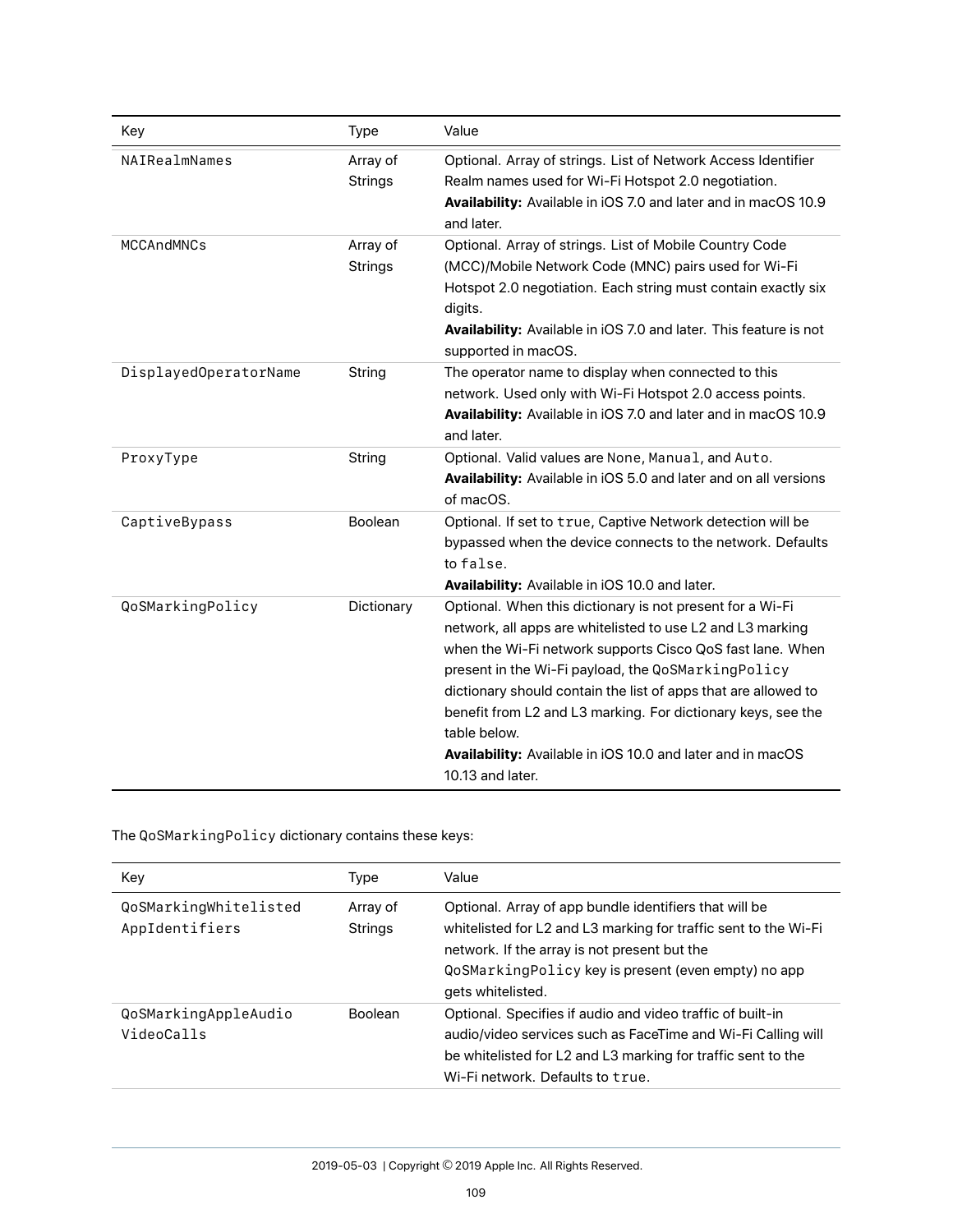| Key               | Type           | Value                                                                                                                                                                                                                                              |
|-------------------|----------------|----------------------------------------------------------------------------------------------------------------------------------------------------------------------------------------------------------------------------------------------------|
| QoSMarkingEnabled | <b>Boolean</b> | Optional. May be used to disable L3 marking and only use L2<br>marking for traffic sent to the Wi-Fi network. When this key is<br>false the system behaves as if Wi-Fi was not associated<br>with a Cisco QoS fast lane network. Defaults to true. |

If the EncryptionType field is set to WEP, WPA, or ANY, the following fields may also be provided:

| Kev                    | Type       | Value                                           |
|------------------------|------------|-------------------------------------------------|
| Password               | String     | Optional.                                       |
| EAPClientConfiguration | Dictionary | Described in EAPClientConfiguration Dictionary. |
| PayloadCertificateUUID | Strina     | Described in Certificates.                      |

### **Note**

The absence of a password does not prevent a network from being added to the list of known networks. The user is eventually prompted to provide the password when connecting to that network.

If the ProxyType field is set to Manual, the following fields must also be provided:

| Key                     | Type           | Value                                                                                                                                                                                          |
|-------------------------|----------------|------------------------------------------------------------------------------------------------------------------------------------------------------------------------------------------------|
| ProxyServer             | String         | The proxy server's network address.                                                                                                                                                            |
| ProxyServerPort         | Integer        | The proxy server's port.                                                                                                                                                                       |
| ProxyUsername           | String         | Optional. The username used to authenticate to the proxy server.                                                                                                                               |
| ProxyPassword           | String         | Optional. The password used to authenticate to the proxy server.                                                                                                                               |
| ProxyPACURL             | String         | Optional. The URL of the PAC file that defines the proxy<br>configuration.                                                                                                                     |
| ProxyPACFallbackAllowed | <b>Boolean</b> | Optional. If false, prevents the device from connecting directly<br>to the destination if the PAC file is unreachable. Default is false.<br><b>Availability:</b> Available in iOS 7 and later. |

If the ProxyType field is set to Auto and no ProxyPACURL value is specified, the device uses the web proxy autodiscovery protocol (WPAD) to discover proxies.

<span id="page-109-0"></span>For 802.1X enterprise networks, the EAP Client Configuration Dictionary must be provided.

### EAPClientConfiguration Dictionary

In addition to the standard encryption types, it is possible to specify an enterprise profile for a given network via the EAPClientConfiguration key. If present, its value is a dictionary with the following keys.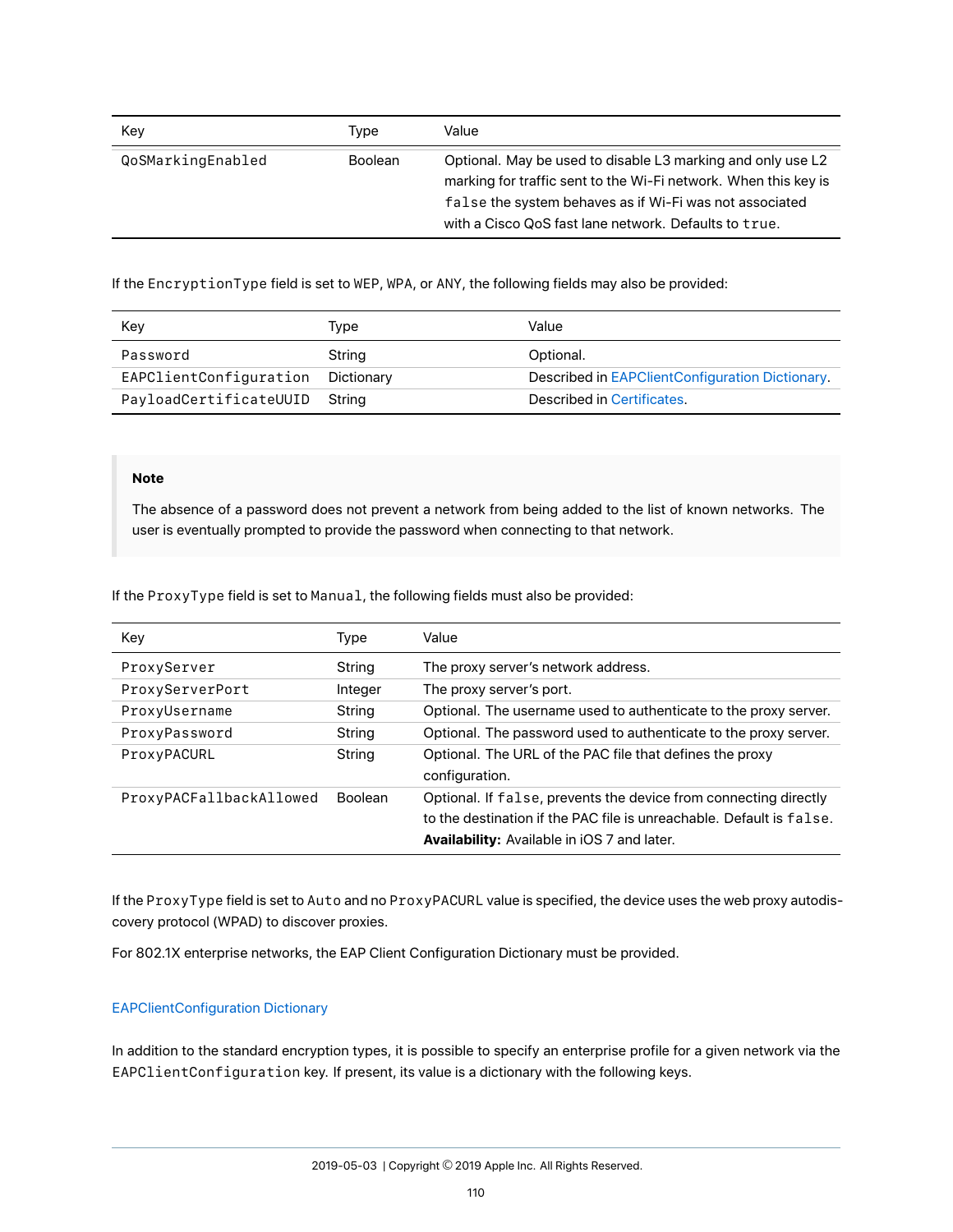| Key                              | Type                       | Value                                                                                                                                                                                                                                                                                                                                                                                                                                                                                                                                                                                                                                             |
|----------------------------------|----------------------------|---------------------------------------------------------------------------------------------------------------------------------------------------------------------------------------------------------------------------------------------------------------------------------------------------------------------------------------------------------------------------------------------------------------------------------------------------------------------------------------------------------------------------------------------------------------------------------------------------------------------------------------------------|
| UserName                         | String                     | Optional. Unless you know the exact user name, this property<br>won't appear in an imported configuration. Users can enter<br>this information when they authenticate.                                                                                                                                                                                                                                                                                                                                                                                                                                                                            |
| AcceptEAPTypes                   | Array of<br>Integers       | The following EAP types are accepted:<br>$13 = TLS$<br>$17 = LEAP$<br>$18 = EAP-SIM$<br>$21 = TTLS$<br>$23 = EAP-AKA$<br>$25 = PEAP$<br>$43 = EAP-FAST$<br>For EAP-TLS authentication without a network payload,<br>install the necessary identity certificates and have your users<br>select EAP-TLS mode in the 802.1X credentials dialog that<br>appears when they connect to the network.<br>For other EAP types, a network payload is necessary and<br>must specify the correct settings for the network.                                                                                                                                    |
| UserPassword                     | String                     | Optional. User password. If not provided, the user may be<br>prompted during login.                                                                                                                                                                                                                                                                                                                                                                                                                                                                                                                                                               |
| OneTimePassword                  | Boolean                    | Optional. If true, the user will be prompted for a password<br>each time they connect to the network. Defaults to false.                                                                                                                                                                                                                                                                                                                                                                                                                                                                                                                          |
| PayloadCertificate<br>AnchorUUID | Array of<br><b>Strings</b> | Optional. Identifies the certificates to be trusted for this<br>authentication. Each entry must contain the UUID of a<br>certificate payload. Use this key to prevent the device from<br>asking the user if the listed certificates are trusted.<br>Dynamic trust (the certificate dialogue) is disabled if this<br>property is specified, unless TLSAllowTrustExceptions<br>is also specified with the value true.                                                                                                                                                                                                                               |
| TLSTrustedServerNames            | Array of<br>Strings        | Optional. This is the list of server certificate common names<br>that will be accepted. You can use wildcards to specify the<br>name, such as wpa.*.example.com. If a server presents a<br>certificate that isn't in this list, it won't be trusted.<br>Used alone or in combination with<br>PayloadCertificateAnchorUUID, the property allows<br>someone to carefully craft which certificates to trust for the<br>given network, and avoid dynamically trusted certificates.<br>Dynamic trust (the certificate dialogue) is disabled if this<br>property is specified, unless TLSAllowTrustExceptions<br>is also specified with the value true. |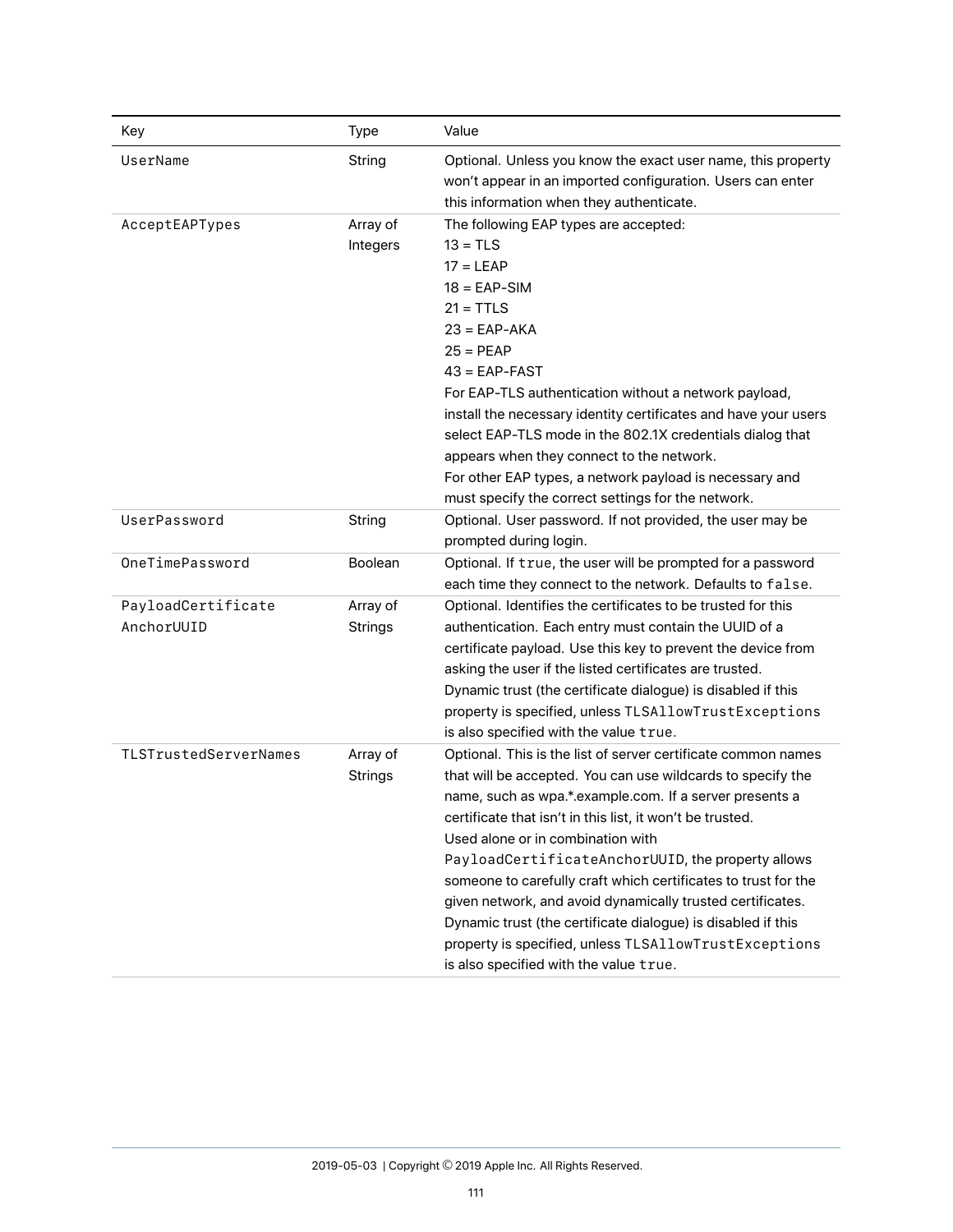| Key                             | Type    | Value                                                                                                                                                                                                                                                                                                                                                                                                                                                                                                                                                                         |
|---------------------------------|---------|-------------------------------------------------------------------------------------------------------------------------------------------------------------------------------------------------------------------------------------------------------------------------------------------------------------------------------------------------------------------------------------------------------------------------------------------------------------------------------------------------------------------------------------------------------------------------------|
| TLSAllowTrustExceptions         | Boolean | Optional. Allows/disallows a dynamic trust decision by the<br>user. The dynamic trust is the certificate dialogue that<br>appears when a certificate isn't trusted. If this is false, the<br>authentication fails if the certificate isn't already trusted. See<br>PayloadCertificateAnchorUUID and<br>TLSTrustedNames above.<br>The default value of this property is true unless either<br>PayloadCertificateAnchorUUID or<br>TLSTrustedServerNames is supplied, in which case the<br>default value is false.<br>Availability: Deprecated and ignored in iOS 8.0 and later. |
| TLSCertificateIsRequired        | Boolean | Optional. If true, allows for two-factor authentication for<br>EAP-TTLS, PEAP, or EAP-FAST. If false, allows for<br>zero-factor authentication for EAP-TLS. The default is true<br>for EAP-TLS, and false for other EAP types.<br>Availability: Available in iOS 7.0 and later.                                                                                                                                                                                                                                                                                               |
| TLSMinimumVersion               | String  | Optional. The minimum TLS version to be used with EAP<br>authentication. Value may be 1.0, 1.1, or 1.2. If no value is<br>specified, the default minimum is 1.0.<br>Availability: Available in iOS 11.0 and macOS 10.13 and later.                                                                                                                                                                                                                                                                                                                                            |
| TLSMaximumVersion               | String  | Optional. The maximum TLS version to be used with EAP<br>authentication. Value may be 1.0, 1.1, or 1.2. If no value is<br>specified, the default maximum is 1.2.<br>Availability: Available in iOS 11.0 and macOS 10.13 and later.                                                                                                                                                                                                                                                                                                                                            |
| OuterIdentity                   | String  | Optional. This key is only relevant to TTLS, PEAP, and<br>EAP-FAST.<br>This allows the user to hide his or her identity. The user's<br>actual name appears only inside the encrypted tunnel. For<br>example, it could be set to "anonymous" or "anon", or<br>"anon@mycompany.net".<br>It can increase security because an attacker can't see the<br>authenticating user's name in the clear.                                                                                                                                                                                  |
| TTLSInnerAuthentication         | String  | Optional. Specifies the inner authentication used by the TTLS<br>module. Possible values are PAP, CHAP, MSCHAP,<br>MSCHAPv2, and EA. Defaults to MSCHAPv2.                                                                                                                                                                                                                                                                                                                                                                                                                    |
| SystemModeCredentials<br>Source | String  | Optional. On macOS, for System mode connections, this can<br>be set to ActiveDirectory if you want to use the AD<br>machine name and password credentials.<br>Only one of the SystemModeCredentialsSource or<br>SystemModeUseOpenDirectoryCredentialskeys<br>should exist in the dictionary.                                                                                                                                                                                                                                                                                  |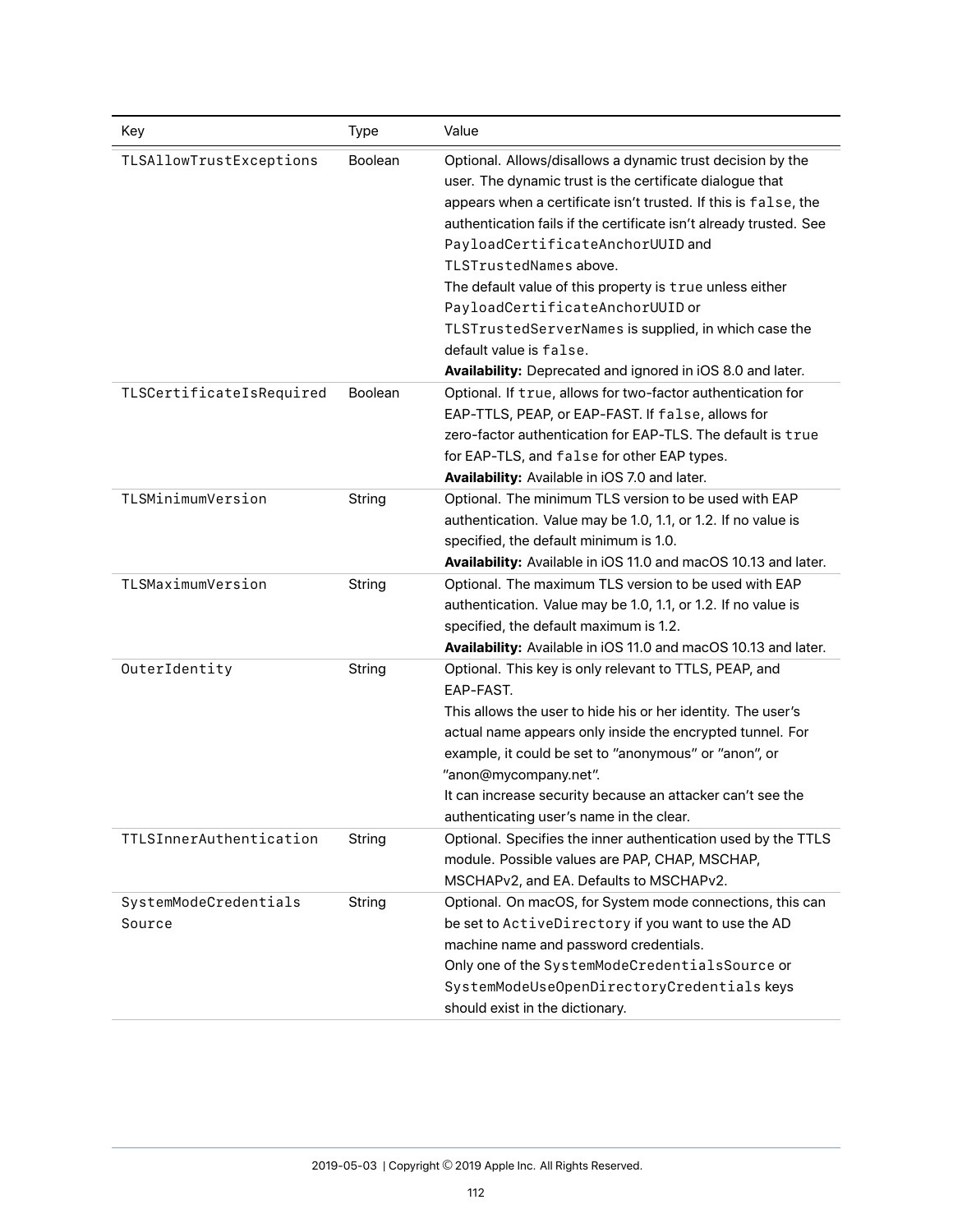| Key                                       | Type   | Value                                                                                                                                                                                                                                                                 |
|-------------------------------------------|--------|-----------------------------------------------------------------------------------------------------------------------------------------------------------------------------------------------------------------------------------------------------------------------|
| SystemModeUseOpen<br>DirectoryCredentials | String | Optional. On macOS, in System mode, this indicates if the<br>connection should try to use the OpenDirectory machine<br>credentials.<br>Only one of the SystemModeCredentialsSource or<br>SystemModeUseOpenDirectoryCredentialskeys<br>should exist in the dictionary. |

#### **Note**

For information about EAP-SIM, see <https://tools.ietf.org/html/rfc4186>.

#### EAP-Fast Support

The EAP-FAST module uses the following properties in the EAPClientConfiguration dictionary.

| Key                                | Type           | Value                                                                                                                                                                                                                                  |
|------------------------------------|----------------|----------------------------------------------------------------------------------------------------------------------------------------------------------------------------------------------------------------------------------------|
| EAPFASTUsePAC                      | <b>Boolean</b> | Optional. If true, the device will use an existing PAC if it's<br>present. Otherwise, the server must present its identity using<br>a certificate. Defaults to false.                                                                  |
| <b>FAPFASTProvisionPAC</b>         | <b>Boolean</b> | Optional. Used only if EAPFASTUsePAC is true. If set to<br>true, allows PAC provisioning. Defaults to false. This value<br>must be set to true for EAP-FAST PAC usage to succeed,<br>because there is no other way to provision a PAC. |
| EAPFASTProvisionPAC<br>Anonymously | <b>Boolean</b> | Optional. If true, provisions the device anonymously. Note<br>that there are known man-in-the-middle attacks for<br>anonymous provisioning. Defaults to false.                                                                         |
| EAPSIMNumberOfRANDs                | Integer        | Optional. Number of expected RANDs for EAPSIM. Valid<br>values are 2 and 3. Defaults to 3.                                                                                                                                             |

These keys are hierarchical in nature: if EAPFASTUsePAC is false, the other two properties aren't consulted. Similarly, if EAPFASTProvisionPAC is false, EAPFASTProvisionPACAnonymously isn't consulted.

If EAPFASTUsePAC is false, authentication proceeds much like PEAP or TTLS: the server proves its identity using a certificate each time.

<span id="page-112-0"></span>If EAPFASTUsePAC is true, then an existing PAC is used if present. The only way to get a PAC on the device currently is to allow PAC provisioning. So, you need to enable EAPFASTProvisionPAC, and if desired, EAPFASTProvision-PACAnonymously. EAPFASTProvisionPACAnonymously has a security weakness: it doesn't authenticate the server so connections are vulnerable to a man-in-the-middle attack.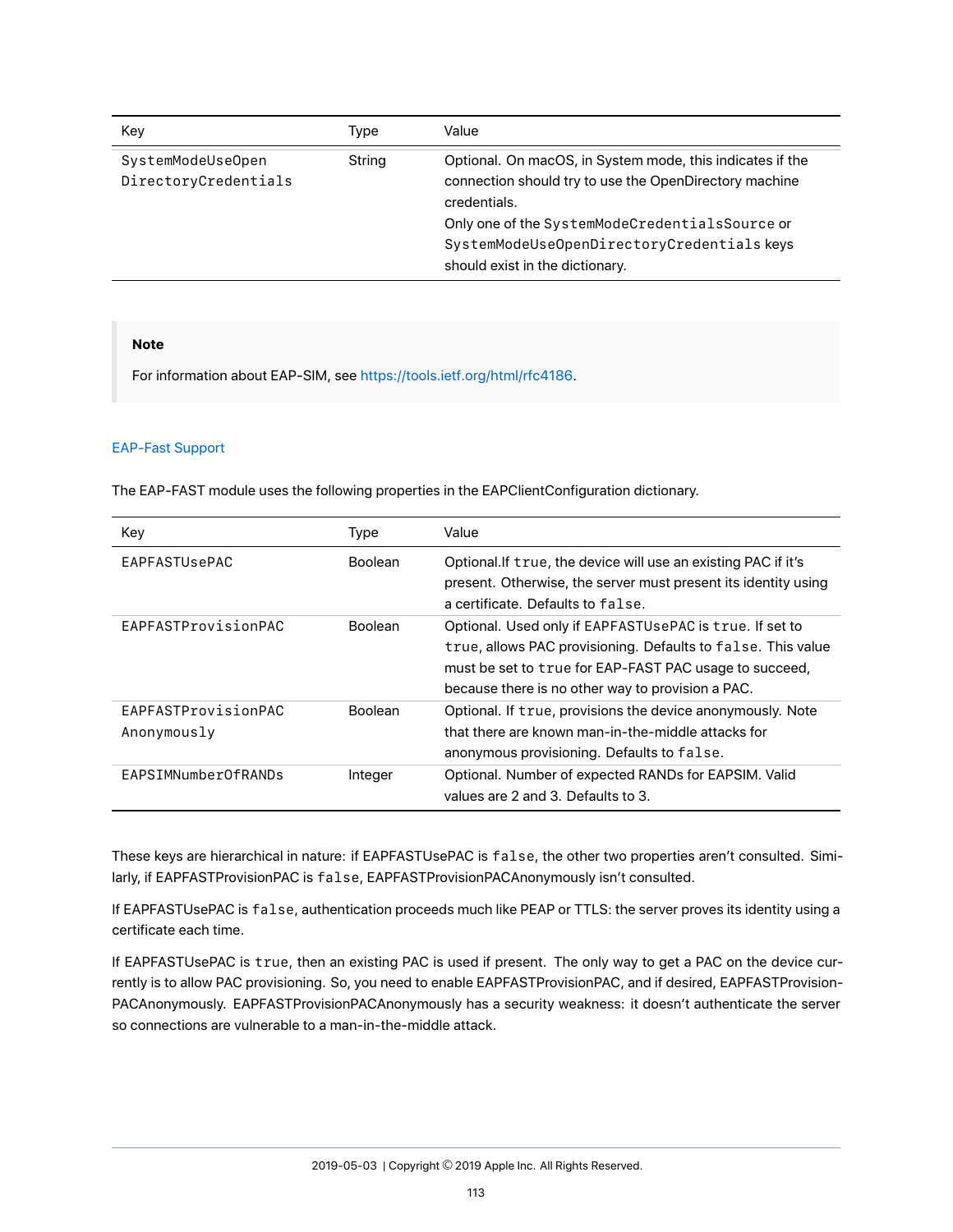### **Certificates**

As with VPN configurations, it is possible to associate a certificate identity configuration with a Wi-Fi configuration. This is useful when defining credentials for a secure enterprise network. To associate an identity, specify its payload UUID via the "PayloadCertificateUUID" key.

| Kev                    | Tvpe   | Value                                                               |  |
|------------------------|--------|---------------------------------------------------------------------|--|
| PayloadCertificateUUID | Strina | UUID of the certificate payload to use for the identity credential. |  |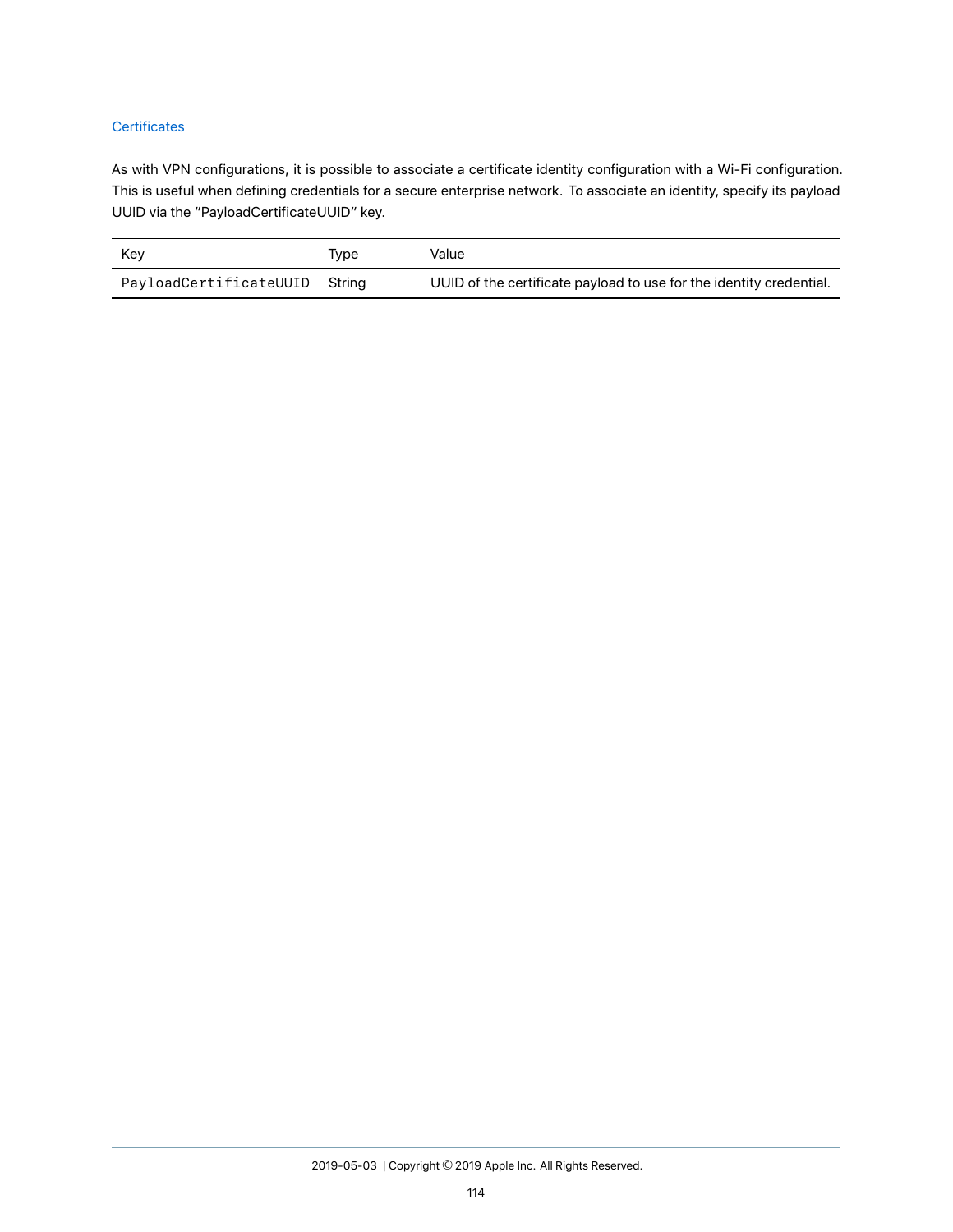## Domains Payload

This payload defines domains that are under an enterprise's management. This payload is designated by the com.apple.domains PayloadType value.

## Unmarked Email Domains

Any email address that does not have a suffix that matches one of the unmarked email domains specified by the key EmailDomains will be considered out-of-domain and will be highlighted as such in the Mail app.

| Kev          | Tvpe  | Value                                                                                                                                   |
|--------------|-------|-----------------------------------------------------------------------------------------------------------------------------------------|
| EmailDomains | Arrav | Optional. An array of strings. An email address lacking a suffix that matches<br>any of these strings will be considered out-of-domain. |

## Managed Safari Web Domains

Opening a document originating from a managed Safari web domain causes iOS to treat the document as managed for the purpose of Managed Open In.

| Key                           | Type  | Value                                                                                                                                                                                                                                                                                                                                                                                                                                                                                                                                                                                                           |
|-------------------------------|-------|-----------------------------------------------------------------------------------------------------------------------------------------------------------------------------------------------------------------------------------------------------------------------------------------------------------------------------------------------------------------------------------------------------------------------------------------------------------------------------------------------------------------------------------------------------------------------------------------------------------------|
| WebDomains                    | Array | Optional. An array of URL strings. URLs matching<br>the patterns listed here will be considered<br>managed. Not supported in macOS                                                                                                                                                                                                                                                                                                                                                                                                                                                                              |
| SafariPasswordAutoFillDomains | Array | Optional. An array of URL strings. Supported in<br>iOS 9.3 and later; not supported in macOS.<br>Users can save passwords in Safari only from<br>URLs matching the patterns listed here.<br>Regardless of the iCloud account that the user is<br>using, if the device is not supervised, there can<br>be no whitelist. If the device is supervised, there<br>may be a whitelist, but if there is still no whitelist,<br>note these two cases:<br>• If the device is configured as Shared iPad,<br>no password can be saved.<br>• If the device is not configured as Shared<br>iPad, all passwords can be saved. |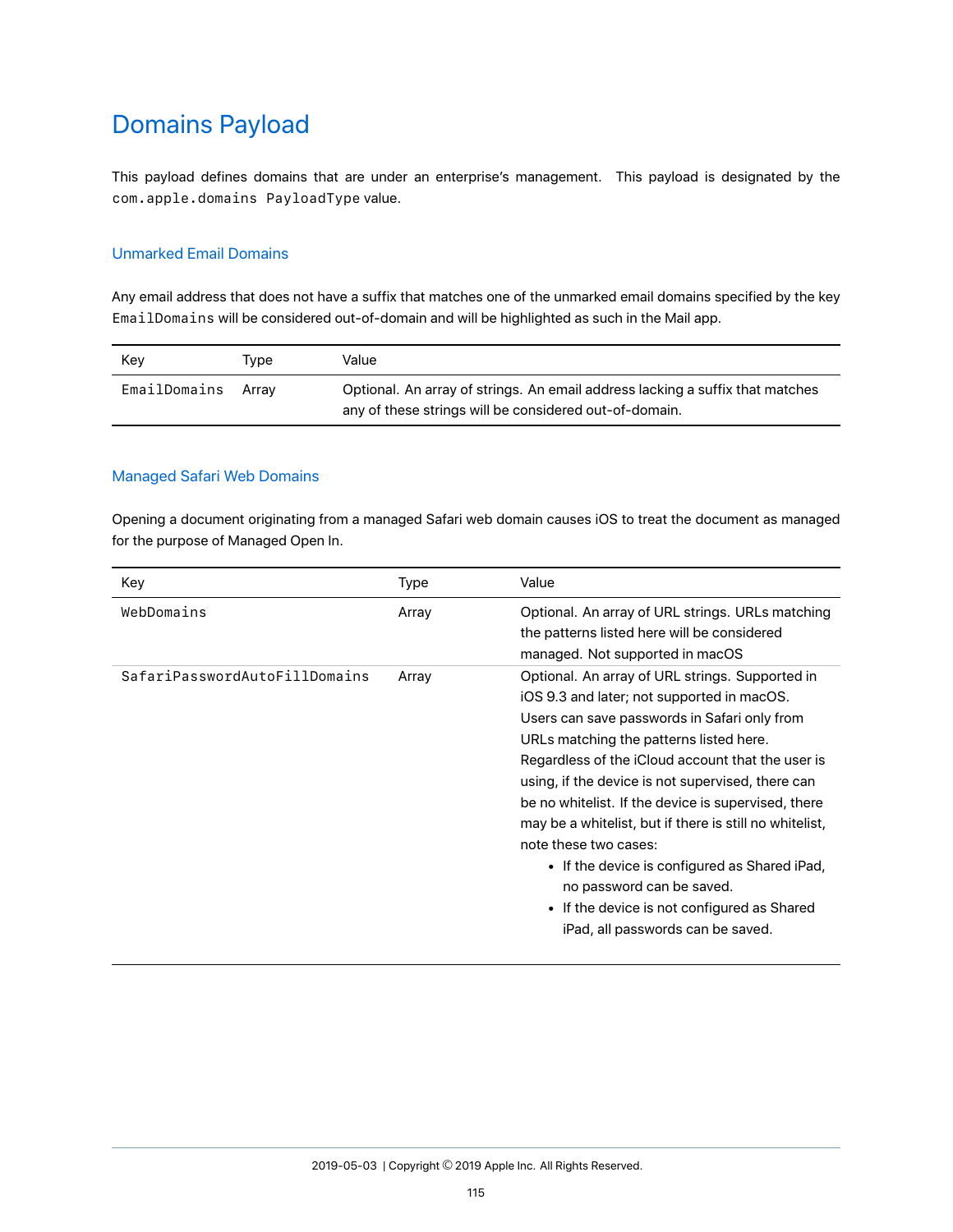The WebDomains and SafariPasswordAutoFillDomains arrays may contain strings using any of the following matching patterns:

| Format            | Description                                                                                                          |
|-------------------|----------------------------------------------------------------------------------------------------------------------|
| apple.com         | Any path under apple.com matches, but not site.apple.com/.                                                           |
| foo.apple.com     | Any path under foo.apple.com matches, but not apple.com/ or<br>bar.apple.com/.                                       |
| $*.apple.com$     | Any path under foo.apple.com or bar.apple.com matches, but not<br>apple.com.                                         |
| apple.com/sub     | apple.com/sub and any path under it matches, but not apple.com/.                                                     |
| foo.apple.com/sub | Any path under foo.apple.com/sub matches, but not apple.com,<br>apple.com/sub, foo.apple.com/, or bar.apple.com/sub. |
| $*.apple.com/sub$ | Any path under foo.apple.com/sub or bar.apple.com/sub matches, but<br>not apple.com or foo.apple.com/.               |
| $*.CO$            | Any path under apple.co or beats.co matches, but not apple.co.uk or<br>apple.com.                                    |

A URL that begins with the prefix www. is treated as though it did not contain that prefix during matching. For example, http://www.apple.com/store will be matched as http://apple.com/store.

Trailing slashes will be ignored.

If a ManagedWebDomain string entry contains a port number, only addresses that specify that port number will be considered managed. Otherwise, the domain will be matched without regard to the port number specified. For example, the pattern \*.apple.com:8080 will match http://site.apple.com:8080/page.html but not http://site.apple.com/page.html, while the pattern \*.apple.com will match both URLs.

Managed Safari Web Domain definitions are cumulative. Patterns defined by all Managed Web Domains payloads will be used to match a URL request.

SafariPasswordAutoFillDomains definitions are cumulative. Patterns defined by all SafariPasswordAutoFillDomains payloads will be used to determine if passwords can be stored for a given URL.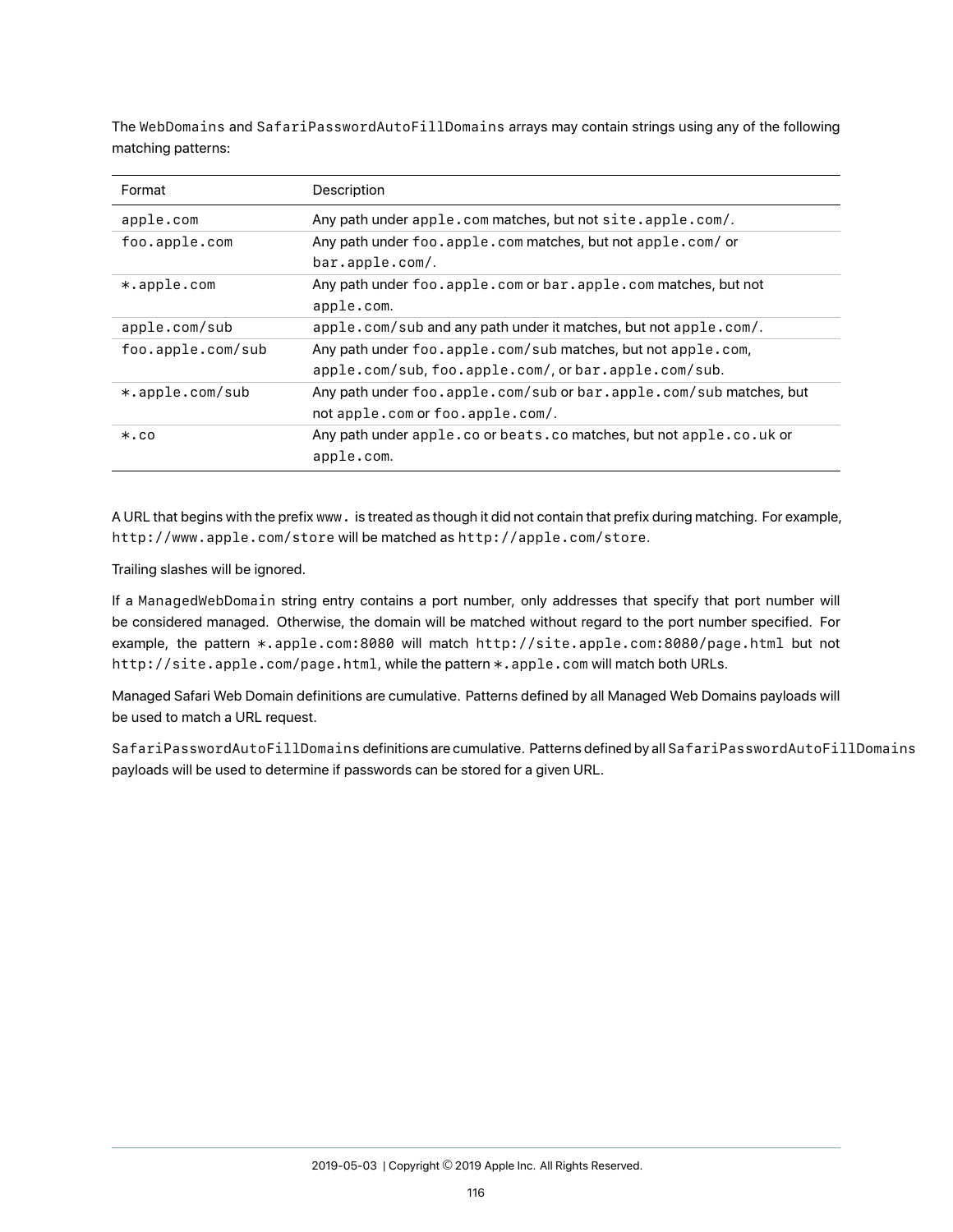# Active Directory Payload

In macOS 10.9 and later, a configuration profile can be used to configure macOS to join an Active Directory (AD) domain. Advanced AD options available via Directory Utility or the dsconfigad command line tool can also be set using a configuration profile, following this procedure:

- 1. Start with a macOS Directory payload, created in Profile Manager.
- 2. Save and download the profile so you can edit it manually.

The following AD configuration keys can be added to the Directory payload, of type com.apple.DirectoryService.managed. Note that some settings will only be set if the associated flag key is set to true. For example, ADPacketEncryptFlag must be set to true to set the ADPacketEncrypt key to enable.

| HostName<br>String<br>The Active Directory domain to join.<br>UserName<br>String<br>User name of the account used to join the<br>domain.<br>Password<br>String<br>Password of the account used to join the<br>domain.<br>ADOrganizationalUnit<br>The organizational unit (OU) where the joining<br>String<br>computer object is added.<br>Network home protocol to use: "afp" or<br>ADMountStyle<br>String<br>"smb".<br>ADCreateMobileAccountAtLoginFlag<br>Fnable or disable the<br><b>Boolean</b><br>ADCreateMobileAccountAtLogin key.<br>ADCreateMobileAccountAtLogin<br><b>Boolean</b><br>Create mobile account at login.<br>Enable or disable the<br>ADWarnUserBeforeCreatingMAFlag<br><b>Boolean</b><br>ADWarnUserBeforeCreatingMA key.<br>ADWarnUserBeforeCreatingMA<br><b>Boolean</b><br>Warn user before creating a Mobile Account.<br>Enable or disable the ADForceHomeLocal<br>ADForceHomeLocalFlag<br><b>Boolean</b><br>key.<br>ADForceHomeLocal<br><b>Boolean</b><br>Force local home directory.<br>Enable or disable the<br>ADUseWindowsUNCPathFlag<br><b>Boolean</b><br>ADUseWindowsUNCPath key.<br>ADUseWindowsUNCPath<br>Boolean<br>Use UNC path from Active Directory to derive<br>network home location.<br>ADAllowMultiDomainAuthFlag<br>Enable or disable the<br><b>Boolean</b><br>ADAllowMultiDomainAuth key.<br>ADAllowMultiDomainAuth<br>Allow authentication from any domain in the<br><b>Boolean</b><br>forest.<br>ADDefaultUserShellFlag<br>Boolean<br>Enable or disable the<br>ADDefaultUserShell key.<br>ADDefaultUserShell<br>Default user shell; e.g. /bin/bash.<br>String<br>ADMapUIDAttributeFlag<br><b>Boolean</b><br>Enable or disable the ADMapUIDAttribute<br>key.<br>ADMapUIDAttribute<br>String<br>Map UID to attribute. | Key | <b>Type</b> | Description |
|-----------------------------------------------------------------------------------------------------------------------------------------------------------------------------------------------------------------------------------------------------------------------------------------------------------------------------------------------------------------------------------------------------------------------------------------------------------------------------------------------------------------------------------------------------------------------------------------------------------------------------------------------------------------------------------------------------------------------------------------------------------------------------------------------------------------------------------------------------------------------------------------------------------------------------------------------------------------------------------------------------------------------------------------------------------------------------------------------------------------------------------------------------------------------------------------------------------------------------------------------------------------------------------------------------------------------------------------------------------------------------------------------------------------------------------------------------------------------------------------------------------------------------------------------------------------------------------------------------------------------------------------------------------------------------------------------------------------------------------------------------------------|-----|-------------|-------------|
|                                                                                                                                                                                                                                                                                                                                                                                                                                                                                                                                                                                                                                                                                                                                                                                                                                                                                                                                                                                                                                                                                                                                                                                                                                                                                                                                                                                                                                                                                                                                                                                                                                                                                                                                                                 |     |             |             |
|                                                                                                                                                                                                                                                                                                                                                                                                                                                                                                                                                                                                                                                                                                                                                                                                                                                                                                                                                                                                                                                                                                                                                                                                                                                                                                                                                                                                                                                                                                                                                                                                                                                                                                                                                                 |     |             |             |
|                                                                                                                                                                                                                                                                                                                                                                                                                                                                                                                                                                                                                                                                                                                                                                                                                                                                                                                                                                                                                                                                                                                                                                                                                                                                                                                                                                                                                                                                                                                                                                                                                                                                                                                                                                 |     |             |             |
|                                                                                                                                                                                                                                                                                                                                                                                                                                                                                                                                                                                                                                                                                                                                                                                                                                                                                                                                                                                                                                                                                                                                                                                                                                                                                                                                                                                                                                                                                                                                                                                                                                                                                                                                                                 |     |             |             |
|                                                                                                                                                                                                                                                                                                                                                                                                                                                                                                                                                                                                                                                                                                                                                                                                                                                                                                                                                                                                                                                                                                                                                                                                                                                                                                                                                                                                                                                                                                                                                                                                                                                                                                                                                                 |     |             |             |
|                                                                                                                                                                                                                                                                                                                                                                                                                                                                                                                                                                                                                                                                                                                                                                                                                                                                                                                                                                                                                                                                                                                                                                                                                                                                                                                                                                                                                                                                                                                                                                                                                                                                                                                                                                 |     |             |             |
|                                                                                                                                                                                                                                                                                                                                                                                                                                                                                                                                                                                                                                                                                                                                                                                                                                                                                                                                                                                                                                                                                                                                                                                                                                                                                                                                                                                                                                                                                                                                                                                                                                                                                                                                                                 |     |             |             |
|                                                                                                                                                                                                                                                                                                                                                                                                                                                                                                                                                                                                                                                                                                                                                                                                                                                                                                                                                                                                                                                                                                                                                                                                                                                                                                                                                                                                                                                                                                                                                                                                                                                                                                                                                                 |     |             |             |
|                                                                                                                                                                                                                                                                                                                                                                                                                                                                                                                                                                                                                                                                                                                                                                                                                                                                                                                                                                                                                                                                                                                                                                                                                                                                                                                                                                                                                                                                                                                                                                                                                                                                                                                                                                 |     |             |             |
|                                                                                                                                                                                                                                                                                                                                                                                                                                                                                                                                                                                                                                                                                                                                                                                                                                                                                                                                                                                                                                                                                                                                                                                                                                                                                                                                                                                                                                                                                                                                                                                                                                                                                                                                                                 |     |             |             |
|                                                                                                                                                                                                                                                                                                                                                                                                                                                                                                                                                                                                                                                                                                                                                                                                                                                                                                                                                                                                                                                                                                                                                                                                                                                                                                                                                                                                                                                                                                                                                                                                                                                                                                                                                                 |     |             |             |
|                                                                                                                                                                                                                                                                                                                                                                                                                                                                                                                                                                                                                                                                                                                                                                                                                                                                                                                                                                                                                                                                                                                                                                                                                                                                                                                                                                                                                                                                                                                                                                                                                                                                                                                                                                 |     |             |             |
|                                                                                                                                                                                                                                                                                                                                                                                                                                                                                                                                                                                                                                                                                                                                                                                                                                                                                                                                                                                                                                                                                                                                                                                                                                                                                                                                                                                                                                                                                                                                                                                                                                                                                                                                                                 |     |             |             |
|                                                                                                                                                                                                                                                                                                                                                                                                                                                                                                                                                                                                                                                                                                                                                                                                                                                                                                                                                                                                                                                                                                                                                                                                                                                                                                                                                                                                                                                                                                                                                                                                                                                                                                                                                                 |     |             |             |
|                                                                                                                                                                                                                                                                                                                                                                                                                                                                                                                                                                                                                                                                                                                                                                                                                                                                                                                                                                                                                                                                                                                                                                                                                                                                                                                                                                                                                                                                                                                                                                                                                                                                                                                                                                 |     |             |             |
|                                                                                                                                                                                                                                                                                                                                                                                                                                                                                                                                                                                                                                                                                                                                                                                                                                                                                                                                                                                                                                                                                                                                                                                                                                                                                                                                                                                                                                                                                                                                                                                                                                                                                                                                                                 |     |             |             |
|                                                                                                                                                                                                                                                                                                                                                                                                                                                                                                                                                                                                                                                                                                                                                                                                                                                                                                                                                                                                                                                                                                                                                                                                                                                                                                                                                                                                                                                                                                                                                                                                                                                                                                                                                                 |     |             |             |
|                                                                                                                                                                                                                                                                                                                                                                                                                                                                                                                                                                                                                                                                                                                                                                                                                                                                                                                                                                                                                                                                                                                                                                                                                                                                                                                                                                                                                                                                                                                                                                                                                                                                                                                                                                 |     |             |             |
|                                                                                                                                                                                                                                                                                                                                                                                                                                                                                                                                                                                                                                                                                                                                                                                                                                                                                                                                                                                                                                                                                                                                                                                                                                                                                                                                                                                                                                                                                                                                                                                                                                                                                                                                                                 |     |             |             |
|                                                                                                                                                                                                                                                                                                                                                                                                                                                                                                                                                                                                                                                                                                                                                                                                                                                                                                                                                                                                                                                                                                                                                                                                                                                                                                                                                                                                                                                                                                                                                                                                                                                                                                                                                                 |     |             |             |
|                                                                                                                                                                                                                                                                                                                                                                                                                                                                                                                                                                                                                                                                                                                                                                                                                                                                                                                                                                                                                                                                                                                                                                                                                                                                                                                                                                                                                                                                                                                                                                                                                                                                                                                                                                 |     |             |             |
|                                                                                                                                                                                                                                                                                                                                                                                                                                                                                                                                                                                                                                                                                                                                                                                                                                                                                                                                                                                                                                                                                                                                                                                                                                                                                                                                                                                                                                                                                                                                                                                                                                                                                                                                                                 |     |             |             |
|                                                                                                                                                                                                                                                                                                                                                                                                                                                                                                                                                                                                                                                                                                                                                                                                                                                                                                                                                                                                                                                                                                                                                                                                                                                                                                                                                                                                                                                                                                                                                                                                                                                                                                                                                                 |     |             |             |
|                                                                                                                                                                                                                                                                                                                                                                                                                                                                                                                                                                                                                                                                                                                                                                                                                                                                                                                                                                                                                                                                                                                                                                                                                                                                                                                                                                                                                                                                                                                                                                                                                                                                                                                                                                 |     |             |             |
|                                                                                                                                                                                                                                                                                                                                                                                                                                                                                                                                                                                                                                                                                                                                                                                                                                                                                                                                                                                                                                                                                                                                                                                                                                                                                                                                                                                                                                                                                                                                                                                                                                                                                                                                                                 |     |             |             |
|                                                                                                                                                                                                                                                                                                                                                                                                                                                                                                                                                                                                                                                                                                                                                                                                                                                                                                                                                                                                                                                                                                                                                                                                                                                                                                                                                                                                                                                                                                                                                                                                                                                                                                                                                                 |     |             |             |
|                                                                                                                                                                                                                                                                                                                                                                                                                                                                                                                                                                                                                                                                                                                                                                                                                                                                                                                                                                                                                                                                                                                                                                                                                                                                                                                                                                                                                                                                                                                                                                                                                                                                                                                                                                 |     |             |             |
|                                                                                                                                                                                                                                                                                                                                                                                                                                                                                                                                                                                                                                                                                                                                                                                                                                                                                                                                                                                                                                                                                                                                                                                                                                                                                                                                                                                                                                                                                                                                                                                                                                                                                                                                                                 |     |             |             |
|                                                                                                                                                                                                                                                                                                                                                                                                                                                                                                                                                                                                                                                                                                                                                                                                                                                                                                                                                                                                                                                                                                                                                                                                                                                                                                                                                                                                                                                                                                                                                                                                                                                                                                                                                                 |     |             |             |
|                                                                                                                                                                                                                                                                                                                                                                                                                                                                                                                                                                                                                                                                                                                                                                                                                                                                                                                                                                                                                                                                                                                                                                                                                                                                                                                                                                                                                                                                                                                                                                                                                                                                                                                                                                 |     |             |             |
|                                                                                                                                                                                                                                                                                                                                                                                                                                                                                                                                                                                                                                                                                                                                                                                                                                                                                                                                                                                                                                                                                                                                                                                                                                                                                                                                                                                                                                                                                                                                                                                                                                                                                                                                                                 |     |             |             |
|                                                                                                                                                                                                                                                                                                                                                                                                                                                                                                                                                                                                                                                                                                                                                                                                                                                                                                                                                                                                                                                                                                                                                                                                                                                                                                                                                                                                                                                                                                                                                                                                                                                                                                                                                                 |     |             |             |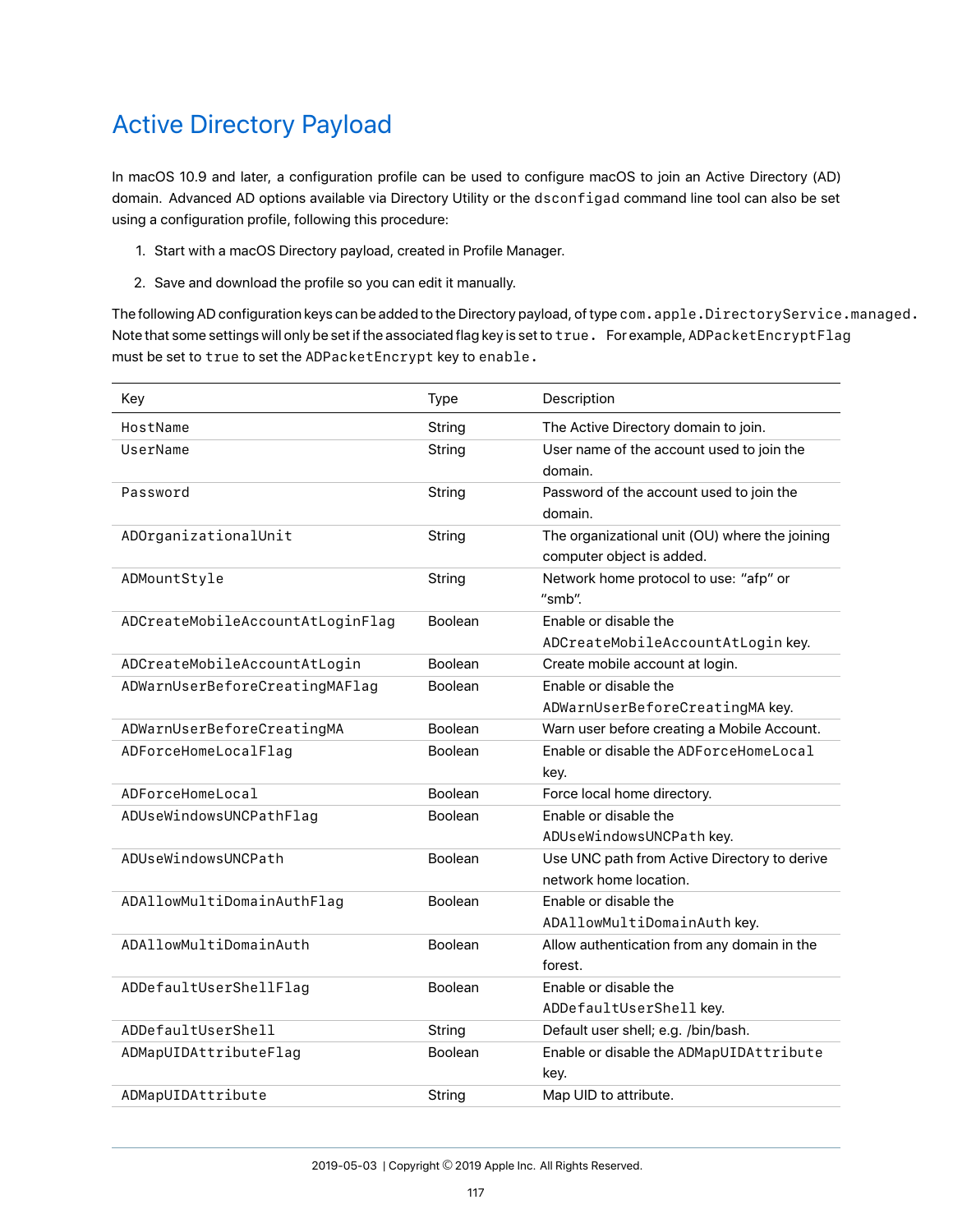| Key                               | <b>Type</b>              | Description                                      |
|-----------------------------------|--------------------------|--------------------------------------------------|
| ADMapGIDAttributeFlag             | <b>Boolean</b>           | Enable or disable the ADMapGIDAttribute<br>key.  |
| ADMapGIDAttribute                 |                          | Map user GID to attribute.                       |
| ADMapGGIDAttributeFlag            | String<br><b>Boolean</b> | Enable or disable the                            |
|                                   |                          |                                                  |
|                                   |                          | ADMapGGIDAttributeFlagkey.                       |
| ADMapGGIDAttribute                | String                   | Map group GID to attribute.                      |
| ADPreferredDCServerFlag           | <b>Boolean</b>           | Enable or disable the                            |
|                                   |                          | ADPreferredDCServer key.                         |
| ADPreferredDCServer               | String                   | Prefer this domain server.                       |
| ADDomainAdminGroupListFlag        | Boolean                  | Enable or disable the                            |
|                                   |                          | ADDomainAdminGroupListkey.                       |
| ADDomainAdminGroupList            | Array of                 | Allow administration by specified Active         |
|                                   | <b>Strings</b>           | Directory groups.                                |
| ADNamespaceFlag                   | <b>Boolean</b>           | Enable or disable the ADNamespace key.           |
| ADNamespace                       | String                   | Set primary user account naming convention:      |
|                                   |                          | "forest" or "domain"; "domain" is default.       |
| ADPacketSignFlag                  | Boolean                  | Enable or disable the ADPacketSign key.          |
| ADPacketSign                      | String                   | Packet signing: "allow", "disable" or "require"; |
|                                   |                          | "allow" is default.                              |
| ADPacketEncryptFlag               | Boolean                  | Enable or disable the ADPacketEncrypt            |
|                                   |                          | key.                                             |
| ADPacketEncrypt                   | String                   | Packet encryption: "allow", "disable", "require" |
|                                   |                          | or "ssl"; "allow" is default.                    |
| ADRestrictDDNSFlag                | <b>Boolean</b>           | Enable or disable the ADRestrictDDNS key.        |
| ADRestrictDDNS                    | Array of                 | Restrict Dynamic DNS updates to the              |
|                                   | <b>Strings</b>           | specified interfaces (e.g. en0, en1, etc).       |
| ADTrustChangePassIntervalDaysFlag | Boolean                  | Enable or disable the                            |
|                                   |                          | ADTrustChangePassIntervalDayskey.                |
| ADTrustChangePassIntervalDays     | Integer                  | How often to require change of the computer      |
|                                   |                          | trust account password in days; "0" is           |
|                                   |                          | disabled.                                        |
|                                   |                          |                                                  |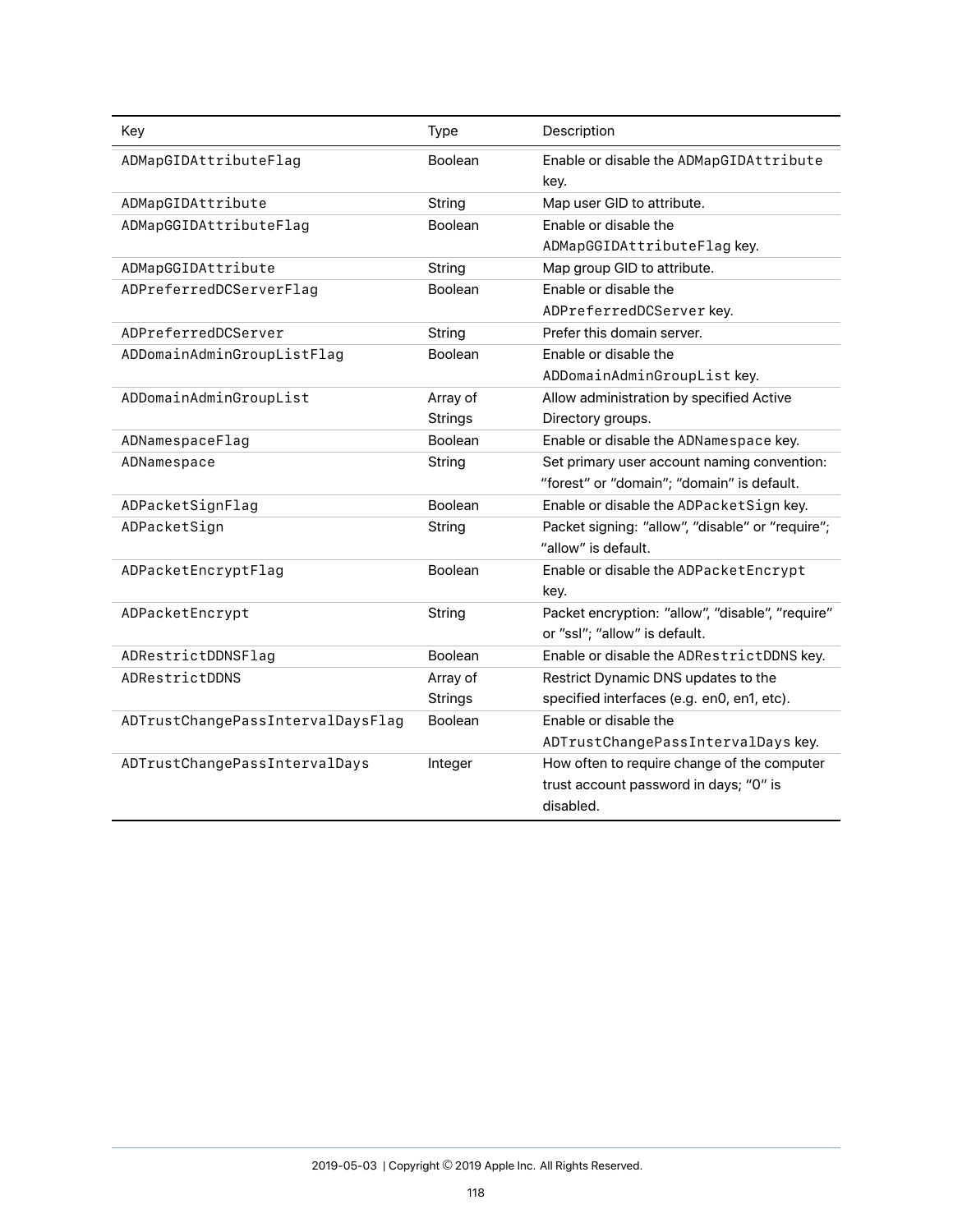# Encrypted Profiles

A profile can be encrypted so that it can only be decrypted using a private key previously installed on a device.

To encrypt a profile do the following:

- 1. Remove the PayloadContent array and serialize it as a proper plist. Note that the top-level object in this plist is an array, not a dictionary.
- 2. CMS-encrypt the serialized plist as enveloped data.
- 3. Serialize the encrypted data in DER format.
- 4. Set the serialized data as the value of as a Data plist item in the profile, using the key EncryptedPayloadContent.

## Signing a Profile

To sign a profile, place the XML plist in a DER-encoded CMS Signed Data data structure.

## Sample Configuration Profile

The following is a sample configuration profile containing an SCEP payload.

```
<?xml version="1.0" encoding="UTF-8"?>
<!DOCTYPE plist PUBLIC "-//Apple Inc//DTD PLIST 1.0//EN" "http://www.apple.com/DTDs/
   PropertyList-1.0.dtd">
<plist version="1.0">
   <dict>
      <key>PayloadVersion</key>
      <integer>1</integer>
      <key>PayloadUUID</key>
      <string>Ignored</string>
      <key>PayloadType</key>
      <string>Configuration</string>
      <key>PayloadIdentifier</key>
      <string>Ignored</string>
      <key>PayloadContent</key>
      <array>
         <dict>
            <key>PayloadContent</key>
            <dict>
               <key>URL</key>
               <string>https://scep.example.com/scep</string>
               <key>Name</key>
               <string>EnrollmentCAInstance</string>
               <key>Subject</key>
               <array>
                  <array>
```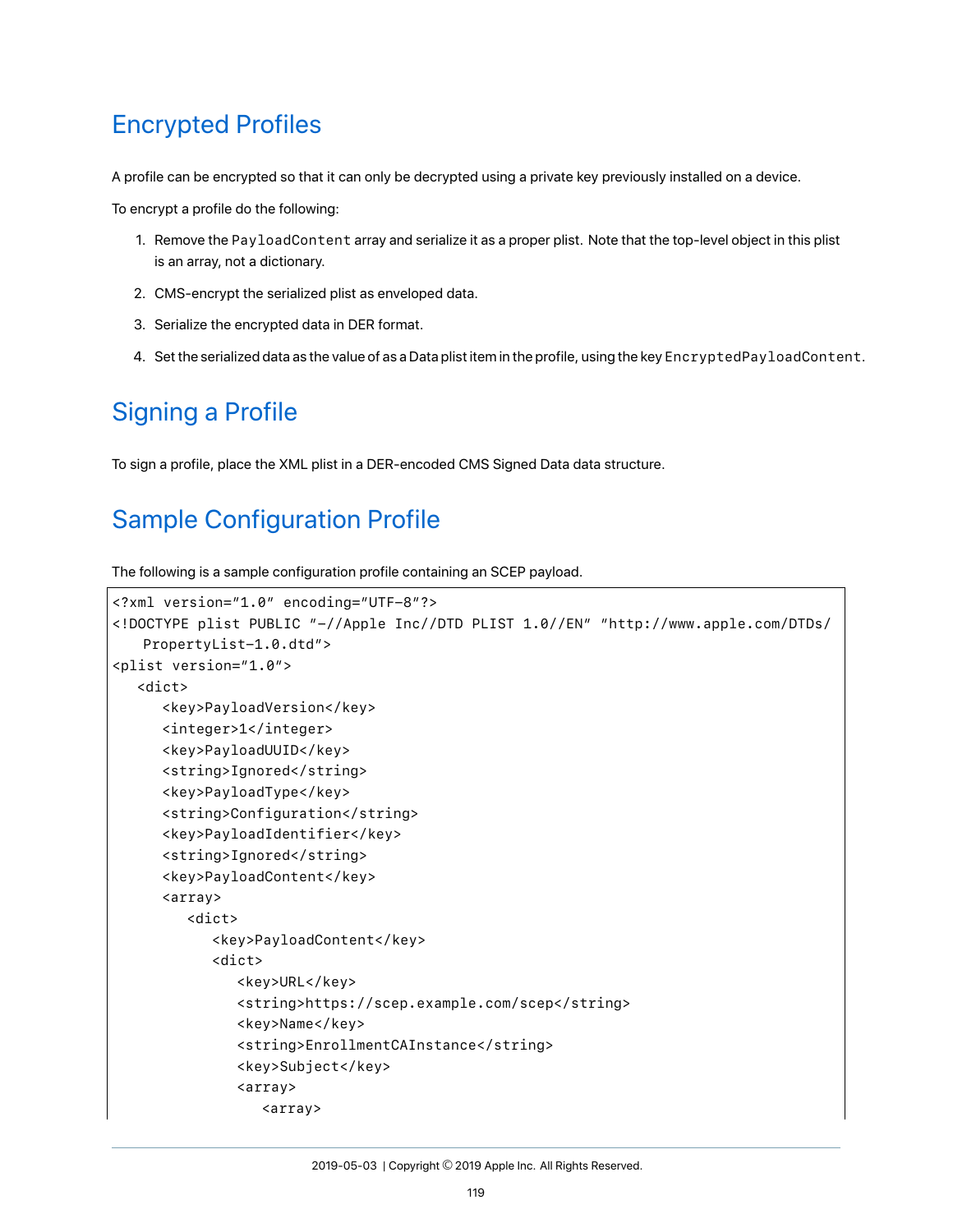```
<array>
                       <string>O</string>
                       <string>Example, Inc.</string>
                    </array>
                 </array>
                 <array>
                    <array>
                       <string>CN</string>
                       <string>User Device Cert</string>
                    </array>
                 </array>
              </array>
              <key>Challenge</key>
              <string>...</string>
              <key>Keysize</key>
              <integer>1024</integer>
              <key>KeyType</key>
              <string>RSA</string>
              <key>KeyUsage</key>
              <integer>5</integer>
           </dict>
           <key>PayloadDescription</key>
           <string>Provides device encryption identity</string>
           <key>PayloadUUID</key>
           <string>fd8a6b9e-0fed-406f-9571-8ec98722b713</string>
           <key>PayloadType</key>
           <string>com.apple.security.scep</string>
           <key>PayloadDisplayName</key>
           <string>Encryption Identity</string>
           <key>PayloadVersion</key>
           <integer>1</integer>
           <key>PayloadOrganization</key>
           <string>Example, Inc.</string>
           <key>PayloadIdentifier</key>
           <string>com.example.profileservice.scep</string>
        </dict>
     </array>
  </dict>
</plist>
```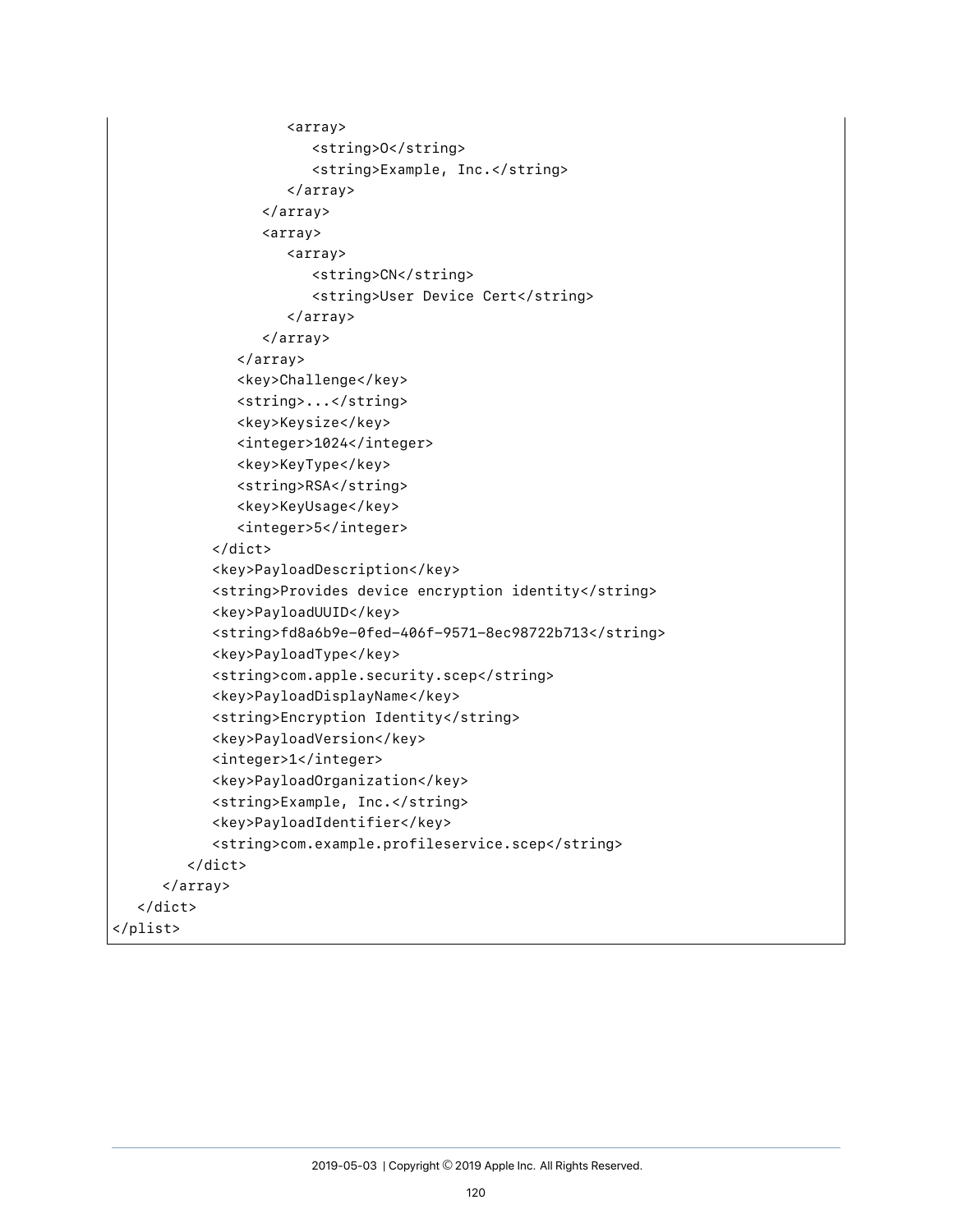# Revision History

| Date       | <b>Notes</b>                                                                                |
|------------|---------------------------------------------------------------------------------------------|
| 2019-05-03 | Removed allowSiriServerLogging from the Restrictions Payload.                               |
| 2019-03-25 | Added macOS support for allowRemoteScreenObservation, allowScreenShot,                      |
|            | forceClassroomAutomaticallyJoinClasses,                                                     |
|            | forceClassroomRequestPermissionToLeaveClasses,                                              |
|            | forceClassroomUnpromptedAppAndDeviceLock, and                                               |
|            | forceClassroomUnpromptedScreenObservation in the Restrictions Payload.                      |
|            | Minor updates and corrections.                                                              |
| 2019-01-22 | Added allowPersonalHotspotModification and allowSiriServerLogging to the                    |
|            | <b>Restrictions Payload.</b>                                                                |
|            | Added tvOS support for forceAutomaticDateAndTime,                                           |
|            | forceDelayedSoftwareUpdates, and enforcedSoftwareUpdateDelay in the                         |
|            | <b>Restrictions Payload.</b>                                                                |
|            | Minor updates and corrections.                                                              |
| 2018-11-07 | Added the Certificate Transparency Payload.                                                 |
| 2018-10-30 | Updated the allowEnablingRestrictions restriction to refer to ScreenTime changes in iOS 12. |
|            | Added allowESIMModification restriction.                                                    |
|            | Added SkipTrueTone the Setup Assistant Payload.                                             |
|            | Added allowCellularPlanModificaton to the Restrictions Payload.                             |
|            | Added the Global Preferences Payload.                                                       |
|            | Added the Mobile Accounts Payload. Minor updates and corrections.                           |
| 2018-09-17 | Documented the Login Items Payload.                                                         |
|            | Documented macOS support for the Education Configuration Payload.                           |
|            | Minor updates and corrections.                                                              |
| 2018-08-27 | Minor updates and corrections.                                                              |
| 2018-08-20 | Minor updates and corrections.                                                              |
| 2018-08-06 | Documented the Privacy Preferences Policy Control Pane Payload.                             |
|            | Added allowManagedToWriteUnmanagedContacts and                                              |
|            | allowUnmanagedToReadManagedContacts to the Restrictions Payload.                            |
| 2018-08-06 | Documented the Time Server payload.                                                         |
|            | Added tokenRemovalAction to the SmartCard Payload.                                          |
|            | Added AllowPreReleaseInstallation to the Software Update Payload.                           |
|            | Documented the ShareKit Payload deprecation; instead, use the NSExtension Management        |
|            | Payload.                                                                                    |
| 2018-07-16 | Minor updates and corrections.                                                              |
| 2018-07-05 | Added new restrictions for allowPasswordAutoFill,                                           |
|            | allowPasswordProximityRequests, and allowPasswordSharing.                                   |
|            | Updated 0Auth availability in the Exchange Payload.                                         |
|            | Added AllowAllAppsAccess for the SCEP Payload.                                              |
|            | Added GroupingType to the Notifications Payload.                                            |
|            | Other miscellaneous updates and corrections.                                                |
| 2018-06-18 | Converted to PDF format.                                                                    |
|            | Removed APN payload section. Instead, use the Celluar Payload.                              |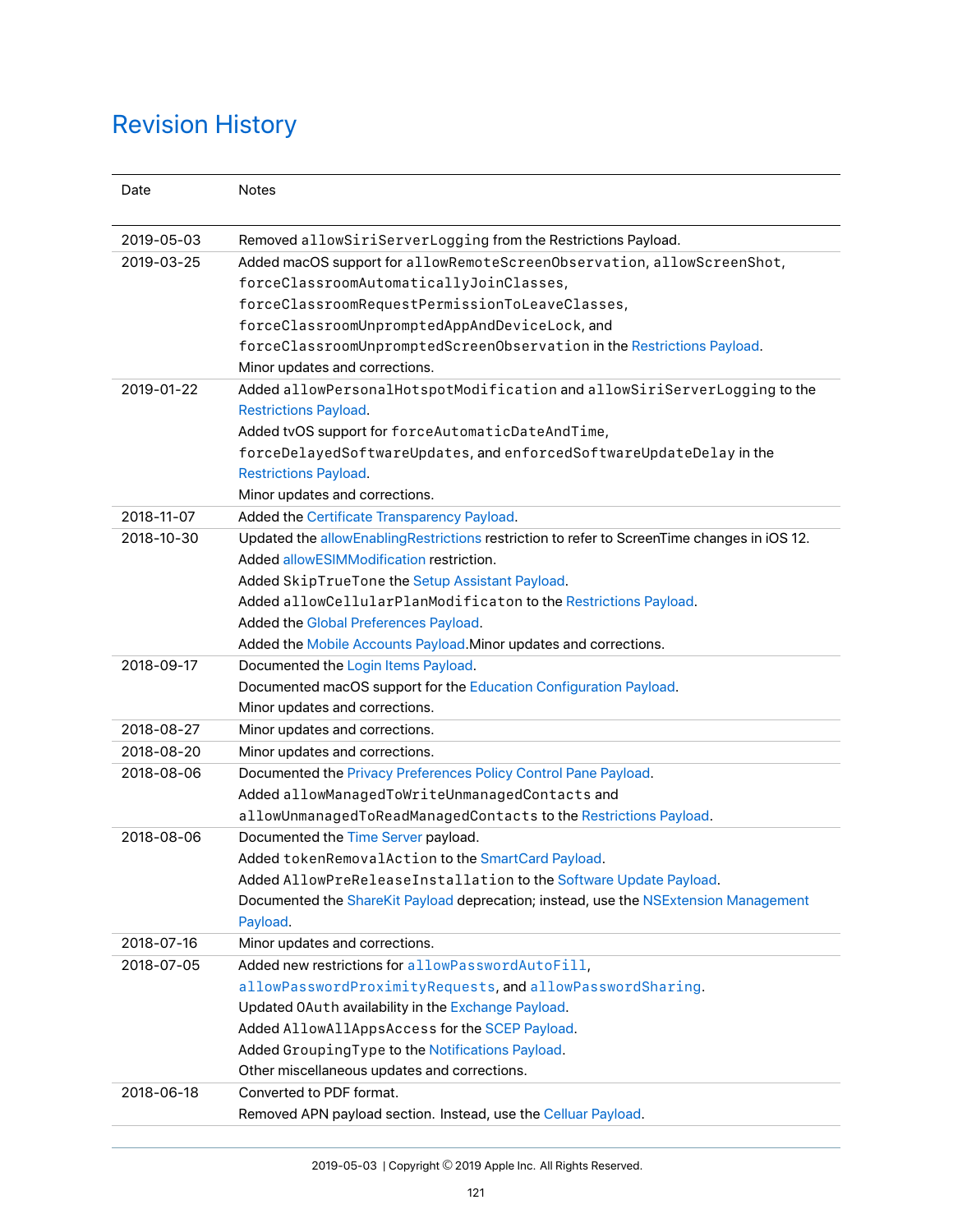| Date       | <b>Notes</b>                                                                                    |  |
|------------|-------------------------------------------------------------------------------------------------|--|
|            |                                                                                                 |  |
| 2018-06-04 | Updated for iOS 12, macOS 10.14, and tvOS 12.                                                   |  |
| 2018-04-09 | Updated for iOS 11.3, macOS 10.13.3, and tvOS 11.3.                                             |  |
| 2017-12-07 | Updated for iOS 11.2, macOS 10.13.2, and tvOS 11.2 public release.                              |  |
| 2017-09-19 | Updated for iOS 11.0, macOS 10.13, and tvOS 11.0.                                               |  |
| 2017-03-27 | Update for iOS 10.3.                                                                            |  |
| 2016-12-12 | Added a link to "iOS Human Interface Guidelines" for current icon recommendations.              |  |
| 2016-09-13 | Made miscellaneous updates and corrections.                                                     |  |
| 2016-07-01 | Updated for iOS 10.0 and macOS 10.12.                                                           |  |
| 2016-06-21 | Added new section "Active Directory Payload"; made minor updates and corrections<br>throughout. |  |
| 2016-03-21 | Updated to iOS 9.3 and made other updates and corrections.                                      |  |
| 2015-12-08 | Minor updates and corrections.                                                                  |  |
| 2015-10-08 | Minor revision.                                                                                 |  |
| 2015-09-17 | Update for iOS 9 and OS X 10.11.                                                                |  |
| 2015-06-12 | Made miscellaneous updates and corrections.                                                     |  |
|            | Updated rules for removal of profiles installed through an MDM server.                          |  |
|            | Added new section Network Usage Rules Payload.                                                  |  |
|            | Added new section macOS Server Payload.                                                         |  |
|            | Added new Email, Restrictions, SCEP, and VPN Payload keys.                                      |  |
|            | Clarified Web Content Filter URL matching.                                                      |  |
| 2015-01-31 | Added new keys to the Restrictions Payload and clarified managed domain terminology.            |  |
| 2014-09-17 | Updated for iOS 8 and OS X v10.10.                                                              |  |
| 2014-03-20 | Updated for iOS 7.1.                                                                            |  |
| 2014-01-14 | Updated for iOS 7 and OS X v10.9.                                                               |  |
| 2013-10-22 | Added information about the keychain syncing restriction.                                       |  |
| 2013-10-01 | Removed unsupported keys from document.                                                         |  |
| 2013-09-18 | Updated with a few additional iOS 7 keys.                                                       |  |
| 2012-12-13 | Corrected minor technical and typographical errors.                                             |  |
| 2012-09-22 | Made minor typographical fixes and clarified a few details specific to OS X.                    |  |
| 2012-09-19 | Updated document for iOS 6 and added support for OS X 10.8.                                     |  |
| 2011-10-17 | Removed extraneous iCloud key.                                                                  |  |
| 2011-10-12 | Updated for iOS 5.0.                                                                            |  |
| 2011-03-08 | Retitled document.                                                                              |  |
| 2010-09-21 | Fixed typographical errors.                                                                     |  |
| 2010-08-03 | New document that describes the property list keys used in iOS configuration profiles.          |  |